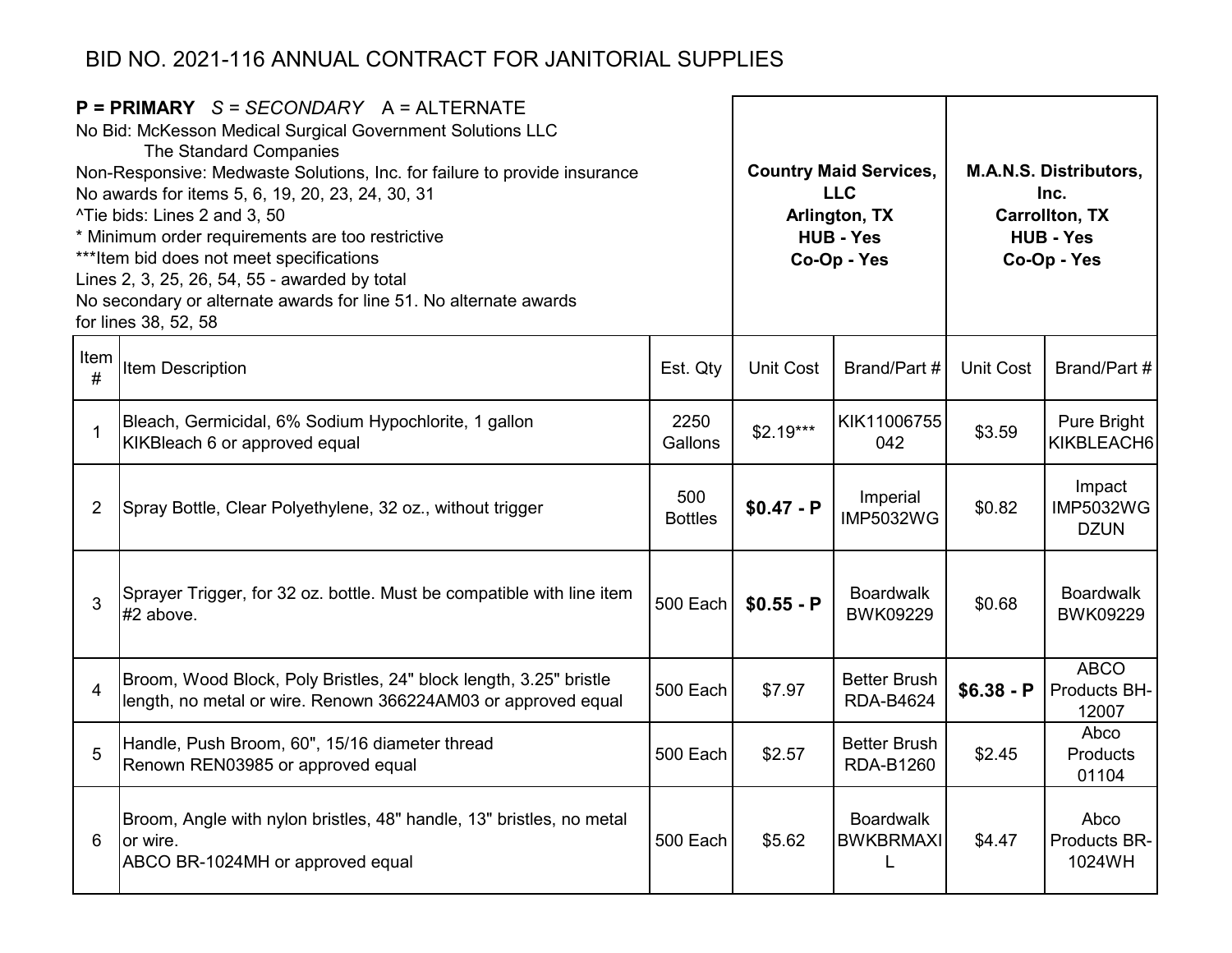|           | $P = PRIMARY$ S = SECONDARY A = ALTERNATE<br>No Bid: McKesson Medical Surgical Government Solutions LLC<br>The Standard Companies<br>Non-Responsive: Medwaste Solutions, Inc. for failure to provide insurance<br>No awards for items 5, 6, 19, 20, 23, 24, 30, 31<br>^Tie bids: Lines 2 and 3, 50<br>* Minimum order requirements are too restrictive<br>*** Item bid does not meet specifications<br>Lines 2, 3, 25, 26, 54, 55 - awarded by total<br>No secondary or alternate awards for line 51. No alternate awards<br>for lines 38, 52, 58 |                  | Kershman Holdings,<br>LLC dba Brocktree<br>Solutions<br>Cedar Hill, TX<br>HUB - Yes |             | <b>The Bargain Source</b><br>Garland, TX<br><b>HUB - Yes</b><br>Co-Op - Yes |                  | <b>Fikes Services</b><br>Grapevine, TX<br>HUB - No |  |
|-----------|---------------------------------------------------------------------------------------------------------------------------------------------------------------------------------------------------------------------------------------------------------------------------------------------------------------------------------------------------------------------------------------------------------------------------------------------------------------------------------------------------------------------------------------------------|------------------|-------------------------------------------------------------------------------------|-------------|-----------------------------------------------------------------------------|------------------|----------------------------------------------------|--|
| Item<br># | Item Description                                                                                                                                                                                                                                                                                                                                                                                                                                                                                                                                  | <b>Unit Cost</b> | <b>Brand/Part</b><br>Unit Cost<br>#                                                 |             | Brand/Part #                                                                | <b>Unit Cost</b> | <b>Brand/Part</b><br>#                             |  |
| 1         | Bleach, Germicidal, 6% Sodium Hypochlorite, 1 gallon<br>KIKBleach 6 or approved equal                                                                                                                                                                                                                                                                                                                                                                                                                                                             | <b>NO BID</b>    |                                                                                     | $$2.51 - A$ | <b>KIK</b><br>11008635041                                                   | \$3.10           | <b>KIKBleach</b><br>6                              |  |
| 2         | Spray Bottle, Clear Polyethylene, 32 oz., without trigger                                                                                                                                                                                                                                                                                                                                                                                                                                                                                         | <b>NO BID</b>    |                                                                                     | $$0.50 - S$ | Impact IMP-<br>5032WG                                                       | <b>NO BID</b>    |                                                    |  |
| 3         | Sprayer Trigger, for 32 oz. bottle. Must be compatible with line item<br>$#2$ above.                                                                                                                                                                                                                                                                                                                                                                                                                                                              |                  | <b>NO BID</b>                                                                       | $$0.61-S$   | Tolco TOL-<br>110244                                                        | <b>NO BID</b>    |                                                    |  |
| 4         | Broom, Wood Block, Poly Bristles, 24" block length, 3.25" bristle<br>length, no metal or wire. Renown 366224AM03 or approved equal                                                                                                                                                                                                                                                                                                                                                                                                                |                  | <b>NO BID</b>                                                                       | $$7.32 - A$ | Magnolia<br>3824-SL                                                         | <b>NO BID</b>    |                                                    |  |
| 5         | Handle, Push Broom, 60", 15/16 diameter thread<br>Renown REN03985 or approved equal                                                                                                                                                                                                                                                                                                                                                                                                                                                               | <b>NO BID</b>    |                                                                                     | \$2.35      | Magnolia A-<br>60                                                           | <b>NO BID</b>    |                                                    |  |
| 6         | Broom, Angle with nylon bristles, 48" handle, 13" bristles, no metal<br>or wire.<br>ABCO BR-1024MH or approved equal                                                                                                                                                                                                                                                                                                                                                                                                                              |                  | <b>NO BID</b><br>\$3.87                                                             |             | Abco 434                                                                    | <b>NO BID</b>    |                                                    |  |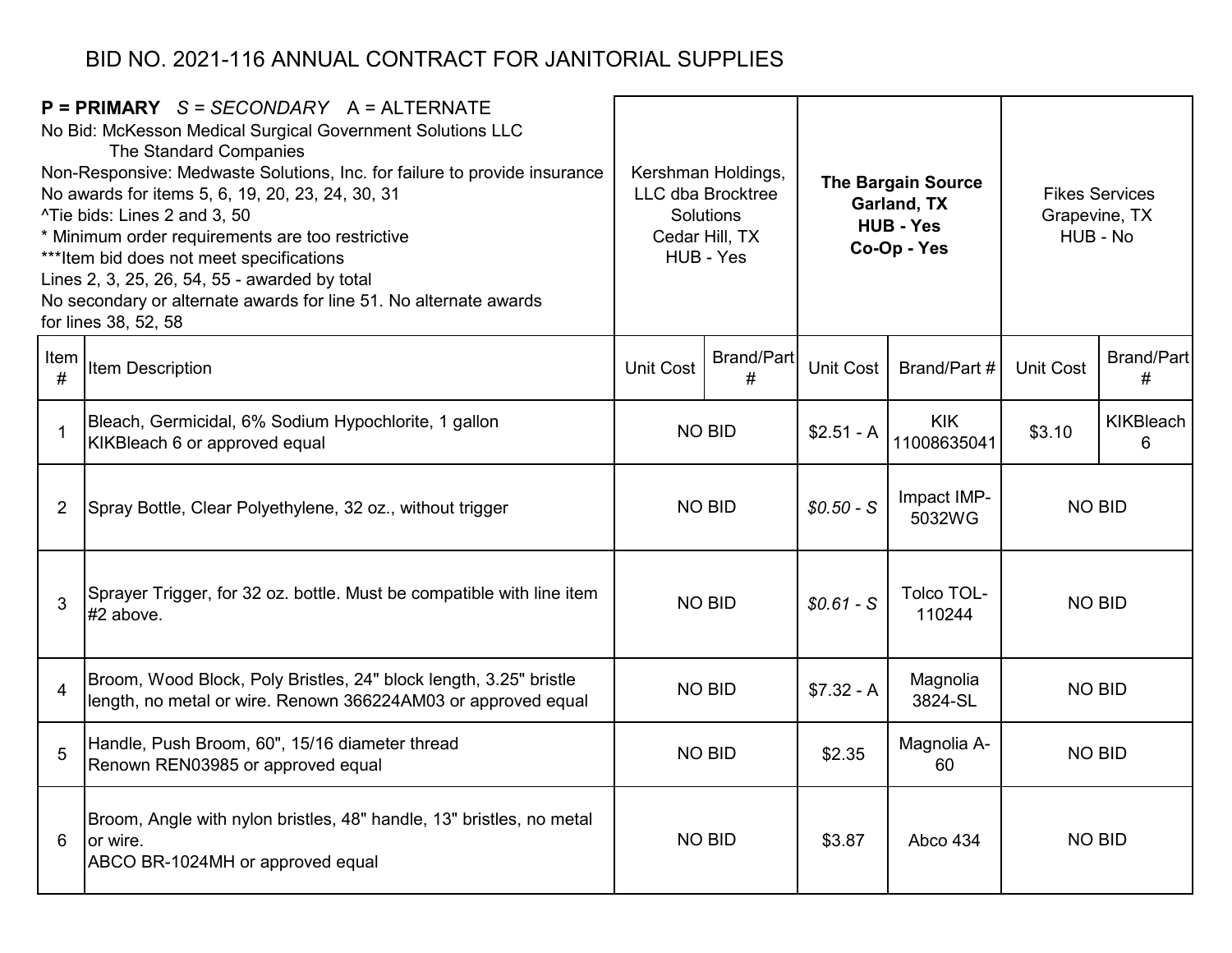|                | $P = PRIMARY$ S = SECONDARY A = ALTERNATE<br>No Bid: McKesson Medical Surgical Government Solutions LLC<br>The Standard Companies<br>Non-Responsive: Medwaste Solutions, Inc. for failure to provide insurance<br>No awards for items 5, 6, 19, 20, 23, 24, 30, 31<br>^Tie bids: Lines 2 and 3, 50<br>* Minimum order requirements are too restrictive<br>*** Item bid does not meet specifications<br>Lines 2, 3, 25, 26, 54, 55 - awarded by total<br>No secondary or alternate awards for line 51. No alternate awards<br>for lines 38, 52, 58 |                  | ICS Jail Supplies, Inc.<br>Waco, TX<br>HUB - No |          | <b>Empire Paper</b><br><b>Wichita Falls, TX</b><br><b>HUB - No</b><br>Co-Op - No | <b>Digital Dolphin</b><br><b>Products, LLC</b><br>Redondo Beach, CA<br><b>HUB - No</b><br>Co-Op - Yes |                                     |  |               |
|----------------|---------------------------------------------------------------------------------------------------------------------------------------------------------------------------------------------------------------------------------------------------------------------------------------------------------------------------------------------------------------------------------------------------------------------------------------------------------------------------------------------------------------------------------------------------|------------------|-------------------------------------------------|----------|----------------------------------------------------------------------------------|-------------------------------------------------------------------------------------------------------|-------------------------------------|--|---------------|
| Item<br>#      | Item Description                                                                                                                                                                                                                                                                                                                                                                                                                                                                                                                                  | <b>Unit Cost</b> | Brand/Part<br>Unit Cost<br>#                    |          | Brand/Part #                                                                     | Unit<br>Cost                                                                                          | Brand/Part #                        |  |               |
| -1             | Bleach, Germicidal, 6% Sodium Hypochlorite, 1 gallon<br>KIKBleach 6 or approved equal                                                                                                                                                                                                                                                                                                                                                                                                                                                             |                  | <b>NO BID</b>                                   |          | <b>KIK</b><br>1108635042                                                         | \$3.02                                                                                                | <b>KIKBLEACH</b>                    |  |               |
| $\overline{2}$ | Spray Bottle, Clear Polyethylene, 32 oz., without trigger                                                                                                                                                                                                                                                                                                                                                                                                                                                                                         | <b>NO BID</b>    |                                                 | $$0.57^$ | Impact<br>5032WG                                                                 | \$0.74                                                                                                | <b>Boardwalk</b><br>BWK00016        |  |               |
| 3              | Sprayer Trigger, for 32 oz. bottle. Must be compatible with line item<br>#2 above.                                                                                                                                                                                                                                                                                                                                                                                                                                                                | <b>NO BID</b>    |                                                 | $$0.56^$ | Impact<br><b>IMP4745</b>                                                         | \$0.72                                                                                                | <b>Boardwalk</b><br><b>BWK09227</b> |  |               |
| 4              | Broom, Wood Block, Poly Bristles, 24" block length, 3.25" bristle<br>length, no metal or wire. Renown 366224AM03 or approved equal                                                                                                                                                                                                                                                                                                                                                                                                                | <b>NO BID</b>    |                                                 | \$12.61  | <b>Boardwalk</b><br><b>BWK20324</b>                                              |                                                                                                       | <b>NO BID</b>                       |  |               |
| 5              | Handle, Push Broom, 60", 15/16 diameter thread<br>Renown REN03985 or approved equal                                                                                                                                                                                                                                                                                                                                                                                                                                                               | <b>NO BID</b>    |                                                 | \$2.95   | <b>Boardwalk</b><br><b>BWK122</b>                                                |                                                                                                       | <b>NO BID</b>                       |  |               |
| 6              | Broom, Angle with nylon bristles, 48" handle, 13" bristles, no metal<br>for wire.<br>ABCO BR-1024MH or approved equal                                                                                                                                                                                                                                                                                                                                                                                                                             | <b>NO BID</b>    |                                                 |          |                                                                                  | \$9.67                                                                                                | O'Dell<br>11601PW                   |  | <b>NO BID</b> |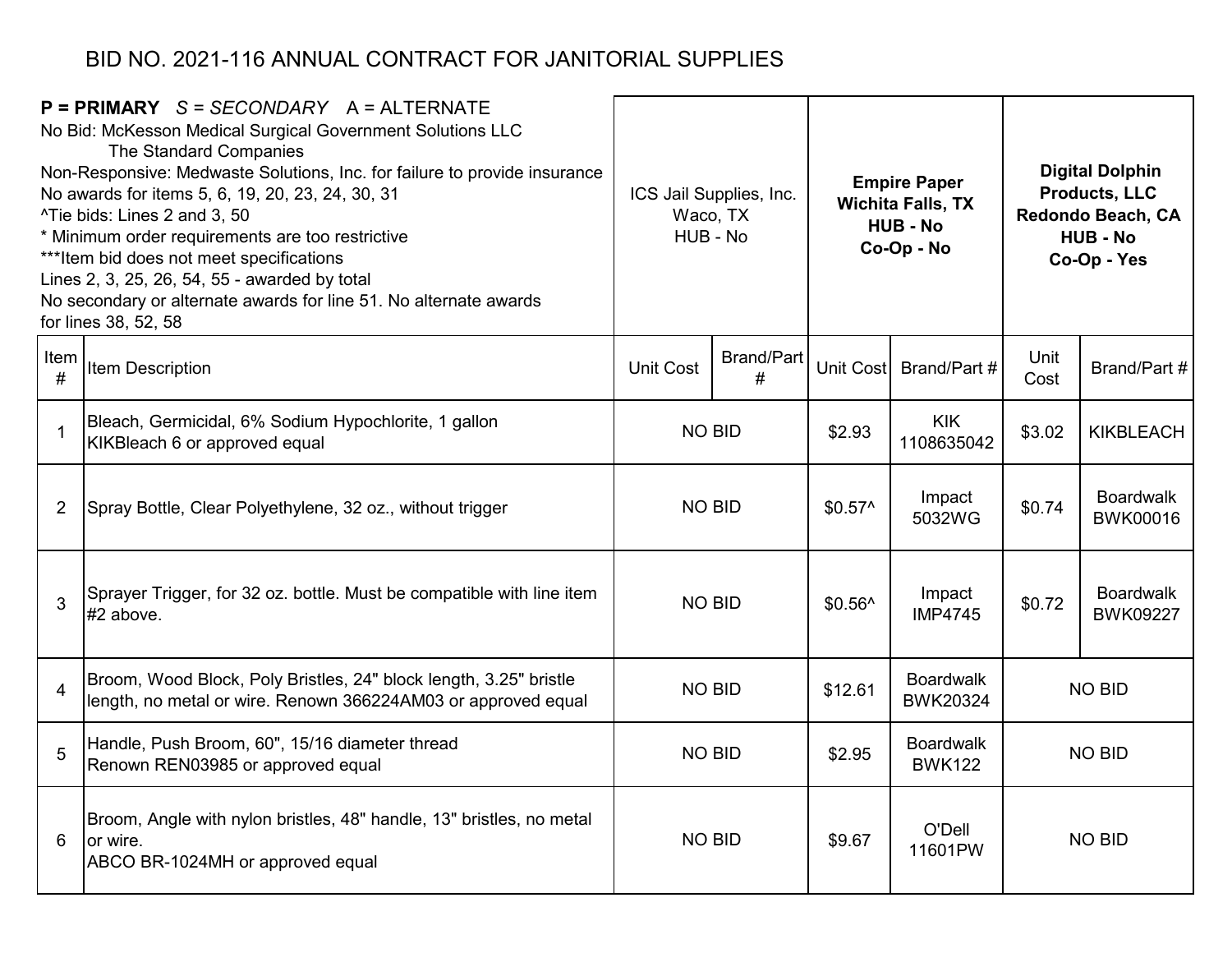| $P = PRIMARY$ S = SECONDARY A = ALTERNATE<br>No Bid: McKesson Medical Surgical Government Solutions LLC<br>The Standard Companies<br>Non-Responsive: Medwaste Solutions, Inc. for failure to provide insurance<br>No awards for items 5, 6, 19, 20, 23, 24, 30, 31<br>^Tie bids: Lines 2 and 3, 50<br>* Minimum order requirements are too restrictive<br>*** Item bid does not meet specifications<br>Lines 2, 3, 25, 26, 54, 55 - awarded by total<br>No secondary or alternate awards for line 51. No alternate awards<br>for lines 38, 52, 58 |                                                                                                                                    | The Home Depot Pro<br>Jacksonville, FL<br><b>HUB - No</b><br>Co-Op: Yes |                                        |              | R.S. Hughes<br>Company, Inc.<br><b>DFW Airport, TX</b><br><b>HUB - No</b><br>Co-Op: Yes | <b>Pyramid School</b><br><b>Products</b><br>Tampa, FL<br><b>HUB - No</b><br>Co-Op - Yes |                                         |
|---------------------------------------------------------------------------------------------------------------------------------------------------------------------------------------------------------------------------------------------------------------------------------------------------------------------------------------------------------------------------------------------------------------------------------------------------------------------------------------------------------------------------------------------------|------------------------------------------------------------------------------------------------------------------------------------|-------------------------------------------------------------------------|----------------------------------------|--------------|-----------------------------------------------------------------------------------------|-----------------------------------------------------------------------------------------|-----------------------------------------|
| Item<br>#                                                                                                                                                                                                                                                                                                                                                                                                                                                                                                                                         | <b>Item Description</b>                                                                                                            | Unit Cost                                                               | Brand/Part #                           | Unit<br>Cost | Brand/Part #                                                                            | <b>Unit Cost</b>                                                                        | <b>Brand/Part</b><br>#                  |
| $\mathbf{1}$                                                                                                                                                                                                                                                                                                                                                                                                                                                                                                                                      | Bleach, Germicidal, 6% Sodium Hypochlorite, 1 gallon<br>KIKBleach 6 or approved equal                                              | \$3.95                                                                  | <b>KIK556B</b><br>\$2.88<br>KIKBLEACH6 |              | <b>NO BID</b>                                                                           |                                                                                         |                                         |
| $\overline{2}$                                                                                                                                                                                                                                                                                                                                                                                                                                                                                                                                    | Spray Bottle, Clear Polyethylene, 32 oz., without trigger                                                                          | <b>NO BID</b>                                                           |                                        | \$0.77       | Impact<br>5032WGDZU<br>N                                                                | \$0.57                                                                                  | Impact<br>5032WG                        |
| 3                                                                                                                                                                                                                                                                                                                                                                                                                                                                                                                                                 | Sprayer Trigger, for 32 oz. bottle. Must be compatible with line item<br>$#2$ above.                                               |                                                                         | <b>NO BID</b>                          | \$0.89       | Impact<br>59062491                                                                      | \$0.56                                                                                  | Impact<br>4902                          |
| $\overline{4}$                                                                                                                                                                                                                                                                                                                                                                                                                                                                                                                                    | Broom, Wood Block, Poly Bristles, 24" block length, 3.25" bristle<br>length, no metal or wire. Renown 366224AM03 or approved equal | \$14.55                                                                 | Renown<br><b>RENO3958</b>              | \$14.13      | <b>Boardwalk</b><br>20424                                                               | $$6.99-S$                                                                               | <b>Better</b><br><b>Brush</b><br>100324 |
| 5                                                                                                                                                                                                                                                                                                                                                                                                                                                                                                                                                 | Handle, Push Broom, 60", 15/16 diameter thread<br>Renown REN03985 or approved equal                                                | \$3.26                                                                  | Renown<br><b>RENO3985</b>              |              | <b>Boardwalk</b><br><b>BWK136</b>                                                       | \$2.32                                                                                  | Abco<br>01102                           |
| 6                                                                                                                                                                                                                                                                                                                                                                                                                                                                                                                                                 | Broom, Angle with nylon bristles, 48" handle, 13" bristles, no metal<br>or wire.<br>ABCO BR-1024MH or approved equal               |                                                                         | <b>NO BID</b>                          |              | <b>Boardwalk</b><br><b>BWK</b><br>932AEA                                                | \$4.39                                                                                  | Abco<br><b>BR1024MH</b>                 |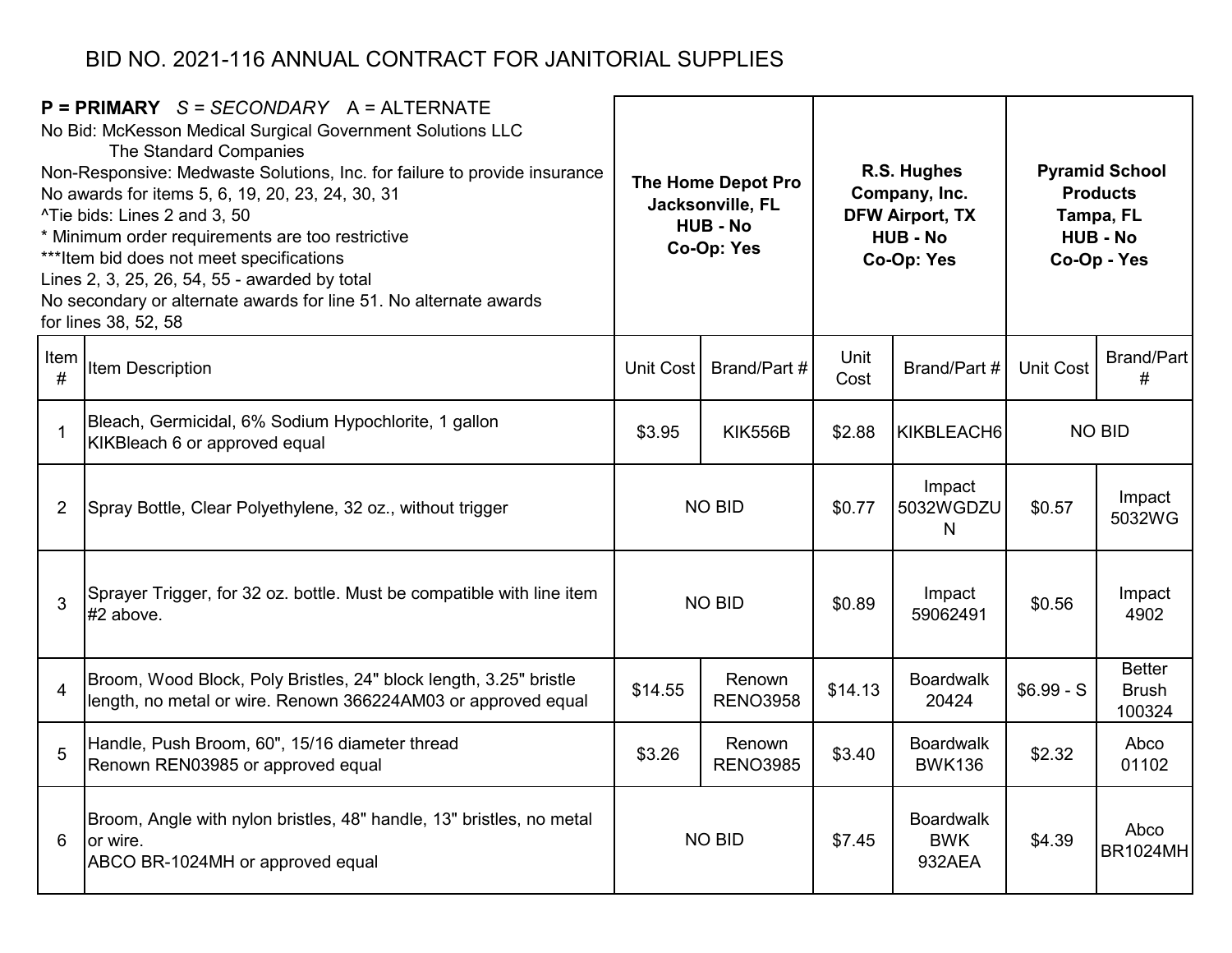|                | $P = PRIMARY$ S = SECONDARY A = ALTERNATE<br>No Bid: McKesson Medical Surgical Government Solutions LLC<br>The Standard Companies<br>Non-Responsive: Medwaste Solutions, Inc. for failure to provide insurance<br>No awards for items 5, 6, 19, 20, 23, 24, 30, 31<br>^Tie bids: Lines 2 and 3, 50<br>* Minimum order requirements are too restrictive<br>*** Item bid does not meet specifications<br>Lines 2, 3, 25, 26, 54, 55 - awarded by total<br>No secondary or alternate awards for line 51. No alternate awards<br>for lines 38, 52, 58 |           | <b>Emami Enterprises,</b><br>Inc.<br>Irving, TX<br><b>HUB - Yes</b><br>Co-Op - Yes |           | Quill, LLC<br>Lincolnshire, IL<br><b>HUB - No</b><br>Co-Op - Yes | Penntax, Inc.<br>Euless, TX<br>HUB - No |                                  |
|----------------|---------------------------------------------------------------------------------------------------------------------------------------------------------------------------------------------------------------------------------------------------------------------------------------------------------------------------------------------------------------------------------------------------------------------------------------------------------------------------------------------------------------------------------------------------|-----------|------------------------------------------------------------------------------------|-----------|------------------------------------------------------------------|-----------------------------------------|----------------------------------|
| Item<br>#      | Item Description                                                                                                                                                                                                                                                                                                                                                                                                                                                                                                                                  | Unit Cost | Brand/Part #                                                                       | Unit Cost | Brand/Part # Unit Cost                                           |                                         | Brand/Part<br>#                  |
| $\mathbf 1$    | Bleach, Germicidal, 6% Sodium Hypochlorite, 1 gallon<br>KIKBleach 6 or approved equal                                                                                                                                                                                                                                                                                                                                                                                                                                                             | \$3.01    | KIKBLEACH6                                                                         | \$2.54    | KIKBLEACH6                                                       | \$6.10                                  | <b>BLE10</b>                     |
| 2              | Spray Bottle, Clear Polyethylene, 32 oz., without trigger                                                                                                                                                                                                                                                                                                                                                                                                                                                                                         | \$1.06    | <b>Boardwalk</b><br>BWK03010                                                       | \$0.95    | Impact 32                                                        | <b>NO BID</b>                           |                                  |
| 3              | Sprayer Trigger, for 32 oz. bottle. Must be compatible with line item<br>#2 above.                                                                                                                                                                                                                                                                                                                                                                                                                                                                | \$1.12    | <b>Boardwalk</b><br>BWK03010-T                                                     | \$0.97    | Impact 9229                                                      |                                         | <b>NO BID</b>                    |
| $\overline{4}$ | Broom, Wood Block, Poly Bristles, 24" block length, 3.25" bristle<br>length, no metal or wire. Renown 366224AM03 or approved equal                                                                                                                                                                                                                                                                                                                                                                                                                | \$11.44   | <b>Boardwalk</b><br><b>BWK20124</b>                                                | \$7.59    | Coastwide<br>P10003                                              | \$17.15                                 | Abco BBP-<br>100324              |
| 5              | Handle, Push Broom, 60", 15/16 diameter thread<br>Renown REN03985 or approved equal                                                                                                                                                                                                                                                                                                                                                                                                                                                               | \$3.90    | <b>Boardwalk</b><br><b>BWK136</b>                                                  | \$2.97    | Coastwide<br>0360                                                | \$6.00                                  | Abco RDA-<br><b>B1</b>           |
| 6              | Broom, Angle with nylon bristles, 48" handle, 13" bristles, no metal<br>or wire.<br>ABCO BR-1024MH or approved equal                                                                                                                                                                                                                                                                                                                                                                                                                              | \$5.90    | <b>Boardwalk</b><br><b>BWKBRMAXI</b><br>L                                          | \$12.12   | Weiler 804-<br>44305                                             | \$8.65                                  | Abco RDA-<br>B410-BBP-<br>433212 |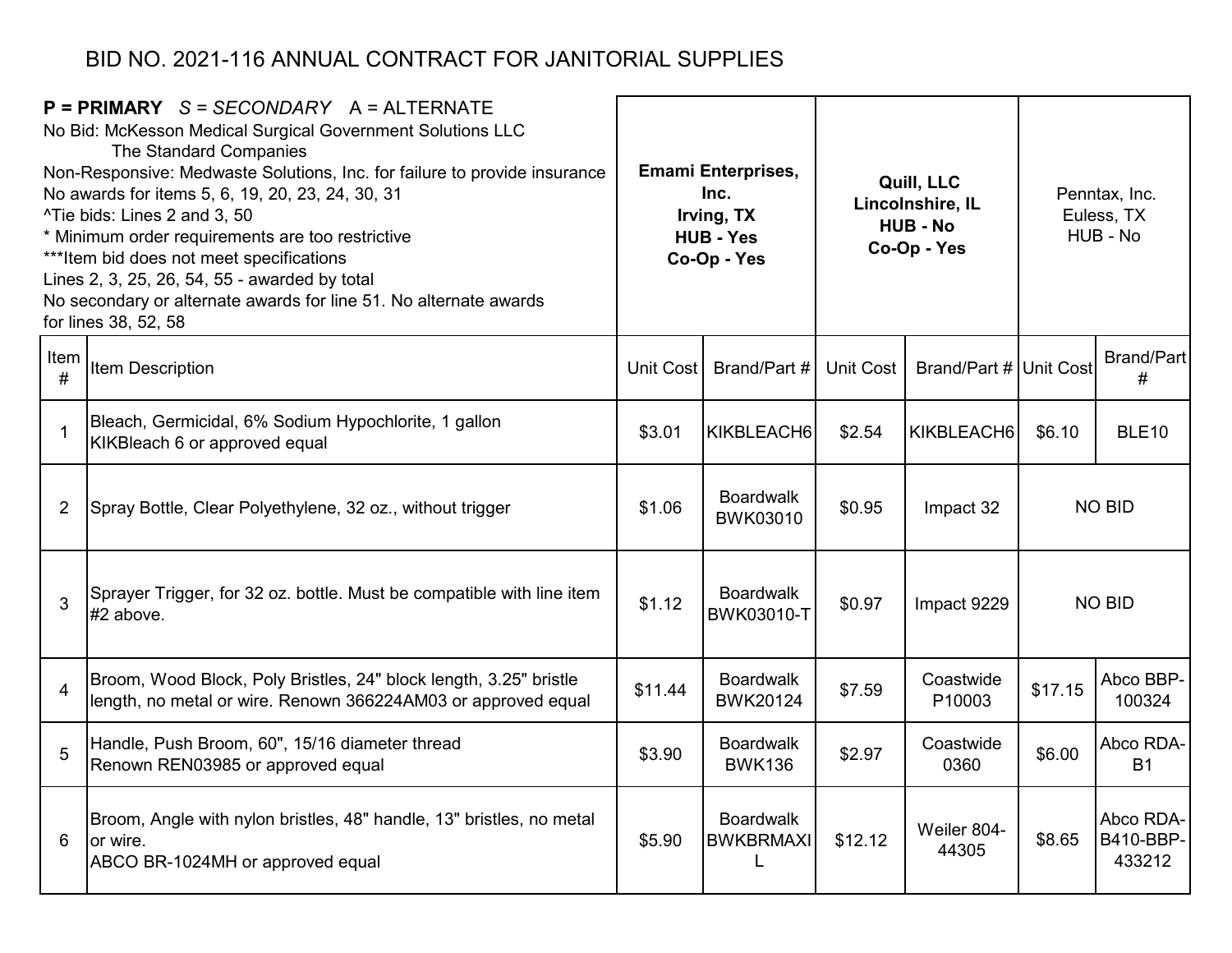|                | $P = PRIMARY$ S = SECONDARY A = ALTERNATE<br>No Bid: McKesson Medical Surgical Government Solutions LLC<br>The Standard Companies<br>Non-Responsive: Medwaste Solutions, Inc. for failure to provide insurance<br>No awards for items 5, 6, 19, 20, 23, 24, 30, 31<br>^Tie bids: Lines 2 and 3, 50<br>* Minimum order requirements are too restrictive<br>*** Item bid does not meet specifications<br>Lines 2, 3, 25, 26, 54, 55 - awarded by total<br>No secondary or alternate awards for line 51. No alternate awards<br>for lines 38, 52, 58 |           | <b>Pollock Investments,</b><br>Inc. dba Pollock Orora<br><b>Grand Prairie, TX</b><br><b>HUB - No</b><br>Co-Op - Yes |                  | <b>Sysco North Texas</b><br>Lewisville, TX<br><b>HUB - No</b><br>Co-Op - Yes | Hand Safety, LLC<br>Wichita Falls, TX<br>HUB - Yes |                                     |
|----------------|---------------------------------------------------------------------------------------------------------------------------------------------------------------------------------------------------------------------------------------------------------------------------------------------------------------------------------------------------------------------------------------------------------------------------------------------------------------------------------------------------------------------------------------------------|-----------|---------------------------------------------------------------------------------------------------------------------|------------------|------------------------------------------------------------------------------|----------------------------------------------------|-------------------------------------|
| Item<br>#      | Item Description                                                                                                                                                                                                                                                                                                                                                                                                                                                                                                                                  | Unit Cost | Brand/Part #                                                                                                        | <b>Unit Cost</b> | <b>Brand/Part</b><br>#                                                       | <b>Unit Cost</b>                                   | <b>Brand/Part</b><br>#              |
| $\mathbf 1$    | Bleach, Germicidal, 6% Sodium Hypochlorite, 1 gallon<br>KIKBleach 6 or approved equal                                                                                                                                                                                                                                                                                                                                                                                                                                                             | \$2.58    | KIKBLEACH6 \$2.15 - P                                                                                               |                  | Champion<br>61491                                                            | \$15.75                                            | Micro Kill<br><b>EVSCHEM</b><br>900 |
| $\overline{2}$ | Spray Bottle, Clear Polyethylene, 32 oz., without trigger                                                                                                                                                                                                                                                                                                                                                                                                                                                                                         | $$0.53*$  | Impact<br>5032WG                                                                                                    | \$0.59           | Impact<br>54346                                                              |                                                    | <b>NO BID</b>                       |
| 3              | Sprayer Trigger, for 32 oz. bottle. Must be compatible with line item<br>#2 above.                                                                                                                                                                                                                                                                                                                                                                                                                                                                | $$0.66*$  | Impact 05900                                                                                                        | \$0.68           | Impact<br>25587                                                              |                                                    | <b>NO BID</b>                       |
| $\overline{4}$ | Broom, Wood Block, Poly Bristles, 24" block length, 3.25" bristle<br>length, no metal or wire. Renown 366224AM03 or approved equal                                                                                                                                                                                                                                                                                                                                                                                                                | \$9.81    | Odell BP25                                                                                                          | \$15.86          | Carlisle<br>362208P240<br>3                                                  |                                                    | <b>NO BID</b>                       |
| 5              | Handle, Push Broom, 60", 15/16 diameter thread<br>Renown REN03985 or approved equal                                                                                                                                                                                                                                                                                                                                                                                                                                                               | \$3.37    | Odell 0160                                                                                                          | \$4.69           | Carlisle<br>4526700                                                          | <b>NO BID</b>                                      |                                     |
| 6              | Broom, Angle with nylon bristles, 48" handle, 13" bristles, no metal<br>or wire.<br>ABCO BR-1024MH or approved equal                                                                                                                                                                                                                                                                                                                                                                                                                              | \$5.86    | Odell F11601                                                                                                        | \$51.54          | Abco 50639                                                                   |                                                    | <b>NO BID</b>                       |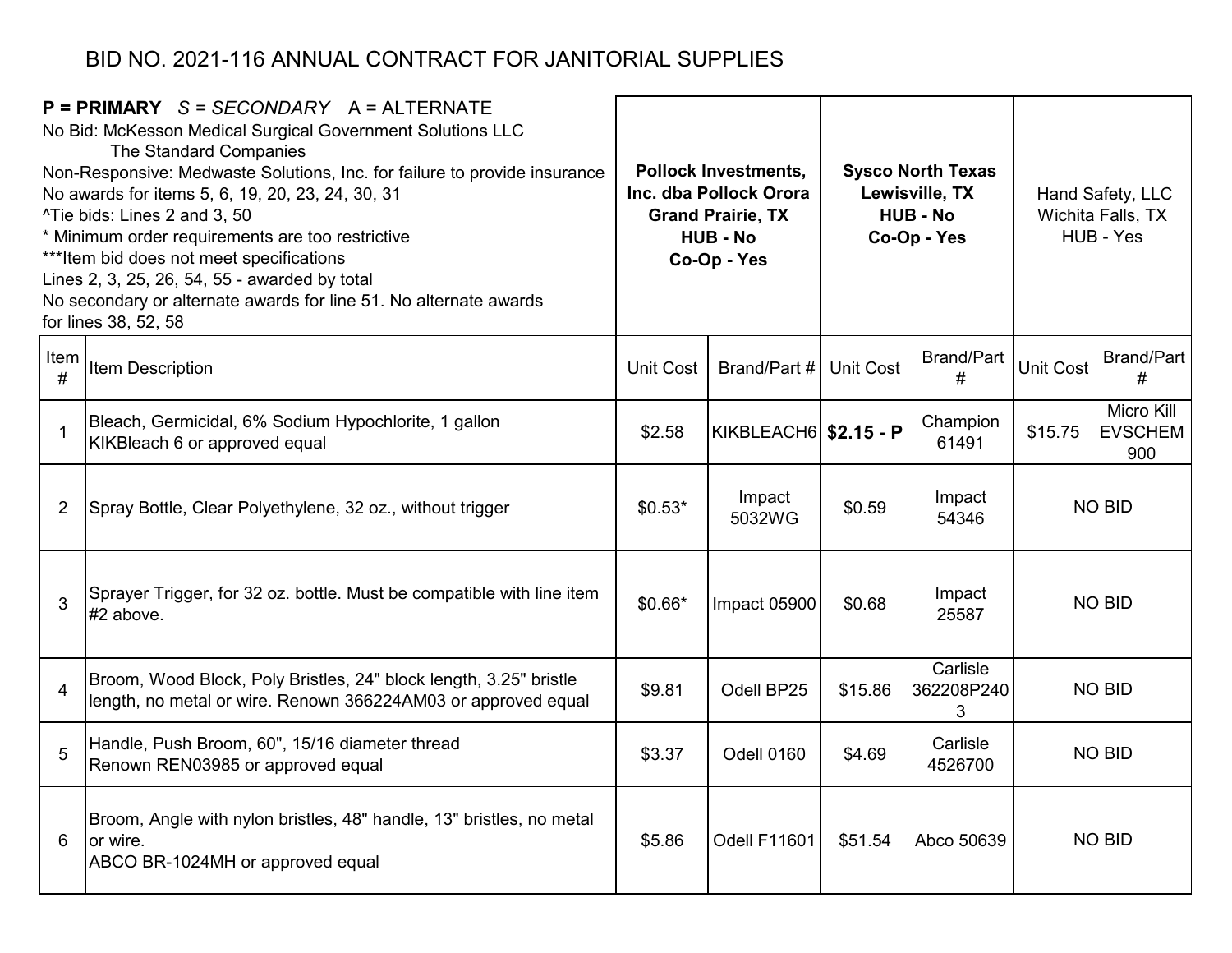| $P = PRIMARY$ S = SECONDARY A = ALTERNATE<br>No Bid: McKesson Medical Surgical Government Solutions LLC<br>The Standard Companies<br>Non-Responsive: Medwaste Solutions, Inc. for failure to provide insurance<br>No awards for items 5, 6, 19, 20, 23, 24, 30, 31<br>^Tie bids: Lines 2 and 3, 50<br>* Minimum order requirements are too restrictive<br>*** Item bid does not meet specifications<br>Lines 2, 3, 25, 26, 54, 55 - awarded by total<br>No secondary or alternate awards for line 51. No alternate awards<br>for lines 38, 52, 58 |                                                                                                                                    | <b>Wedge Supply, LLC</b><br>Garland, TX<br><b>HUB - No</b><br>Co-Op - Yes |                        |                  | <b>Eagle Brush and</b><br><b>Chemical</b><br>Dallas, TX<br><b>HUB - Yes</b><br>Co-Op - Yes | <b>Complete Supply,</b><br>Inc.<br><b>Carrollton, TX</b><br><b>HUB - Yes</b><br>Co-Op - Yes |                                                |  |
|---------------------------------------------------------------------------------------------------------------------------------------------------------------------------------------------------------------------------------------------------------------------------------------------------------------------------------------------------------------------------------------------------------------------------------------------------------------------------------------------------------------------------------------------------|------------------------------------------------------------------------------------------------------------------------------------|---------------------------------------------------------------------------|------------------------|------------------|--------------------------------------------------------------------------------------------|---------------------------------------------------------------------------------------------|------------------------------------------------|--|
| Item<br>#                                                                                                                                                                                                                                                                                                                                                                                                                                                                                                                                         | Item Description                                                                                                                   | <b>Unit Cost</b>                                                          | <b>Brand/Part</b><br># | <b>Unit Cost</b> | <b>Brand/Part</b><br>#                                                                     | <b>Unit Cost</b>                                                                            | Brand/Part<br>#                                |  |
| $\overline{1}$                                                                                                                                                                                                                                                                                                                                                                                                                                                                                                                                    | Bleach, Germicidal, 6% Sodium Hypochlorite, 1 gallon<br>KIKBleach 6 or approved equal                                              | <b>NO BID</b>                                                             |                        | \$3.13           | KIK <sub>6</sub>                                                                           | $$2.41-S$                                                                                   | HASA-<br><b>BLEACH-</b><br>EA                  |  |
| $\overline{2}$                                                                                                                                                                                                                                                                                                                                                                                                                                                                                                                                    | Spray Bottle, Clear Polyethylene, 32 oz., without trigger                                                                          | $$0.60^{\circ}$ - A                                                       | Nexstep<br>93161       | \$0.95           | Thomas<br>7040                                                                             | \$0.68                                                                                      | Continental<br>BOTTLE32-<br>EA                 |  |
| 3                                                                                                                                                                                                                                                                                                                                                                                                                                                                                                                                                 | Sprayer Trigger, for 32 oz. bottle. Must be compatible with line item<br>#2 above.                                                 | $$0.53$ ^ - A                                                             | Nexstep<br>93141       | \$0.81           | Tolco<br>110244                                                                            | \$0.70                                                                                      | Continental<br><b>TRIGGER</b><br>SPRAY9-<br>EA |  |
| $\overline{4}$                                                                                                                                                                                                                                                                                                                                                                                                                                                                                                                                    | Broom, Wood Block, Poly Bristles, 24" block length, 3.25" bristle<br>length, no metal or wire. Renown 366224AM03 or approved equal | \$7.46                                                                    | Nexstep<br>27076-6     | \$17.90          | Magnolia<br>1124                                                                           | \$9.85                                                                                      | <b>Boardwalk</b><br>BWK20624                   |  |
| 5                                                                                                                                                                                                                                                                                                                                                                                                                                                                                                                                                 | Handle, Push Broom, 60", 15/16 diameter thread<br>Renown REN03985 or approved equal                                                | \$2.82                                                                    | Nexstep<br>7160        | \$2.99           | Pelray<br>60MT                                                                             | \$3.20                                                                                      | <b>Boardwalk</b><br><b>BWK137</b>              |  |
| 6                                                                                                                                                                                                                                                                                                                                                                                                                                                                                                                                                 | Broom, Angle with nylon bristles, 48" handle, 13" bristles, no metal<br>or wire.<br>ABCO BR-1024MH or approved equal               | \$5.80                                                                    | Nexstep<br>6400-W      | \$5.80           | Abco BR-<br>1024MH                                                                         | \$5.29                                                                                      | Continental<br>CON-<br>E507012-<br>EA          |  |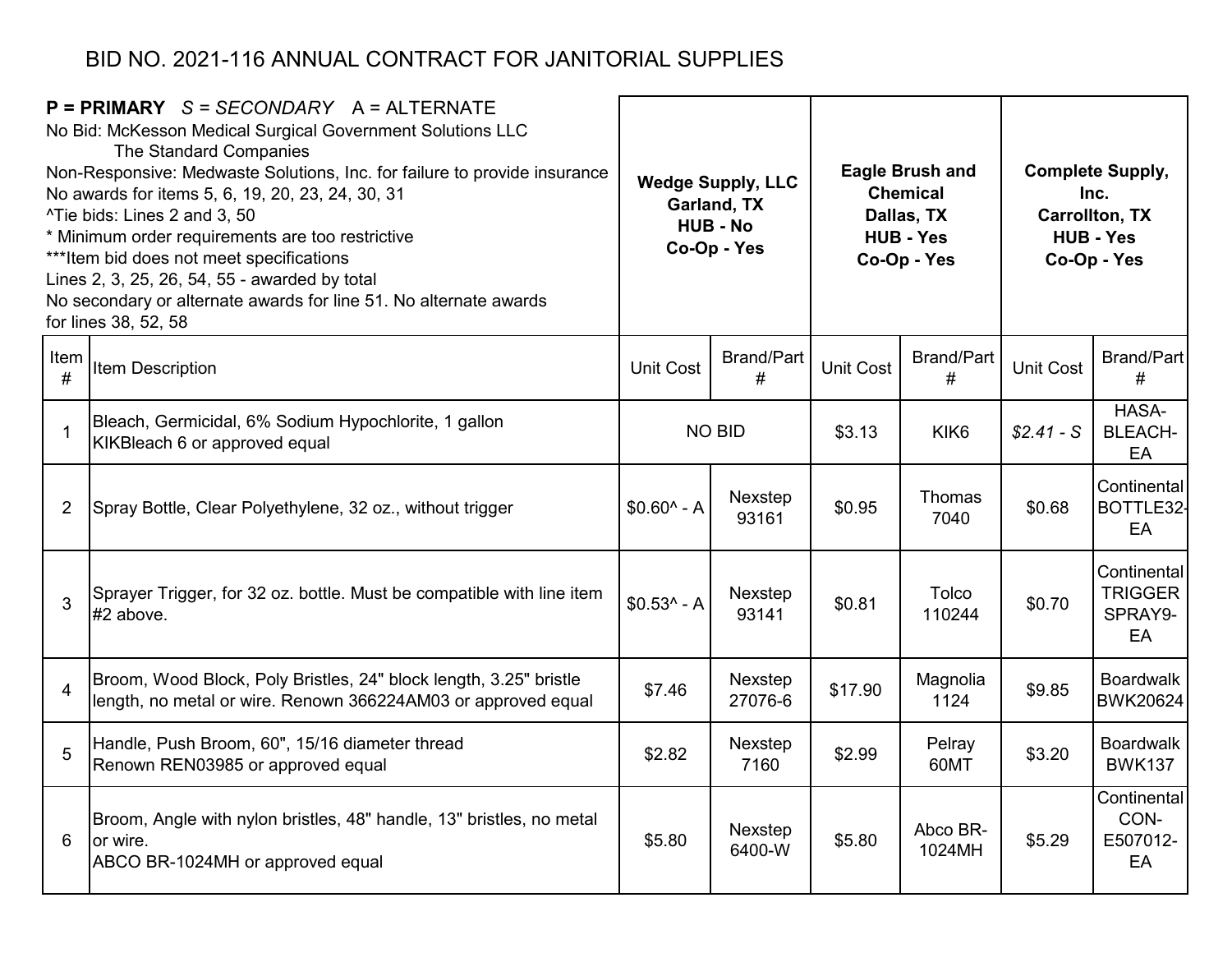|                 | $P = PRIMARY$ S = SECONDARY A = ALTERNATE<br>No Bid: McKesson Medical Surgical Government Solutions LLC<br>The Standard Companies<br>Non-Responsive: Medwaste Solutions, Inc. for failure to provide insurance<br>No awards for items 5, 6, 19, 20, 23, 24, 30, 31<br>^Tie bids: Lines 2 and 3, 50<br>* Minimum order requirements are too restrictive<br>*** Item bid does not meet specifications<br>Lines 2, 3, 25, 26, 54, 55 - awarded by total<br>No secondary or alternate awards for line 51. No alternate awards<br>for lines 38, 52, 58 |              | <b>Country Maid Services,</b><br><b>LLC</b><br>Arlington, TX<br><b>HUB - Yes</b><br>Co-Op - Yes | <b>M.A.N.S. Distributors,</b><br>Inc.<br><b>Carrollton, TX</b><br><b>HUB - Yes</b><br>Co-Op - Yes |                  |                                           |
|-----------------|---------------------------------------------------------------------------------------------------------------------------------------------------------------------------------------------------------------------------------------------------------------------------------------------------------------------------------------------------------------------------------------------------------------------------------------------------------------------------------------------------------------------------------------------------|--------------|-------------------------------------------------------------------------------------------------|---------------------------------------------------------------------------------------------------|------------------|-------------------------------------------|
| Item<br>#       | Item Description                                                                                                                                                                                                                                                                                                                                                                                                                                                                                                                                  | Est. Qty     | <b>Unit Cost</b>                                                                                | Brand/Part #                                                                                      | <b>Unit Cost</b> | Brand/Part #                              |
| $\overline{7}$  | Duster, Extendable, Lambswool, 30" to 44", 12" head<br>Lambskin 350EX or approved equal                                                                                                                                                                                                                                                                                                                                                                                                                                                           | 75 Each      | $$4.82 - A$                                                                                     | Lambskin<br>350EX                                                                                 | \$5.44           | <b>Boardwalk</b><br><b>BWKL3850</b>       |
| 8               | Deck Brush, Wooden, 10" L x 2.87" W, 1.75" bristles, standard<br>thread 3/4-5<br>Flo-Pac 3619200 or approved equal                                                                                                                                                                                                                                                                                                                                                                                                                                | 600 Each     | \$3.26                                                                                          | <b>Better Brush</b><br>BBP-230410                                                                 | $$2.81 - A$      | Abco<br>Products<br>00008                 |
| 9               | Pot Brush, Utility, with 9" polypro handle, synthetic block and nylon<br>fill. Nexstep 96600 or approved equal                                                                                                                                                                                                                                                                                                                                                                                                                                    | 50 Each      | $$2.21 - P$                                                                                     | <b>Better Brush</b><br>BBP-200508                                                                 | $$3.01 - A$      | <b>Boardwalk</b><br><b>BWK4308</b>        |
| 10              | Dust Mop Head, Washable, Cotton, 36" L x 5" W<br>Tuway SS36-5 or approved equal                                                                                                                                                                                                                                                                                                                                                                                                                                                                   | 250 Each     | \$6.89                                                                                          | <b>Boardwalk</b><br><b>BWK1636</b>                                                                | \$9.79           | <b>Boardwalk</b><br><b>BWK1336</b>        |
| 11              | Wet Mop Head, Cut Ends, Cotton, 32 oz.<br>Nexstep 97832 or approved equal                                                                                                                                                                                                                                                                                                                                                                                                                                                                         | 5000<br>Each | $$3.65 - S$                                                                                     | Golden Star<br>GST-<br>AEW7532                                                                    | $$3.74 - A$      | Abco<br>Products CM-<br>70032             |
| 12 <sup>2</sup> | Mop Handle, Plastic Head, 60" L x 1 1/8" diameter, quick-change<br>style<br>ABCO 01205NB or approved equal                                                                                                                                                                                                                                                                                                                                                                                                                                        | 750 Each     | \$5.93                                                                                          | <b>Boardwalk</b><br><b>BWK620</b>                                                                 | $$4.99 - A$      | Abco<br>Products<br>01205-NB              |
| 13              | Pads, Buffing/Stripping, Black, 20", 175 to 600 rpm<br>Grainger/Tough Guy 402W04 or approved equal                                                                                                                                                                                                                                                                                                                                                                                                                                                | 75 Pads      | \$2.84                                                                                          | ATS Ind.<br>RDA-A06-20                                                                            | \$2.78           | <b>Boardwalk</b><br><b>BWK4020BL</b><br>A |
| 14              | Pads, Buffing/Polishing, White, 20", 175 to 600 rpm<br>Grainger/Tough Guy 402W52 or approved equal                                                                                                                                                                                                                                                                                                                                                                                                                                                | 175 Pads     | \$2.98                                                                                          | ATS Ind.<br>RDA-A01-20                                                                            | \$2.78           | <b>Boardwalk</b><br><b>BWK4020W</b><br>HI |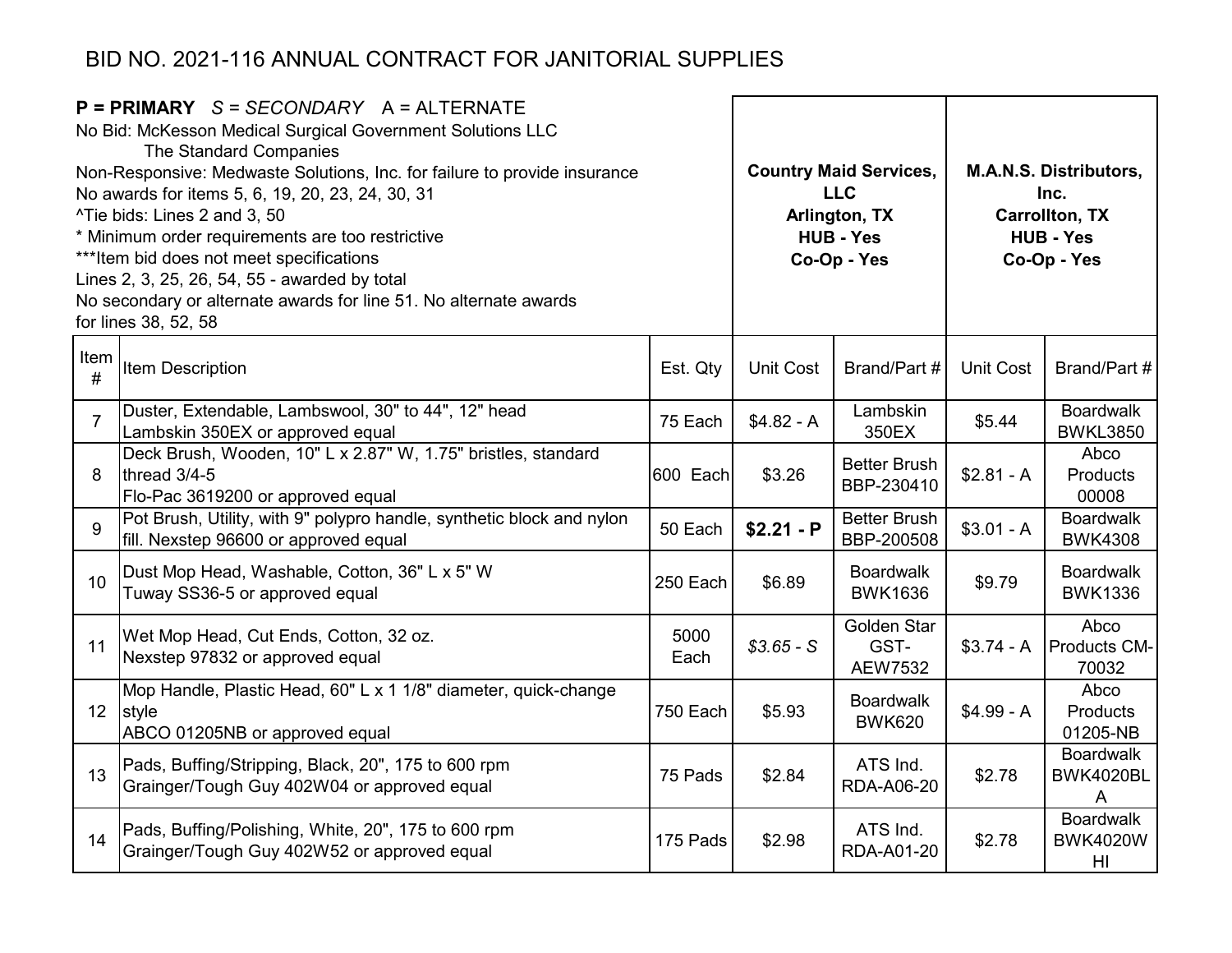|                | $P = PRIMARY$ S = SECONDARY A = ALTERNATE<br>No Bid: McKesson Medical Surgical Government Solutions LLC<br>The Standard Companies<br>Non-Responsive: Medwaste Solutions, Inc. for failure to provide insurance<br>No awards for items 5, 6, 19, 20, 23, 24, 30, 31<br>^Tie bids: Lines 2 and 3, 50<br>* Minimum order requirements are too restrictive<br>*** Item bid does not meet specifications<br>Lines 2, 3, 25, 26, 54, 55 - awarded by total<br>No secondary or alternate awards for line 51. No alternate awards<br>for lines 38, 52, 58 |                                            | Kershman Holdings,<br><b>LLC dba Brocktree</b><br>Solutions<br>Cedar Hill, TX<br>HUB - Yes |                        | <b>The Bargain Source</b><br>Garland, TX<br><b>HUB - Yes</b><br>Co-Op - Yes | <b>Fikes Services</b><br>Grapevine, TX<br>HUB - No |                        |  |
|----------------|---------------------------------------------------------------------------------------------------------------------------------------------------------------------------------------------------------------------------------------------------------------------------------------------------------------------------------------------------------------------------------------------------------------------------------------------------------------------------------------------------------------------------------------------------|--------------------------------------------|--------------------------------------------------------------------------------------------|------------------------|-----------------------------------------------------------------------------|----------------------------------------------------|------------------------|--|
| Item<br>#      | Item Description                                                                                                                                                                                                                                                                                                                                                                                                                                                                                                                                  | <b>Brand/Part</b><br><b>Unit Cost</b><br># |                                                                                            | <b>Unit Cost</b>       | Brand/Part #                                                                | <b>Unit Cost</b>                                   | <b>Brand/Part</b><br># |  |
| $\overline{7}$ | Duster, Extendable, Lambswool, 30" to 44", 12" head<br>Lambskin 350EX or approved equal                                                                                                                                                                                                                                                                                                                                                                                                                                                           | <b>NO BID</b>                              |                                                                                            | \$5.08                 | Abco LSK<br>350EX                                                           | <b>NO BID</b>                                      |                        |  |
| 8              | Deck Brush, Wooden, 10" L x 2.87" W, 1.75" bristles, standard<br>thread 3/4-5<br>Flo-Pac 3619200 or approved equal                                                                                                                                                                                                                                                                                                                                                                                                                                | <b>NO BID</b>                              |                                                                                            | $$2.54 - P$            | Magnolia<br>110SL                                                           | <b>NO BID</b>                                      |                        |  |
| 9              | Pot Brush, Utility, with 9" polypro handle, synthetic block and nylon<br>fill. Nexstep 96600 or approved equal                                                                                                                                                                                                                                                                                                                                                                                                                                    |                                            | <b>NO BID</b>                                                                              | $$2.71-S$              | Magnolia 76                                                                 | <b>NO BID</b>                                      |                        |  |
| 10             | Dust Mop Head, Washable, Cotton, 36" L x 5" W<br>Tuway SS36-5 or approved equal                                                                                                                                                                                                                                                                                                                                                                                                                                                                   |                                            | <b>NO BID</b>                                                                              | \$5.81                 | Magnolia<br>5136                                                            | <b>NO BID</b>                                      |                        |  |
| 11             | Wet Mop Head, Cut Ends, Cotton, 32 oz.<br>Nexstep 97832 or approved equal                                                                                                                                                                                                                                                                                                                                                                                                                                                                         |                                            | <b>NO BID</b>                                                                              | $$3.38 - P$            | Abco GST-<br><b>AEW7532</b>                                                 | <b>NO BID</b>                                      |                        |  |
|                | Mop Handle, Plastic Head, 60" L x 1 1/8" diameter, quick-change<br>12 style<br>ABCO 01205NB or approved equal                                                                                                                                                                                                                                                                                                                                                                                                                                     | <b>NO BID</b>                              |                                                                                            | \$5.65                 | Magnolia 90                                                                 | <b>NO BID</b>                                      |                        |  |
| 13             | Pads, Buffing/Stripping, Black, 20", 175 to 600 rpm<br>Grainger/Tough Guy 402W04 or approved equal                                                                                                                                                                                                                                                                                                                                                                                                                                                | <b>NO BID</b>                              |                                                                                            | \$3.99<br>Abco 54230-1 |                                                                             | <b>NO BID</b>                                      |                        |  |
| 14             | Pads, Buffing/Polishing, White, 20", 175 to 600 rpm<br>Grainger/Tough Guy 402W52 or approved equal                                                                                                                                                                                                                                                                                                                                                                                                                                                |                                            | <b>NO BID</b>                                                                              | \$3.99                 | Abco 54230-1                                                                | <b>NO BID</b>                                      |                        |  |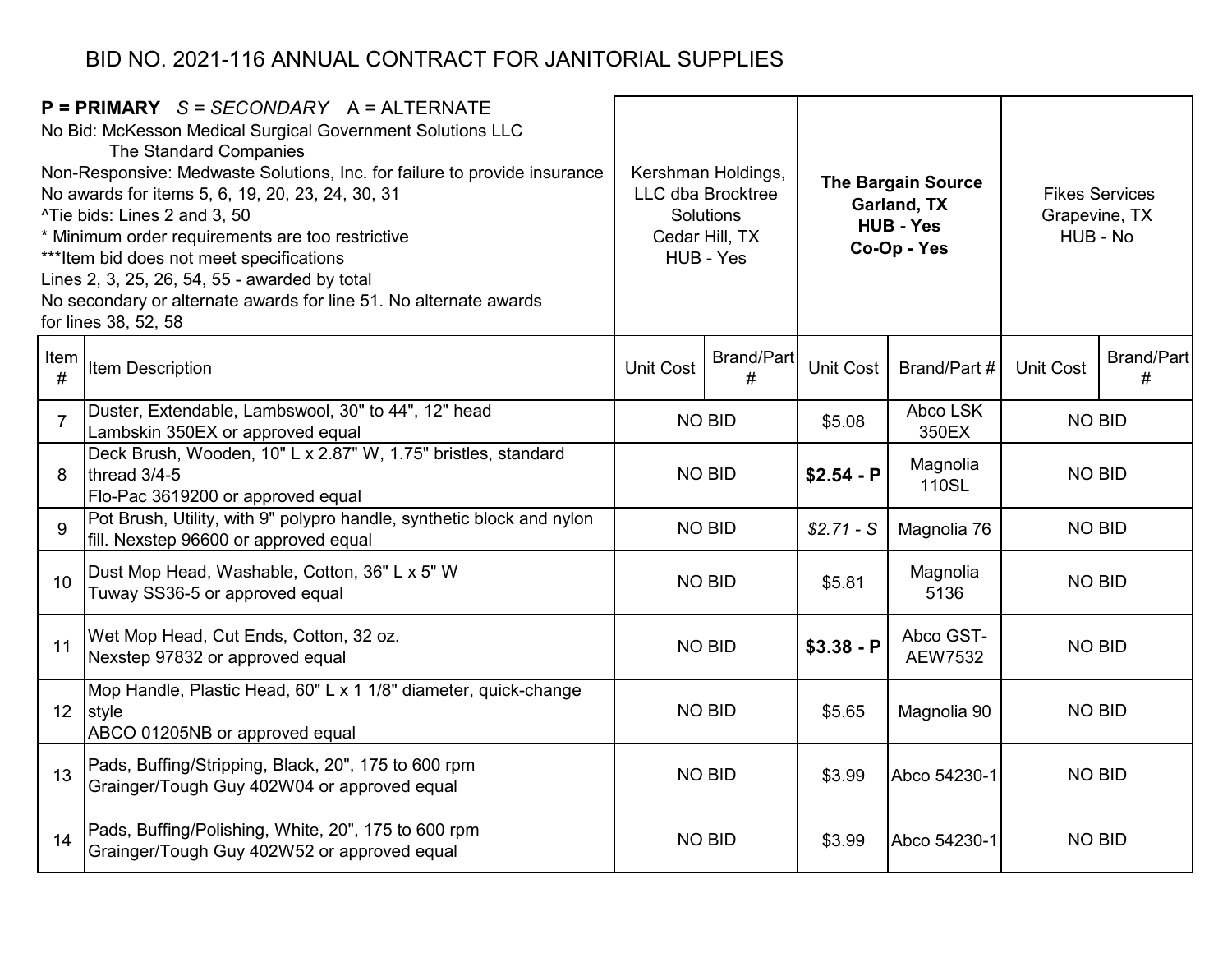|                | $P = PRIMARY$ S = SECONDARY A = ALTERNATE<br>No Bid: McKesson Medical Surgical Government Solutions LLC<br>The Standard Companies<br>Non-Responsive: Medwaste Solutions, Inc. for failure to provide insurance<br>No awards for items 5, 6, 19, 20, 23, 24, 30, 31<br>^Tie bids: Lines 2 and 3, 50<br>* Minimum order requirements are too restrictive<br>*** Item bid does not meet specifications<br>Lines 2, 3, 25, 26, 54, 55 - awarded by total<br>No secondary or alternate awards for line 51. No alternate awards<br>for lines 38, 52, 58 | ICS Jail Supplies, Inc.<br>Waco, TX<br>HUB - No |                        |           | <b>Empire Paper</b><br><b>Wichita Falls, TX</b><br><b>HUB - No</b><br>Co-Op - No | <b>Digital Dolphin</b><br><b>Products, LLC</b><br>Redondo Beach, CA<br><b>HUB - No</b><br>Co-Op - Yes |                                           |  |
|----------------|---------------------------------------------------------------------------------------------------------------------------------------------------------------------------------------------------------------------------------------------------------------------------------------------------------------------------------------------------------------------------------------------------------------------------------------------------------------------------------------------------------------------------------------------------|-------------------------------------------------|------------------------|-----------|----------------------------------------------------------------------------------|-------------------------------------------------------------------------------------------------------|-------------------------------------------|--|
| Item<br>#      | Item Description                                                                                                                                                                                                                                                                                                                                                                                                                                                                                                                                  | <b>Unit Cost</b>                                | <b>Brand/Part</b><br># | Unit Cost | Brand/Part #                                                                     | Unit<br>Cost                                                                                          | Brand/Part #                              |  |
| $\overline{7}$ | Duster, Extendable, Lambswool, 30" to 44", 12" head<br>Lambskin 350EX or approved equal                                                                                                                                                                                                                                                                                                                                                                                                                                                           |                                                 | <b>NO BID</b>          | \$5.47    | Impact<br><b>IMP3105</b>                                                         |                                                                                                       | <b>NO BID</b>                             |  |
| 8              | Deck Brush, Wooden, 10" L x 2.87" W, 1.75" bristles, standard<br>thread 3/4-5<br>Flo-Pac 3619200 or approved equal                                                                                                                                                                                                                                                                                                                                                                                                                                | <b>NO BID</b>                                   |                        | \$6.41    | <b>Boardwalk</b><br><b>BWK3210</b>                                               | <b>NO BID</b>                                                                                         |                                           |  |
| 9              | Pot Brush, Utility, with 9" polypro handle, synthetic block and nylon<br>fill. Nexstep 96600 or approved equal                                                                                                                                                                                                                                                                                                                                                                                                                                    |                                                 | <b>NO BID</b>          | \$3.42    | <b>Boardwalk</b><br><b>BWK4308</b>                                               | <b>NO BID</b>                                                                                         |                                           |  |
| 10             | Dust Mop Head, Washable, Cotton, 36" L x 5" W<br>Tuway SS36-5 or approved equal                                                                                                                                                                                                                                                                                                                                                                                                                                                                   | <b>NO BID</b>                                   |                        | \$12.68   | <b>Boardwalk</b><br><b>BWK1336</b>                                               | <b>NO BID</b>                                                                                         |                                           |  |
| 11             | Wet Mop Head, Cut Ends, Cotton, 32 oz.<br>Nexstep 97832 or approved equal                                                                                                                                                                                                                                                                                                                                                                                                                                                                         |                                                 | <b>NO BID</b>          | \$4.94    | Unisan<br><b>UNS2032C</b>                                                        | \$5.23                                                                                                | <b>Boardwalk</b><br><b>BWKCM2003</b><br>2 |  |
|                | Mop Handle, Plastic Head, 60" L x 1 1/8" diameter, quick-change<br>12 style<br>ABCO 01205NB or approved equal                                                                                                                                                                                                                                                                                                                                                                                                                                     | <b>NO BID</b>                                   |                        | \$14.18   | Impact IMP84                                                                     |                                                                                                       | <b>NO BID</b>                             |  |
| 13             | Pads, Buffing/Stripping, Black, 20", 175 to 600 rpm<br>Grainger/Tough Guy 402W04 or approved equal                                                                                                                                                                                                                                                                                                                                                                                                                                                | <b>NO BID</b>                                   |                        | \$2.64    | Affex<br>72205BK                                                                 | \$3.45                                                                                                | <b>Boardwalk</b><br><b>BWK4020BL</b><br>A |  |
| 14             | Pads, Buffing/Polishing, White, 20", 175 to 600 rpm<br>Grainger/Tough Guy 402W52 or approved equal                                                                                                                                                                                                                                                                                                                                                                                                                                                |                                                 | <b>NO BID</b>          | \$2.64    | Affex<br>41205WH                                                                 | \$3.45                                                                                                | <b>Boardwalk</b><br><b>BWK4020W</b><br>HI |  |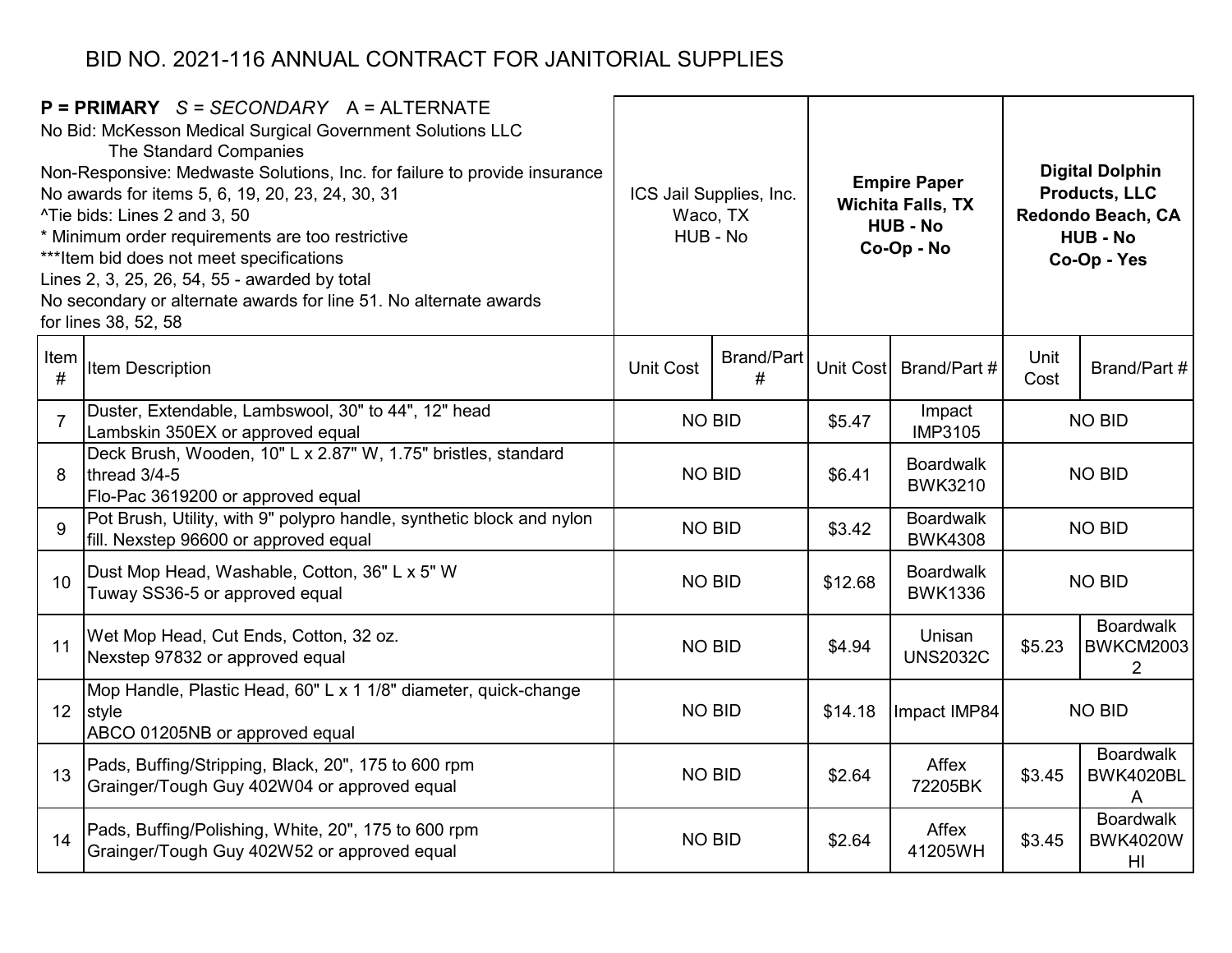| $P = PRIMARY$ S = SECONDARY A = ALTERNATE<br>No Bid: McKesson Medical Surgical Government Solutions LLC<br>The Standard Companies<br>Non-Responsive: Medwaste Solutions, Inc. for failure to provide insurance<br>No awards for items 5, 6, 19, 20, 23, 24, 30, 31<br>^Tie bids: Lines 2 and 3, 50<br>* Minimum order requirements are too restrictive<br>*** Item bid does not meet specifications<br>Lines 2, 3, 25, 26, 54, 55 - awarded by total<br>No secondary or alternate awards for line 51. No alternate awards<br>for lines 38, 52, 58 |                                                                                                                    | The Home Depot Pro<br>Jacksonville, FL<br><b>HUB - No</b><br>Co-Op: Yes |                              |              | R.S. Hughes<br>Company, Inc.<br><b>DFW Airport, TX</b><br><b>HUB - No</b><br>Co-Op: Yes | <b>Pyramid School</b><br><b>Products</b><br>Tampa, FL<br><b>HUB - No</b><br>Co-Op - Yes |                                         |
|---------------------------------------------------------------------------------------------------------------------------------------------------------------------------------------------------------------------------------------------------------------------------------------------------------------------------------------------------------------------------------------------------------------------------------------------------------------------------------------------------------------------------------------------------|--------------------------------------------------------------------------------------------------------------------|-------------------------------------------------------------------------|------------------------------|--------------|-----------------------------------------------------------------------------------------|-----------------------------------------------------------------------------------------|-----------------------------------------|
| Item<br>#                                                                                                                                                                                                                                                                                                                                                                                                                                                                                                                                         | Item Description                                                                                                   | Unit Cost                                                               | Brand/Part #                 | Unit<br>Cost | Brand/Part #                                                                            | <b>Unit Cost</b>                                                                        | <b>Brand/Part</b><br>#                  |
| $\overline{7}$                                                                                                                                                                                                                                                                                                                                                                                                                                                                                                                                    | Duster, Extendable, Lambswool, 30" to 44", 12" head<br>Lambskin 350EX or approved equal                            | \$5.74                                                                  | Lambskin<br>350EX            | \$7.49       | <b>Boardwalk</b><br><b>BWKL3850</b>                                                     | \$5.24                                                                                  | Lambskin<br>350EX                       |
| 8                                                                                                                                                                                                                                                                                                                                                                                                                                                                                                                                                 | Deck Brush, Wooden, 10" L x 2.87" W, 1.75" bristles, standard<br>thread 3/4-5<br>Flo-Pac 3619200 or approved equal | <b>NO BID</b>                                                           |                              | \$4.70       | <b>Boardwalk</b><br><b>BWK3110</b>                                                      | \$2.99                                                                                  | <b>Better</b><br><b>Brush</b><br>230410 |
| 9                                                                                                                                                                                                                                                                                                                                                                                                                                                                                                                                                 | Pot Brush, Utility, with 9" polypro handle, synthetic block and nylon<br>fill. Nexstep 96600 or approved equal     |                                                                         | <b>NO BID</b>                | \$5.12       | <b>Boardwalk</b><br><b>BWK4320</b>                                                      | \$3.39                                                                                  | Abco<br>00003                           |
| 10                                                                                                                                                                                                                                                                                                                                                                                                                                                                                                                                                | Dust Mop Head, Washable, Cotton, 36" L x 5" W<br>Tuway SS36-5 or approved equal                                    | $$3.73 - P$                                                             | Renown<br><b>REN02321-IB</b> | \$12.67      | <b>Boardwalk</b><br><b>BWK1336</b>                                                      | $$3.98-S$                                                                               | <b>Better</b><br><b>Brush</b><br>170236 |
| 11                                                                                                                                                                                                                                                                                                                                                                                                                                                                                                                                                | Wet Mop Head, Cut Ends, Cotton, 32 oz.<br>Nexstep 97832 or approved equal                                          | $$3.18***$                                                              | Renown CM-<br>20024HP.       | \$4.95       | <b>Boardwalk</b><br><b>BWK</b><br>2032CEA                                               | \$3.89                                                                                  | <b>Better</b><br><b>Brush</b><br>160132 |
| 12 <sup>°</sup>                                                                                                                                                                                                                                                                                                                                                                                                                                                                                                                                   | Mop Handle, Plastic Head, 60" L x 1 1/8" diameter, quick-change<br>style<br>ABCO 01205NB or approved equal         | $$4.93-S$                                                               | Renown<br>311594764          | \$6.99       | <b>Boardwalk</b><br><b>BWK620</b>                                                       | \$5.19                                                                                  | Abco<br>01205NB                         |
| 13                                                                                                                                                                                                                                                                                                                                                                                                                                                                                                                                                | Pads, Buffing/Stripping, Black, 20", 175 to 600 rpm<br>Grainger/Tough Guy 402W04 or approved equal                 | $$2.50 - A$                                                             | Renown<br><b>REN02018</b>    | \$3.53       | <b>Boardwalk</b><br><b>BWK4020BL</b><br>A                                               | $$2.43-S$                                                                               | <b>ACS 72-20</b>                        |
| 14                                                                                                                                                                                                                                                                                                                                                                                                                                                                                                                                                | Pads, Buffing/Polishing, White, 20", 175 to 600 rpm<br>Grainger/Tough Guy 402W52 or approved equal                 | \$2.50                                                                  | Renown<br><b>RENO2068</b>    |              | <b>NO BID</b>                                                                           |                                                                                         | $$2.43 - A$ ACS 41-20                   |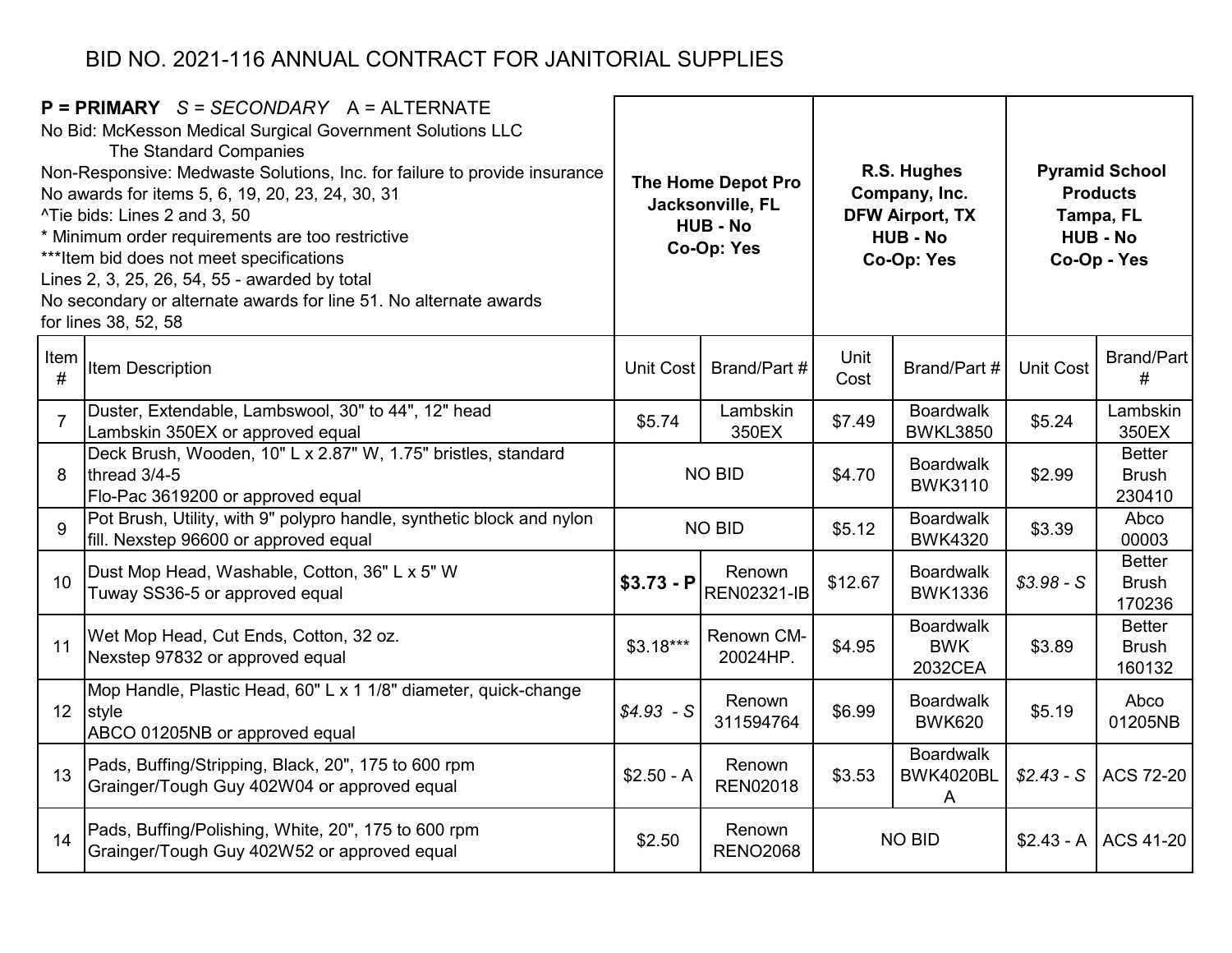| $P = PRIMARY$ S = SECONDARY A = ALTERNATE<br>No Bid: McKesson Medical Surgical Government Solutions LLC<br>The Standard Companies<br>Non-Responsive: Medwaste Solutions, Inc. for failure to provide insurance<br>No awards for items 5, 6, 19, 20, 23, 24, 30, 31<br>^Tie bids: Lines 2 and 3, 50<br>* Minimum order requirements are too restrictive<br>*** Item bid does not meet specifications<br>Lines 2, 3, 25, 26, 54, 55 - awarded by total<br>No secondary or alternate awards for line 51. No alternate awards<br>for lines 38, 52, 58 |                                                                                                                    | <b>Emami Enterprises,</b><br>Inc.<br>Irving, TX<br><b>HUB - Yes</b><br>Co-Op - Yes |                                           |                                                     | Quill, LLC<br>Lincolnshire, IL<br><b>HUB - No</b><br>Co-Op - Yes | Penntax, Inc.<br>Euless, TX<br>HUB - No |                              |  |               |
|---------------------------------------------------------------------------------------------------------------------------------------------------------------------------------------------------------------------------------------------------------------------------------------------------------------------------------------------------------------------------------------------------------------------------------------------------------------------------------------------------------------------------------------------------|--------------------------------------------------------------------------------------------------------------------|------------------------------------------------------------------------------------|-------------------------------------------|-----------------------------------------------------|------------------------------------------------------------------|-----------------------------------------|------------------------------|--|---------------|
| Item<br>#                                                                                                                                                                                                                                                                                                                                                                                                                                                                                                                                         | Item Description                                                                                                   | Unit Cost                                                                          | Brand/Part #                              | <b>Unit Cost</b>                                    | Brand/Part # Unit Cost                                           |                                         | Brand/Part<br>#              |  |               |
| $\overline{7}$                                                                                                                                                                                                                                                                                                                                                                                                                                                                                                                                    | Duster, Extendable, Lambswool, 30" to 44", 12" head<br>Lambskin 350EX or approved equal                            | \$7.86                                                                             | <b>Boardwalk</b><br><b>BWKL3850</b>       | $$4.50 - S$                                         | Coastwide IS-<br>056                                             | \$25.76                                 | Lambsin<br>LSK-P34G          |  |               |
| 8                                                                                                                                                                                                                                                                                                                                                                                                                                                                                                                                                 | Deck Brush, Wooden, 10" L x 2.87" W, 1.75" bristles, standard<br>thread 3/4-5<br>Flo-Pac 3619200 or approved equal | \$4.84                                                                             | <b>Boardwalk</b><br><b>BWK3110</b>        | <b>NO BID</b>                                       |                                                                  | \$12.15                                 | BBP-<br>230110               |  |               |
| $\mathbf{Q}$                                                                                                                                                                                                                                                                                                                                                                                                                                                                                                                                      | Pot Brush, Utility, with 9" polypro handle, synthetic block and nylon<br>fill. Nexstep 96600 or approved equal     | \$3.29                                                                             | <b>Boardwalk</b><br><b>BWK4308</b>        | \$3.43<br>Odell CP-8                                |                                                                  |                                         |                              |  | <b>NO BID</b> |
| 10                                                                                                                                                                                                                                                                                                                                                                                                                                                                                                                                                | Dust Mop Head, Washable, Cotton, 36" L x 5" W<br>Tuway SS36-5 or approved equal                                    | \$13.53                                                                            | <b>Boardwalk</b><br><b>BWK1336</b>        | \$20.39                                             | Rubbermaid<br><b>RUBJ25500B</b><br>L <sub>00</sub>               | \$11.50                                 | GST-<br>AMM36HD<br><b>BW</b> |  |               |
| 11                                                                                                                                                                                                                                                                                                                                                                                                                                                                                                                                                | Wet Mop Head, Cut Ends, Cotton, 32 oz.<br>Nexstep 97832 or approved equal                                          | \$6.64                                                                             | <b>Boardwalk</b><br><b>BWK 2032CT</b>     |                                                     | <b>NO BID</b>                                                    | \$7.54                                  | GST-<br>AEW7532              |  |               |
|                                                                                                                                                                                                                                                                                                                                                                                                                                                                                                                                                   | Mop Handle, Plastic Head, 60" L x 1 1/8" diameter, quick-change<br>12 style<br>ABCO 01205NB or approved equal      | \$8.24                                                                             | <b>Boardwalk</b><br><b>BWK620</b>         |                                                     | <b>NO BID</b>                                                    | \$22.65                                 | GST-<br>HPC60F               |  |               |
| 13                                                                                                                                                                                                                                                                                                                                                                                                                                                                                                                                                | Pads, Buffing/Stripping, Black, 20", 175 to 600 rpm<br>Grainger/Tough Guy 402W04 or approved equal                 | \$3.64                                                                             | <b>Boardwalk</b><br>BWK4020BL<br>A        | <b>Boardwalk</b><br>\$3.63<br><b>BWK4020BL</b><br>A |                                                                  | <b>NO BID</b>                           |                              |  |               |
| 14                                                                                                                                                                                                                                                                                                                                                                                                                                                                                                                                                | Pads, Buffing/Polishing, White, 20", 175 to 600 rpm<br>Grainger/Tough Guy 402W52 or approved equal                 | \$3.68                                                                             | <b>Boardwalk</b><br><b>BWK4020W</b><br>HI | \$2.62                                              | Coastwide<br>22986-CC                                            |                                         | <b>NO BID</b>                |  |               |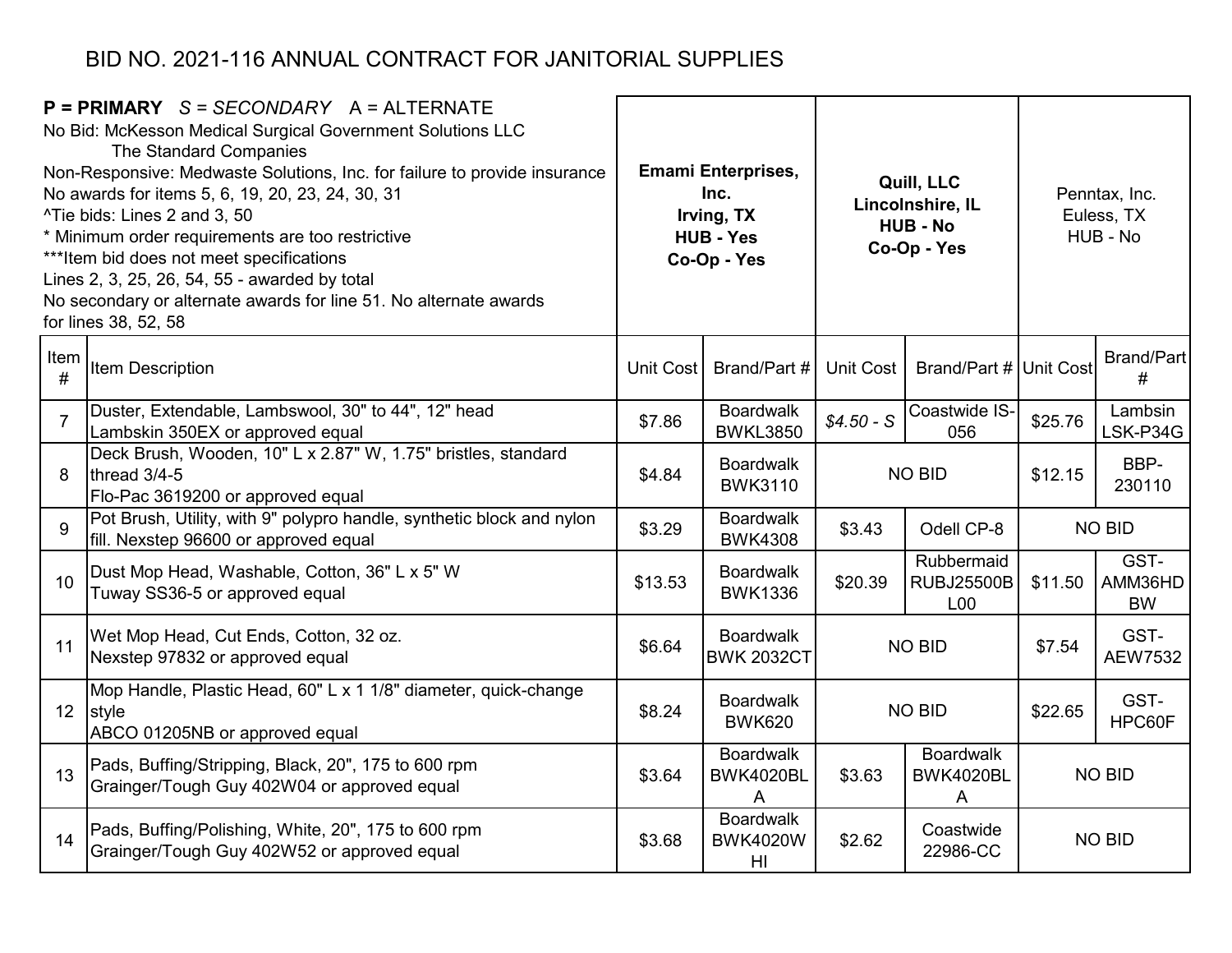| $P = PRIMARY$ S = SECONDARY A = ALTERNATE<br>No Bid: McKesson Medical Surgical Government Solutions LLC<br>The Standard Companies<br>Non-Responsive: Medwaste Solutions, Inc. for failure to provide insurance<br>No awards for items 5, 6, 19, 20, 23, 24, 30, 31<br>^Tie bids: Lines 2 and 3, 50<br>* Minimum order requirements are too restrictive<br>*** Item bid does not meet specifications<br>Lines 2, 3, 25, 26, 54, 55 - awarded by total<br>No secondary or alternate awards for line 51. No alternate awards<br>for lines 38, 52, 58 |                                                                                                                    | <b>Pollock Investments,</b><br>Inc. dba Pollock Orora<br><b>Grand Prairie, TX</b><br><b>HUB - No</b><br>Co-Op - Yes |                      |                  | <b>Sysco North Texas</b><br>Lewisville, TX<br><b>HUB - No</b><br>Co-Op - Yes | Hand Safety, LLC<br>Wichita Falls, TX<br>HUB - Yes |                        |
|---------------------------------------------------------------------------------------------------------------------------------------------------------------------------------------------------------------------------------------------------------------------------------------------------------------------------------------------------------------------------------------------------------------------------------------------------------------------------------------------------------------------------------------------------|--------------------------------------------------------------------------------------------------------------------|---------------------------------------------------------------------------------------------------------------------|----------------------|------------------|------------------------------------------------------------------------------|----------------------------------------------------|------------------------|
| Item<br>#                                                                                                                                                                                                                                                                                                                                                                                                                                                                                                                                         | Item Description                                                                                                   | Unit Cost                                                                                                           | Brand/Part #         | <b>Unit Cost</b> | <b>Brand/Part</b><br>#                                                       | <b>Unit Cost</b>                                   | <b>Brand/Part</b><br># |
| $\overline{7}$                                                                                                                                                                                                                                                                                                                                                                                                                                                                                                                                    | Duster, Extendable, Lambswool, 30" to 44", 12" head<br>Lambskin 350EX or approved equal                            | \$7.95                                                                                                              | Impact 3148          | \$5.62           | Impact<br>26588                                                              |                                                    | <b>NO BID</b>          |
| 8                                                                                                                                                                                                                                                                                                                                                                                                                                                                                                                                                 | Deck Brush, Wooden, 10" L x 2.87" W, 1.75" bristles, standard<br>thread 3/4-5<br>Flo-Pac 3619200 or approved equal | \$6.64                                                                                                              | Carlisle 193P        | \$23.89          | Carlisle<br>3619100                                                          |                                                    | <b>NO BID</b>          |
| $\mathbf{Q}$                                                                                                                                                                                                                                                                                                                                                                                                                                                                                                                                      | Pot Brush, Utility, with 9" polypro handle, synthetic block and nylon<br>fill. Nexstep 96600 or approved equal     | \$6.73                                                                                                              | Carlisle<br>40541-09 | \$4.60           | <b>Winco BRN-</b><br>8P                                                      |                                                    | <b>NO BID</b>          |
| 10                                                                                                                                                                                                                                                                                                                                                                                                                                                                                                                                                | Dust Mop Head, Washable, Cotton, 36" L x 5" W<br>Tuway SS36-5 or approved equal                                    | \$10.59                                                                                                             | Odell<br>CL365BSP-4  | \$8.13           | Performance<br><b>Plus 48965</b>                                             |                                                    | <b>NO BID</b>          |
| 11                                                                                                                                                                                                                                                                                                                                                                                                                                                                                                                                                | Wet Mop Head, Cut Ends, Cotton, 32 oz.<br>Nexstep 97832 or approved equal                                          | \$4.40                                                                                                              | Odell 5332           | \$4.77           | Performance<br><b>Plus 48946</b>                                             |                                                    | <b>NO BID</b>          |
|                                                                                                                                                                                                                                                                                                                                                                                                                                                                                                                                                   | Mop Handle, Plastic Head, 60" L x 1 1/8" diameter, quick-change<br>12 style<br>ABCO 01205NB or approved equal      | \$5.07                                                                                                              | Odell C-<br>8PM60    | \$5.71           | Abco 49290                                                                   |                                                    | <b>NO BID</b>          |
| 13                                                                                                                                                                                                                                                                                                                                                                                                                                                                                                                                                | Pads, Buffing/Stripping, Black, 20", 175 to 600 rpm<br>Grainger/Tough Guy 402W04 or approved equal                 | \$3.44                                                                                                              | Radiance<br>10099062 | \$3.02           | Performance<br><b>Plus 52980</b>                                             |                                                    | <b>NO BID</b>          |
| 14                                                                                                                                                                                                                                                                                                                                                                                                                                                                                                                                                | Pads, Buffing/Polishing, White, 20", 175 to 600 rpm<br>Grainger/Tough Guy 402W52 or approved equal                 | $$2.33 - P$                                                                                                         | Radiance<br>10098758 | \$3.02           | Performance<br><b>Plus 52968</b>                                             |                                                    | <b>NO BID</b>          |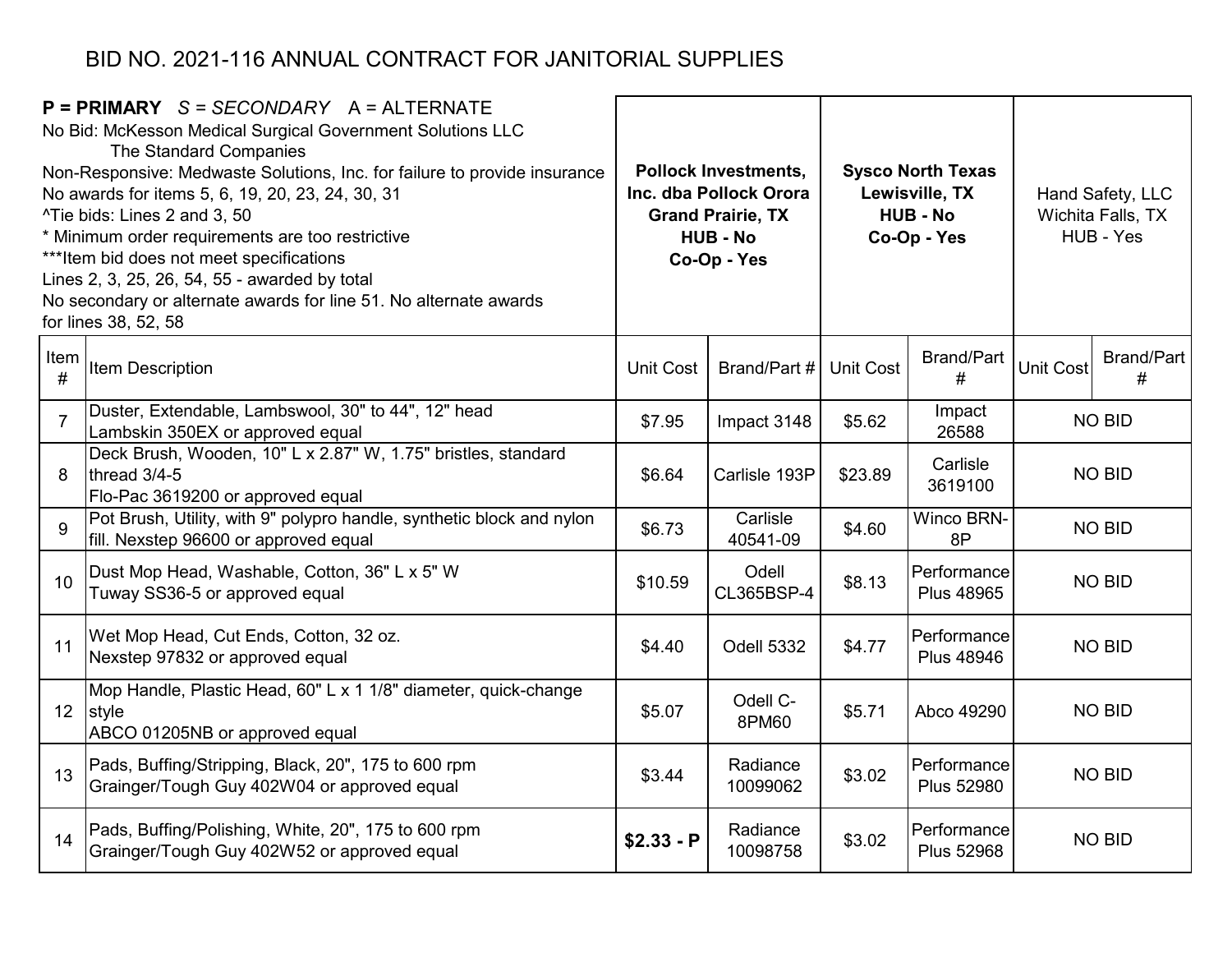| $P = PRIMARY$ S = SECONDARY A = ALTERNATE<br>No Bid: McKesson Medical Surgical Government Solutions LLC<br>The Standard Companies<br>Non-Responsive: Medwaste Solutions, Inc. for failure to provide insurance<br>No awards for items 5, 6, 19, 20, 23, 24, 30, 31<br>^Tie bids: Lines 2 and 3, 50<br>* Minimum order requirements are too restrictive<br>*** Item bid does not meet specifications<br>Lines 2, 3, 25, 26, 54, 55 - awarded by total<br>No secondary or alternate awards for line 51. No alternate awards<br>for lines 38, 52, 58 |                                                                                                                    | <b>Wedge Supply, LLC</b><br>Garland, TX<br><b>HUB - No</b><br>Co-Op - Yes |                           | <b>Eagle Brush and</b><br><b>Chemical</b><br>Dallas, TX<br><b>HUB - Yes</b><br>Co-Op - Yes |                             | <b>Complete Supply,</b><br>Inc.<br><b>Carrollton, TX</b><br><b>HUB - Yes</b><br>Co-Op - Yes |                                          |
|---------------------------------------------------------------------------------------------------------------------------------------------------------------------------------------------------------------------------------------------------------------------------------------------------------------------------------------------------------------------------------------------------------------------------------------------------------------------------------------------------------------------------------------------------|--------------------------------------------------------------------------------------------------------------------|---------------------------------------------------------------------------|---------------------------|--------------------------------------------------------------------------------------------|-----------------------------|---------------------------------------------------------------------------------------------|------------------------------------------|
| Item<br>#                                                                                                                                                                                                                                                                                                                                                                                                                                                                                                                                         | Item Description                                                                                                   | <b>Unit Cost</b>                                                          | <b>Brand/Part</b><br>#    | <b>Unit Cost</b>                                                                           | <b>Brand/Part</b><br>#      | <b>Unit Cost</b>                                                                            | Brand/Part<br>#                          |
| $\overline{7}$                                                                                                                                                                                                                                                                                                                                                                                                                                                                                                                                    | Duster, Extendable, Lambswool, 30" to 44", 12" head<br>Lambskin 350EX or approved equal                            | $$4.20 - P$                                                               | Lambskin<br>350EX         | \$5.75                                                                                     | Lambskin<br>355ESK          | \$5.12                                                                                      | Lambskin<br>350EX                        |
| 8                                                                                                                                                                                                                                                                                                                                                                                                                                                                                                                                                 | Deck Brush, Wooden, 10" L x 2.87" W, 1.75" bristles, standard<br>thread 3/4-5<br>Flo-Pac 3619200 or approved equal | $$2.74-S$                                                                 | Nexstep<br>27190          | \$4.35                                                                                     | Magnolia<br>110             | \$3.88                                                                                      | <b>Boardwalk</b><br><b>BWK3110</b>       |
| 9                                                                                                                                                                                                                                                                                                                                                                                                                                                                                                                                                 | Pot Brush, Utility, with 9" polypro handle, synthetic block and nylon<br>fill. Nexstep 96600 or approved equal     | \$3.24                                                                    | Nexstep<br>96501          | \$4.50                                                                                     | Magnolia 42                 | \$6.06                                                                                      | <b>Boardwalk</b><br><b>BWK4408</b>       |
| 10                                                                                                                                                                                                                                                                                                                                                                                                                                                                                                                                                | Dust Mop Head, Washable, Cotton, 36" L x 5" W<br>Tuway SS36-5 or approved equal                                    | \$7.69                                                                    | Nexstep<br>96036          | \$14.60                                                                                    | Amarillo<br>T536            | $$5.16 - A$                                                                                 | Hubcity<br><b>DM365-EA</b>               |
| 11                                                                                                                                                                                                                                                                                                                                                                                                                                                                                                                                                | Wet Mop Head, Cut Ends, Cotton, 32 oz.<br>Nexstep 97832 or approved equal                                          | \$4.56                                                                    | Nexstep<br>97832          | \$4.70                                                                                     | Amarillo<br>5532            | \$4.01                                                                                      | Hubcity<br><b>WMC32-</b><br>EA           |
|                                                                                                                                                                                                                                                                                                                                                                                                                                                                                                                                                   | Mop Handle, Plastic Head, 60" L x 1 1/8" diameter, quick-change<br>12 style<br>ABCO 01205NB or approved equal      | $$4.56 - P$                                                               | Nexstep<br>6540           | \$10.38                                                                                    | <b>Boardwalk</b><br>620     | \$6.48                                                                                      | <b>Boardwalk</b><br><b>BWK620-</b><br>EA |
| 13                                                                                                                                                                                                                                                                                                                                                                                                                                                                                                                                                | Pads, Buffing/Stripping, Black, 20", 175 to 600 rpm<br>Grainger/Tough Guy 402W04 or approved equal                 | $$2.38 - P$                                                               | Americo<br><b>FS120-A</b> | \$3.64                                                                                     | <b>Boardwalk</b><br>4020BLA | \$2.63                                                                                      | Americo<br>PAD20BLK-<br>EA               |
| 14                                                                                                                                                                                                                                                                                                                                                                                                                                                                                                                                                | Pads, Buffing/Polishing, White, 20", 175 to 600 rpm<br>Grainger/Tough Guy 402W52 or approved equal                 | $$2.38 - S$                                                               | Americo<br><b>FB620-A</b> | \$3.64                                                                                     | <b>Boardwalk</b><br>4020WHI | \$2.63                                                                                      | Americo<br>PAD20WHI-<br>EA               |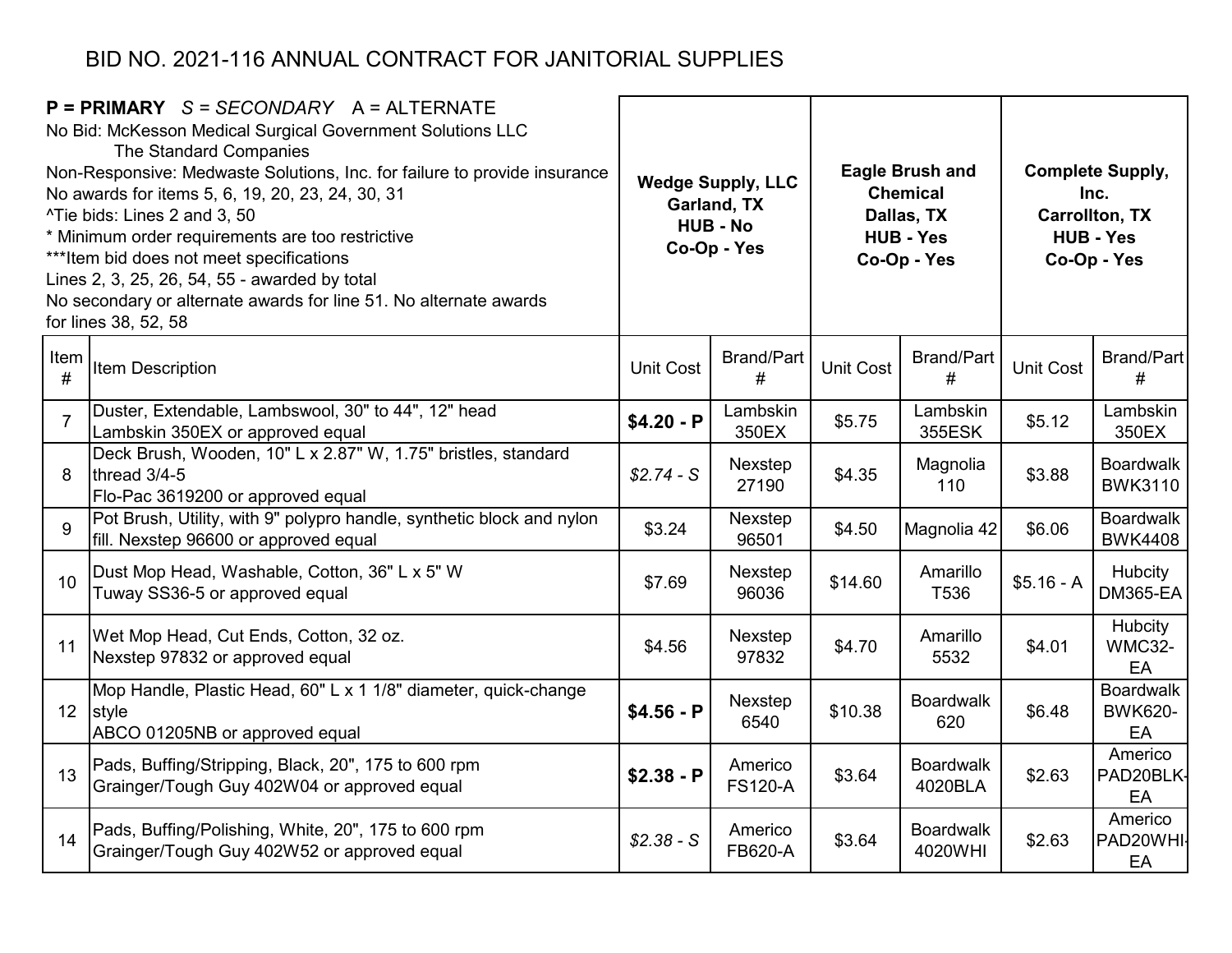|           | $P = PRIMARY$ S = SECONDARY A = ALTERNATE<br>No Bid: McKesson Medical Surgical Government Solutions LLC<br>The Standard Companies<br>Non-Responsive: Medwaste Solutions, Inc. for failure to provide insurance<br>No awards for items 5, 6, 19, 20, 23, 24, 30, 31<br>^Tie bids: Lines 2 and 3, 50<br>* Minimum order requirements are too restrictive<br>*** Item bid does not meet specifications<br>Lines 2, 3, 25, 26, 54, 55 - awarded by total<br>No secondary or alternate awards for line 51. No alternate awards<br>for lines 38, 52, 58 |                        |                  | <b>Country Maid Services,</b><br><b>LLC</b><br>Arlington, TX<br><b>HUB - Yes</b><br>Co-Op - Yes | M.A.N.S. Distributors,<br>Inc.<br><b>Carrollton, TX</b><br><b>HUB - Yes</b><br>Co-Op - Yes |                          |  |
|-----------|---------------------------------------------------------------------------------------------------------------------------------------------------------------------------------------------------------------------------------------------------------------------------------------------------------------------------------------------------------------------------------------------------------------------------------------------------------------------------------------------------------------------------------------------------|------------------------|------------------|-------------------------------------------------------------------------------------------------|--------------------------------------------------------------------------------------------|--------------------------|--|
| Item<br># | Item Description                                                                                                                                                                                                                                                                                                                                                                                                                                                                                                                                  | Est. Qty               | <b>Unit Cost</b> | Brand/Part #                                                                                    | <b>Unit Cost</b>                                                                           | Brand/Part #             |  |
| 15        | Detergent, Liquid, Heavy Duty, Degreaser, Unscented, 1 gallon<br>Bunzl 75004130 or approved equal                                                                                                                                                                                                                                                                                                                                                                                                                                                 | 1500<br>Gallons        | $$5.46-S$        | Ralph Bros.<br>RAL-95004                                                                        | $$6.33 - A$                                                                                | <b>Bunzl</b><br>75004130 |  |
| 16        | Detergent, Dry Powder, Disinfectant, 0.5 oz. packets, 90 per pail<br>Easy Paks 5412135 or approved equal                                                                                                                                                                                                                                                                                                                                                                                                                                          | 2000<br>Pails          | $$15.62***$      | Prince and<br>Spring<br>PS02239                                                                 | \$23.60                                                                                    | Diversey<br>DVO5412135   |  |
| 17        | Disinfectant Spray, Aerosol, 15 oz., Ready-to-Use<br>Spartan Steriphene II 607500 or approved equal                                                                                                                                                                                                                                                                                                                                                                                                                                               | 1500<br>Cans           | \$3.61           | Franklin<br>Tech.<br>FKLF811015                                                                 | \$3.47                                                                                     | Spartan<br>607500        |  |
| 18        | Disinfectant, Liquid, Citrus, 128 oz.<br>Renown 111472 or approved equal                                                                                                                                                                                                                                                                                                                                                                                                                                                                          | 2600<br><b>Bottles</b> | $$6.01 - A$      | Quest<br><b>QUE360</b>                                                                          | \$6.06                                                                                     | Renown<br>111472         |  |
| 19        | Dispenser, Push Style, 800 ml, for Gojo Lotion Soap, Wall Mount.<br>Gojo 9034-12, Carroll 60562 or approved equal                                                                                                                                                                                                                                                                                                                                                                                                                                 | 50 Each                | \$8.21           | Kutol<br><b>KUT99502PL</b>                                                                      | \$11.10                                                                                    | Gojo<br>GOJ903412        |  |
| 20        | Refill, Liquid Hand Soap, Pink, 800 ml. Must be compatible with<br>dispenser in line item #20. Gojo compatible, Carroll 50617 or<br>approved equal                                                                                                                                                                                                                                                                                                                                                                                                | 10000<br>Each          | \$2.24           | Gojo<br>GOJ912812C<br>Τ                                                                         | \$2.01                                                                                     | Gojo<br>GOJ912812C<br>Τ  |  |
| 21        | Refill, Liquid Hand Soap, Aloe Foam, 1200 ml, for GP enMotion<br>42712 NO SUBSTITUTIONS                                                                                                                                                                                                                                                                                                                                                                                                                                                           | 300 Each               | \$24.95          | <b>GP</b><br>GPC42712                                                                           | \$21.81                                                                                    | GP 42712                 |  |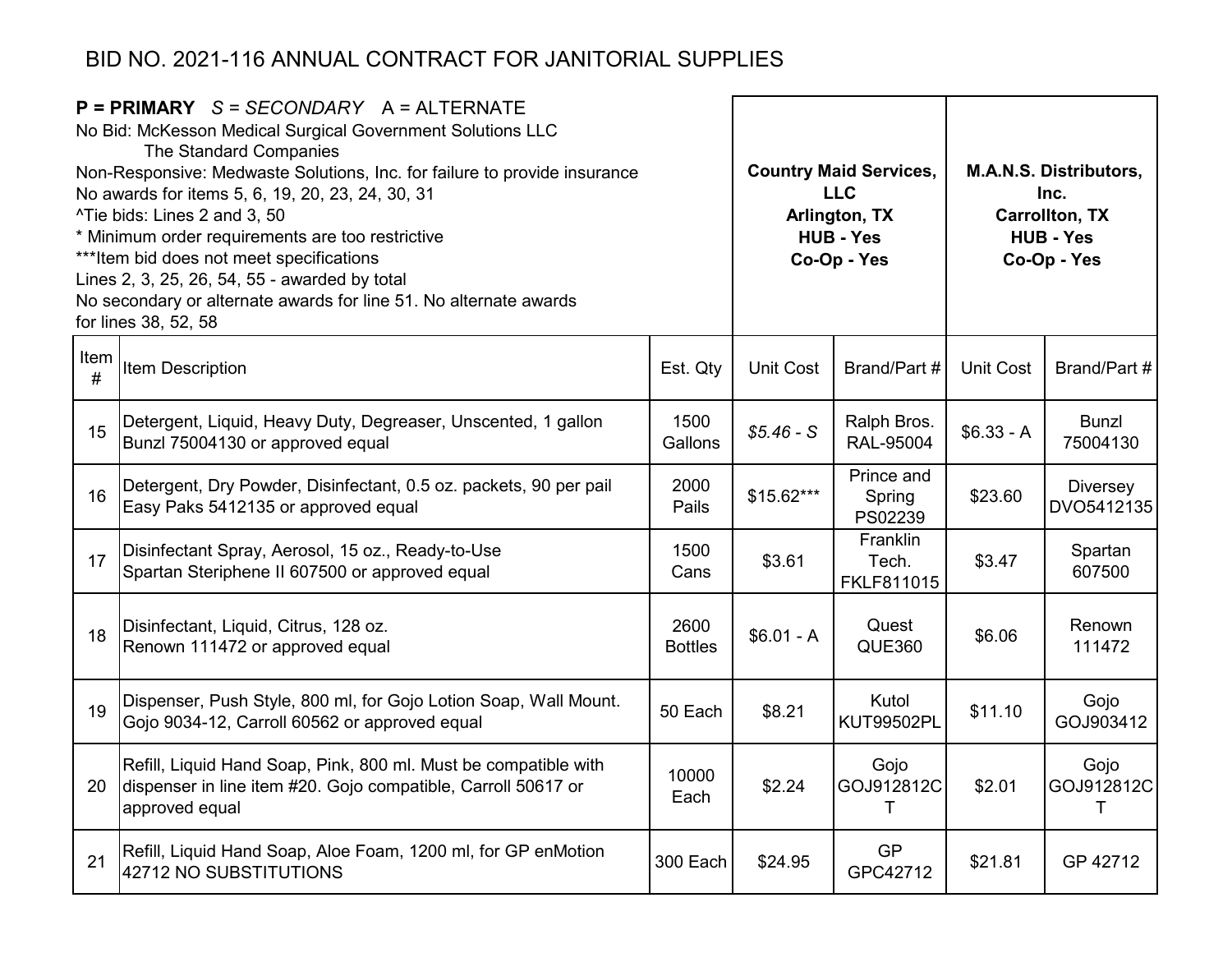|           | $P = PRIMARY$ S = SECONDARY A = ALTERNATE<br>No Bid: McKesson Medical Surgical Government Solutions LLC<br>The Standard Companies<br>Non-Responsive: Medwaste Solutions, Inc. for failure to provide insurance<br>No awards for items 5, 6, 19, 20, 23, 24, 30, 31<br>^Tie bids: Lines 2 and 3, 50<br>* Minimum order requirements are too restrictive<br>*** Item bid does not meet specifications<br>Lines 2, 3, 25, 26, 54, 55 - awarded by total<br>No secondary or alternate awards for line 51. No alternate awards<br>for lines 38, 52, 58 |                  | Kershman Holdings,<br><b>LLC dba Brocktree</b><br>Solutions<br>Cedar Hill, TX<br>HUB - Yes | <b>The Bargain Source</b><br>Garland, TX<br><b>HUB - Yes</b><br>Co-Op - Yes |                      | Grapevine, TX<br>HUB - No | <b>Fikes Services</b>      |
|-----------|---------------------------------------------------------------------------------------------------------------------------------------------------------------------------------------------------------------------------------------------------------------------------------------------------------------------------------------------------------------------------------------------------------------------------------------------------------------------------------------------------------------------------------------------------|------------------|--------------------------------------------------------------------------------------------|-----------------------------------------------------------------------------|----------------------|---------------------------|----------------------------|
| Item<br># | Item Description                                                                                                                                                                                                                                                                                                                                                                                                                                                                                                                                  | <b>Unit Cost</b> | <b>Brand/Part</b><br>#                                                                     | Unit Cost                                                                   | Brand/Part #         | <b>Unit Cost</b>          | Brand/Part<br>#            |
| 15        | Detergent, Liquid, Heavy Duty, Degreaser, Unscented, 1 gallon<br>Bunzl 75004130 or approved equal                                                                                                                                                                                                                                                                                                                                                                                                                                                 |                  | <b>NO BID</b>                                                                              |                                                                             | <b>NO BID</b>        |                           | Clean Pak<br>P101B         |
| 16        | Detergent, Dry Powder, Disinfectant, 0.5 oz. packets, 90 per pail<br>Easy Paks 5412135 or approved equal                                                                                                                                                                                                                                                                                                                                                                                                                                          |                  | <b>NO BID</b>                                                                              | <b>NO BID</b>                                                               |                      | <b>NO BID</b>             |                            |
| 17        | Disinfectant Spray, Aerosol, 15 oz., Ready-to-Use<br>Spartan Steriphene II 607500 or approved equal                                                                                                                                                                                                                                                                                                                                                                                                                                               |                  | <b>NO BID</b>                                                                              |                                                                             | <b>NO BID</b>        | <b>NO BID</b>             |                            |
| 18        | Disinfectant, Liquid, Citrus, 128 oz.<br>Renown 111472 or approved equal                                                                                                                                                                                                                                                                                                                                                                                                                                                                          |                  | <b>NO BID</b>                                                                              |                                                                             | <b>NO BID</b>        | \$7.91                    | Renown<br>111472           |
| 19        | Dispenser, Push Style, 800 ml, for Gojo Lotion Soap, Wall Mount.<br>Gojo 9034-12, Carroll 60562 or approved equal                                                                                                                                                                                                                                                                                                                                                                                                                                 |                  | <b>NO BID</b>                                                                              | \$12.64                                                                     | Carroll 60562-<br>12 | \$13.00                   | Carroll<br>1C60562         |
| 20        | Refill, Liquid Hand Soap, Pink, 800 ml. Must be compatible with<br>dispenser in line item #20. Gojo compatible, Carroll 50617 or<br>approved equal                                                                                                                                                                                                                                                                                                                                                                                                | <b>NO BID</b>    |                                                                                            | \$2.82                                                                      | Carroll 50617        | \$2.49                    | Carroll<br>199005241<br>71 |
| 21        | Refill, Liquid Hand Soap, Aloe Foam, 1200 ml, for GP enMotion<br>42712 NO SUBSTITUTIONS                                                                                                                                                                                                                                                                                                                                                                                                                                                           |                  |                                                                                            | <b>NO BID</b><br><b>NO BID</b>                                              |                      | \$25.08                   | <b>GP</b><br>GPT42712      |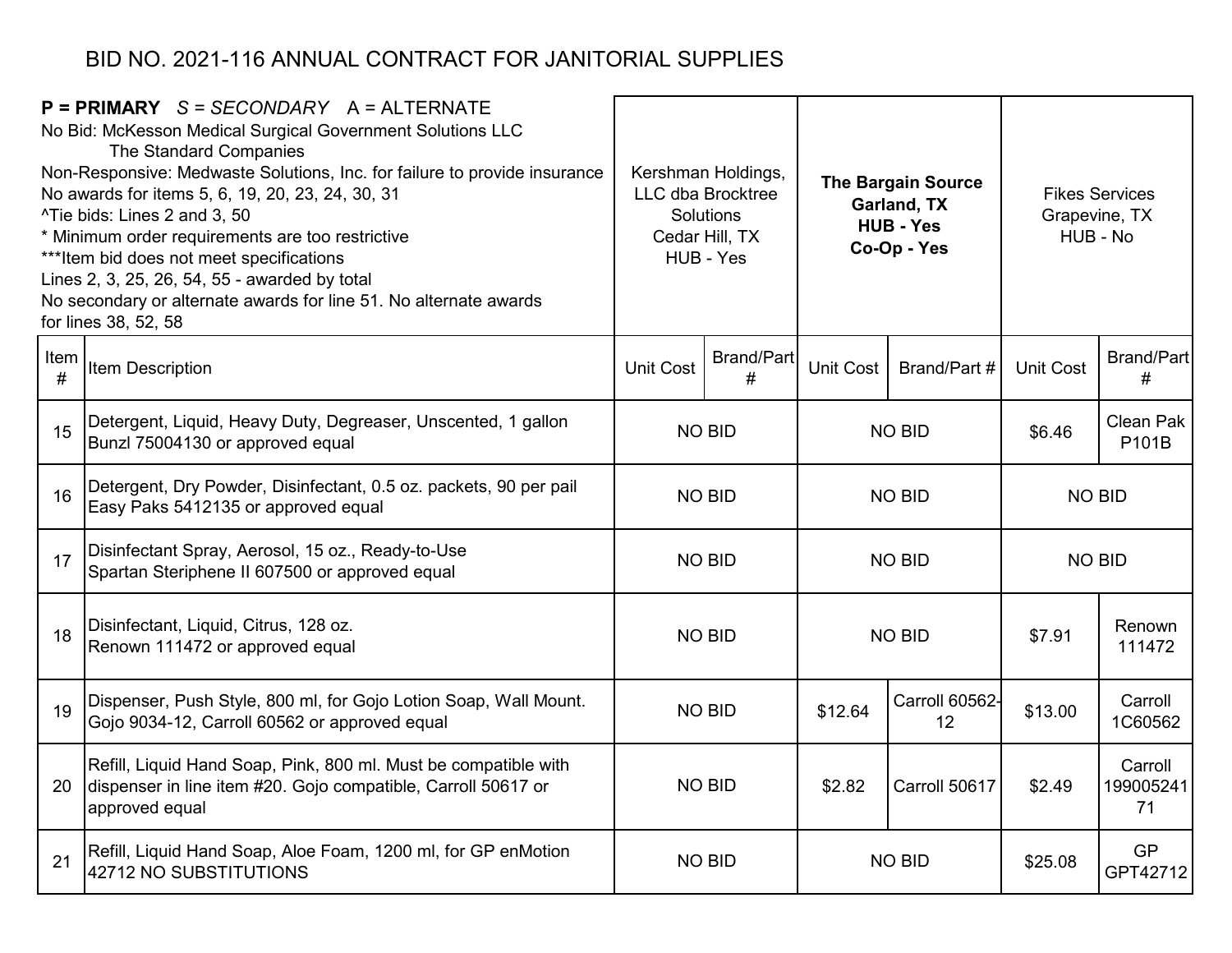|           | $P = PRIMARY$ S = SECONDARY A = ALTERNATE<br>No Bid: McKesson Medical Surgical Government Solutions LLC<br>The Standard Companies<br>Non-Responsive: Medwaste Solutions, Inc. for failure to provide insurance<br>No awards for items 5, 6, 19, 20, 23, 24, 30, 31<br>^Tie bids: Lines 2 and 3, 50<br>* Minimum order requirements are too restrictive<br>*** Item bid does not meet specifications<br>Lines 2, 3, 25, 26, 54, 55 - awarded by total<br>No secondary or alternate awards for line 51. No alternate awards<br>for lines 38, 52, 58 |                  | ICS Jail Supplies, Inc.<br>Waco, TX<br>HUB - No |              | <b>Empire Paper</b><br><b>Wichita Falls, TX</b><br><b>HUB - No</b><br>Co-Op - No |              | <b>Digital Dolphin</b><br><b>Products, LLC</b><br>Redondo Beach, CA<br><b>HUB - No</b><br>Co-Op - Yes |
|-----------|---------------------------------------------------------------------------------------------------------------------------------------------------------------------------------------------------------------------------------------------------------------------------------------------------------------------------------------------------------------------------------------------------------------------------------------------------------------------------------------------------------------------------------------------------|------------------|-------------------------------------------------|--------------|----------------------------------------------------------------------------------|--------------|-------------------------------------------------------------------------------------------------------|
| Item<br># | <b>Item Description</b>                                                                                                                                                                                                                                                                                                                                                                                                                                                                                                                           | <b>Unit Cost</b> | <b>Brand/Part</b><br>#                          | Unit Cost    | Brand/Part #                                                                     | Unit<br>Cost | Brand/Part #                                                                                          |
| 15        | Detergent, Liquid, Heavy Duty, Degreaser, Unscented, 1 gallon<br>Bunzl 75004130 or approved equal                                                                                                                                                                                                                                                                                                                                                                                                                                                 | <b>NO BID</b>    |                                                 | \$7.50       | Spartan<br>SPA203804                                                             | \$18.66      | Dawn<br>PGC04852                                                                                      |
| 16        | Detergent, Dry Powder, Disinfectant, 0.5 oz. packets, 90 per pail<br>Easy Paks 5412135 or approved equal                                                                                                                                                                                                                                                                                                                                                                                                                                          | <b>NO BID</b>    |                                                 | $$20.54 - A$ | <b>Diversey</b><br>5412135                                                       | \$20.52 - S  | Easy Paks<br>DVO5412135                                                                               |
| 17        | Disinfectant Spray, Aerosol, 15 oz., Ready-to-Use<br>Spartan Steriphene II 607500 or approved equal                                                                                                                                                                                                                                                                                                                                                                                                                                               | \$6.39           | Spartan<br>608100                               | \$3.40       | Spartan<br>607500                                                                |              | <b>NO BID</b>                                                                                         |
| 18        | Disinfectant, Liquid, Citrus, 128 oz.<br>Renown 111472 or approved equal                                                                                                                                                                                                                                                                                                                                                                                                                                                                          | <b>NO BID</b>    |                                                 | \$13.47      | <b>Lysol 76334</b>                                                               | \$9.91       | Franklin Tech<br>FKLF243022                                                                           |
| 19        | Dispenser, Push Style, 800 ml, for Gojo Lotion Soap, Wall Mount.<br>Gojo 9034-12, Carroll 60562 or approved equal                                                                                                                                                                                                                                                                                                                                                                                                                                 | <b>NO BID</b>    |                                                 | \$15.10      | Gojo 903412                                                                      |              | <b>NO BID</b>                                                                                         |
| 20        | Refill, Liquid Hand Soap, Pink, 800 ml. Must be compatible with<br>dispenser in line item #20. Gojo compatible, Carroll 50617 or<br>approved equal                                                                                                                                                                                                                                                                                                                                                                                                | <b>NO BID</b>    |                                                 | \$3.95       | Gojo 912712                                                                      | \$3.56       | Gojo<br>GOJ912812C<br>Т                                                                               |
| 21        | Refill, Liquid Hand Soap, Aloe Foam, 1200 ml, for GP enMotion<br>42712 NO SUBSTITUTIONS                                                                                                                                                                                                                                                                                                                                                                                                                                                           | <b>NO BID</b>    |                                                 | \$18.83      | GP 42712                                                                         | \$32.39      | <b>GP</b><br>GPC42712                                                                                 |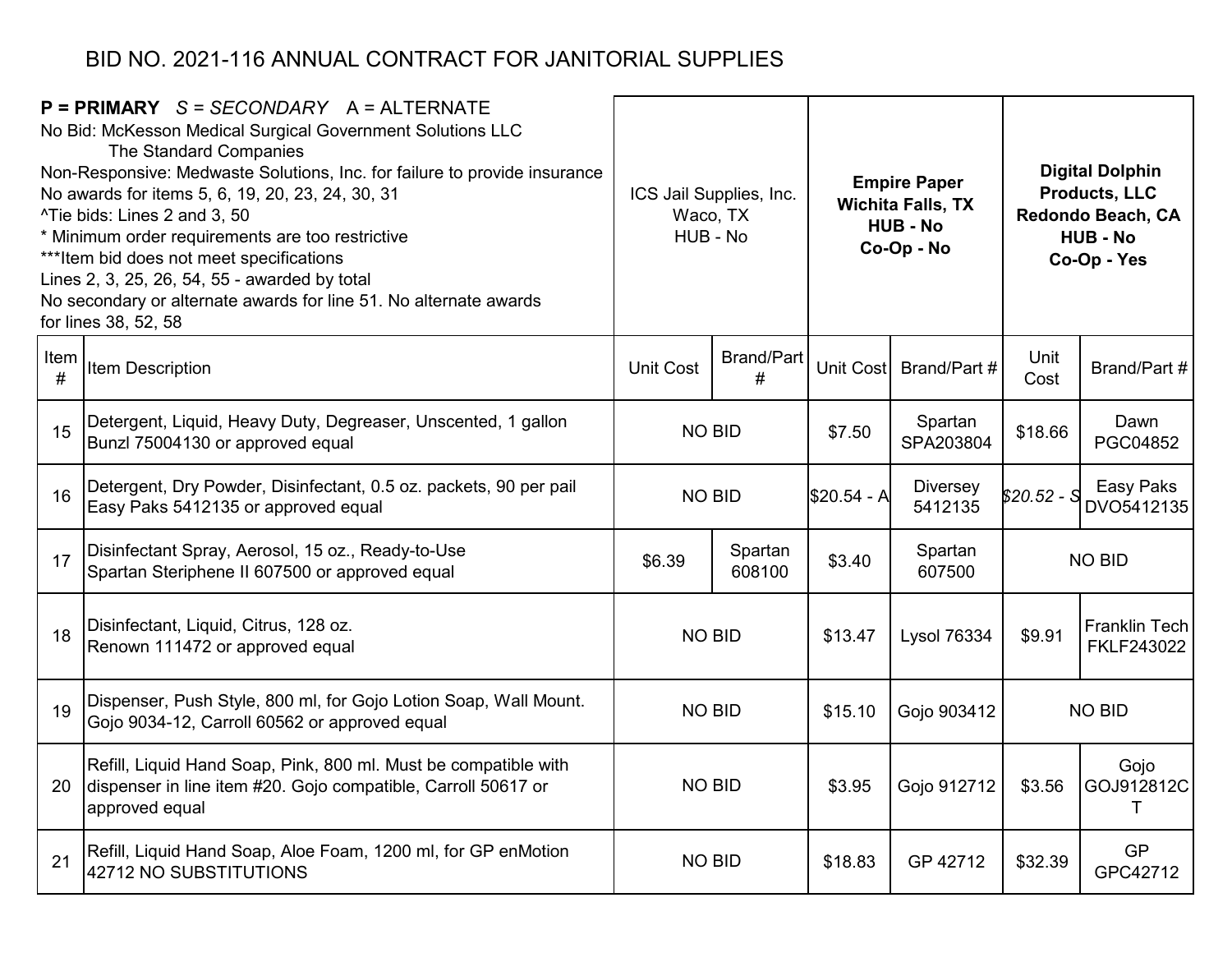|           | $P = PRIMARY$ S = SECONDARY A = ALTERNATE<br>No Bid: McKesson Medical Surgical Government Solutions LLC<br>The Standard Companies<br>Non-Responsive: Medwaste Solutions, Inc. for failure to provide insurance<br>No awards for items 5, 6, 19, 20, 23, 24, 30, 31<br>^Tie bids: Lines 2 and 3, 50<br>* Minimum order requirements are too restrictive<br>*** Item bid does not meet specifications<br>Lines 2, 3, 25, 26, 54, 55 - awarded by total<br>No secondary or alternate awards for line 51. No alternate awards<br>for lines 38, 52, 58 |              | The Home Depot Pro<br>Jacksonville, FL<br><b>HUB - No</b><br>Co-Op: Yes |                            | R.S. Hughes<br>Company, Inc.<br><b>DFW Airport, TX</b><br><b>HUB - No</b><br>Co-Op: Yes | <b>Pyramid School</b><br><b>Products</b><br>Tampa, FL<br><b>HUB - No</b><br>Co-Op - Yes |                      |  |               |
|-----------|---------------------------------------------------------------------------------------------------------------------------------------------------------------------------------------------------------------------------------------------------------------------------------------------------------------------------------------------------------------------------------------------------------------------------------------------------------------------------------------------------------------------------------------------------|--------------|-------------------------------------------------------------------------|----------------------------|-----------------------------------------------------------------------------------------|-----------------------------------------------------------------------------------------|----------------------|--|---------------|
| Item<br># | Item Description                                                                                                                                                                                                                                                                                                                                                                                                                                                                                                                                  | Unit Cost    | Brand/Part #                                                            | Unit<br>Cost               | Brand/Part #                                                                            | <b>Unit Cost</b>                                                                        | Brand/Part<br>#      |  |               |
| 15        | Detergent, Liquid, Heavy Duty, Degreaser, Unscented, 1 gallon<br>Bunzl 75004130 or approved equal                                                                                                                                                                                                                                                                                                                                                                                                                                                 | \$7.20       | Renown<br><b>RENO2801-</b><br><b>MS</b>                                 | <b>NO BID</b>              |                                                                                         |                                                                                         |                      |  | <b>NO BID</b> |
| 16        | Detergent, Dry Powder, Disinfectant, 0.5 oz. packets, 90 per pail<br>Easy Paks 5412135 or approved equal                                                                                                                                                                                                                                                                                                                                                                                                                                          | \$25.15      | <b>JWP</b><br>5412135                                                   | <b>NO BID</b>              |                                                                                         | \$31.98                                                                                 | Easy Paks<br>5412135 |  |               |
| 17        | Disinfectant Spray, Aerosol, 15 oz., Ready-to-Use<br>Spartan Steriphene II 607500 or approved equal                                                                                                                                                                                                                                                                                                                                                                                                                                               | $$3.15 - A$  | Spartan<br>SPA6075                                                      | \$7.19                     | <b>RAC</b><br>74828CT                                                                   | $$2.49-S$                                                                               | Chase 433-<br>4104   |  |               |
| 18        | Disinfectant, Liquid, Citrus, 128 oz.<br>Renown 111472 or approved equal                                                                                                                                                                                                                                                                                                                                                                                                                                                                          | \$6.20       | Renown<br><b>RENO02903-</b><br><b>MS</b>                                | \$9.22                     | SJN 682265                                                                              |                                                                                         | <b>NO BID</b>        |  |               |
| 19        | Dispenser, Push Style, 800 ml, for Gojo Lotion Soap, Wall Mount.<br>Gojo 9034-12, Carroll 60562 or approved equal                                                                                                                                                                                                                                                                                                                                                                                                                                 | \$0.00       | Gojo 9034-12                                                            | \$8.47                     | <b>DIA 03226</b>                                                                        |                                                                                         | <b>NO BID</b>        |  |               |
| 20        | Refill, Liquid Hand Soap, Pink, 800 ml. Must be compatible with<br>dispenser in line item #20. Gojo compatible, Carroll 50617 or<br>approved equal                                                                                                                                                                                                                                                                                                                                                                                                | \$2.80       | Gojo 9128-12                                                            | \$3.47<br><b>DIA 99506</b> |                                                                                         | <b>NO BID</b>                                                                           |                      |  |               |
| 21        | Refill, Liquid Hand Soap, Aloe Foam, 1200 ml, for GP enMotion<br>42712 NO SUBSTITUTIONS                                                                                                                                                                                                                                                                                                                                                                                                                                                           | $$17.75 - S$ | GP 42712                                                                |                            | <b>NO BID</b>                                                                           | <b>NO BID</b>                                                                           |                      |  |               |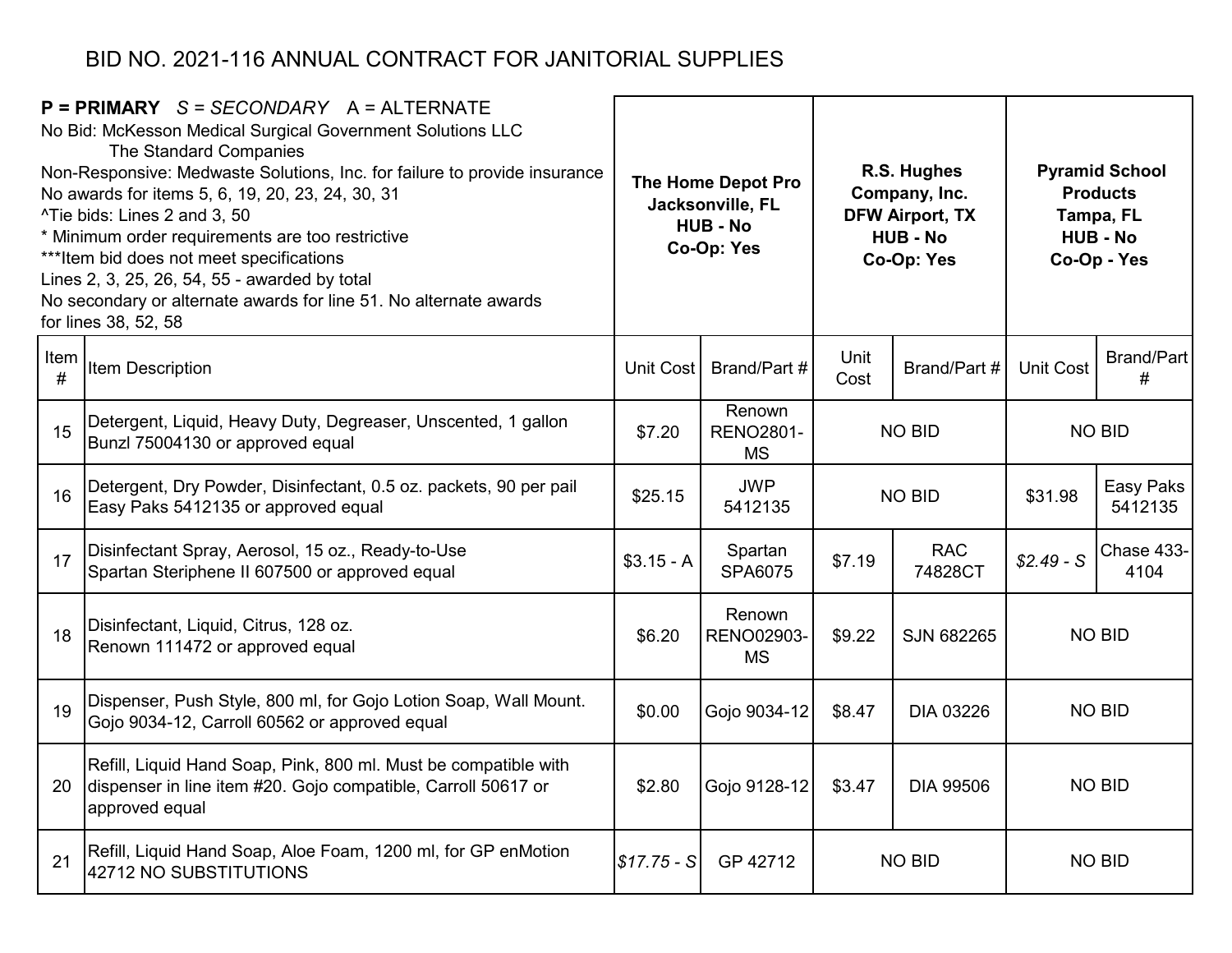|           | $P = PRIMARY$ S = SECONDARY A = ALTERNATE<br>No Bid: McKesson Medical Surgical Government Solutions LLC<br>The Standard Companies<br>Non-Responsive: Medwaste Solutions, Inc. for failure to provide insurance<br>No awards for items 5, 6, 19, 20, 23, 24, 30, 31<br>^Tie bids: Lines 2 and 3, 50<br>* Minimum order requirements are too restrictive<br>*** Item bid does not meet specifications<br>Lines 2, 3, 25, 26, 54, 55 - awarded by total<br>No secondary or alternate awards for line 51. No alternate awards<br>for lines 38, 52, 58 |             | <b>Emami Enterprises,</b><br>Inc.<br>Irving, TX<br><b>HUB - Yes</b><br>Co-Op - Yes |               | Quill, LLC<br>Lincolnshire, IL<br><b>HUB - No</b><br>Co-Op - Yes | Penntax, Inc.<br>Euless, TX<br>HUB - No |                                    |
|-----------|---------------------------------------------------------------------------------------------------------------------------------------------------------------------------------------------------------------------------------------------------------------------------------------------------------------------------------------------------------------------------------------------------------------------------------------------------------------------------------------------------------------------------------------------------|-------------|------------------------------------------------------------------------------------|---------------|------------------------------------------------------------------|-----------------------------------------|------------------------------------|
| Item<br># | Item Description                                                                                                                                                                                                                                                                                                                                                                                                                                                                                                                                  | Unit Cost   | Brand/Part #                                                                       | Unit Cost     | Brand/Part # Unit Cost                                           |                                         | <b>Brand/Part</b><br>#             |
| 15        | Detergent, Liquid, Heavy Duty, Degreaser, Unscented, 1 gallon<br>Bunzl 75004130 or approved equal                                                                                                                                                                                                                                                                                                                                                                                                                                                 | \$8.15      | <b>Boardwalk</b><br><b>BWK4744</b>                                                 |               | <b>NO BID</b>                                                    | \$15.75                                 | Penntex                            |
| 16        | Detergent, Dry Powder, Disinfectant, 0.5 oz. packets, 90 per pail<br>Easy Paks 5412135 or approved equal                                                                                                                                                                                                                                                                                                                                                                                                                                          | \$14.64 - P | Diversey<br>DVO5412135                                                             | <b>NO BID</b> |                                                                  | <b>NO BID</b>                           |                                    |
| 17        | Disinfectant Spray, Aerosol, 15 oz., Ready-to-Use<br>Spartan Steriphene II 607500 or approved equal                                                                                                                                                                                                                                                                                                                                                                                                                                               | \$7.53      | Proctor and<br>Gamble<br>PGC30130                                                  | \$5.20        | <b>Diversey End</b><br>Bac II 04832                              | \$10.83                                 | <b>QUE-310</b>                     |
| 18        | Disinfectant, Liquid, Citrus, 128 oz.<br>Renown 111472 or approved equal                                                                                                                                                                                                                                                                                                                                                                                                                                                                          | \$10.49     | Proctor and<br>Gamble<br>35420                                                     | \$17.17       | <b>Brulin</b><br>Performance<br>161051-04                        | \$12.75                                 | <b>QUE-360-4</b>                   |
| 19        | Dispenser, Push Style, 800 ml, for Gojo Lotion Soap, Wall Mount.<br>Gojo 9034-12, Carroll 60562 or approved equal                                                                                                                                                                                                                                                                                                                                                                                                                                 | \$16.63     | Gojo<br>GOJ903412                                                                  |               | <b>NO BID</b>                                                    | \$48.30                                 | Gojo<br>GOJ90341<br>$\overline{2}$ |
| 20        | Refill, Liquid Hand Soap, Pink, 800 ml. Must be compatible with<br>dispenser in line item #20. Gojo compatible, Carroll 50617 or<br>approved equal                                                                                                                                                                                                                                                                                                                                                                                                | \$2.30      | Gojo<br>GOJ912812C<br>Т                                                            |               | <b>NO BID</b>                                                    | \$6.17                                  | KUT-5065-<br>800                   |
| 21        | Refill, Liquid Hand Soap, Aloe Foam, 1200 ml, for GP enMotion<br>42712 NO SUBSTITUTIONS                                                                                                                                                                                                                                                                                                                                                                                                                                                           | \$23.00     | <b>GP</b><br>GPC42712                                                              | $$18.48 - A$  | Enmotion<br>42712                                                | <b>NO BID</b>                           |                                    |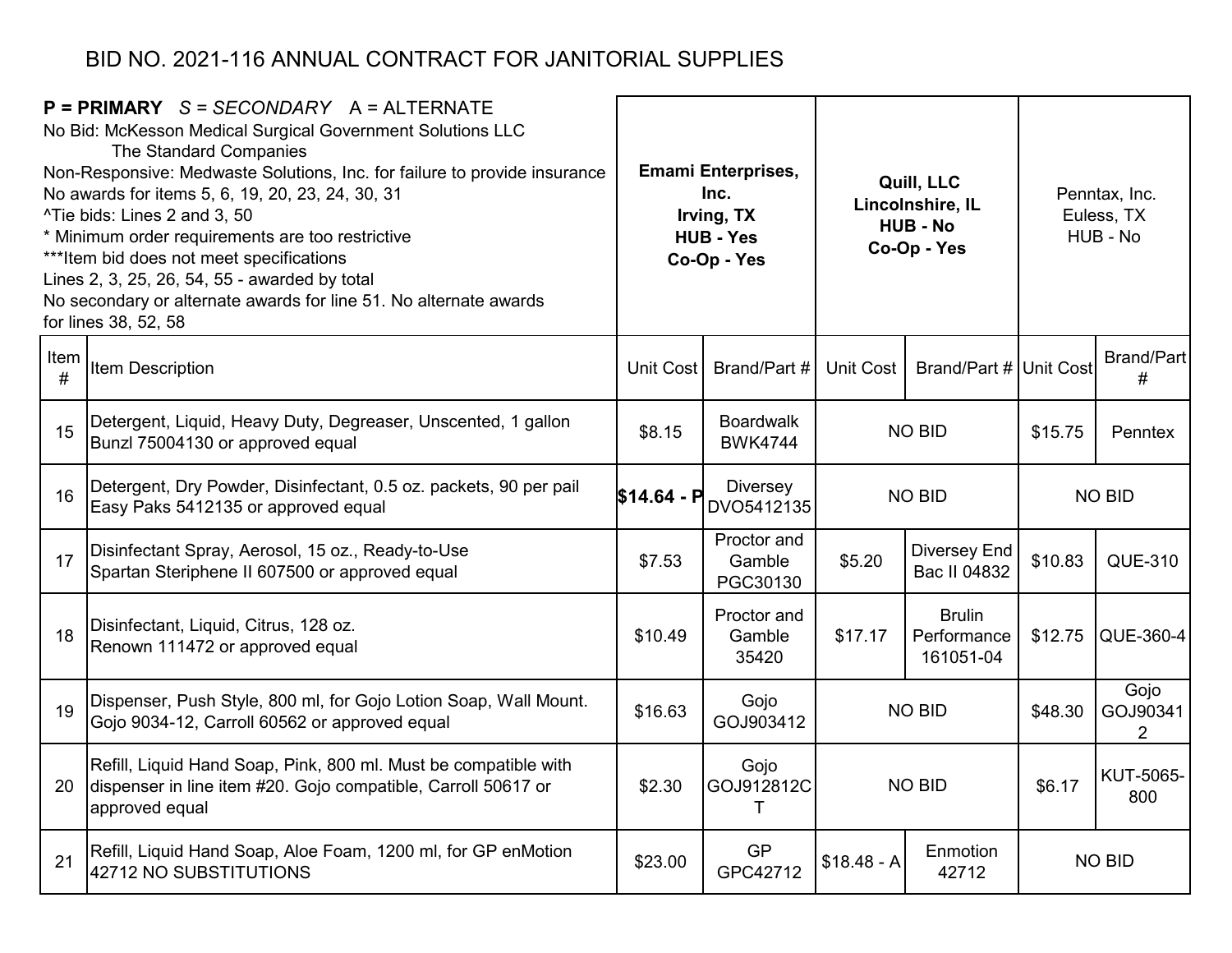|           | $P = PRIMARY$ S = SECONDARY A = ALTERNATE<br>No Bid: McKesson Medical Surgical Government Solutions LLC<br>The Standard Companies<br>Non-Responsive: Medwaste Solutions, Inc. for failure to provide insurance<br>No awards for items 5, 6, 19, 20, 23, 24, 30, 31<br>^Tie bids: Lines 2 and 3, 50<br>* Minimum order requirements are too restrictive<br>*** Item bid does not meet specifications<br>Lines 2, 3, 25, 26, 54, 55 - awarded by total<br>No secondary or alternate awards for line 51. No alternate awards<br>for lines 38, 52, 58 | <b>Pollock Investments,</b><br><b>Sysco North Texas</b><br>Inc. dba Pollock Orora<br>Lewisville, TX<br><b>Grand Prairie, TX</b><br><b>HUB - No</b><br><b>HUB - No</b><br>Co-Op - Yes<br>Co-Op - Yes |                            | Hand Safety, LLC<br>Wichita Falls, TX<br>HUB - Yes |                           |                  |                                          |
|-----------|---------------------------------------------------------------------------------------------------------------------------------------------------------------------------------------------------------------------------------------------------------------------------------------------------------------------------------------------------------------------------------------------------------------------------------------------------------------------------------------------------------------------------------------------------|-----------------------------------------------------------------------------------------------------------------------------------------------------------------------------------------------------|----------------------------|----------------------------------------------------|---------------------------|------------------|------------------------------------------|
| Item<br># | Item Description                                                                                                                                                                                                                                                                                                                                                                                                                                                                                                                                  | <b>Unit Cost</b>                                                                                                                                                                                    | Brand/Part #               | <b>Unit Cost</b>                                   | <b>Brand/Part</b><br>#    | <b>Unit Cost</b> | <b>Brand/Part</b><br>#                   |
| 15        | Detergent, Liquid, Heavy Duty, Degreaser, Unscented, 1 gallon<br>Bunzl 75004130 or approved equal                                                                                                                                                                                                                                                                                                                                                                                                                                                 | \$7.27                                                                                                                                                                                              | Radiance<br>10079760       | $$4.47 - P$                                        | Performance<br>Plus 65311 | \$8.00           | <b>Bunzl</b><br>75004130                 |
| 16        | Detergent, Dry Powder, Disinfectant, 0.5 oz. packets, 90 per pail<br>Easy Paks 5412135 or approved equal                                                                                                                                                                                                                                                                                                                                                                                                                                          | \$42.79                                                                                                                                                                                             | <b>Diversey</b><br>5412135 | \$23.27                                            | <b>Diversey</b><br>14894  | <b>NO BID</b>    |                                          |
| 17        | Disinfectant Spray, Aerosol, 15 oz., Ready-to-Use<br>Spartan Steriphene II 607500 or approved equal                                                                                                                                                                                                                                                                                                                                                                                                                                               | \$3.60                                                                                                                                                                                              | Radiance<br><b>DS411</b>   | \$4.09                                             | Chase<br>62892            | <b>NO BID</b>    |                                          |
| 18        | Disinfectant, Liquid, Citrus, 128 oz.<br>Renown 111472 or approved equal                                                                                                                                                                                                                                                                                                                                                                                                                                                                          | \$6.45                                                                                                                                                                                              | Radiance<br><b>DS402</b>   | \$8.91                                             | Clorox<br>13542           | \$14.00          | <b>Zguard PC-</b><br>9005                |
| 19        | Dispenser, Push Style, 800 ml, for Gojo Lotion Soap, Wall Mount.<br>Gojo 9034-12, Carroll 60562 or approved equal                                                                                                                                                                                                                                                                                                                                                                                                                                 | \$11.29                                                                                                                                                                                             | Gojo<br>GOJ903412          |                                                    | <b>NO BID</b>             |                  | <b>NO BID</b>                            |
| 20        | Refill, Liquid Hand Soap, Pink, 800 ml. Must be compatible with<br>dispenser in line item #20. Gojo compatible, Carroll 50617 or<br>approved equal                                                                                                                                                                                                                                                                                                                                                                                                | \$27.51                                                                                                                                                                                             | Gojo<br>GOJ912812          |                                                    | <b>NO BID</b>             | \$6.67           | Healthguar<br>d<br><b>MSC09820</b><br>0A |
| 21        | Refill, Liquid Hand Soap, Aloe Foam, 1200 ml, for GP enMotion<br>42712 NO SUBSTITUTIONS                                                                                                                                                                                                                                                                                                                                                                                                                                                           | $$16.88 - P$                                                                                                                                                                                        | GPC42712                   |                                                    | <b>NO BID</b>             | <b>NO BID</b>    |                                          |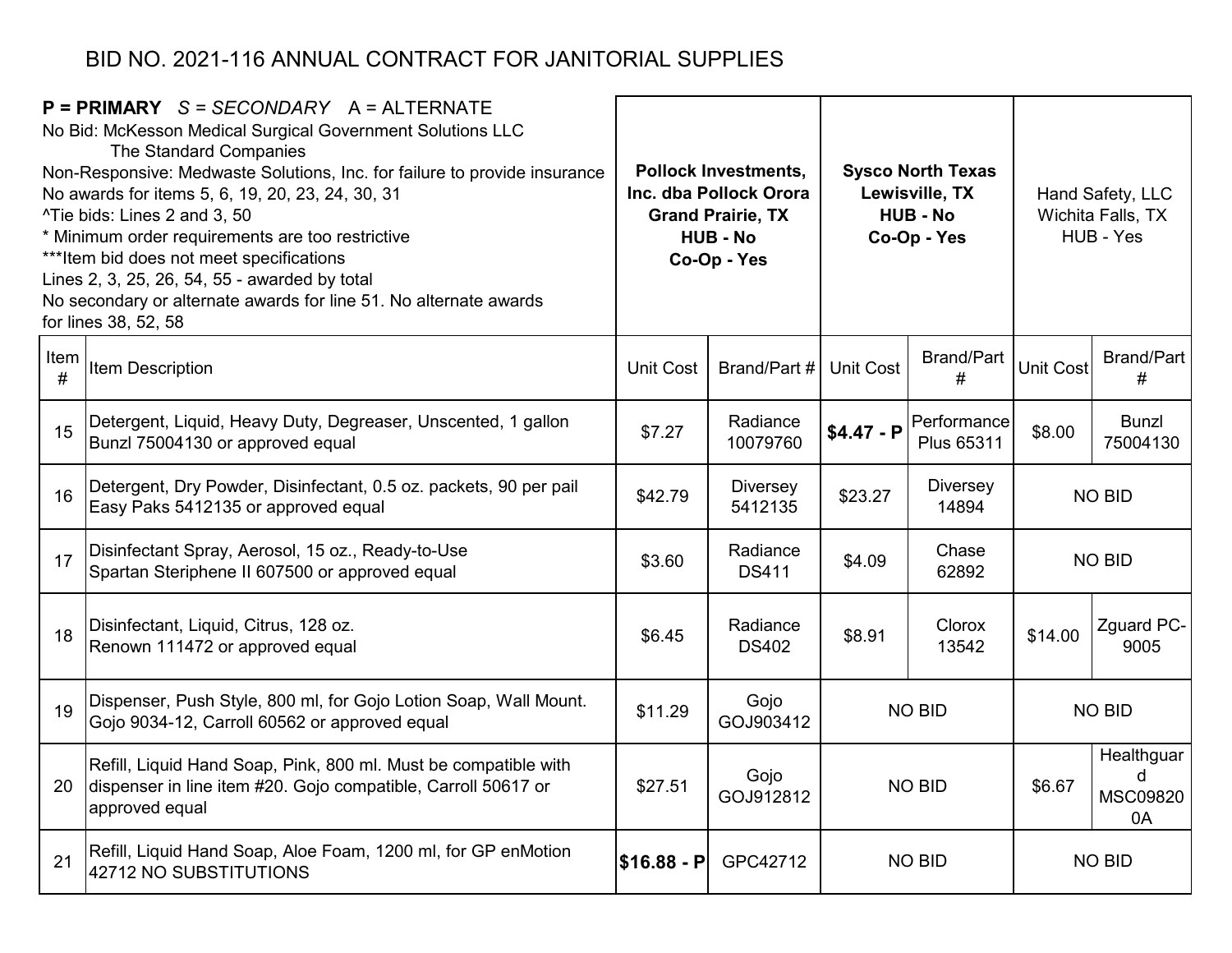| $P = PRIMARY$ S = SECONDARY A = ALTERNATE<br>No Bid: McKesson Medical Surgical Government Solutions LLC<br>The Standard Companies<br>Non-Responsive: Medwaste Solutions, Inc. for failure to provide insurance<br>No awards for items 5, 6, 19, 20, 23, 24, 30, 31<br>^Tie bids: Lines 2 and 3, 50<br>* Minimum order requirements are too restrictive<br>*** Item bid does not meet specifications<br>Lines 2, 3, 25, 26, 54, 55 - awarded by total<br>No secondary or alternate awards for line 51. No alternate awards<br>for lines 38, 52, 58 |                                                                                                                                                    | <b>Wedge Supply, LLC</b><br>Garland, TX<br><b>HUB - No</b><br>Co-Op - Yes |                            |                                 | <b>Eagle Brush and</b><br><b>Chemical</b><br>Dallas, TX<br><b>HUB - Yes</b><br>Co-Op - Yes | <b>Complete Supply,</b><br>Inc.<br><b>Carrollton, TX</b><br><b>HUB - Yes</b><br>Co-Op - Yes |                                     |  |
|---------------------------------------------------------------------------------------------------------------------------------------------------------------------------------------------------------------------------------------------------------------------------------------------------------------------------------------------------------------------------------------------------------------------------------------------------------------------------------------------------------------------------------------------------|----------------------------------------------------------------------------------------------------------------------------------------------------|---------------------------------------------------------------------------|----------------------------|---------------------------------|--------------------------------------------------------------------------------------------|---------------------------------------------------------------------------------------------|-------------------------------------|--|
| Item<br>#                                                                                                                                                                                                                                                                                                                                                                                                                                                                                                                                         | Item Description                                                                                                                                   | <b>Unit Cost</b>                                                          | <b>Brand/Part</b><br>#     | <b>Unit Cost</b>                | <b>Brand/Part</b><br>#                                                                     | <b>Unit Cost</b>                                                                            | Brand/Part<br>#                     |  |
| 15                                                                                                                                                                                                                                                                                                                                                                                                                                                                                                                                                | Detergent, Liquid, Heavy Duty, Degreaser, Unscented, 1 gallon<br>Bunzl 75004130 or approved equal                                                  | \$6.78                                                                    | Carroll<br>10135Y2V2<br>81 | \$7.10                          | Hawk/Blue<br>Max 12-116                                                                    | \$6.78                                                                                      | Prime<br>Source<br>75004130         |  |
| 16                                                                                                                                                                                                                                                                                                                                                                                                                                                                                                                                                | Detergent, Dry Powder, Disinfectant, 0.5 oz. packets, 90 per pail<br>Easy Paks 5412135 or approved equal                                           |                                                                           | <b>NO BID</b>              | Easy Paks<br>\$29.65<br>5412135 |                                                                                            | \$46.34                                                                                     | <b>Diversey</b><br>DVO54121<br>35   |  |
| 17                                                                                                                                                                                                                                                                                                                                                                                                                                                                                                                                                | Disinfectant Spray, Aerosol, 15 oz., Ready-to-Use<br>Spartan Steriphene II 607500 or approved equal                                                | \$4.13                                                                    | Claire C-<br>1002          | \$4.91                          | <b>ABC</b><br>483820LA                                                                     | $$2.21 - P$                                                                                 | Chase<br>CH4104-<br>EA              |  |
| 18                                                                                                                                                                                                                                                                                                                                                                                                                                                                                                                                                | Disinfectant, Liquid, Citrus, 128 oz.<br>Renown 111472 or approved equal                                                                           | $$4.97 - S$                                                               | Carroll<br>199007762<br>81 | $$4.51 - P$                     | Hawk Quat-<br>39<br>$13 - 195 -$<br>4244                                                   | \$7.11                                                                                      | Carroll<br><b>CARCLEA</b><br>R-GAL  |  |
| 19                                                                                                                                                                                                                                                                                                                                                                                                                                                                                                                                                | Dispenser, Push Style, 800 ml, for Gojo Lotion Soap, Wall Mount.<br>Gojo 9034-12, Carroll 60562 or approved equal                                  | \$1.13                                                                    | Carroll<br>1C60562         |                                 | <b>NO BID</b>                                                                              | \$12.54                                                                                     | Gojo 9033                           |  |
| 20                                                                                                                                                                                                                                                                                                                                                                                                                                                                                                                                                | Refill, Liquid Hand Soap, Pink, 800 ml. Must be compatible with<br>dispenser in line item #20. Gojo compatible, Carroll 50617 or<br>approved equal | \$1.90                                                                    | Carroll<br>199005241<br>71 | \$3.33                          | <b>HSPP-800</b>                                                                            | \$2.32                                                                                      | Gojo<br>GOJ91281<br>2CT             |  |
| 21                                                                                                                                                                                                                                                                                                                                                                                                                                                                                                                                                | Refill, Liquid Hand Soap, Aloe Foam, 1200 ml, for GP enMotion<br>42712 NO SUBSTITUTIONS                                                            |                                                                           | <b>NO BID</b>              |                                 | <b>NO BID</b>                                                                              | \$18.76                                                                                     | <b>GP</b><br>GPC42712-<br><b>CS</b> |  |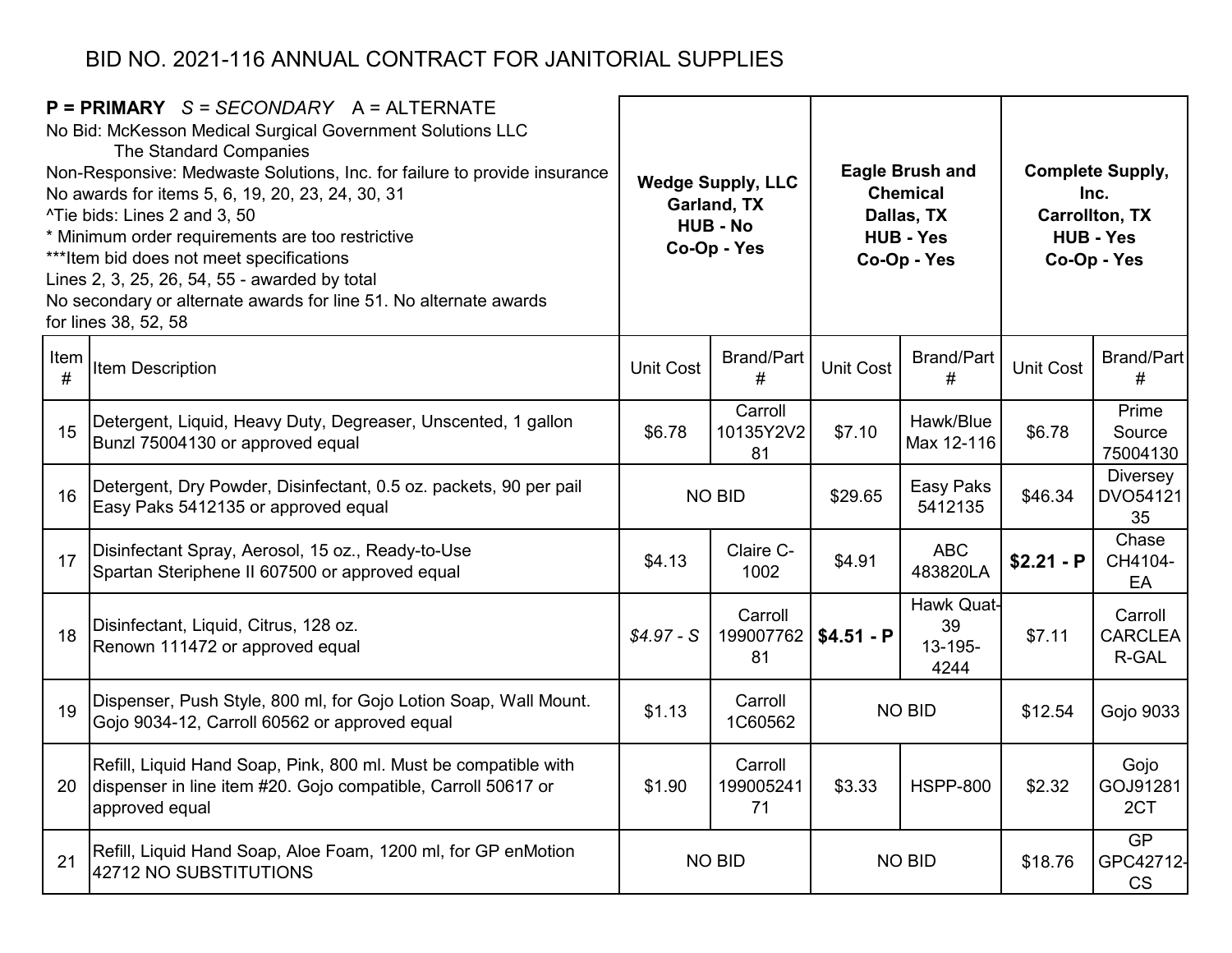|           | $P = PRIMARY$ S = SECONDARY A = ALTERNATE<br>No Bid: McKesson Medical Surgical Government Solutions LLC<br>The Standard Companies<br>Non-Responsive: Medwaste Solutions, Inc. for failure to provide insurance<br>No awards for items 5, 6, 19, 20, 23, 24, 30, 31<br>^Tie bids: Lines 2 and 3, 50<br>* Minimum order requirements are too restrictive<br>*** Item bid does not meet specifications<br>Lines 2, 3, 25, 26, 54, 55 - awarded by total<br>No secondary or alternate awards for line 51. No alternate awards<br>for lines 38, 52, 58 | <b>Country Maid Services,</b><br><b>LLC</b><br>Arlington, TX<br><b>HUB - Yes</b><br>Co-Op - Yes |                  |                          | <b>M.A.N.S. Distributors,</b><br>Inc.<br><b>Carrollton, TX</b><br><b>HUB - Yes</b><br>Co-Op - Yes |                         |  |
|-----------|---------------------------------------------------------------------------------------------------------------------------------------------------------------------------------------------------------------------------------------------------------------------------------------------------------------------------------------------------------------------------------------------------------------------------------------------------------------------------------------------------------------------------------------------------|-------------------------------------------------------------------------------------------------|------------------|--------------------------|---------------------------------------------------------------------------------------------------|-------------------------|--|
| Item<br># | Item Description                                                                                                                                                                                                                                                                                                                                                                                                                                                                                                                                  | Est. Qty                                                                                        | <b>Unit Cost</b> | Brand/Part #             | <b>Unit Cost</b>                                                                                  | Brand/Part #            |  |
| 22        | Refill, Liquid Hand Soap, Aloe Foam, 1200 ml, for GP enMotion<br>Generation 2 42715 NO SUBSTITUTIONS                                                                                                                                                                                                                                                                                                                                                                                                                                              | 200 Each                                                                                        | \$32.02          | <b>GP</b><br>GPC42715    | \$21.05                                                                                           | GP 42715                |  |
| 23        | Dispenser, Foam Soap, 1200 ml, Manual, Wall Mount                                                                                                                                                                                                                                                                                                                                                                                                                                                                                                 | 25 Each                                                                                         | \$3.25           | Gojo<br>GOJ1919-04       | \$2.00                                                                                            | Kutol<br>SS001BK31      |  |
| 24        | Refill, Foam Soap, 1200 ml. Must be compatible with dispenser in<br>line item #24.                                                                                                                                                                                                                                                                                                                                                                                                                                                                | 300 Each                                                                                        | \$19.04          | Gojo<br>GOJ1911-02       | \$7.47                                                                                            | <b>Kutol 69050</b>      |  |
| 25        | Dispenser, Hand Sanitizer, Automatic, 1200 ml, Wall Mount<br>Purell 2720-12 or approved equal                                                                                                                                                                                                                                                                                                                                                                                                                                                     | 50 Each                                                                                         | \$35.35          | Purell<br>GOJ2720-12     | \$37.18                                                                                           | Gojo<br>GOJ272012       |  |
| 26        | Refill, Hand Sanitizer, 1200 ml. Must be compatible with line item<br>#26. Purell 5392-02 or approved equal                                                                                                                                                                                                                                                                                                                                                                                                                                       | 1000<br>Each                                                                                    | \$33.73          | Purell<br>GOJ5392-02     | \$27.85                                                                                           | Gojo<br>GOJ539202       |  |
| 27        | Refill, Hand Sanitizer, 1200 ml.<br>Purell 5392-02 NO SUBSTITUTIONS. *For use in existing<br>dispensers.*                                                                                                                                                                                                                                                                                                                                                                                                                                         | 1000<br>Each                                                                                    | \$33.73          | Purell<br>GOJ5392-02     | $$27.85 - S$                                                                                      | Gojo<br>GOJ539202       |  |
| 28        | Catridge, Refill, Liquid Hand Soap, 800 ml, Rubbermaid One Shot<br>FG4013111 or approved equivalent. MUST be comptaible with<br>Rubbermaid One Shot Dispenser                                                                                                                                                                                                                                                                                                                                                                                     | 50 Each                                                                                         | \$10.25          | Rubbermaid<br>RCP4013111 | $$9.04-S$                                                                                         | Rubbermaid<br>FG4013111 |  |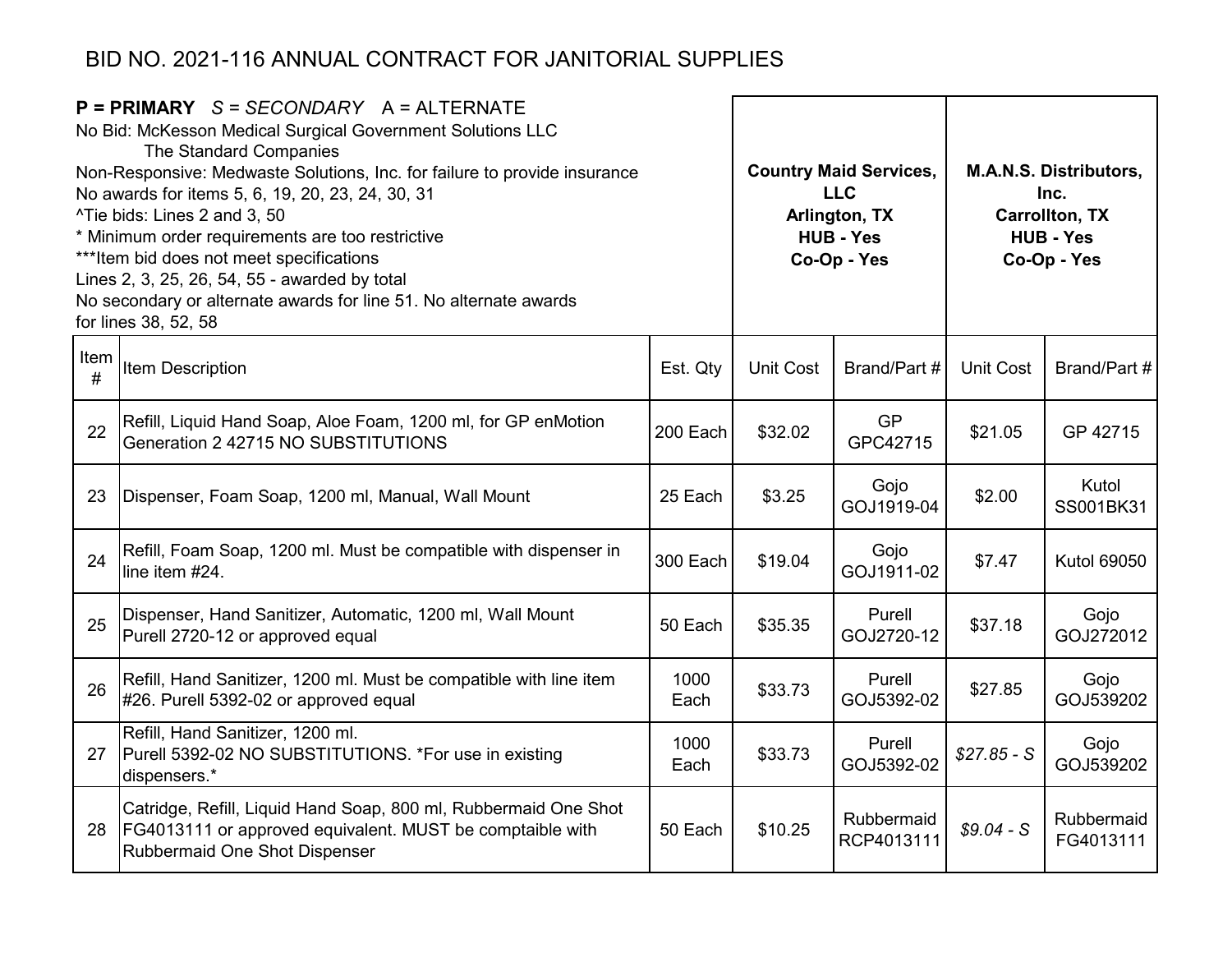|           | $P = PRIMARY$ S = SECONDARY A = ALTERNATE<br>No Bid: McKesson Medical Surgical Government Solutions LLC<br>The Standard Companies<br>Non-Responsive: Medwaste Solutions, Inc. for failure to provide insurance<br>No awards for items 5, 6, 19, 20, 23, 24, 30, 31<br>^Tie bids: Lines 2 and 3, 50<br>* Minimum order requirements are too restrictive<br>*** Item bid does not meet specifications<br>Lines 2, 3, 25, 26, 54, 55 - awarded by total<br>No secondary or alternate awards for line 51. No alternate awards<br>for lines 38, 52, 58 |                  | Kershman Holdings,<br>LLC dba Brocktree<br>Solutions<br>Cedar Hill, TX<br>HUB - Yes | <b>The Bargain Source</b><br>Garland, TX<br><b>HUB - Yes</b><br>Co-Op - Yes |                           | <b>Fikes Services</b><br>Grapevine, TX<br>HUB - No |                        |
|-----------|---------------------------------------------------------------------------------------------------------------------------------------------------------------------------------------------------------------------------------------------------------------------------------------------------------------------------------------------------------------------------------------------------------------------------------------------------------------------------------------------------------------------------------------------------|------------------|-------------------------------------------------------------------------------------|-----------------------------------------------------------------------------|---------------------------|----------------------------------------------------|------------------------|
| Item<br># | Item Description                                                                                                                                                                                                                                                                                                                                                                                                                                                                                                                                  | <b>Unit Cost</b> | <b>Brand/Part</b><br>#                                                              | Unit Cost                                                                   | Brand/Part #              | <b>Unit Cost</b>                                   | <b>Brand/Part</b><br># |
| 22        | Refill, Liquid Hand Soap, Aloe Foam, 1200 ml, for GP enMotion<br>Generation 2 42715 NO SUBSTITUTIONS                                                                                                                                                                                                                                                                                                                                                                                                                                              | <b>NO BID</b>    |                                                                                     | <b>NO BID</b>                                                               |                           | \$24.32                                            | <b>GP</b><br>GPT42715  |
| 23        | Dispenser, Foam Soap, 1200 ml, Manual, Wall Mount                                                                                                                                                                                                                                                                                                                                                                                                                                                                                                 | <b>NO BID</b>    |                                                                                     |                                                                             | <b>NO BID</b>             | <b>NO BID</b>                                      |                        |
| 24        | Refill, Foam Soap, 1200 ml. Must be compatible with dispenser in<br>line item #24.                                                                                                                                                                                                                                                                                                                                                                                                                                                                | <b>NO BID</b>    |                                                                                     | \$15.16                                                                     | Gojo 3143-<br>0172        | <b>NO BID</b>                                      |                        |
| 25        | Dispenser, Hand Sanitizer, Automatic, 1200 ml, Wall Mount<br>Purell 2720-12 or approved equal                                                                                                                                                                                                                                                                                                                                                                                                                                                     | \$60.00          | Cleaner<br>Lives<br>PC9021                                                          |                                                                             | $$18.38 - A$ Gojo 2720-12 | \$24.00                                            | Gojo<br>GOJ2720-<br>12 |
| 26        | Refill, Hand Sanitizer, 1200 ml. Must be compatible with line item<br>#26. Purell 5392-02 or approved equal                                                                                                                                                                                                                                                                                                                                                                                                                                       |                  | <b>NO BID</b>                                                                       |                                                                             | $$20.49 - A$ Gojo 5392-02 | \$39.74                                            | Gojo<br>GOJ5392-<br>02 |
| 27        | Refill, Hand Sanitizer, 1200 ml.<br>Purell 5392-02 NO SUBSTITUTIONS. *For use in existing<br>dispensers.*                                                                                                                                                                                                                                                                                                                                                                                                                                         | <b>NO BID</b>    |                                                                                     |                                                                             | <b>NO BID</b>             | <b>NO BID</b>                                      |                        |
| 28        | Catridge, Refill, Liquid Hand Soap, 800 ml, Rubbermaid One Shot<br><b>FG4013111 or approved equivalent. MUST be comptaible with</b><br>Rubbermaid One Shot Dispenser                                                                                                                                                                                                                                                                                                                                                                              |                  | <b>NO BID</b>                                                                       | <b>NO BID</b>                                                               |                           | <b>NO BID</b>                                      |                        |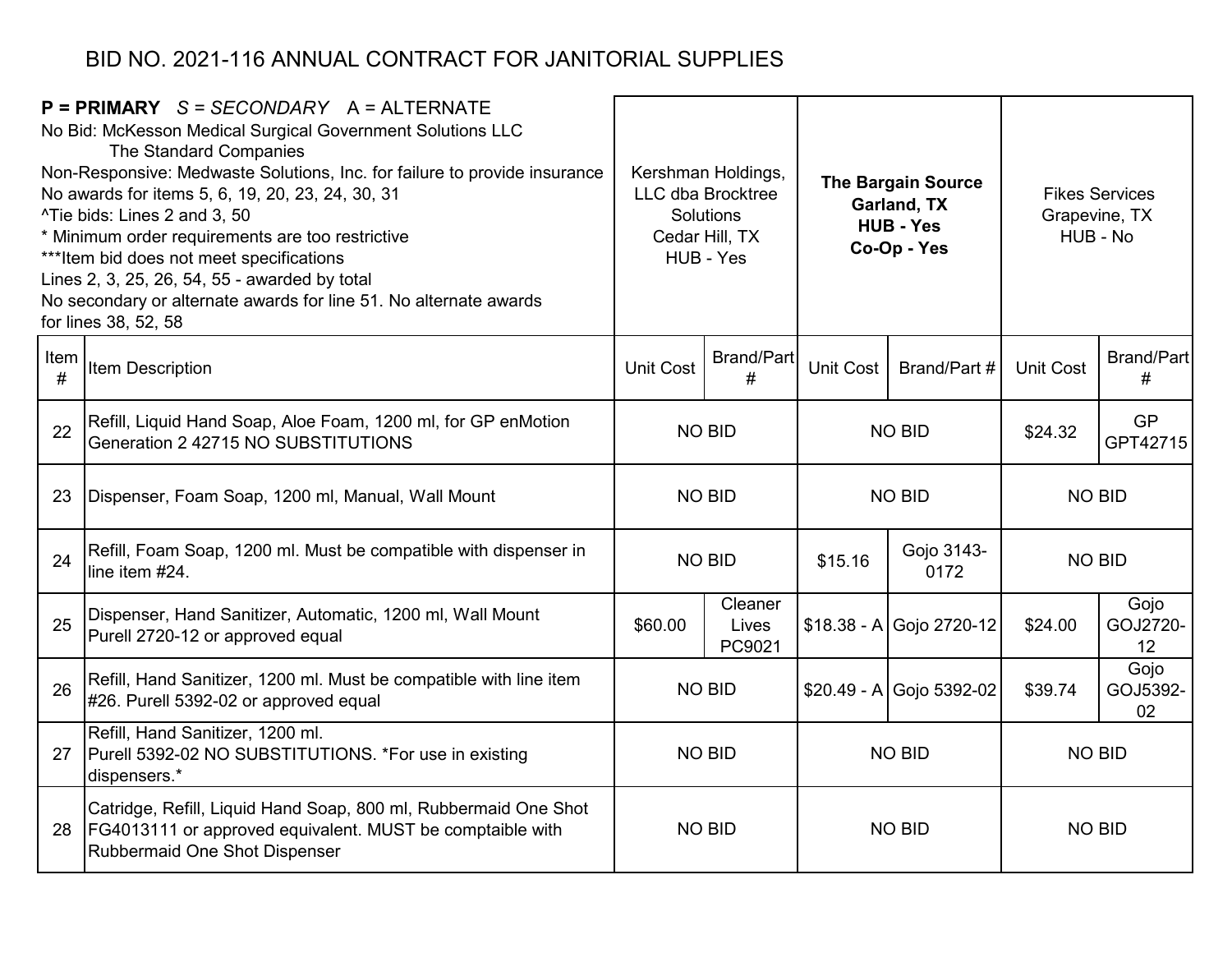|           | $P = PRIMARY$ S = SECONDARY A = ALTERNATE<br>No Bid: McKesson Medical Surgical Government Solutions LLC<br>The Standard Companies<br>Non-Responsive: Medwaste Solutions, Inc. for failure to provide insurance<br>No awards for items 5, 6, 19, 20, 23, 24, 30, 31<br>^Tie bids: Lines 2 and 3, 50<br>* Minimum order requirements are too restrictive<br>*** Item bid does not meet specifications<br>Lines 2, 3, 25, 26, 54, 55 - awarded by total<br>No secondary or alternate awards for line 51. No alternate awards<br>for lines 38, 52, 58 | ICS Jail Supplies, Inc.<br>Waco, TX<br>HUB - No |                 | <b>Empire Paper</b><br><b>Wichita Falls, TX</b><br><b>HUB - No</b><br>Co-Op - No |                         |              | <b>Digital Dolphin</b><br><b>Products, LLC</b><br>Redondo Beach, CA<br><b>HUB - No</b><br>Co-Op - Yes |
|-----------|---------------------------------------------------------------------------------------------------------------------------------------------------------------------------------------------------------------------------------------------------------------------------------------------------------------------------------------------------------------------------------------------------------------------------------------------------------------------------------------------------------------------------------------------------|-------------------------------------------------|-----------------|----------------------------------------------------------------------------------|-------------------------|--------------|-------------------------------------------------------------------------------------------------------|
| Item<br># | Item Description                                                                                                                                                                                                                                                                                                                                                                                                                                                                                                                                  | <b>Unit Cost</b>                                | Brand/Part<br># | Unit Cost                                                                        | Brand/Part #            | Unit<br>Cost | Brand/Part #                                                                                          |
| 22        | Refill, Liquid Hand Soap, Aloe Foam, 1200 ml, for GP enMotion<br>Generation 2 42715 NO SUBSTITUTIONS                                                                                                                                                                                                                                                                                                                                                                                                                                              | <b>NO BID</b>                                   |                 | \$18.25                                                                          | GP 42715                | \$32.93      | <b>GP</b><br>GPC42715                                                                                 |
| 23        | Dispenser, Foam Soap, 1200 ml, Manual, Wall Mount                                                                                                                                                                                                                                                                                                                                                                                                                                                                                                 | <b>NO BID</b>                                   |                 | \$18.16                                                                          | GP 53053                | \$16.74      | Proctor and<br>Gamble<br>PGC47436                                                                     |
| 24        | Refill, Foam Soap, 1200 ml. Must be compatible with dispenser in<br>line item #24.                                                                                                                                                                                                                                                                                                                                                                                                                                                                | <b>NO BID</b>                                   |                 | <b>NO BID</b>                                                                    |                         | \$17.01      | Proctor and<br>Gamble<br>PGC47435                                                                     |
| 25        | Dispenser, Hand Sanitizer, Automatic, 1200 ml, Wall Mount<br>Purell 2720-12 or approved equal                                                                                                                                                                                                                                                                                                                                                                                                                                                     | <b>NO BID</b>                                   |                 | \$52.02                                                                          | Gojo 272012             |              | <b>NO BID</b>                                                                                         |
| 26        | Refill, Hand Sanitizer, 1200 ml. Must be compatible with line item<br>#26. Purell 5392-02 or approved equal                                                                                                                                                                                                                                                                                                                                                                                                                                       | <b>NO BID</b>                                   |                 | \$32.89                                                                          | Gojo 539202             |              | <b>NO BID</b>                                                                                         |
| 27        | Refill, Hand Sanitizer, 1200 ml.<br>Purell 5392-02 NO SUBSTITUTIONS. *For use in existing<br>dispensers.*                                                                                                                                                                                                                                                                                                                                                                                                                                         | <b>NO BID</b>                                   |                 | \$32.89                                                                          | Gojo 539202             | \$41.76      | Gojo<br>539202CT                                                                                      |
| 28        | Catridge, Refill, Liquid Hand Soap, 800 ml, Rubbermaid One Shot<br>FG4013111 or approved equivalent. MUST be comptaible with<br>Rubbermaid One Shot Dispenser                                                                                                                                                                                                                                                                                                                                                                                     | <b>NO BID</b>                                   |                 | \$12.15                                                                          | Rubbermaid<br>FG4013111 |              | <b>NO BID</b>                                                                                         |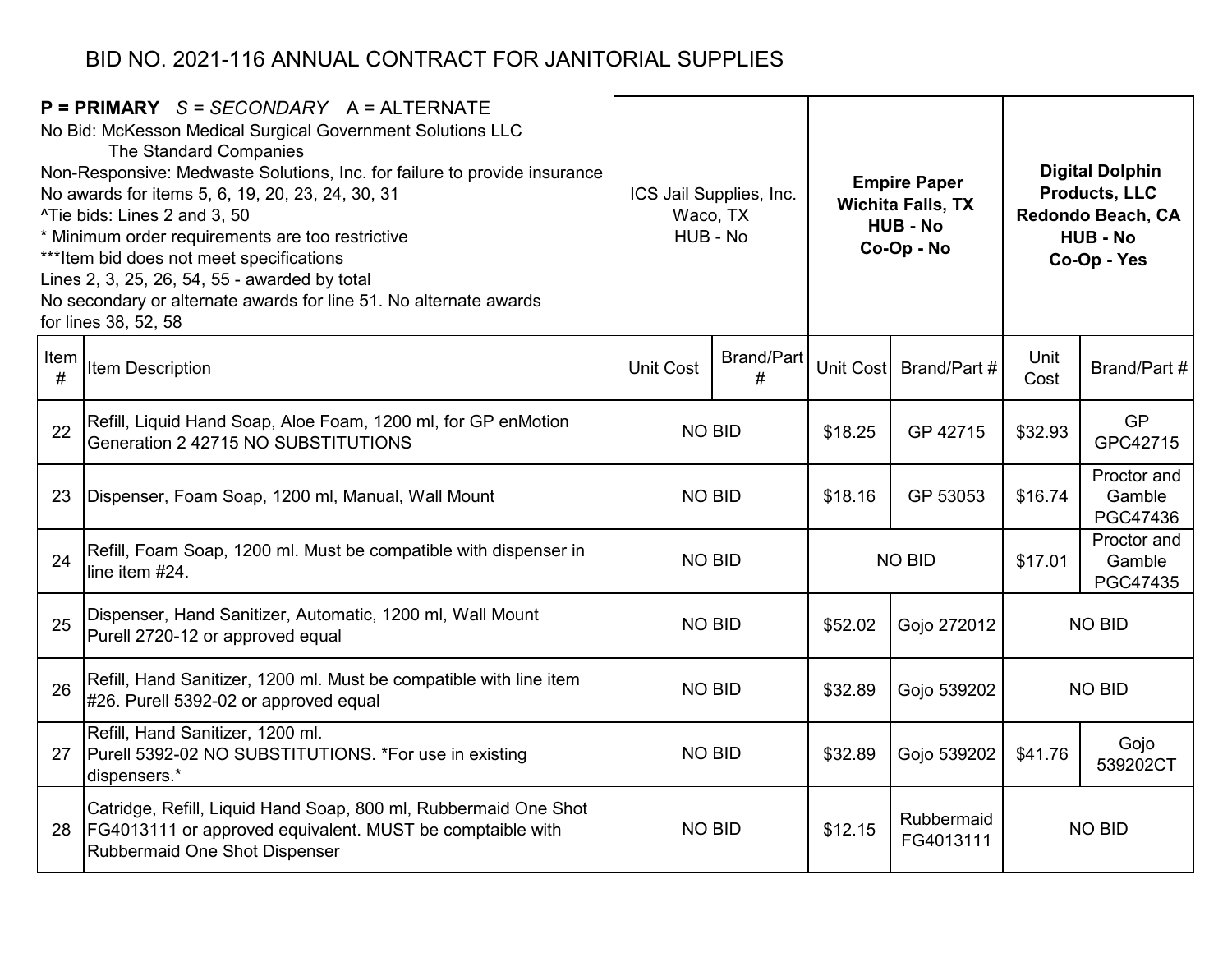|           | $P = PRIMARY$ S = SECONDARY A = ALTERNATE<br>No Bid: McKesson Medical Surgical Government Solutions LLC<br>The Standard Companies<br>Non-Responsive: Medwaste Solutions, Inc. for failure to provide insurance<br>No awards for items 5, 6, 19, 20, 23, 24, 30, 31<br>^Tie bids: Lines 2 and 3, 50<br>* Minimum order requirements are too restrictive<br>*** Item bid does not meet specifications<br>Lines 2, 3, 25, 26, 54, 55 - awarded by total<br>No secondary or alternate awards for line 51. No alternate awards<br>for lines 38, 52, 58 |              | R.S. Hughes<br>The Home Depot Pro<br>Company, Inc.<br>Jacksonville, FL<br><b>DFW Airport, TX</b><br><b>HUB - No</b><br><b>HUB - No</b><br>Co-Op: Yes<br>Co-Op: Yes |                              | <b>Pyramid School</b><br><b>Products</b><br>Tampa, FL<br><b>HUB - No</b><br>Co-Op - Yes |                  |                        |
|-----------|---------------------------------------------------------------------------------------------------------------------------------------------------------------------------------------------------------------------------------------------------------------------------------------------------------------------------------------------------------------------------------------------------------------------------------------------------------------------------------------------------------------------------------------------------|--------------|--------------------------------------------------------------------------------------------------------------------------------------------------------------------|------------------------------|-----------------------------------------------------------------------------------------|------------------|------------------------|
| Item<br># | Item Description                                                                                                                                                                                                                                                                                                                                                                                                                                                                                                                                  | Unit Cost    | Brand/Part #                                                                                                                                                       | Unit<br>Brand/Part #<br>Cost |                                                                                         | <b>Unit Cost</b> | <b>Brand/Part</b><br># |
| 22        | Refill, Liquid Hand Soap, Aloe Foam, 1200 ml, for GP enMotion<br>Generation 2 42715 NO SUBSTITUTIONS                                                                                                                                                                                                                                                                                                                                                                                                                                              | $$17.50 - A$ | GP 42715                                                                                                                                                           | <b>NO BID</b>                |                                                                                         | <b>NO BID</b>    |                        |
| 23        | Dispenser, Foam Soap, 1200 ml, Manual, Wall Mount                                                                                                                                                                                                                                                                                                                                                                                                                                                                                                 | \$0.00       | Gojo 5150-06                                                                                                                                                       | \$1.25                       | Gojo 503001                                                                             | <b>NO BID</b>    |                        |
| 24        | Refill, Foam Soap, 1200 ml. Must be compatible with dispenser in<br>line item #24.                                                                                                                                                                                                                                                                                                                                                                                                                                                                | \$12.52      | Gojo 5161-04                                                                                                                                                       | \$14.07                      | Gojo 507202                                                                             |                  | <b>NO BID</b>          |
| 25        | Dispenser, Hand Sanitizer, Automatic, 1200 ml, Wall Mount<br>Purell 2720-12 or approved equal                                                                                                                                                                                                                                                                                                                                                                                                                                                     | $$0.00 - P$  | Gojo 272012   \$1.25 - S Gojo 642401                                                                                                                               |                              |                                                                                         |                  | <b>NO BID</b>          |
| 26        | Refill, Hand Sanitizer, 1200 ml. Must be compatible with line item<br>#26. Purell 5392-02 or approved equal                                                                                                                                                                                                                                                                                                                                                                                                                                       |              | $$26.38$ - P Gojo 5392-02 \$30.40 - S Gojo 645302                                                                                                                  |                              |                                                                                         |                  | <b>NO BID</b>          |
| 27        | Refill, Hand Sanitizer, 1200 ml.<br>Purell 5392-02 NO SUBSTITUTIONS. *For use in existing<br>dispensers.*                                                                                                                                                                                                                                                                                                                                                                                                                                         |              | $$26.38 - P$ Gojo 5392-02                                                                                                                                          | \$36.83                      | Gojo<br>539202CT                                                                        |                  | <b>NO BID</b>          |
| 28        | Catridge, Refill, Liquid Hand Soap, 800 ml, Rubbermaid One Shot<br>FG4013111 or approved equivalent. MUST be comptaible with<br>Rubbermaid One Shot Dispenser                                                                                                                                                                                                                                                                                                                                                                                     | $$7.71 - P$  | Rubbermaid<br>TCC401311                                                                                                                                            | \$11.10                      | <b>RCP</b><br>2018582CT                                                                 |                  | <b>NO BID</b>          |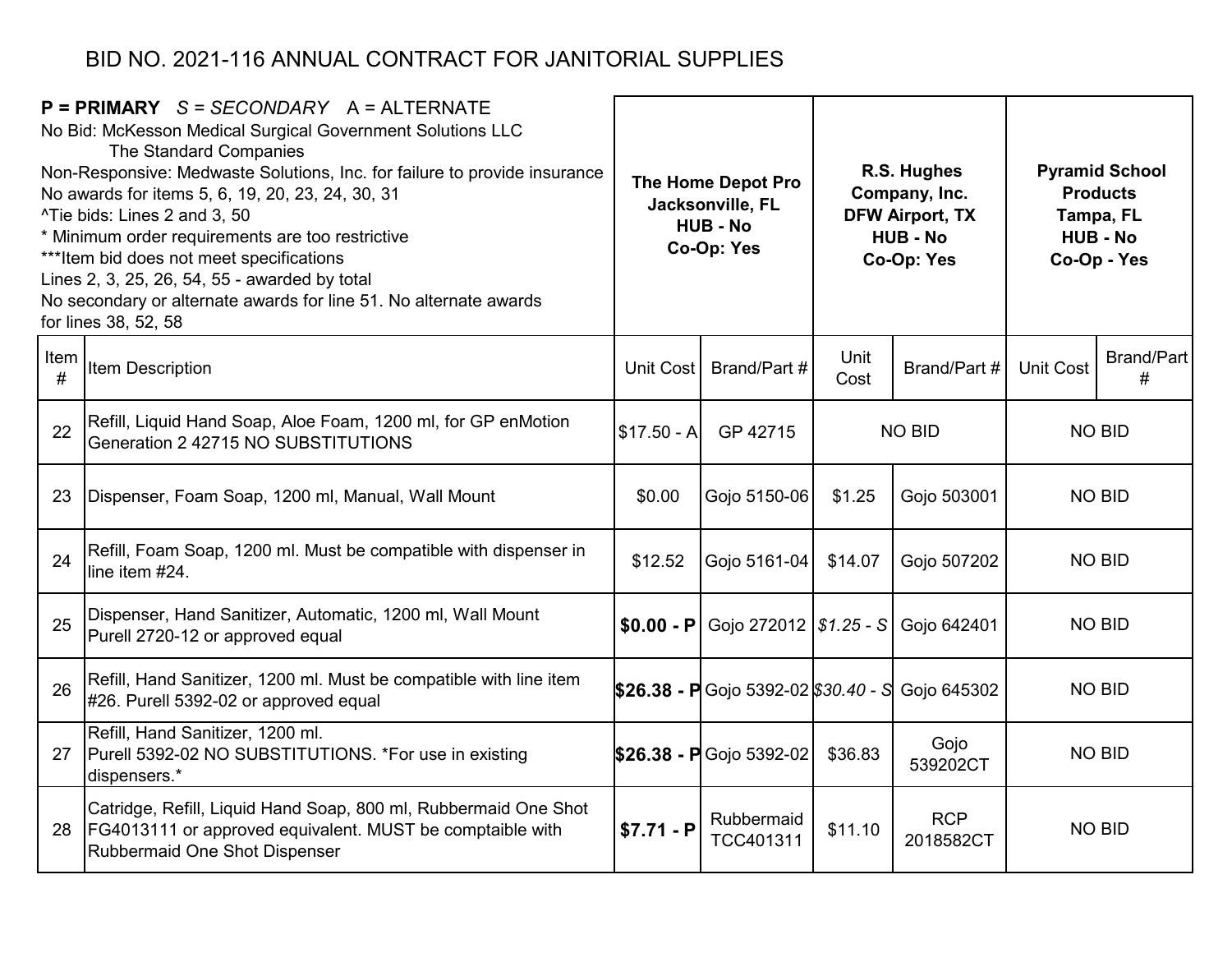|           | $P = PRIMARY$ S = SECONDARY A = ALTERNATE<br>No Bid: McKesson Medical Surgical Government Solutions LLC<br>The Standard Companies<br>Non-Responsive: Medwaste Solutions, Inc. for failure to provide insurance<br>No awards for items 5, 6, 19, 20, 23, 24, 30, 31<br>^Tie bids: Lines 2 and 3, 50<br>* Minimum order requirements are too restrictive<br>*** Item bid does not meet specifications<br>Lines 2, 3, 25, 26, 54, 55 - awarded by total<br>No secondary or alternate awards for line 51. No alternate awards<br>for lines 38, 52, 58 | <b>Emami Enterprises,</b><br>Quill, LLC<br>Inc.<br>Lincolnshire, IL<br>Irving, TX<br><b>HUB - No</b><br><b>HUB - Yes</b><br>Co-Op - Yes<br>Co-Op - Yes |                       |                                            | Penntax, Inc.<br>Euless, TX<br>HUB - No |               |                        |
|-----------|---------------------------------------------------------------------------------------------------------------------------------------------------------------------------------------------------------------------------------------------------------------------------------------------------------------------------------------------------------------------------------------------------------------------------------------------------------------------------------------------------------------------------------------------------|--------------------------------------------------------------------------------------------------------------------------------------------------------|-----------------------|--------------------------------------------|-----------------------------------------|---------------|------------------------|
| Item<br># | Item Description                                                                                                                                                                                                                                                                                                                                                                                                                                                                                                                                  | Unit Cost                                                                                                                                              | Brand/Part #          | Brand/Part # Unit Cost<br><b>Unit Cost</b> |                                         |               | <b>Brand/Part</b><br># |
| 22        | Refill, Liquid Hand Soap, Aloe Foam, 1200 ml, for GP enMotion<br>Generation 2 42715 NO SUBSTITUTIONS                                                                                                                                                                                                                                                                                                                                                                                                                                              | \$29.00                                                                                                                                                | <b>GP</b><br>GPC42715 | \$16.04 - P                                | Enmotion<br>42715                       |               | <b>NO BID</b>          |
| 23        | Dispenser, Foam Soap, 1200 ml, Manual, Wall Mount                                                                                                                                                                                                                                                                                                                                                                                                                                                                                                 | \$35.00                                                                                                                                                | Dial 1200TFX          | <b>Brighton</b><br>\$12.83<br>22184        |                                         | \$6.15        | KUT-<br>9944KPB        |
| 24        | Refill, Foam Soap, 1200 ml. Must be compatible with dispenser in<br>line item #24.                                                                                                                                                                                                                                                                                                                                                                                                                                                                | \$24.00                                                                                                                                                | Dial 16789            | \$12.01                                    | <b>Brighton</b><br>21890                | <b>NO BID</b> |                        |
| 25        | Dispenser, Hand Sanitizer, Automatic, 1200 ml, Wall Mount<br>Purell 2720-12 or approved equal                                                                                                                                                                                                                                                                                                                                                                                                                                                     | \$52.00                                                                                                                                                | Gojo 272012           | \$20.52                                    | Gojo 272012                             |               | <b>NO BID</b>          |
| 26        | Refill, Hand Sanitizer, 1200 ml. Must be compatible with line item<br>#26. Purell 5392-02 or approved equal                                                                                                                                                                                                                                                                                                                                                                                                                                       | \$41.03                                                                                                                                                | Gojo 5392-02          |                                            | <b>NO BID</b>                           |               | <b>NO BID</b>          |
| 27        | Refill, Hand Sanitizer, 1200 ml.<br>Purell 5392-02 NO SUBSTITUTIONS. *For use in existing<br>dispensers.*                                                                                                                                                                                                                                                                                                                                                                                                                                         | \$41.03                                                                                                                                                | Gojo 5392-02          | <b>NO BID</b>                              |                                         |               | <b>NO BID</b>          |
| 28        | Catridge, Refill, Liquid Hand Soap, 800 ml, Rubbermaid One Shot<br>FG4013111 or approved equivalent. MUST be comptaible with<br>Rubbermaid One Shot Dispenser                                                                                                                                                                                                                                                                                                                                                                                     | \$11.08                                                                                                                                                | Rubbermaid<br>4013111 |                                            | <b>NO BID</b>                           | <b>NO BID</b> |                        |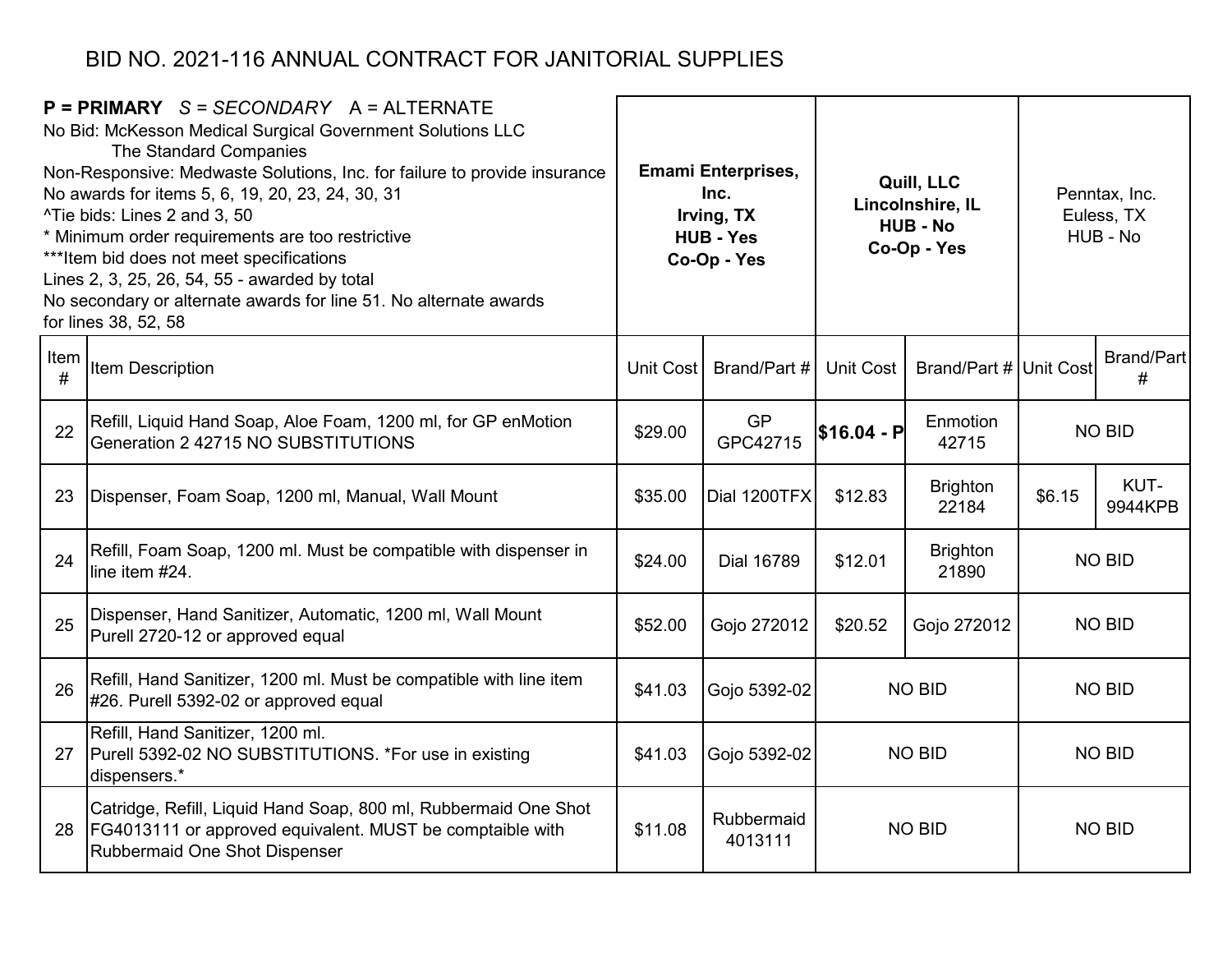|           | $P = PRIMARY$ S = SECONDARY A = ALTERNATE<br>No Bid: McKesson Medical Surgical Government Solutions LLC<br>The Standard Companies<br>Non-Responsive: Medwaste Solutions, Inc. for failure to provide insurance<br>No awards for items 5, 6, 19, 20, 23, 24, 30, 31<br>^Tie bids: Lines 2 and 3, 50<br>* Minimum order requirements are too restrictive<br>*** Item bid does not meet specifications<br>Lines 2, 3, 25, 26, 54, 55 - awarded by total<br>No secondary or alternate awards for line 51. No alternate awards<br>for lines 38, 52, 58 |                  | <b>Pollock Investments,</b><br>Inc. dba Pollock Orora<br><b>Grand Prairie, TX</b><br><b>HUB - No</b><br>Co-Op - Yes |                                            | <b>Sysco North Texas</b><br>Lewisville, TX<br><b>HUB - No</b><br>Co-Op - Yes |                  |                              |  | Hand Safety, LLC<br>Wichita Falls, TX<br>HUB - Yes |
|-----------|---------------------------------------------------------------------------------------------------------------------------------------------------------------------------------------------------------------------------------------------------------------------------------------------------------------------------------------------------------------------------------------------------------------------------------------------------------------------------------------------------------------------------------------------------|------------------|---------------------------------------------------------------------------------------------------------------------|--------------------------------------------|------------------------------------------------------------------------------|------------------|------------------------------|--|----------------------------------------------------|
| Item<br># | Item Description                                                                                                                                                                                                                                                                                                                                                                                                                                                                                                                                  | <b>Unit Cost</b> | Brand/Part #                                                                                                        | <b>Brand/Part</b><br><b>Unit Cost</b><br># |                                                                              | <b>Unit Cost</b> | <b>Brand/Part</b><br>#       |  |                                                    |
| 22        | Refill, Liquid Hand Soap, Aloe Foam, 1200 ml, for GP enMotion<br>Generation 2 42715 NO SUBSTITUTIONS                                                                                                                                                                                                                                                                                                                                                                                                                                              | $$16.88 - S$     | GPC42715                                                                                                            | <b>NO BID</b>                              |                                                                              | <b>NO BID</b>    |                              |  |                                                    |
| 23        | Dispenser, Foam Soap, 1200 ml, Manual, Wall Mount                                                                                                                                                                                                                                                                                                                                                                                                                                                                                                 | \$0.00           | GP 52057                                                                                                            | \$50.42                                    | Gojo 191904                                                                  |                  | <b>NO BID</b>                |  |                                                    |
| 24        | Refill, Foam Soap, 1200 ml. Must be compatible with dispenser in<br>line item #24.                                                                                                                                                                                                                                                                                                                                                                                                                                                                | \$16.88          | GP 42715                                                                                                            | \$28.60                                    | Gojo 1912-<br>02                                                             | <b>NO BID</b>    |                              |  |                                                    |
| 25        | Dispenser, Hand Sanitizer, Automatic, 1200 ml, Wall Mount<br>Purell 2720-12 or approved equal                                                                                                                                                                                                                                                                                                                                                                                                                                                     | \$20.74          | Gojo 272012                                                                                                         | \$16.79                                    | Gojo<br>GOJ888-06                                                            | \$63.75          | GN1 F1406-<br>$S-T-S$        |  |                                                    |
| 26        | Refill, Hand Sanitizer, 1200 ml. Must be compatible with line item<br>#26. Purell 5392-02 or approved equal                                                                                                                                                                                                                                                                                                                                                                                                                                       | \$31.34          | Gojo 5392-02                                                                                                        | \$30.25                                    | Gojo<br>GOJ880503                                                            | \$4.44           | <b>Clean Shot</b><br>PC-9001 |  |                                                    |
| 27        | Refill, Hand Sanitizer, 1200 ml.<br>Purell 5392-02 NO SUBSTITUTIONS. *For use in existing<br>dispensers.*                                                                                                                                                                                                                                                                                                                                                                                                                                         |                  | $$31.34 - A$ Gojo 5392-02                                                                                           | \$44.15                                    | Gojo 5392-<br>02                                                             |                  | <b>NO BID</b>                |  |                                                    |
| 28        | Catridge, Refill, Liquid Hand Soap, 800 ml, Rubbermaid One Shot<br>FG4013111 or approved equivalent. MUST be comptaible with<br>Rubbermaid One Shot Dispenser                                                                                                                                                                                                                                                                                                                                                                                     | $$9.13 - A$      | Rubbermaid<br>FG4013111                                                                                             | \$10.23                                    | Rubbermaid<br>FG4013111                                                      |                  | <b>NO BID</b>                |  |                                                    |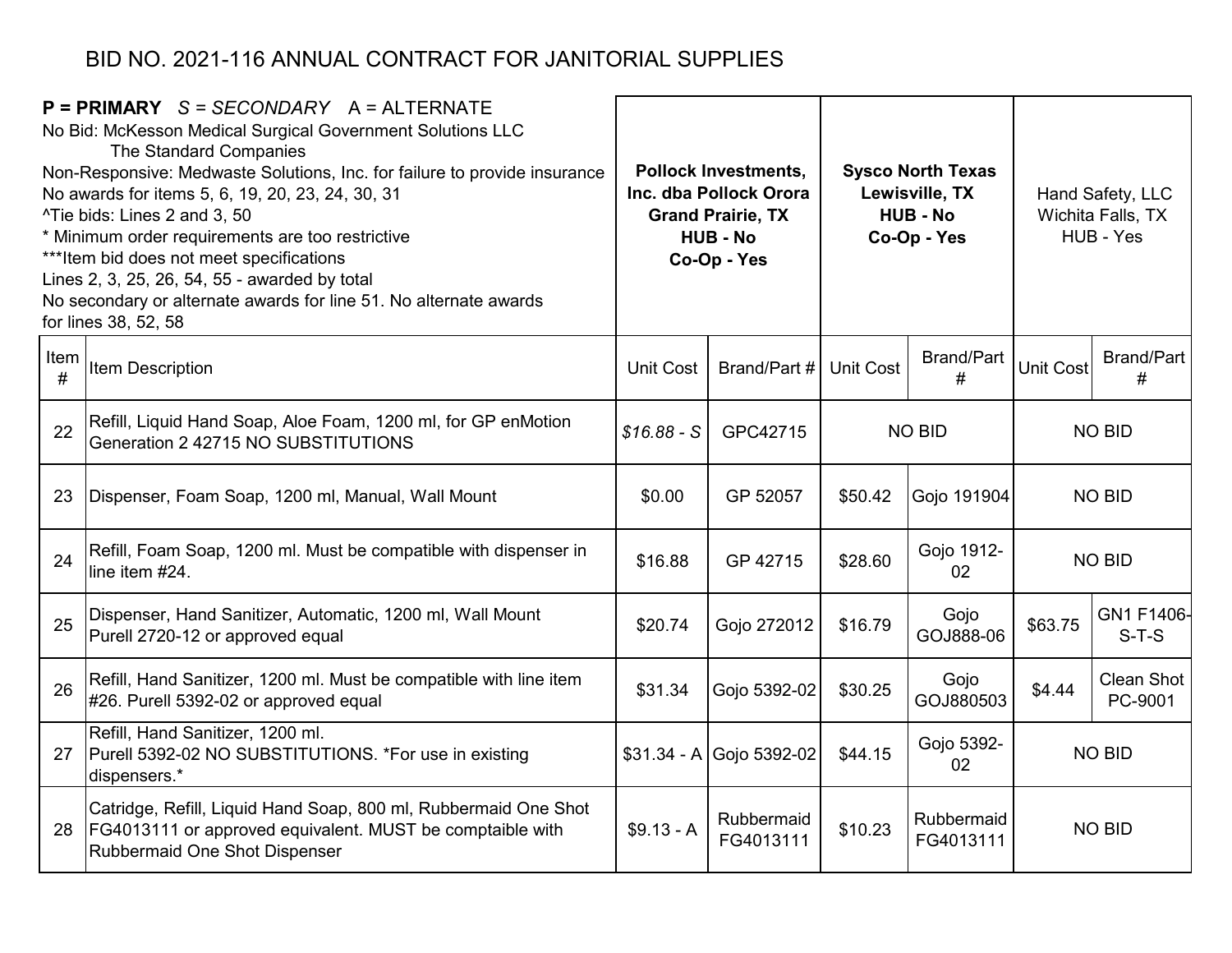|           | $P = PRIMARY$ S = SECONDARY A = ALTERNATE<br>No Bid: McKesson Medical Surgical Government Solutions LLC<br>The Standard Companies<br>Non-Responsive: Medwaste Solutions, Inc. for failure to provide insurance<br>No awards for items 5, 6, 19, 20, 23, 24, 30, 31<br>^Tie bids: Lines 2 and 3, 50<br>* Minimum order requirements are too restrictive<br>*** Item bid does not meet specifications<br>Lines 2, 3, 25, 26, 54, 55 - awarded by total<br>No secondary or alternate awards for line 51. No alternate awards<br>for lines 38, 52, 58 |            | <b>Wedge Supply, LLC</b><br>Garland, TX<br><b>HUB - No</b><br>Co-Op - Yes |                  | <b>Eagle Brush and</b><br><b>Chemical</b><br>Dallas, TX<br><b>HUB - Yes</b><br>Co-Op - Yes |                  |                                     |  | <b>Complete Supply,</b><br>Inc.<br><b>Carrollton, TX</b><br><b>HUB - Yes</b><br>Co-Op - Yes |
|-----------|---------------------------------------------------------------------------------------------------------------------------------------------------------------------------------------------------------------------------------------------------------------------------------------------------------------------------------------------------------------------------------------------------------------------------------------------------------------------------------------------------------------------------------------------------|------------|---------------------------------------------------------------------------|------------------|--------------------------------------------------------------------------------------------|------------------|-------------------------------------|--|---------------------------------------------------------------------------------------------|
| Item<br># | Item Description                                                                                                                                                                                                                                                                                                                                                                                                                                                                                                                                  | Unit Cost  | <b>Brand/Part</b><br>#                                                    | <b>Unit Cost</b> | <b>Brand/Part</b><br>#                                                                     | <b>Unit Cost</b> | Brand/Part<br>#                     |  |                                                                                             |
| 22        | Refill, Liquid Hand Soap, Aloe Foam, 1200 ml, for GP enMotion<br>Generation 2 42715 NO SUBSTITUTIONS                                                                                                                                                                                                                                                                                                                                                                                                                                              |            | <b>NO BID</b>                                                             | <b>NO BID</b>    |                                                                                            | \$18.96          | <b>GP</b><br>GPC42715-<br><b>CS</b> |  |                                                                                             |
| 23        | Dispenser, Foam Soap, 1200 ml, Manual, Wall Mount                                                                                                                                                                                                                                                                                                                                                                                                                                                                                                 | \$0.00     | Kutol<br>SSL08WH3<br>3PL                                                  | <b>NO BID</b>    |                                                                                            | \$6.10           | GP 52057                            |  |                                                                                             |
| 24        | Refill, Foam Soap, 1200 ml. Must be compatible with dispenser in<br>line item #24.                                                                                                                                                                                                                                                                                                                                                                                                                                                                | \$5.56     | Kutol<br>690L08PL                                                         |                  | <b>NO BID</b>                                                                              | \$18.96          | GP 42715-<br><b>CS</b>              |  |                                                                                             |
| 25        | Dispenser, Hand Sanitizer, Automatic, 1200 ml, Wall Mount<br>Purell 2720-12 or approved equal                                                                                                                                                                                                                                                                                                                                                                                                                                                     | \$28.33*** | Kutol<br>MSL08WH3<br>3PL                                                  |                  | <b>NO BID</b>                                                                              | \$43.18          | Gojo<br>272012                      |  |                                                                                             |
| 26        | Refill, Hand Sanitizer, 1200 ml. Must be compatible with line item<br>#26. Purell 5392-02 or approved equal                                                                                                                                                                                                                                                                                                                                                                                                                                       | \$9.83***  | Kutol<br>710L08PL                                                         | \$36.00          | Gojo 5392-<br>02                                                                           | \$35.38          | Gojo<br>539202CT                    |  |                                                                                             |
| 27        | Refill, Hand Sanitizer, 1200 ml.<br>Purell 5392-02 NO SUBSTITUTIONS. *For use in existing<br>dispensers.*                                                                                                                                                                                                                                                                                                                                                                                                                                         |            | <b>NO BID</b>                                                             | \$36.00          | Gojo 5392-<br>02                                                                           | \$35.38          | Gojo<br>539202CT                    |  |                                                                                             |
| 28        | Catridge, Refill, Liquid Hand Soap, 800 ml, Rubbermaid One Shot<br>FG4013111 or approved equivalent. MUST be comptaible with<br>Rubbermaid One Shot Dispenser                                                                                                                                                                                                                                                                                                                                                                                     |            | <b>NO BID</b>                                                             | \$11.00          | Rubbermaid<br>FG4013111                                                                    | \$10.22          | RCP40131<br>11                      |  |                                                                                             |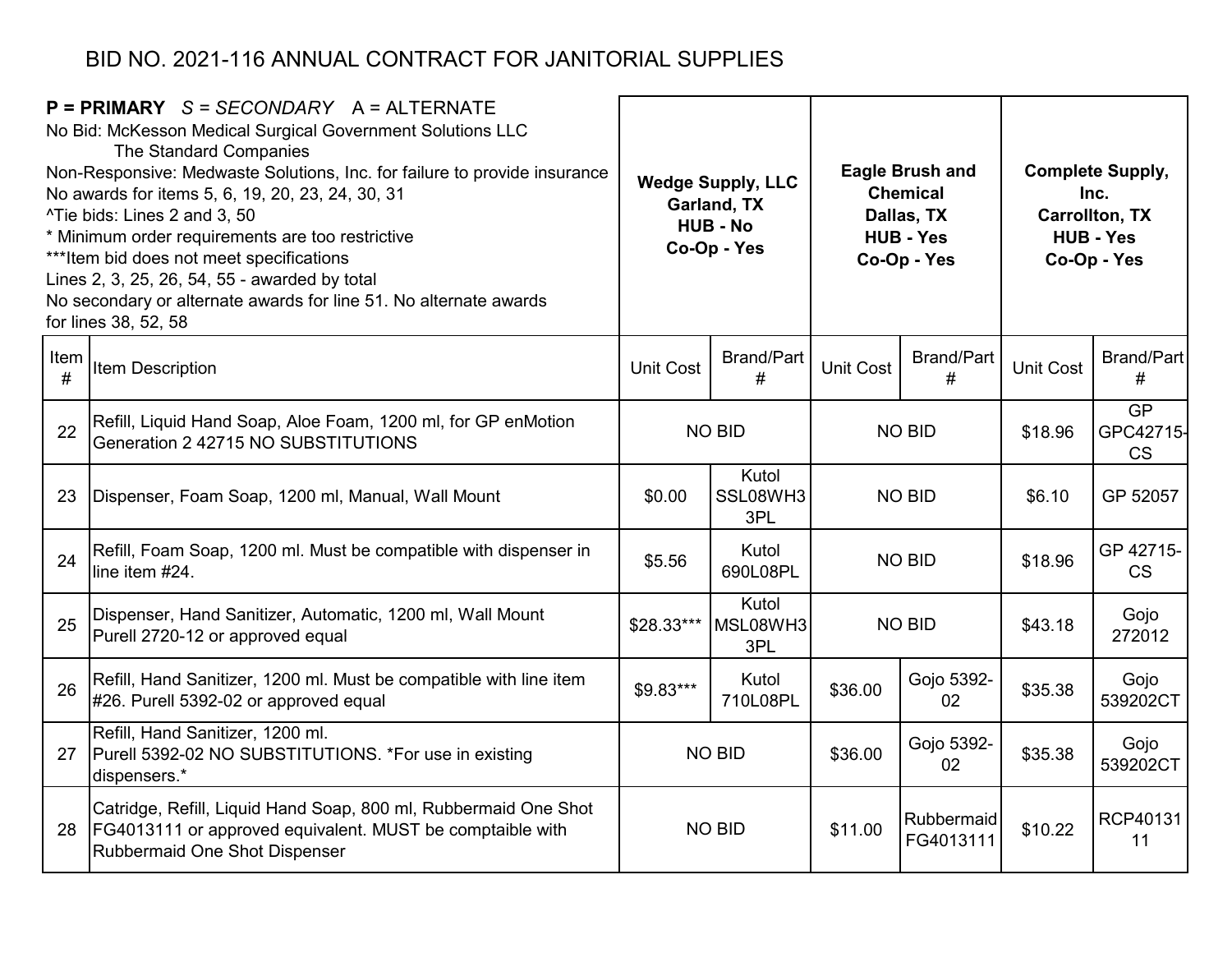| $P = PRIMARY$ S = SECONDARY A = ALTERNATE<br>No Bid: McKesson Medical Surgical Government Solutions LLC<br>The Standard Companies<br>Non-Responsive: Medwaste Solutions, Inc. for failure to provide insurance<br>No awards for items 5, 6, 19, 20, 23, 24, 30, 31<br>^Tie bids: Lines 2 and 3, 50<br>* Minimum order requirements are too restrictive<br>*** Item bid does not meet specifications<br>Lines 2, 3, 25, 26, 54, 55 - awarded by total<br>No secondary or alternate awards for line 51. No alternate awards<br>for lines 38, 52, 58 |                                                                                                                                                     |          |              | <b>Country Maid Services,</b><br><b>LLC</b><br>Arlington, TX<br><b>HUB - Yes</b><br>Co-Op - Yes | <b>M.A.N.S. Distributors,</b><br>Inc.<br><b>Carrollton, TX</b><br><b>HUB - Yes</b><br>Co-Op - Yes |                                         |  |
|---------------------------------------------------------------------------------------------------------------------------------------------------------------------------------------------------------------------------------------------------------------------------------------------------------------------------------------------------------------------------------------------------------------------------------------------------------------------------------------------------------------------------------------------------|-----------------------------------------------------------------------------------------------------------------------------------------------------|----------|--------------|-------------------------------------------------------------------------------------------------|---------------------------------------------------------------------------------------------------|-----------------------------------------|--|
| Item<br>#                                                                                                                                                                                                                                                                                                                                                                                                                                                                                                                                         | Item Description                                                                                                                                    | Est. Qty | Unit Cost    | Brand/Part #                                                                                    | Unit Cost                                                                                         | Brand/Part #                            |  |
| 29                                                                                                                                                                                                                                                                                                                                                                                                                                                                                                                                                | Refill, Dispenser, Hand Sanitizer, 1000 ml, Gel. Purell/Gojo 2156-08<br><b>NO SUBSTITUTIONS</b><br>For use in existing Purell NXT Dispenser 2120-06 | 500 Each | \$10.92      | Purell<br>GOJ15608CT                                                                            | $$9.70-S$                                                                                         | Gojo<br>GOJ215608                       |  |
| 30                                                                                                                                                                                                                                                                                                                                                                                                                                                                                                                                                | Dispenser, Metered Air Freshener, Auto with pre-set timer<br>Brighton BPR26462 or approved equal                                                    | 25 Each  | \$12.75      | <b>TIME MIST</b><br>TMS1047717                                                                  | \$17.88                                                                                           | <b>Boardwalk</b><br><b>BWK908</b>       |  |
| 31                                                                                                                                                                                                                                                                                                                                                                                                                                                                                                                                                | Refill, for Metered Air Freshener Auto Dispenser, 7 oz., Lemon<br>Scent<br>Brighton BPR211A7-A or approved equal                                    | 600 Each | \$2.25       | Hospeco<br>HSP-07931                                                                            | \$2.39                                                                                            | <b>Boardwalk</b><br><b>BWK909</b>       |  |
| 32 <sup>2</sup>                                                                                                                                                                                                                                                                                                                                                                                                                                                                                                                                   | Pump, Siphon Drum, 2" thread. Must fit 15, 30, and 55 gal drums.<br>Must be chemical resistant.<br>Impact 2300 or approved equal                    | 50 Each  | $$10.95 - P$ | Tolco TOL-<br>160118                                                                            | \$14.83                                                                                           | Continental<br><b>CON440</b>            |  |
| 33                                                                                                                                                                                                                                                                                                                                                                                                                                                                                                                                                | Dust Pan, Plastic, Black, 12"<br>Continental 712 or approved equal                                                                                  | 300 Each | \$3.23       | Continental<br><b>CON-712</b>                                                                   | \$3.61                                                                                            | Renown<br>311479374                     |  |
| 34                                                                                                                                                                                                                                                                                                                                                                                                                                                                                                                                                | Stripper, Floor, Non-Ammoniated, 5 gal pail<br>RAL-142005 or approved equal                                                                         | 20 Pails | \$34.92      | Franklin<br>Tech.<br>FKLF209026                                                                 | \$52.17                                                                                           | Renown<br><b>RENO2852-</b><br><b>MS</b> |  |
| 35                                                                                                                                                                                                                                                                                                                                                                                                                                                                                                                                                | Finish Wax, Floor, 5 gallon pail<br>Renown 111380 or approved equal                                                                                 | 65 Pails | \$75.53      | Ralph Bros.<br>RAL-307005                                                                       | \$89.97                                                                                           | Renown<br>111380                        |  |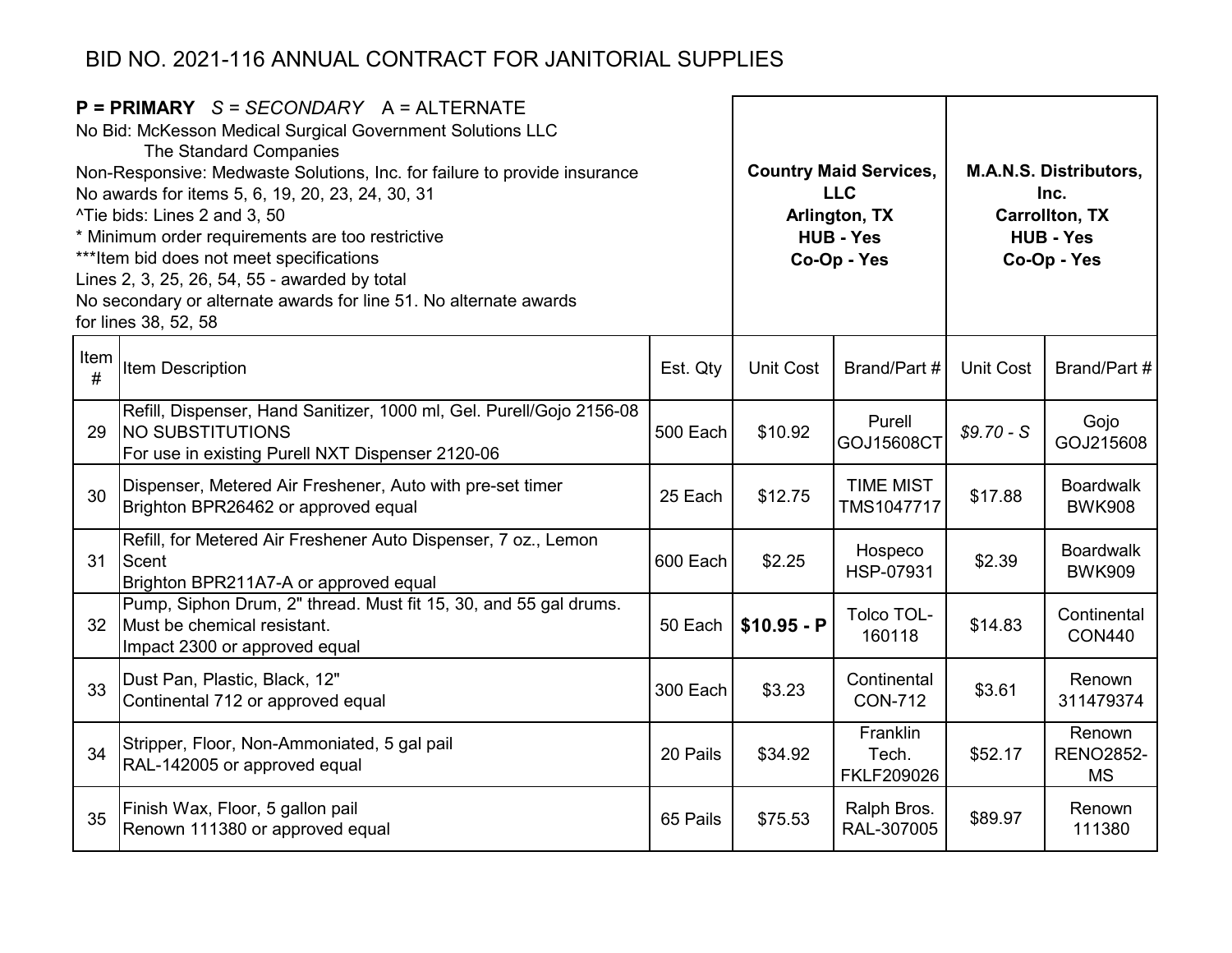|           | $P = PRIMARY$ S = SECONDARY A = ALTERNATE<br>No Bid: McKesson Medical Surgical Government Solutions LLC<br>The Standard Companies<br>Non-Responsive: Medwaste Solutions, Inc. for failure to provide insurance<br>No awards for items 5, 6, 19, 20, 23, 24, 30, 31<br>^Tie bids: Lines 2 and 3, 50<br>* Minimum order requirements are too restrictive<br>*** Item bid does not meet specifications<br>Lines 2, 3, 25, 26, 54, 55 - awarded by total<br>No secondary or alternate awards for line 51. No alternate awards<br>for lines 38, 52, 58 |                  |                                |               | Kershman Holdings,<br><b>LLC dba Brocktree</b><br>Solutions<br>Cedar Hill, TX<br>HUB - Yes |                  | <b>The Bargain Source</b><br>Garland, TX<br><b>HUB - Yes</b><br>Co-Op - Yes |               | <b>Fikes Services</b><br>Grapevine, TX<br>HUB - No |
|-----------|---------------------------------------------------------------------------------------------------------------------------------------------------------------------------------------------------------------------------------------------------------------------------------------------------------------------------------------------------------------------------------------------------------------------------------------------------------------------------------------------------------------------------------------------------|------------------|--------------------------------|---------------|--------------------------------------------------------------------------------------------|------------------|-----------------------------------------------------------------------------|---------------|----------------------------------------------------|
| Item<br># | <b>Item Description</b>                                                                                                                                                                                                                                                                                                                                                                                                                                                                                                                           | <b>Unit Cost</b> | <b>Brand/Part</b><br>#         | Unit Cost     | Brand/Part #                                                                               | <b>Unit Cost</b> | <b>Brand/Part</b><br>#                                                      |               |                                                    |
| 29        | Refill, Dispenser, Hand Sanitizer, 1000 ml, Gel. Purell/Gojo 2156-08<br><b>INO SUBSTITUTIONS</b><br>For use in existing Purell NXT Dispenser 2120-06                                                                                                                                                                                                                                                                                                                                                                                              | <b>NO BID</b>    |                                | \$10.85       | Gojo 2156-08                                                                               | \$14.59          | Gojo 2156-<br>08                                                            |               |                                                    |
| 30        | Dispenser, Metered Air Freshener, Auto with pre-set timer<br>Brighton BPR26462 or approved equal                                                                                                                                                                                                                                                                                                                                                                                                                                                  |                  | <b>NO BID</b><br><b>NO BID</b> |               |                                                                                            | <b>NO BID</b>    |                                                                             |               |                                                    |
| 31        | Refill, for Metered Air Freshener Auto Dispenser, 7 oz., Lemon<br>Scent<br>Brighton BPR211A7-A or approved equal                                                                                                                                                                                                                                                                                                                                                                                                                                  |                  | <b>NO BID</b>                  | <b>NO BID</b> |                                                                                            | <b>NO BID</b>    |                                                                             |               |                                                    |
| 32        | Pump, Siphon Drum, 2" thread. Must fit 15, 30, and 55 gal drums.<br>Must be chemical resistant.<br>Impact 2300 or approved equal                                                                                                                                                                                                                                                                                                                                                                                                                  |                  | <b>NO BID</b>                  |               | <b>NO BID</b>                                                                              | <b>NO BID</b>    |                                                                             |               |                                                    |
| 33        | Dust Pan, Plastic, Black, 12"<br>Continental 712 or approved equal                                                                                                                                                                                                                                                                                                                                                                                                                                                                                | <b>NO BID</b>    |                                |               | <b>NO BID</b>                                                                              | <b>NO BID</b>    |                                                                             |               |                                                    |
| 34        | Stripper, Floor, Non-Ammoniated, 5 gal pail<br>RAL-142005 or approved equal                                                                                                                                                                                                                                                                                                                                                                                                                                                                       | NO BID           |                                |               |                                                                                            | \$39.73          | <b>RAL 142005</b>                                                           | <b>NO BID</b> |                                                    |
| 35        | Finish Wax, Floor, 5 gallon pail<br>Renown 111380 or approved equal                                                                                                                                                                                                                                                                                                                                                                                                                                                                               |                  | <b>NO BID</b>                  |               | Level Best<br>\$77.49<br>19900690191                                                       |                  | <b>NO BID</b>                                                               |               |                                                    |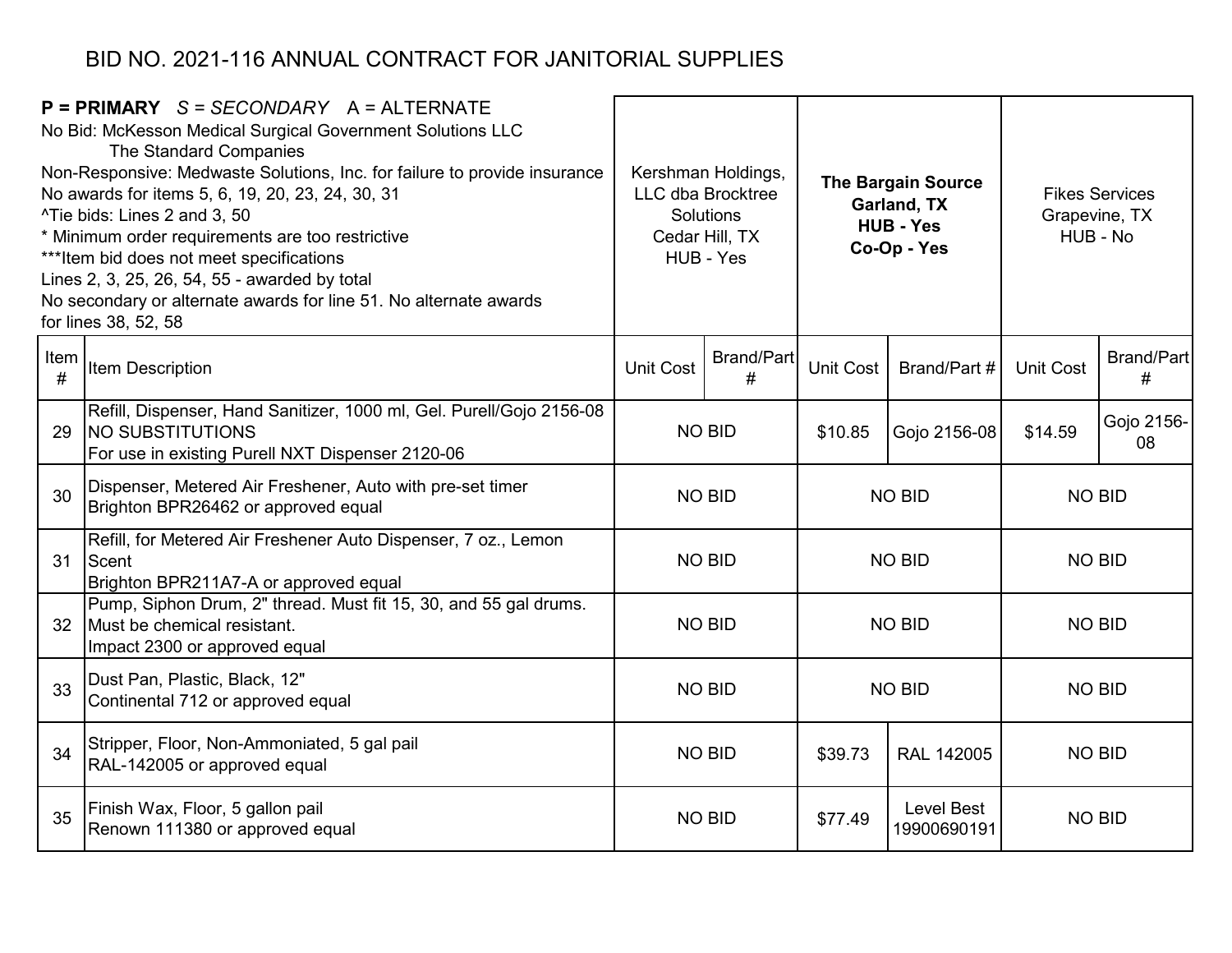|                 | $P = PRIMARY$ S = SECONDARY A = ALTERNATE<br>No Bid: McKesson Medical Surgical Government Solutions LLC<br>The Standard Companies<br>Non-Responsive: Medwaste Solutions, Inc. for failure to provide insurance<br>No awards for items 5, 6, 19, 20, 23, 24, 30, 31<br>^Tie bids: Lines 2 and 3, 50<br>* Minimum order requirements are too restrictive<br>*** Item bid does not meet specifications<br>Lines 2, 3, 25, 26, 54, 55 - awarded by total<br>No secondary or alternate awards for line 51. No alternate awards<br>for lines 38, 52, 58 | ICS Jail Supplies, Inc.<br>Waco, TX<br>HUB - No |                        | <b>Empire Paper</b><br><b>Wichita Falls, TX</b><br><b>HUB - No</b><br>Co-Op - No |                   |               |                         |  | <b>Digital Dolphin</b><br><b>Products, LLC</b><br>Redondo Beach, CA<br><b>HUB - No</b><br>Co-Op - Yes |
|-----------------|---------------------------------------------------------------------------------------------------------------------------------------------------------------------------------------------------------------------------------------------------------------------------------------------------------------------------------------------------------------------------------------------------------------------------------------------------------------------------------------------------------------------------------------------------|-------------------------------------------------|------------------------|----------------------------------------------------------------------------------|-------------------|---------------|-------------------------|--|-------------------------------------------------------------------------------------------------------|
| Item<br>#       | <b>Item Description</b>                                                                                                                                                                                                                                                                                                                                                                                                                                                                                                                           | <b>Unit Cost</b>                                | <b>Brand/Part</b><br># | Unit Cost                                                                        | Brand/Part #      | Unit<br>Cost  | Brand/Part #            |  |                                                                                                       |
| 29              | Refill, Dispenser, Hand Sanitizer, 1000 ml, Gel. Purell/Gojo 2156-08<br><b>NO SUBSTITUTIONS</b><br>For use in existing Purell NXT Dispenser 2120-06                                                                                                                                                                                                                                                                                                                                                                                               | <b>NO BID</b>                                   |                        | \$10.62                                                                          | Gojo 215608       | <b>NO BID</b> |                         |  |                                                                                                       |
| 30              | Dispenser, Metered Air Freshener, Auto with pre-set timer<br>Brighton BPR26462 or approved equal                                                                                                                                                                                                                                                                                                                                                                                                                                                  | <b>NO BID</b>                                   |                        | \$28.98                                                                          | Affex 16433       | <b>NO BID</b> |                         |  |                                                                                                       |
| 31              | Refill, for Metered Air Freshener Auto Dispenser, 7 oz., Lemon<br>Scent<br>Brighton BPR211A7-A or approved equal                                                                                                                                                                                                                                                                                                                                                                                                                                  | <b>NO BID</b>                                   |                        | \$3.52                                                                           | Affex 16438       | <b>NO BID</b> |                         |  |                                                                                                       |
| 32 <sup>2</sup> | Pump, Siphon Drum, 2" thread. Must fit 15, 30, and 55 gal drums.<br>Must be chemical resistant.<br>Impact 2300 or approved equal                                                                                                                                                                                                                                                                                                                                                                                                                  | <b>NO BID</b>                                   |                        | \$12.28 - A                                                                      | Impact 2300       |               | <b>NO BID</b>           |  |                                                                                                       |
| 33              | Dust Pan, Plastic, Black, 12"<br>Continental 712 or approved equal                                                                                                                                                                                                                                                                                                                                                                                                                                                                                | <b>NO BID</b>                                   |                        | \$2.15                                                                           | Impact 710        | $$1.68-S$     | Impact<br><b>IMP710</b> |  |                                                                                                       |
| 34              | Stripper, Floor, Non-Ammoniated, 5 gal pail<br>RAL-142005 or approved equal                                                                                                                                                                                                                                                                                                                                                                                                                                                                       | <b>NO BID</b>                                   |                        | \$53.43                                                                          | Spartan<br>008405 | <b>NO BID</b> |                         |  |                                                                                                       |
| 35              | Finish Wax, Floor, 5 gallon pail<br>Renown 111380 or approved equal                                                                                                                                                                                                                                                                                                                                                                                                                                                                               | <b>NO BID</b>                                   |                        | \$73.93                                                                          | Spartan<br>405505 |               | <b>NO BID</b>           |  |                                                                                                       |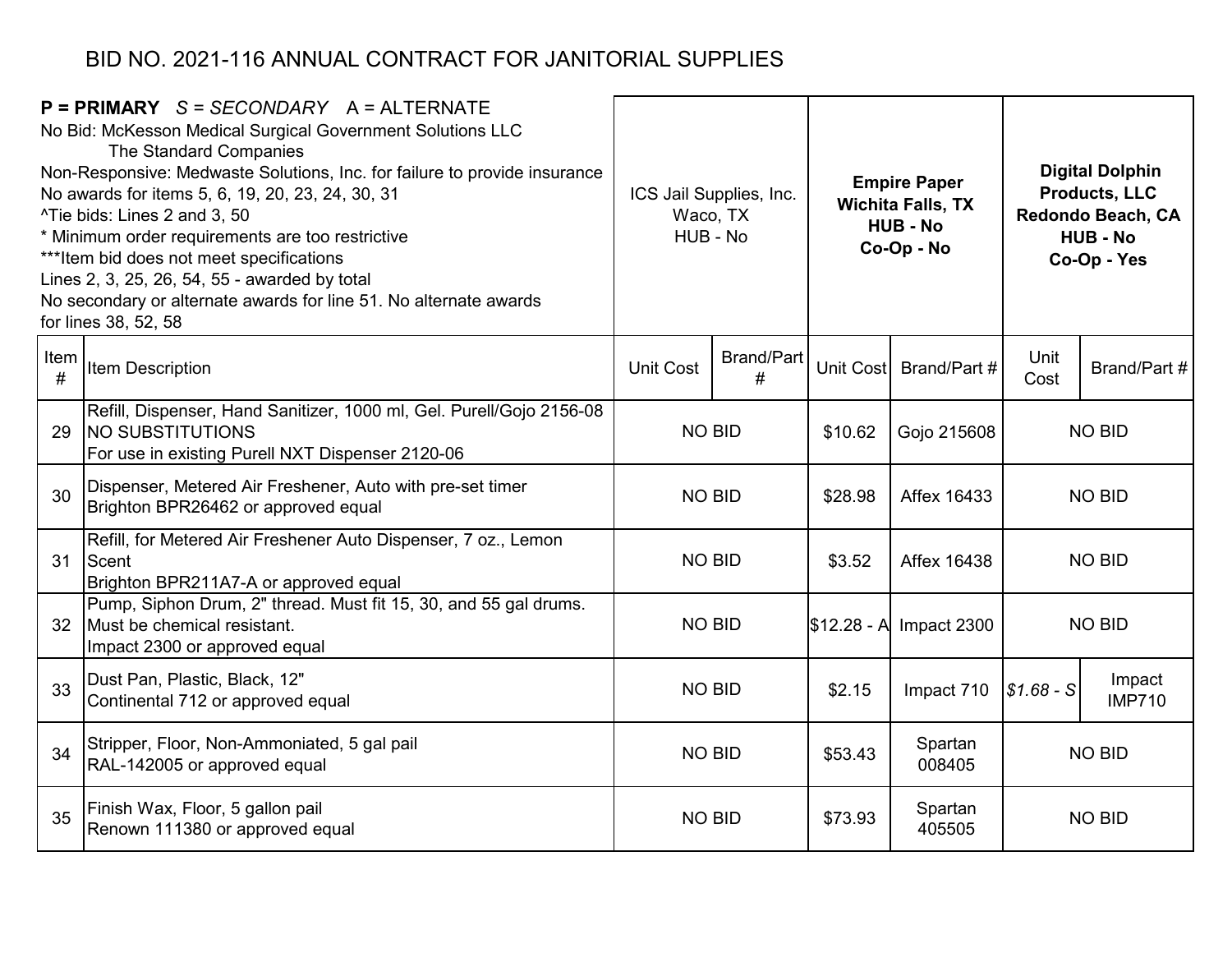|                 | $P = PRIMARY$ S = SECONDARY A = ALTERNATE<br>No Bid: McKesson Medical Surgical Government Solutions LLC<br>The Standard Companies<br>Non-Responsive: Medwaste Solutions, Inc. for failure to provide insurance<br>No awards for items 5, 6, 19, 20, 23, 24, 30, 31<br><sup>^</sup> Tie bids: Lines 2 and 3, 50<br>* Minimum order requirements are too restrictive<br>*** Item bid does not meet specifications<br>Lines 2, 3, 25, 26, 54, 55 - awarded by total<br>No secondary or alternate awards for line 51. No alternate awards<br>for lines 38, 52, 58 |             | The Home Depot Pro<br>Jacksonville, FL<br><b>HUB - No</b><br>Co-Op: Yes |                             | R.S. Hughes<br>Company, Inc.<br><b>DFW Airport, TX</b><br><b>HUB - No</b><br>Co-Op: Yes |                  | <b>Pyramid School</b><br><b>Products</b><br>Tampa, FL<br><b>HUB - No</b><br>Co-Op - Yes |  |  |
|-----------------|---------------------------------------------------------------------------------------------------------------------------------------------------------------------------------------------------------------------------------------------------------------------------------------------------------------------------------------------------------------------------------------------------------------------------------------------------------------------------------------------------------------------------------------------------------------|-------------|-------------------------------------------------------------------------|-----------------------------|-----------------------------------------------------------------------------------------|------------------|-----------------------------------------------------------------------------------------|--|--|
| Item<br>#       | Item Description                                                                                                                                                                                                                                                                                                                                                                                                                                                                                                                                              | Unit Cost   | Brand/Part #                                                            | Unit<br>Cost                | Brand/Part #                                                                            | <b>Unit Cost</b> | <b>Brand/Part</b><br>#                                                                  |  |  |
| 29              | Refill, Dispenser, Hand Sanitizer, 1000 ml, Gel. Purell/Gojo 2156-08<br><b>NO SUBSTITUTIONS</b><br>For use in existing Purell NXT Dispenser 2120-06                                                                                                                                                                                                                                                                                                                                                                                                           | $$8.42 - P$ | Gojo 215608                                                             | Gojo<br>\$11.76<br>215608CT |                                                                                         | <b>NO BID</b>    |                                                                                         |  |  |
| 30              | Dispenser, Metered Air Freshener, Auto with pre-set timer<br>Brighton BPR26462 or approved equal                                                                                                                                                                                                                                                                                                                                                                                                                                                              | \$18.00     | Renown<br><b>RENO3545-</b><br><b>CT</b>                                 |                             | <b>NO BID</b>                                                                           | \$16.89          | Chase<br>1000                                                                           |  |  |
| 31              | Refill, for Metered Air Freshener Auto Dispenser, 7 oz., Lemon<br>Scent<br>Brighton BPR211A7-A or approved equal                                                                                                                                                                                                                                                                                                                                                                                                                                              | \$2.50      | Renown<br><b>Citrus</b><br><b>RENO3077</b>                              |                             | <b>NO BID</b>                                                                           | \$2.99           | Hospeco<br>07931                                                                        |  |  |
| 32 <sup>°</sup> | Pump, Siphon Drum, 2" thread. Must fit 15, 30, and 55 gal drums.<br>Must be chemical resistant.<br>Impact 2300 or approved equal                                                                                                                                                                                                                                                                                                                                                                                                                              |             | <b>NO BID</b>                                                           |                             | <b>NO BID</b>                                                                           | $$11.89-S$       | Impact<br>2300                                                                          |  |  |
| 33              | Dust Pan, Plastic, Black, 12"<br>Continental 712 or approved equal                                                                                                                                                                                                                                                                                                                                                                                                                                                                                            | \$1.90      | Renown<br>311479374                                                     |                             | <b>NO BID</b>                                                                           | \$2.04           | Rubbermai<br>d FG2005                                                                   |  |  |
| 34              | Stripper, Floor, Non-Ammoniated, 5 gal pail<br>RAL-142005 or approved equal                                                                                                                                                                                                                                                                                                                                                                                                                                                                                   | \$36.40     | Renown<br><b>REN2852-MS</b>                                             | \$34.17 - SFKL F209026      |                                                                                         |                  | <b>NO BID</b>                                                                           |  |  |
| 35              | Finish Wax, Floor, 5 gallon pail<br>Renown 111380 or approved equal                                                                                                                                                                                                                                                                                                                                                                                                                                                                                           | \$64.10     | Renown<br>02706-MS                                                      |                             | <b>NO BID</b>                                                                           |                  | <b>NO BID</b>                                                                           |  |  |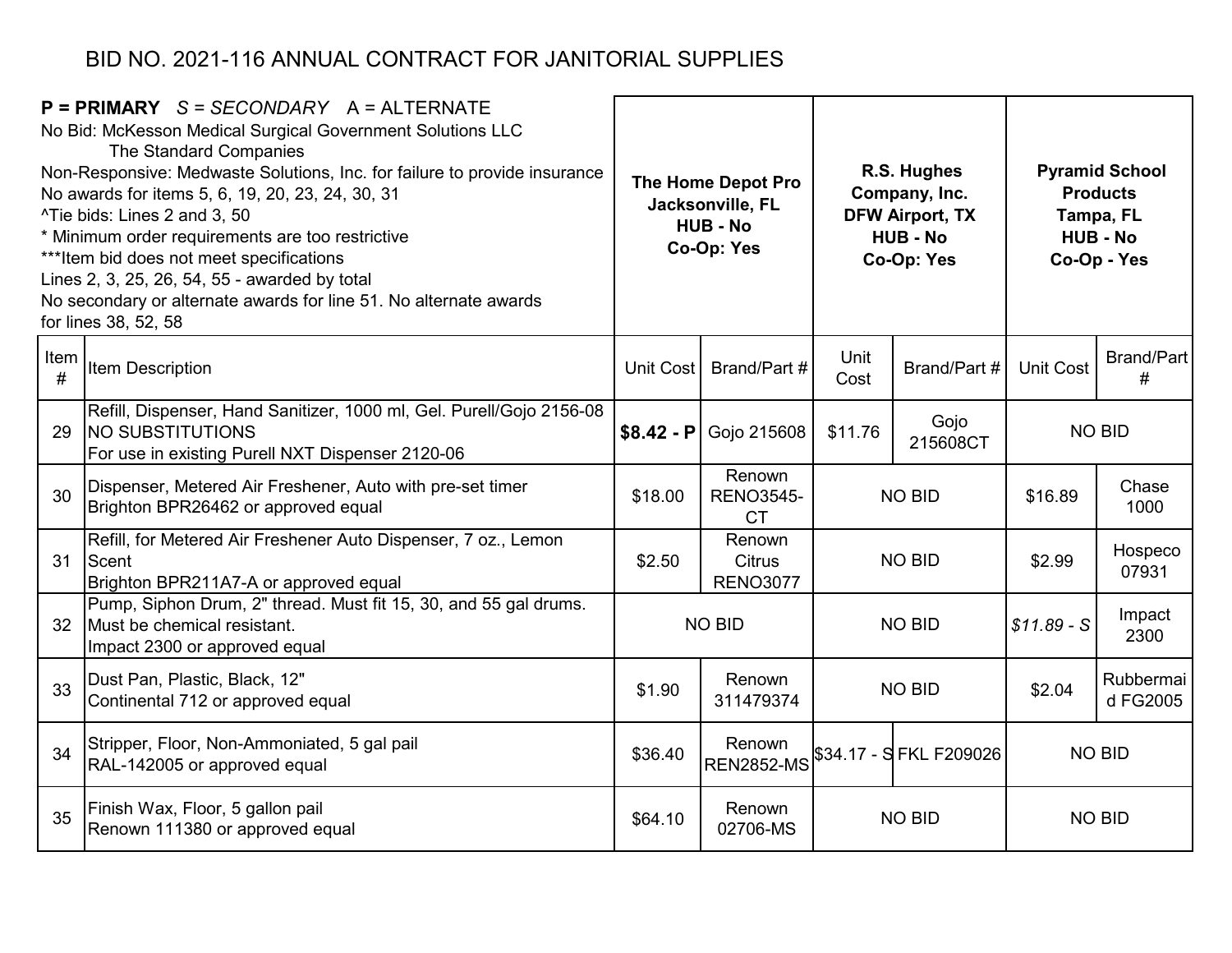|           | $P = PRIMARY$ S = SECONDARY A = ALTERNATE<br>No Bid: McKesson Medical Surgical Government Solutions LLC<br>The Standard Companies<br>Non-Responsive: Medwaste Solutions, Inc. for failure to provide insurance<br>No awards for items 5, 6, 19, 20, 23, 24, 30, 31<br>^Tie bids: Lines 2 and 3, 50<br>* Minimum order requirements are too restrictive<br>*** Item bid does not meet specifications<br>Lines 2, 3, 25, 26, 54, 55 - awarded by total<br>No secondary or alternate awards for line 51. No alternate awards<br>for lines 38, 52, 58 |           | <b>Emami Enterprises,</b><br>Inc.<br>Irving, TX<br><b>HUB - Yes</b><br>Co-Op - Yes |               | Quill, LLC<br>Lincolnshire, IL<br><b>HUB - No</b><br>Co-Op - Yes |               |                                    |  | Penntax, Inc.<br>Euless, TX<br>HUB - No |
|-----------|---------------------------------------------------------------------------------------------------------------------------------------------------------------------------------------------------------------------------------------------------------------------------------------------------------------------------------------------------------------------------------------------------------------------------------------------------------------------------------------------------------------------------------------------------|-----------|------------------------------------------------------------------------------------|---------------|------------------------------------------------------------------|---------------|------------------------------------|--|-----------------------------------------|
| Item<br># | Item Description                                                                                                                                                                                                                                                                                                                                                                                                                                                                                                                                  | Unit Cost | Brand/Part #                                                                       | Unit Cost     | Brand/Part # Unit Cost                                           |               | Brand/Part<br>#                    |  |                                         |
| 29        | Refill, Dispenser, Hand Sanitizer, 1000 ml, Gel. Purell/Gojo 2156-08<br><b>NO SUBSTITUTIONS</b><br>For use in existing Purell NXT Dispenser 2120-06                                                                                                                                                                                                                                                                                                                                                                                               | \$13.27   | Gojo 215608                                                                        | <b>NO BID</b> |                                                                  | <b>NO BID</b> |                                    |  |                                         |
| 30        | Dispenser, Metered Air Freshener, Auto with pre-set timer<br>Brighton BPR26462 or approved equal                                                                                                                                                                                                                                                                                                                                                                                                                                                  | \$15.47   | <b>Time Mist</b><br><b>TMS1047717</b>                                              |               | <b>NO BID</b>                                                    | \$44.85       | QUE-<br>E9380000-<br>1-MDSP        |  |                                         |
| 31        | Refill, for Metered Air Freshener Auto Dispenser, 7 oz., Lemon<br>Scent<br>Brighton BPR211A7-A or approved equal                                                                                                                                                                                                                                                                                                                                                                                                                                  | \$4.24    | <b>Time Mist</b><br>AMR1001744                                                     |               | <b>NO BID</b>                                                    | \$12.00       | <b>Time Mist</b><br>TMS10427<br>71 |  |                                         |
| 32        | Pump, Siphon Drum, 2" thread. Must fit 15, 30, and 55 gal drums.<br>Must be chemical resistant.<br>Impact 2300 or approved equal                                                                                                                                                                                                                                                                                                                                                                                                                  | \$18.06   | <b>Uline 17128</b>                                                                 |               | <b>NO BID</b>                                                    | \$24.50       | TOL-<br>160118                     |  |                                         |
| 33        | Dust Pan, Plastic, Black, 12"<br>Continental 712 or approved equal                                                                                                                                                                                                                                                                                                                                                                                                                                                                                | \$3.50    | Continental<br>C <sub>200</sub>                                                    | \$3.40        | Impact 700                                                       | \$7.25        | <b>CON-712</b>                     |  |                                         |
| 34        | Stripper, Floor, Non-Ammoniated, 5 gal pail<br>RAL-142005 or approved equal                                                                                                                                                                                                                                                                                                                                                                                                                                                                       |           | \$34.80 - A FKL F209026                                                            | \$50.20       | Coastwide<br><b>SEB8205-CC</b>                                   | \$94.00       | RAL-<br>748005                     |  |                                         |
| 35        | Finish Wax, Floor, 5 gallon pail<br>Renown 111380 or approved equal                                                                                                                                                                                                                                                                                                                                                                                                                                                                               | \$72.42   | Diversey<br>540403                                                                 | \$76.69       | <b>Betco</b><br>6590500                                          | \$135.50      | RAL-<br>303005                     |  |                                         |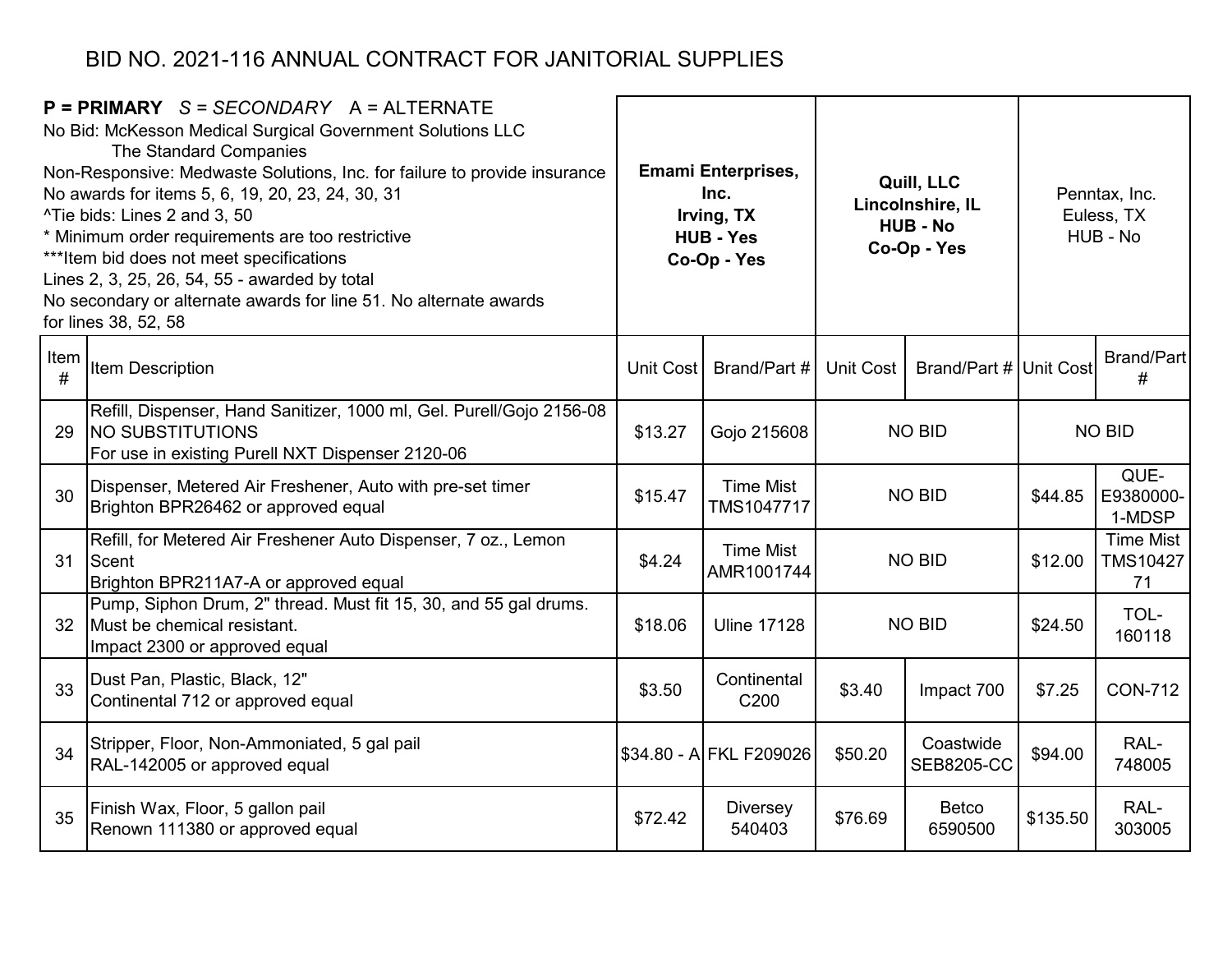|           | $P = PRIMARY$ S = SECONDARY A = ALTERNATE<br>No Bid: McKesson Medical Surgical Government Solutions LLC<br>The Standard Companies<br>Non-Responsive: Medwaste Solutions, Inc. for failure to provide insurance<br>No awards for items 5, 6, 19, 20, 23, 24, 30, 31<br>^Tie bids: Lines 2 and 3, 50<br>* Minimum order requirements are too restrictive<br>*** Item bid does not meet specifications<br>Lines 2, 3, 25, 26, 54, 55 - awarded by total<br>No secondary or alternate awards for line 51. No alternate awards<br>for lines 38, 52, 58 |                  | <b>Pollock Investments,</b><br>Inc. dba Pollock Orora<br><b>Grand Prairie, TX</b><br><b>HUB - No</b><br>Co-Op - Yes |                  | <b>Sysco North Texas</b><br>Lewisville, TX<br><b>HUB - No</b><br>Co-Op - Yes |                  | Hand Safety, LLC<br>Wichita Falls, TX<br>HUB - Yes |
|-----------|---------------------------------------------------------------------------------------------------------------------------------------------------------------------------------------------------------------------------------------------------------------------------------------------------------------------------------------------------------------------------------------------------------------------------------------------------------------------------------------------------------------------------------------------------|------------------|---------------------------------------------------------------------------------------------------------------------|------------------|------------------------------------------------------------------------------|------------------|----------------------------------------------------|
| Item<br># | Item Description                                                                                                                                                                                                                                                                                                                                                                                                                                                                                                                                  | <b>Unit Cost</b> | Brand/Part #                                                                                                        | <b>Unit Cost</b> | <b>Brand/Part</b><br>#                                                       | <b>Unit Cost</b> | <b>Brand/Part</b><br>#                             |
| 29        | Refill, Dispenser, Hand Sanitizer, 1000 ml, Gel. Purell/Gojo 2156-08<br><b>NO SUBSTITUTIONS</b><br>For use in existing Purell NXT Dispenser 2120-06                                                                                                                                                                                                                                                                                                                                                                                               | $$10.11 - A$     | Gojo 215608                                                                                                         | \$12.19          | Gojo 215608                                                                  |                  | <b>NO BID</b>                                      |
| 30        | Dispenser, Metered Air Freshener, Auto with pre-set timer<br>Brighton BPR26462 or approved equal                                                                                                                                                                                                                                                                                                                                                                                                                                                  | \$27.65          | Hospeco<br>7521                                                                                                     |                  | <b>NO BID</b>                                                                | <b>NO BID</b>    |                                                    |
| 31        | Refill, for Metered Air Freshener Auto Dispenser, 7 oz., Lemon<br>Scent<br>Brighton BPR211A7-A or approved equal                                                                                                                                                                                                                                                                                                                                                                                                                                  | \$2.30           | Hospeco<br>7931                                                                                                     |                  | <b>NO BID</b>                                                                | <b>NO BID</b>    |                                                    |
| 32        | Pump, Siphon Drum, 2" thread. Must fit 15, 30, and 55 gal drums.<br>Must be chemical resistant.<br>Impact 2300 or approved equal                                                                                                                                                                                                                                                                                                                                                                                                                  | \$14.40          | Impact 2300                                                                                                         |                  | <b>NO BID</b>                                                                |                  | <b>NO BID</b>                                      |
| 33        | Dust Pan, Plastic, Black, 12"<br>Continental 712 or approved equal                                                                                                                                                                                                                                                                                                                                                                                                                                                                                | $$1.58 - P$      | Rubbermaid<br><b>FG200500CH</b><br><b>AR</b>                                                                        | \$1.82           | Impact<br>46571                                                              |                  | <b>NO BID</b>                                      |
| 34        | Stripper, Floor, Non-Ammoniated, 5 gal pail<br>RAL-142005 or approved equal                                                                                                                                                                                                                                                                                                                                                                                                                                                                       | \$39.78          | Radiance<br>10079808                                                                                                | \$44.56          | Performance<br>Plus 65353                                                    |                  | <b>NO BID</b>                                      |
| 35        | Finish Wax, Floor, 5 gallon pail<br>Renown 111380 or approved equal                                                                                                                                                                                                                                                                                                                                                                                                                                                                               | $$47.29 - P$     | Radiance<br>10079816                                                                                                | $$59.95 - S$     | Performance<br><b>Plus 28157</b>                                             |                  | <b>NO BID</b>                                      |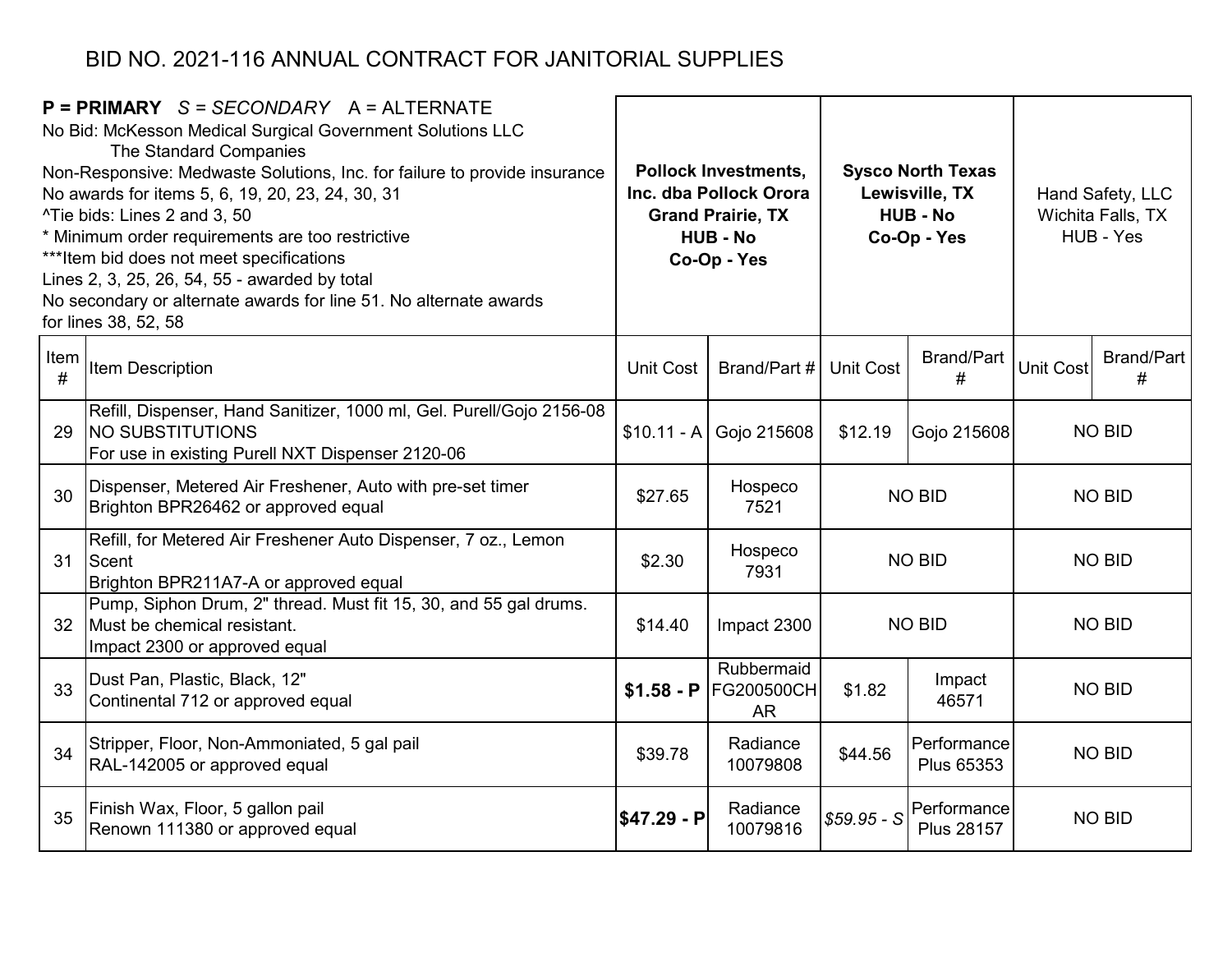|           | $P = PRIMARY$ S = SECONDARY A = ALTERNATE<br>No Bid: McKesson Medical Surgical Government Solutions LLC<br>The Standard Companies<br>Non-Responsive: Medwaste Solutions, Inc. for failure to provide insurance<br>No awards for items 5, 6, 19, 20, 23, 24, 30, 31<br>^Tie bids: Lines 2 and 3, 50<br>* Minimum order requirements are too restrictive<br>*** Item bid does not meet specifications<br>Lines 2, 3, 25, 26, 54, 55 - awarded by total<br>No secondary or alternate awards for line 51. No alternate awards<br>for lines 38, 52, 58 |              | <b>Wedge Supply, LLC</b><br>Garland, TX<br><b>HUB - No</b><br>Co-Op - Yes |              | <b>Eagle Brush and</b><br><b>Chemical</b><br>Dallas, TX<br><b>HUB - Yes</b><br>Co-Op - Yes |                  | <b>Complete Supply,</b><br>Inc.<br><b>Carrollton, TX</b><br><b>HUB - Yes</b><br>Co-Op - Yes |
|-----------|---------------------------------------------------------------------------------------------------------------------------------------------------------------------------------------------------------------------------------------------------------------------------------------------------------------------------------------------------------------------------------------------------------------------------------------------------------------------------------------------------------------------------------------------------|--------------|---------------------------------------------------------------------------|--------------|--------------------------------------------------------------------------------------------|------------------|---------------------------------------------------------------------------------------------|
| Item<br># | <b>Item Description</b>                                                                                                                                                                                                                                                                                                                                                                                                                                                                                                                           | Unit Cost    | <b>Brand/Part</b><br>#                                                    | Unit Cost    | <b>Brand/Part</b><br>#                                                                     | <b>Unit Cost</b> | Brand/Part<br>#                                                                             |
| 29        | Refill, Dispenser, Hand Sanitizer, 1000 ml, Gel. Purell/Gojo 2156-08<br><b>NO SUBSTITUTIONS</b><br>For use in existing Purell NXT Dispenser 2120-06                                                                                                                                                                                                                                                                                                                                                                                               |              | <b>NO BID</b>                                                             | \$12.38      | Gojo<br>215608                                                                             | \$12.32          | Gojo<br>215608                                                                              |
| 30        | Dispenser, Metered Air Freshener, Auto with pre-set timer<br>Brighton BPR26462 or approved equal                                                                                                                                                                                                                                                                                                                                                                                                                                                  | \$19.19      | Claire CL7-<br>MADISP-C                                                   | \$28.85      | <b>Ultimate</b><br><b>Solutions</b><br><b>UM1000</b>                                       | <b>NO BID</b>    |                                                                                             |
| 31        | Refill, for Metered Air Freshener Auto Dispenser, 7 oz., Lemon<br>Scent<br>Brighton BPR211A7-A or approved equal                                                                                                                                                                                                                                                                                                                                                                                                                                  | \$3.51       | Claire C-<br>120                                                          | \$3.48       | <b>Ultimate</b><br>Solutions<br>UMLZ-6                                                     | <b>NO BID</b>    |                                                                                             |
| 32        | Pump, Siphon Drum, 2" thread. Must fit 15, 30, and 55 gal drums.<br>Must be chemical resistant.<br>Impact 2300 or approved equal                                                                                                                                                                                                                                                                                                                                                                                                                  | \$14.11      | Impact 2300                                                               |              | <b>NO BID</b>                                                                              |                  | <b>NO BID</b>                                                                               |
| 33        | Dust Pan, Plastic, Black, 12"<br>Continental 712 or approved equal                                                                                                                                                                                                                                                                                                                                                                                                                                                                                | $$1.78 - A$  | Nexstep<br>96420                                                          | \$4.35       | Continental<br>712                                                                         | \$1.93           | Continental<br>CON-712-<br>EA                                                               |
| 34        | Stripper, Floor, Non-Ammoniated, 5 gal pail<br>RAL-142005 or approved equal                                                                                                                                                                                                                                                                                                                                                                                                                                                                       | $$24.84 - P$ | Pioneer<br>Eclipse<br>556FS                                               | \$52.50      | Eagle Wipe<br>Out 12-193                                                                   | \$83.33          | <b>Buckeye</b><br>50255000                                                                  |
| 35        | Finish Wax, Floor, 5 gallon pail<br>Renown 111380 or approved equal                                                                                                                                                                                                                                                                                                                                                                                                                                                                               | \$44.99***   | Pioneer<br>Eclipse<br>502FS                                               | $$60.45 - A$ | Eagle 14-<br>113-3140                                                                      | \$75.98          | <b>Buckeye</b><br>51315000                                                                  |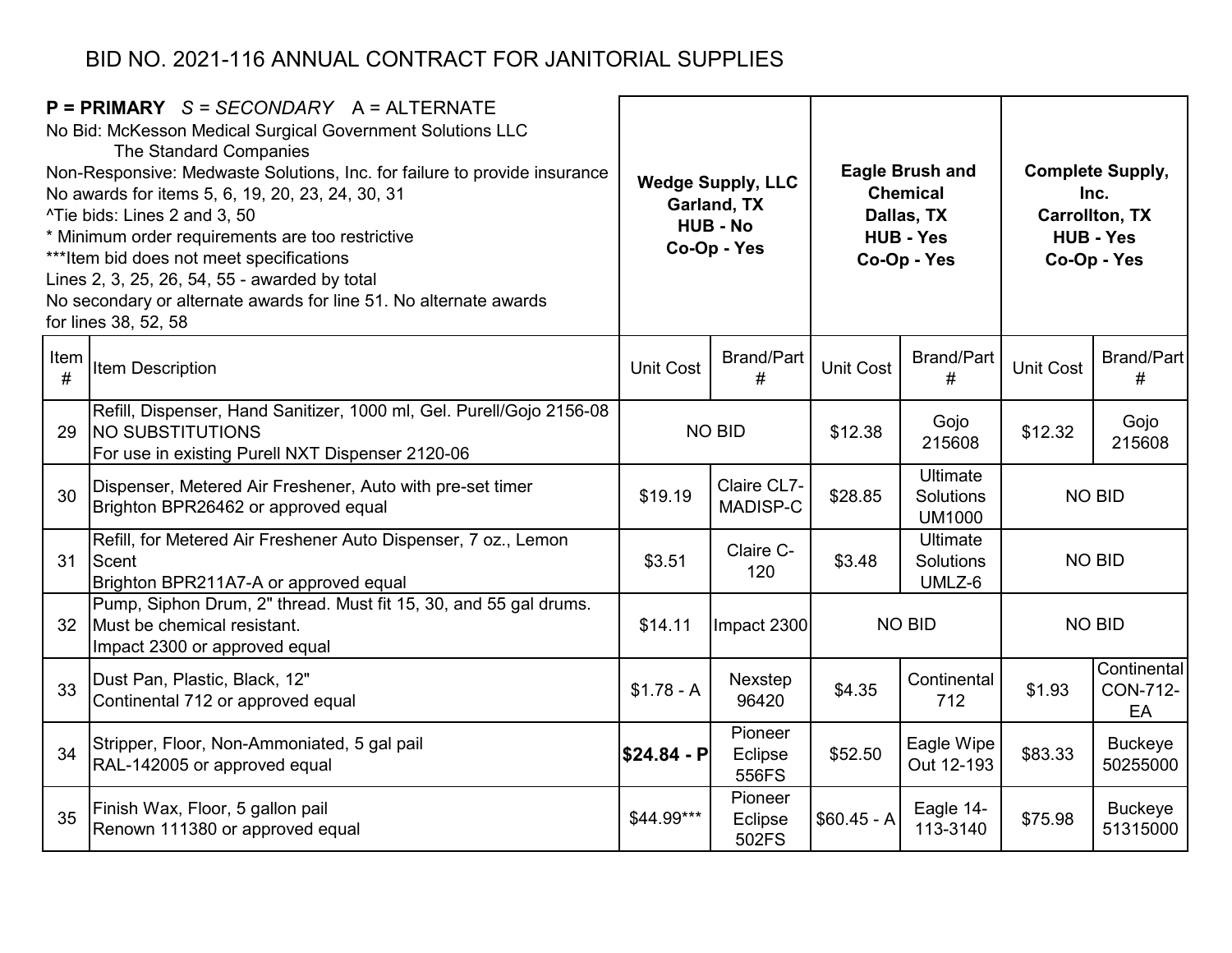|           | $P = PRIMARY$ S = SECONDARY A = ALTERNATE<br>No Bid: McKesson Medical Surgical Government Solutions LLC<br>The Standard Companies<br>Non-Responsive: Medwaste Solutions, Inc. for failure to provide insurance<br>No awards for items 5, 6, 19, 20, 23, 24, 30, 31<br>^Tie bids: Lines 2 and 3, 50<br>* Minimum order requirements are too restrictive<br>*** Item bid does not meet specifications<br>Lines 2, 3, 25, 26, 54, 55 - awarded by total<br>No secondary or alternate awards for line 51. No alternate awards<br>for lines 38, 52, 58 |                     |                  | <b>Country Maid Services,</b><br>M.A.N.S. Distributors,<br><b>LLC</b><br>Inc.<br><b>Carrollton, TX</b><br>Arlington, TX<br><b>HUB - Yes</b><br><b>HUB - Yes</b><br>Co-Op - Yes<br>Co-Op - Yes |                  |                                   |
|-----------|---------------------------------------------------------------------------------------------------------------------------------------------------------------------------------------------------------------------------------------------------------------------------------------------------------------------------------------------------------------------------------------------------------------------------------------------------------------------------------------------------------------------------------------------------|---------------------|------------------|-----------------------------------------------------------------------------------------------------------------------------------------------------------------------------------------------|------------------|-----------------------------------|
| Item<br># | Item Description                                                                                                                                                                                                                                                                                                                                                                                                                                                                                                                                  | Est. Qty            | <b>Unit Cost</b> | Brand/Part #                                                                                                                                                                                  | <b>Unit Cost</b> | Brand/Part #                      |
| 36        | Sponge, Eraser, Mr. Clean brand or approved equal                                                                                                                                                                                                                                                                                                                                                                                                                                                                                                 | 1000<br>Sponges     | \$0.83           | Mr. Clean<br><b>PGC79009P</b><br>K                                                                                                                                                            | \$1.35           | Proctor and<br>Gamble<br>PGC16449 |
| 37        | Cleaner, Glass, Ammonia, 1 gallon, Pre-mixed. MUST be blue.<br>Aero 604941FA or approved equal                                                                                                                                                                                                                                                                                                                                                                                                                                                    | 200<br>Gallons      | \$5.03           | <b>Boardwalk</b><br><b>BWK4714A</b>                                                                                                                                                           | $$3.95 - A$      | <b>Boardwalk</b><br>4714A         |
| 38        | Detergent, Laundry, Powder. MUST be blue. 40-50 lb. box<br>Montgomery Mfg/Premier 4377 or approved equal                                                                                                                                                                                                                                                                                                                                                                                                                                          | 400<br><b>Boxes</b> | $$20.25***$      | <b>Boardwalk</b><br><b>BWKHURAC</b><br>AN40                                                                                                                                                   | \$32.39***       | Premier<br>48250027               |
| 39        | Detergent, Pot and Pan, 38 oz. bottle.<br>DAWN PGC 45112 NO SUBSTITUTIONS                                                                                                                                                                                                                                                                                                                                                                                                                                                                         | 200 Each            | \$4.90           | <b>PG</b><br>PGC45112                                                                                                                                                                         | \$4.98           | Proctor and<br>Gamble<br>45112    |
| 40        | Urinal Screens with anti-splash, Various Scents. Spiced Apple is<br>preferred. Fresh Products WAVE 3WDS60SAP or approved equal                                                                                                                                                                                                                                                                                                                                                                                                                    | 2000<br>Each        | \$1.60           | Hospeco<br>HSP-<br>AWSFUS230-<br><b>BX</b>                                                                                                                                                    | \$1.80           | Fresh<br>Products<br>3WDS60SAP    |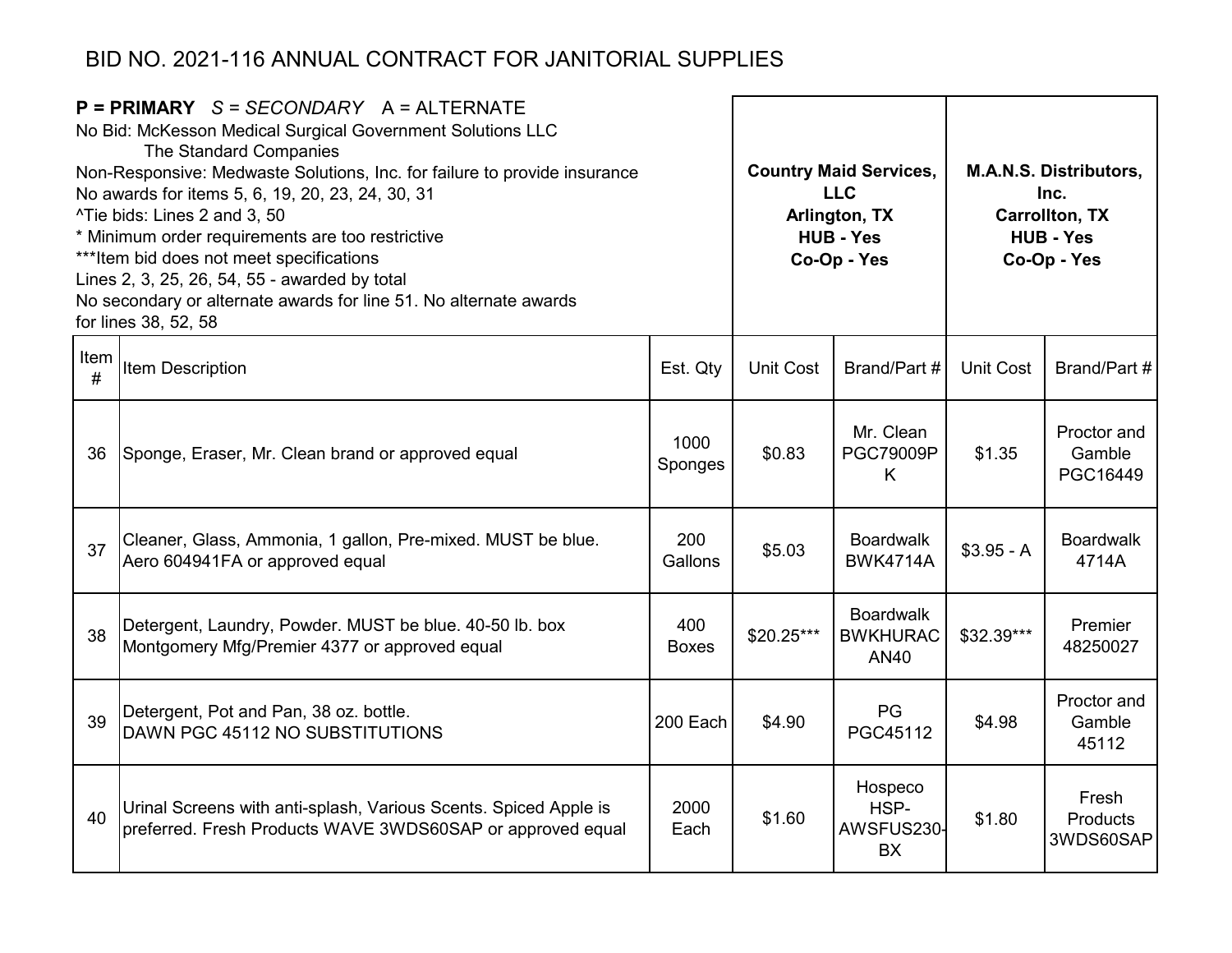|           | $P = PRIMARY$ S = SECONDARY A = ALTERNATE<br>No Bid: McKesson Medical Surgical Government Solutions LLC<br>The Standard Companies<br>Non-Responsive: Medwaste Solutions, Inc. for failure to provide insurance<br>No awards for items 5, 6, 19, 20, 23, 24, 30, 31<br><sup>^</sup> Tie bids: Lines 2 and 3, 50<br>* Minimum order requirements are too restrictive<br>*** Item bid does not meet specifications<br>Lines 2, 3, 25, 26, 54, 55 - awarded by total<br>No secondary or alternate awards for line 51. No alternate awards<br>for lines 38, 52, 58 | Kershman Holdings,<br>LLC dba Brocktree<br>Garland, TX<br>Solutions<br><b>HUB - Yes</b><br>Cedar Hill, TX<br>Co-Op - Yes<br>HUB - Yes |               |               |                                              | <b>The Bargain Source</b> |                                              | <b>Fikes Services</b><br>Grapevine, TX<br>HUB - No |
|-----------|---------------------------------------------------------------------------------------------------------------------------------------------------------------------------------------------------------------------------------------------------------------------------------------------------------------------------------------------------------------------------------------------------------------------------------------------------------------------------------------------------------------------------------------------------------------|---------------------------------------------------------------------------------------------------------------------------------------|---------------|---------------|----------------------------------------------|---------------------------|----------------------------------------------|----------------------------------------------------|
| Item<br># | <b>Item Description</b>                                                                                                                                                                                                                                                                                                                                                                                                                                                                                                                                       | <b>Brand/Part</b><br><b>Unit Cost</b><br>#                                                                                            |               | Unit Cost     | Brand/Part #                                 | <b>Unit Cost</b>          | <b>Brand/Part</b><br>#                       |                                                    |
| 36        | Sponge, Eraser, Mr. Clean brand or approved equal                                                                                                                                                                                                                                                                                                                                                                                                                                                                                                             | <b>NO BID</b>                                                                                                                         |               | <b>NO BID</b> |                                              | \$1.13                    | Proctor<br>and<br>Gamble<br>003700079<br>009 |                                                    |
| 37        | Cleaner, Glass, Ammonia, 1 gallon, Pre-mixed. MUST be blue.<br>Aero 604941FA or approved equal                                                                                                                                                                                                                                                                                                                                                                                                                                                                | <b>NO BID</b>                                                                                                                         |               | \$4.68        | Carroll<br>19900273281                       | <b>NO BID</b>             |                                              |                                                    |
| 38        | Detergent, Laundry, Powder. MUST be blue. 40-50 lb. box<br>Montgomery Mfg/Premier 4377 or approved equal                                                                                                                                                                                                                                                                                                                                                                                                                                                      |                                                                                                                                       | <b>NO BID</b> | $$0.40 - P$   | Montogomery<br>4377<br>**recalc to<br>per lb | <b>NO BID</b>             |                                              |                                                    |
| 39        | Detergent, Pot and Pan, 38 oz. bottle.<br><b>DAWN PGC 45112 NO SUBSTITUTIONS</b>                                                                                                                                                                                                                                                                                                                                                                                                                                                                              | <b>NO BID</b>                                                                                                                         |               |               | <b>NO BID</b>                                | <b>NO BID</b>             |                                              |                                                    |
| 40        | Urinal Screens with anti-splash, Various Scents. Spiced Apple is<br>preferred. Fresh Products WAVE 3WDS60SAP or approved equal                                                                                                                                                                                                                                                                                                                                                                                                                                | <b>NO BID</b>                                                                                                                         |               |               | <b>NO BID</b>                                | \$1.80                    | Salcom<br>ETAAS56                            |                                                    |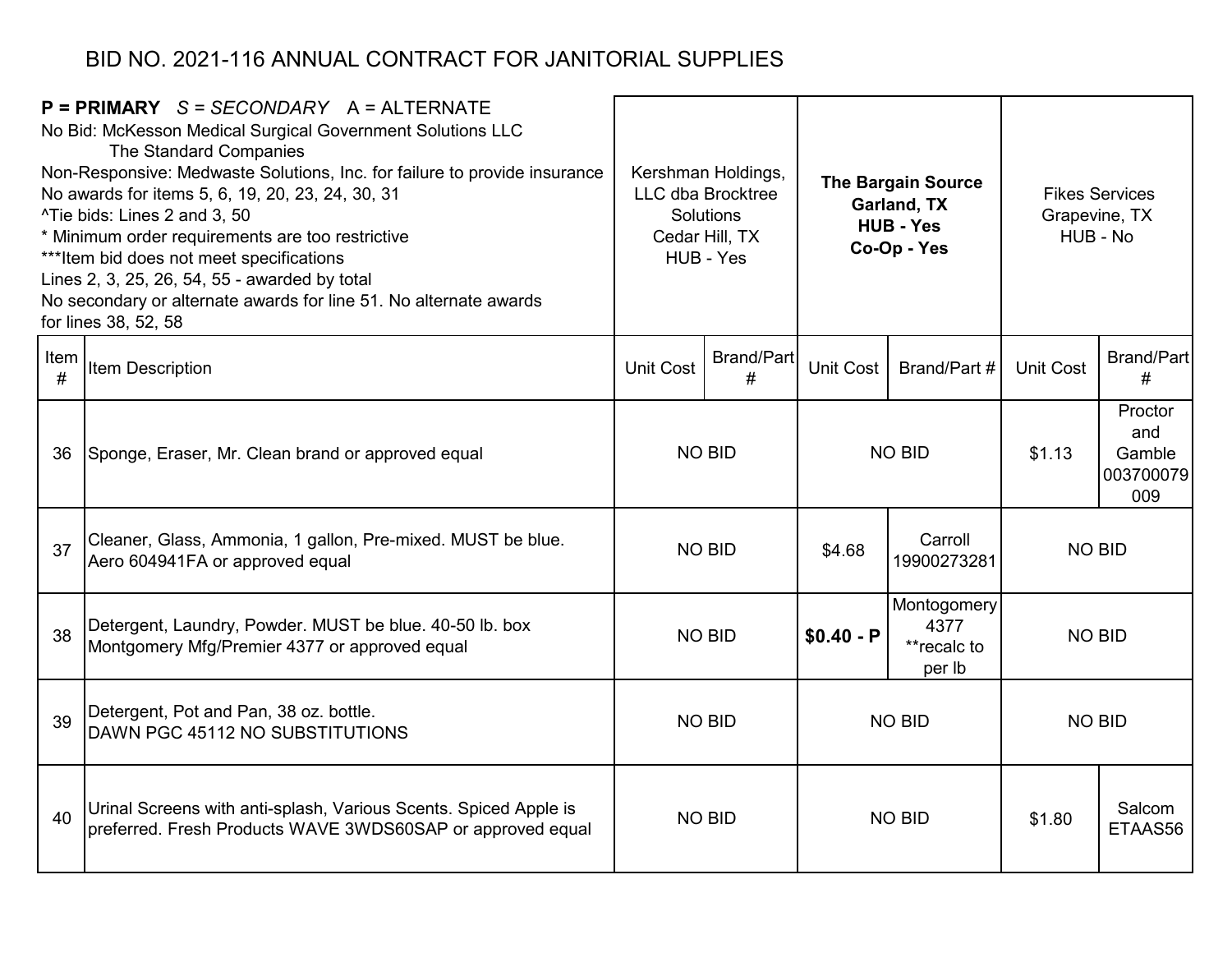|           | $P = PRIMARY$ S = SECONDARY A = ALTERNATE<br>No Bid: McKesson Medical Surgical Government Solutions LLC<br>The Standard Companies<br>Non-Responsive: Medwaste Solutions, Inc. for failure to provide insurance<br>No awards for items 5, 6, 19, 20, 23, 24, 30, 31<br>^Tie bids: Lines 2 and 3, 50<br>* Minimum order requirements are too restrictive<br>*** Item bid does not meet specifications<br>Lines 2, 3, 25, 26, 54, 55 - awarded by total<br>No secondary or alternate awards for line 51. No alternate awards<br>for lines 38, 52, 58 | ICS Jail Supplies, Inc.<br>Waco, TX<br>HUB - No |                                | <b>Empire Paper</b><br><b>Wichita Falls, TX</b><br><b>HUB - No</b><br>Co-Op - No |                                |                             | <b>Digital Dolphin</b><br><b>Products, LLC</b><br>Redondo Beach, CA<br><b>HUB - No</b><br>Co-Op - Yes |           |               |  |
|-----------|---------------------------------------------------------------------------------------------------------------------------------------------------------------------------------------------------------------------------------------------------------------------------------------------------------------------------------------------------------------------------------------------------------------------------------------------------------------------------------------------------------------------------------------------------|-------------------------------------------------|--------------------------------|----------------------------------------------------------------------------------|--------------------------------|-----------------------------|-------------------------------------------------------------------------------------------------------|-----------|---------------|--|
| Item<br># | <b>Item Description</b>                                                                                                                                                                                                                                                                                                                                                                                                                                                                                                                           | <b>Brand/Part</b><br><b>Unit Cost</b><br>#      |                                | <b>Unit Cost</b>                                                                 | Brand/Part #                   | Unit<br>Cost                | Brand/Part #                                                                                          |           |               |  |
| 36        | Sponge, Eraser, Mr. Clean brand or approved equal                                                                                                                                                                                                                                                                                                                                                                                                                                                                                                 | <b>NO BID</b>                                   |                                |                                                                                  |                                | \$0.87                      | Proctor and<br>Gamble<br>79009                                                                        |           | <b>NO BID</b> |  |
| 37        | Cleaner, Glass, Ammonia, 1 gallon, Pre-mixed. MUST be blue.<br>Aero 604941FA or approved equal                                                                                                                                                                                                                                                                                                                                                                                                                                                    |                                                 | <b>NO BID</b>                  | \$8.94                                                                           | Windex<br>682252               | \$6.11                      | <b>Boardwalk</b><br>BWK4714AE<br>A                                                                    |           |               |  |
| 38        | Detergent, Laundry, Powder. MUST be blue. 40-50 lb. box<br>Montgomery Mfg/Premier 4377 or approved equal                                                                                                                                                                                                                                                                                                                                                                                                                                          |                                                 | <b>NO BID</b><br><b>NO BID</b> |                                                                                  |                                |                             | <b>NO BID</b>                                                                                         |           |               |  |
| 39        | Detergent, Pot and Pan, 38 oz. bottle.<br>DAWN PGC 45112 NO SUBSTITUTIONS                                                                                                                                                                                                                                                                                                                                                                                                                                                                         | <b>NO BID</b>                                   |                                | \$5.20                                                                           | Proctor and<br>Gamble<br>45112 | <b>NO BID</b>               |                                                                                                       |           |               |  |
| 40        | Urinal Screens with anti-splash, Various Scents. Spiced Apple is<br>preferred. Fresh Products WAVE 3WDS60SAP or approved equal                                                                                                                                                                                                                                                                                                                                                                                                                    | <b>NO BID</b>                                   |                                |                                                                                  |                                | Fresh<br>\$2.18<br>Products |                                                                                                       | 3WDS60SAP | <b>NO BID</b> |  |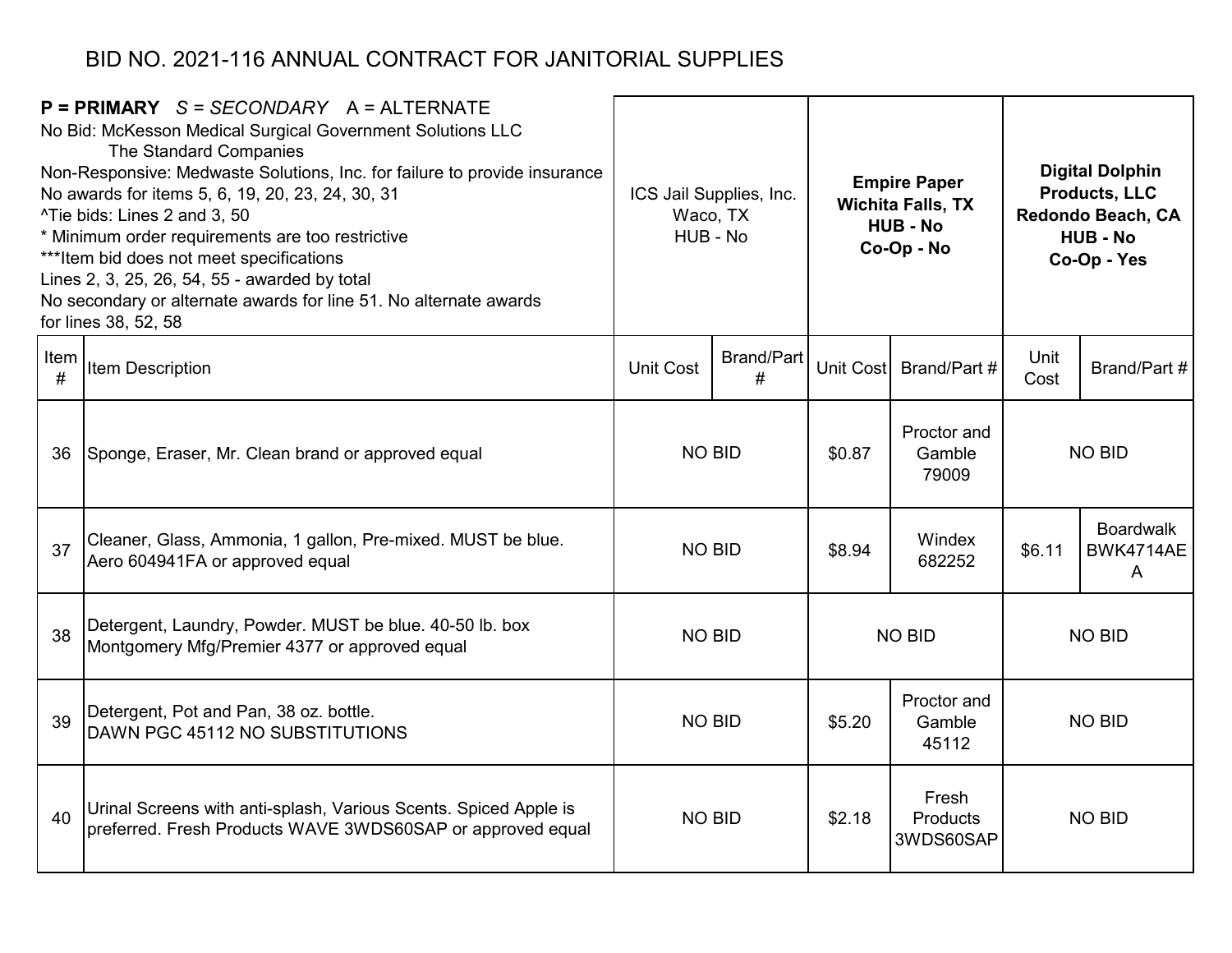|           | $P = PRIMARY$ S = SECONDARY A = ALTERNATE<br>No Bid: McKesson Medical Surgical Government Solutions LLC<br>The Standard Companies<br>Non-Responsive: Medwaste Solutions, Inc. for failure to provide insurance<br>No awards for items 5, 6, 19, 20, 23, 24, 30, 31<br>^Tie bids: Lines 2 and 3, 50<br>* Minimum order requirements are too restrictive<br>*** Item bid does not meet specifications<br>Lines 2, 3, 25, 26, 54, 55 - awarded by total<br>No secondary or alternate awards for line 51. No alternate awards<br>for lines 38, 52, 58 | The Home Depot Pro<br>Jacksonville, FL<br><b>HUB - No</b><br>Co-Op: Yes |                           | R.S. Hughes<br>Company, Inc.<br><b>DFW Airport, TX</b><br><b>HUB - No</b><br>Co-Op: Yes |                           |                  | <b>Pyramid School</b><br><b>Products</b><br>Tampa, FL<br><b>HUB - No</b><br>Co-Op - Yes |
|-----------|---------------------------------------------------------------------------------------------------------------------------------------------------------------------------------------------------------------------------------------------------------------------------------------------------------------------------------------------------------------------------------------------------------------------------------------------------------------------------------------------------------------------------------------------------|-------------------------------------------------------------------------|---------------------------|-----------------------------------------------------------------------------------------|---------------------------|------------------|-----------------------------------------------------------------------------------------|
| Item<br># | Item Description                                                                                                                                                                                                                                                                                                                                                                                                                                                                                                                                  | Brand/Part #<br>Unit Cost                                               |                           | Unit<br>Cost                                                                            | Brand/Part #              | <b>Unit Cost</b> | <b>Brand/Part</b><br>#                                                                  |
| 36        | Sponge, Eraser, Mr. Clean brand or approved equal                                                                                                                                                                                                                                                                                                                                                                                                                                                                                                 | <b>NO BID</b>                                                           |                           | \$0.90                                                                                  | PGC 79009                 | $$0.46 - P$      | Hydra<br>H7150                                                                          |
| 37        | Cleaner, Glass, Ammonia, 1 gallon, Pre-mixed. MUST be blue.<br>Aero 604941FA or approved equal                                                                                                                                                                                                                                                                                                                                                                                                                                                    |                                                                         | <b>NO BID</b>             | \$5.63                                                                                  | <b>Boardwalk</b><br>4714A |                  | <b>NO BID</b>                                                                           |
| 38        | Detergent, Laundry, Powder. MUST be blue. 40-50 lb. box<br>Montgomery Mfg/Premier 4377 or approved equal                                                                                                                                                                                                                                                                                                                                                                                                                                          |                                                                         | <b>NO BID</b>             |                                                                                         | <b>NO BID</b>             |                  | <b>NO BID</b>                                                                           |
| 39        | Detergent, Pot and Pan, 38 oz. bottle.<br>DAWN PGC 45112 NO SUBSTITUTIONS                                                                                                                                                                                                                                                                                                                                                                                                                                                                         | \$4.96                                                                  | Dawn 45112                | Dawn<br>\$6.08<br>45112EA                                                               |                           | \$5.21           | Proctor and<br>Gamble<br>45112                                                          |
| 40        | Urinal Screens with anti-splash, Various Scents. Spiced Apple is<br>preferred. Fresh Products WAVE 3WDS60SAP or approved equal                                                                                                                                                                                                                                                                                                                                                                                                                    | $$1.58 - S$                                                             | Renown<br><b>REN03119</b> | \$2.12                                                                                  | <b>FRS</b><br>3WDS60SAP   | \$1.67           | <b>FRS</b><br>3WDS60S<br><b>AP</b>                                                      |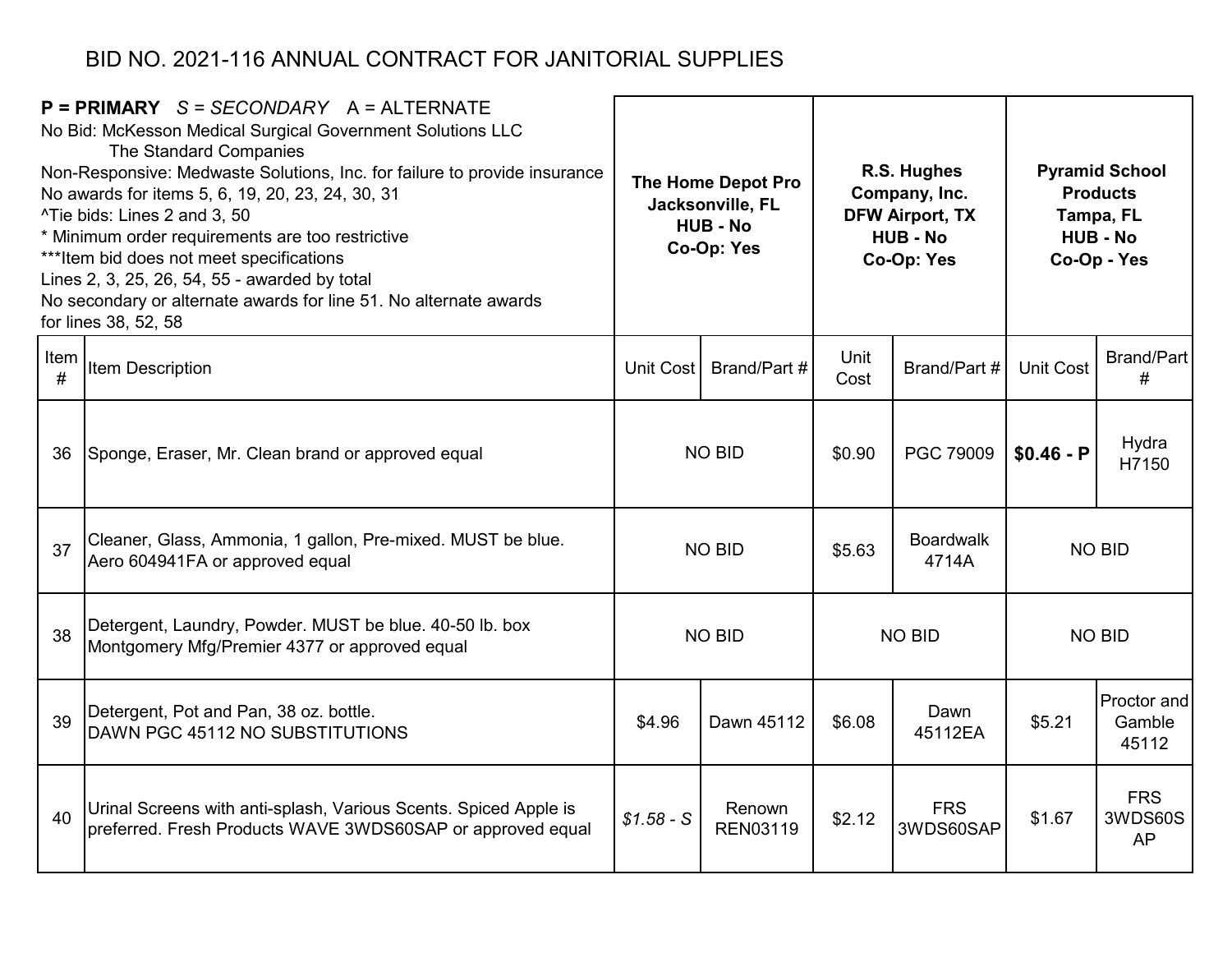|           | $P = PRIMARY$ S = SECONDARY A = ALTERNATE<br>No Bid: McKesson Medical Surgical Government Solutions LLC<br>The Standard Companies<br>Non-Responsive: Medwaste Solutions, Inc. for failure to provide insurance<br>No awards for items 5, 6, 19, 20, 23, 24, 30, 31<br>^Tie bids: Lines 2 and 3, 50<br>* Minimum order requirements are too restrictive<br>*** Item bid does not meet specifications<br>Lines 2, 3, 25, 26, 54, 55 - awarded by total<br>No secondary or alternate awards for line 51. No alternate awards<br>for lines 38, 52, 58 | <b>Emami Enterprises,</b><br>Inc.<br>Irving, TX<br><b>HUB - Yes</b><br>Co-Op - Yes |                                                                | Quill, LLC<br>Lincolnshire, IL<br><b>HUB - No</b><br>Co-Op - Yes |                    |               |                          |  | Penntax, Inc.<br>Euless, TX<br>HUB - No |
|-----------|---------------------------------------------------------------------------------------------------------------------------------------------------------------------------------------------------------------------------------------------------------------------------------------------------------------------------------------------------------------------------------------------------------------------------------------------------------------------------------------------------------------------------------------------------|------------------------------------------------------------------------------------|----------------------------------------------------------------|------------------------------------------------------------------|--------------------|---------------|--------------------------|--|-----------------------------------------|
| Item<br># | Item Description                                                                                                                                                                                                                                                                                                                                                                                                                                                                                                                                  | <b>Unit Cost</b>                                                                   | Brand/Part #                                                   | <b>Unit Cost</b><br>Brand/Part # Unit Cost                       |                    |               | <b>Brand/Part</b><br>#   |  |                                         |
| 36        | Sponge, Eraser, Mr. Clean brand or approved equal                                                                                                                                                                                                                                                                                                                                                                                                                                                                                                 | $$0.70 - A$                                                                        | <b>Boardwalk</b><br>BWK600CT                                   | Mr. Clean<br>\$0.81<br>79009                                     |                    |               |                          |  | <b>NO BID</b>                           |
| 37        | Cleaner, Glass, Ammonia, 1 gallon, Pre-mixed. MUST be blue.<br>Aero 604941FA or approved equal                                                                                                                                                                                                                                                                                                                                                                                                                                                    | \$6.00                                                                             | <b>Boardwalk</b><br>BWK4714AE<br>A                             |                                                                  | <b>NO BID</b>      | \$7.88        | QUE-280-4                |  |                                         |
| 38        | Detergent, Laundry, Powder. MUST be blue. 40-50 lb. box<br>Montgomery Mfg/Premier 4377 or approved equal                                                                                                                                                                                                                                                                                                                                                                                                                                          | \$26.00***                                                                         | <b>Boardwalk</b><br><b>BWKHURAC</b><br><b>AN40</b>             |                                                                  | <b>NO BID</b>      | \$64.00       | Penntex<br><b>Sbrite</b> |  |                                         |
| 39        | Detergent, Pot and Pan, 38 oz. bottle.<br>DAWN PGC 45112 NO SUBSTITUTIONS                                                                                                                                                                                                                                                                                                                                                                                                                                                                         | $$3.81 - P$                                                                        | Dawn<br>PGC45112C<br>т                                         | Proctor and<br>$$4.62-S$<br>Gamble<br>45112                      |                    | <b>NO BID</b> |                          |  |                                         |
| 40        | Urinal Screens with anti-splash, Various Scents. Spiced Apple is<br>preferred. Fresh Products WAVE 3WDS60SAP or approved equal                                                                                                                                                                                                                                                                                                                                                                                                                    | \$2.24                                                                             | Fresh<br>Products FRS   \$0.55 - P   Products FRS<br>3WDS60SAP |                                                                  | Fresh<br>3WDS60SAP | <b>NO BID</b> |                          |  |                                         |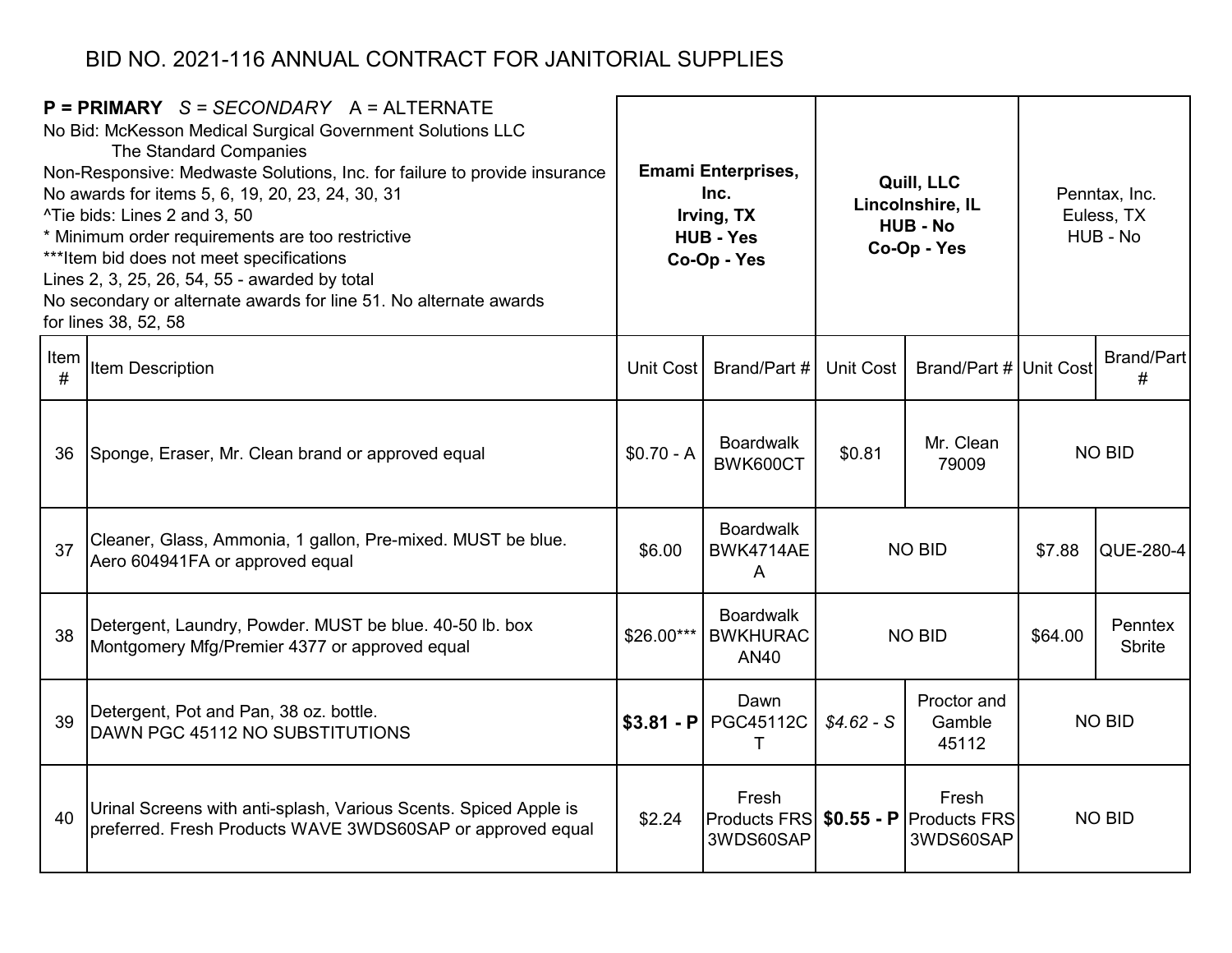|           | $P = PRIMARY$ S = SECONDARY A = ALTERNATE<br>No Bid: McKesson Medical Surgical Government Solutions LLC<br>The Standard Companies<br>Non-Responsive: Medwaste Solutions, Inc. for failure to provide insurance<br>No awards for items 5, 6, 19, 20, 23, 24, 30, 31<br>^Tie bids: Lines 2 and 3, 50<br>* Minimum order requirements are too restrictive<br>*** Item bid does not meet specifications<br>Lines 2, 3, 25, 26, 54, 55 - awarded by total<br>No secondary or alternate awards for line 51. No alternate awards<br>for lines 38, 52, 58 |                  | <b>Pollock Investments,</b><br>Inc. dba Pollock Orora<br><b>Grand Prairie, TX</b><br><b>HUB - No</b><br>Co-Op - Yes |                  | <b>Sysco North Texas</b><br>Lewisville, TX<br><b>HUB - No</b><br>Co-Op - Yes | Hand Safety, LLC<br>Wichita Falls, TX<br>HUB - Yes |                        |  |
|-----------|---------------------------------------------------------------------------------------------------------------------------------------------------------------------------------------------------------------------------------------------------------------------------------------------------------------------------------------------------------------------------------------------------------------------------------------------------------------------------------------------------------------------------------------------------|------------------|---------------------------------------------------------------------------------------------------------------------|------------------|------------------------------------------------------------------------------|----------------------------------------------------|------------------------|--|
| Item<br># | Item Description                                                                                                                                                                                                                                                                                                                                                                                                                                                                                                                                  | <b>Unit Cost</b> | Brand/Part #                                                                                                        | <b>Unit Cost</b> | <b>Brand/Part</b><br>#                                                       | <b>Unit Cost</b>                                   | <b>Brand/Part</b><br># |  |
| 36        | Sponge, Eraser, Mr. Clean brand or approved equal                                                                                                                                                                                                                                                                                                                                                                                                                                                                                                 | \$1.28           | 3M<br>70071283926                                                                                                   | \$5.53           | PG 61950                                                                     |                                                    | <b>NO BID</b>          |  |
| 37        | Cleaner, Glass, Ammonia, 1 gallon, Pre-mixed. MUST be blue.<br>Aero 604941FA or approved equal                                                                                                                                                                                                                                                                                                                                                                                                                                                    | \$4.50           | Radiance<br>10079765                                                                                                | $$3.28***$       | Performance<br><b>Plus</b><br>65304888                                       |                                                    | <b>NO BID</b>          |  |
| 38        | Detergent, Laundry, Powder. MUST be blue. 40-50 lb. box<br>Montgomery Mfg/Premier 4377 or approved equal                                                                                                                                                                                                                                                                                                                                                                                                                                          | $$0.45-S$        | Montgomery<br>4377<br>**recalc to<br>per lb                                                                         | \$18.84***       | Performance<br><b>Plus 59685</b>                                             |                                                    | <b>NO BID</b>          |  |
| 39        | Detergent, Pot and Pan, 38 oz. bottle.<br>DAWN PGC 45112 NO SUBSTITUTIONS                                                                                                                                                                                                                                                                                                                                                                                                                                                                         | $$4.88 - A$      | Proctor and<br>Gamble<br>45112                                                                                      | \$5.19           | PG 17288                                                                     |                                                    | <b>NO BID</b>          |  |
| 40        | Urinal Screens with anti-splash, Various Scents. Spiced Apple is<br>preferred. Fresh Products WAVE 3WDS60SAP or approved equal                                                                                                                                                                                                                                                                                                                                                                                                                    | \$1.61           | Fresh<br><b>Products FRS</b><br>3WDS60SAP                                                                           | \$1.99           | Fresh<br>Products<br>46519                                                   |                                                    | <b>NO BID</b>          |  |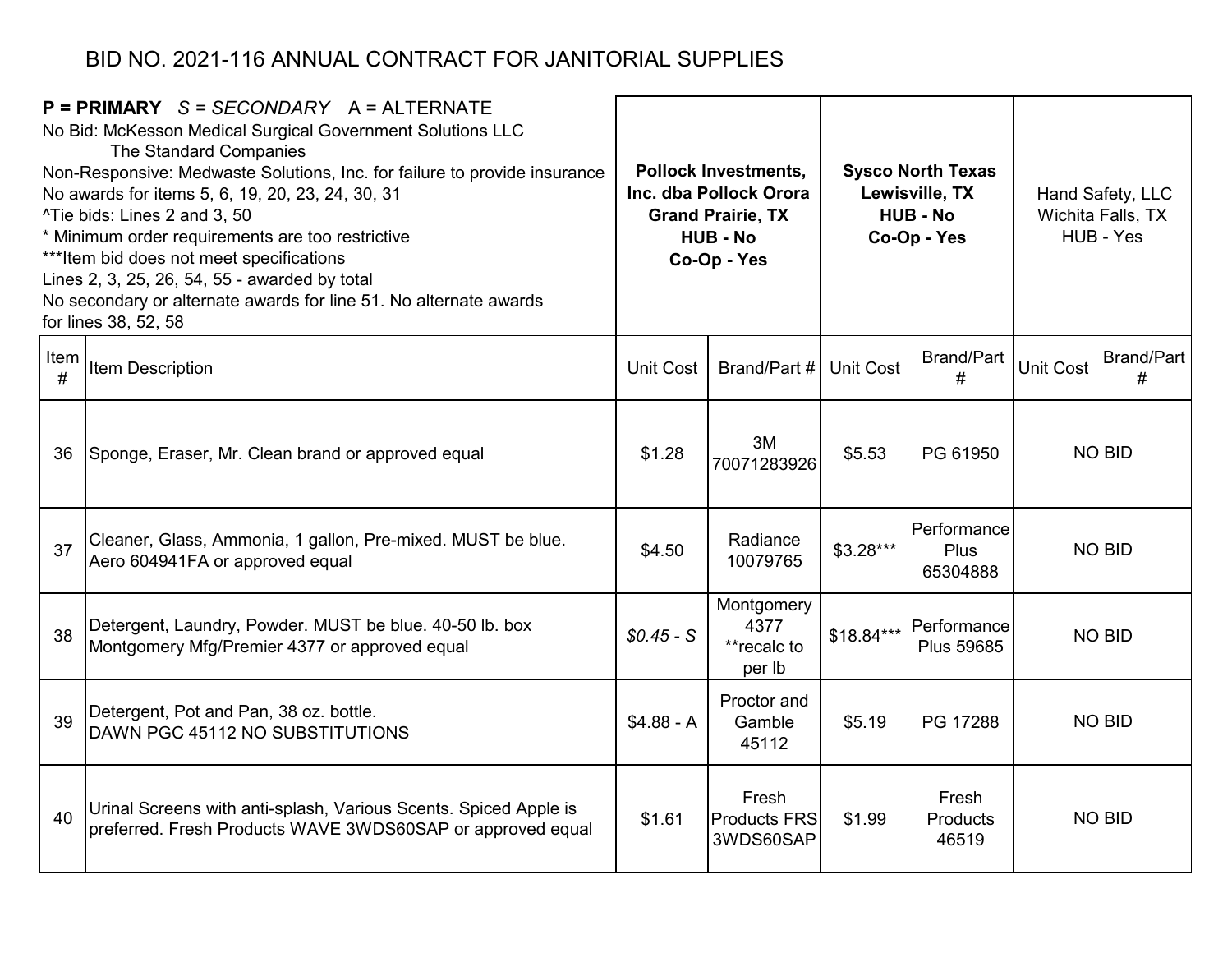|           | $P = PRIMARY$ S = SECONDARY A = ALTERNATE<br>No Bid: McKesson Medical Surgical Government Solutions LLC<br>The Standard Companies<br>Non-Responsive: Medwaste Solutions, Inc. for failure to provide insurance<br>No awards for items 5, 6, 19, 20, 23, 24, 30, 31<br>^Tie bids: Lines 2 and 3, 50<br>* Minimum order requirements are too restrictive<br>*** Item bid does not meet specifications<br>Lines 2, 3, 25, 26, 54, 55 - awarded by total<br>No secondary or alternate awards for line 51. No alternate awards<br>for lines 38, 52, 58 | <b>Wedge Supply, LLC</b><br>Garland, TX<br><b>HUB - No</b><br>Co-Op - Yes |                            | <b>Eagle Brush and</b><br><b>Chemical</b><br>Dallas, TX<br><b>HUB - Yes</b><br>Co-Op - Yes |                                                         |                  | <b>Complete Supply,</b><br>Inc.<br><b>Carrollton, TX</b><br><b>HUB - Yes</b><br>Co-Op - Yes |
|-----------|---------------------------------------------------------------------------------------------------------------------------------------------------------------------------------------------------------------------------------------------------------------------------------------------------------------------------------------------------------------------------------------------------------------------------------------------------------------------------------------------------------------------------------------------------|---------------------------------------------------------------------------|----------------------------|--------------------------------------------------------------------------------------------|---------------------------------------------------------|------------------|---------------------------------------------------------------------------------------------|
| Item<br># | Item Description                                                                                                                                                                                                                                                                                                                                                                                                                                                                                                                                  | <b>Unit Cost</b>                                                          | <b>Brand/Part</b><br>#     | <b>Brand/Part</b><br>Unit Cost<br>#                                                        |                                                         | <b>Unit Cost</b> | <b>Brand/Part</b><br>#                                                                      |
| 36        | Sponge, Eraser, Mr. Clean brand or approved equal                                                                                                                                                                                                                                                                                                                                                                                                                                                                                                 | $$0.68-S$                                                                 | Nexstep<br>96150-M         | \$1.01                                                                                     | PG 79009                                                | \$0.95           | Mr. Clean<br>PGC79009                                                                       |
| 37        | Cleaner, Glass, Ammonia, 1 gallon, Pre-mixed. MUST be blue.<br>Aero 604941FA or approved equal                                                                                                                                                                                                                                                                                                                                                                                                                                                    | \$5.82                                                                    | Carroll<br>199002732<br>81 | $$3.05 - P$                                                                                | Eagle<br>Window<br>Magic 17-<br>048-4144                | $$3.35 - S$      | Quest CS-<br><b>GLEAM-GL</b>                                                                |
| 38        | Detergent, Laundry, Powder. MUST be blue. 40-50 lb. box<br>Montgomery Mfg/Premier 4377 or approved equal                                                                                                                                                                                                                                                                                                                                                                                                                                          | \$21.89***                                                                | Carroll<br>19940Q841<br>01 |                                                                                            | <b>NO BID</b>                                           | $$22.12***$      | Carroll PLD<br>50                                                                           |
| 39        | Detergent, Pot and Pan, 38 oz. bottle.<br>DAWN PGC 45112 NO SUBSTITUTIONS                                                                                                                                                                                                                                                                                                                                                                                                                                                                         |                                                                           | <b>NO BID</b>              | Proctor and<br>\$6.090<br>Gamble<br>45112                                                  |                                                         | \$5.54           | Proctor<br>and<br>Gamble<br>45112                                                           |
| 40        | Urinal Screens with anti-splash, Various Scents. Spiced Apple is<br>preferred. Fresh Products WAVE 3WDS60SAP or approved equal                                                                                                                                                                                                                                                                                                                                                                                                                    | $$1.59 - A$                                                               | Fresh<br>3WDS              | \$2.04                                                                                     | Fresh<br><b>Products</b><br><b>FRS</b><br>3WDS60SA<br>P | \$1.72           | Fresh<br><b>WAVEAPP</b><br>LE-BX                                                            |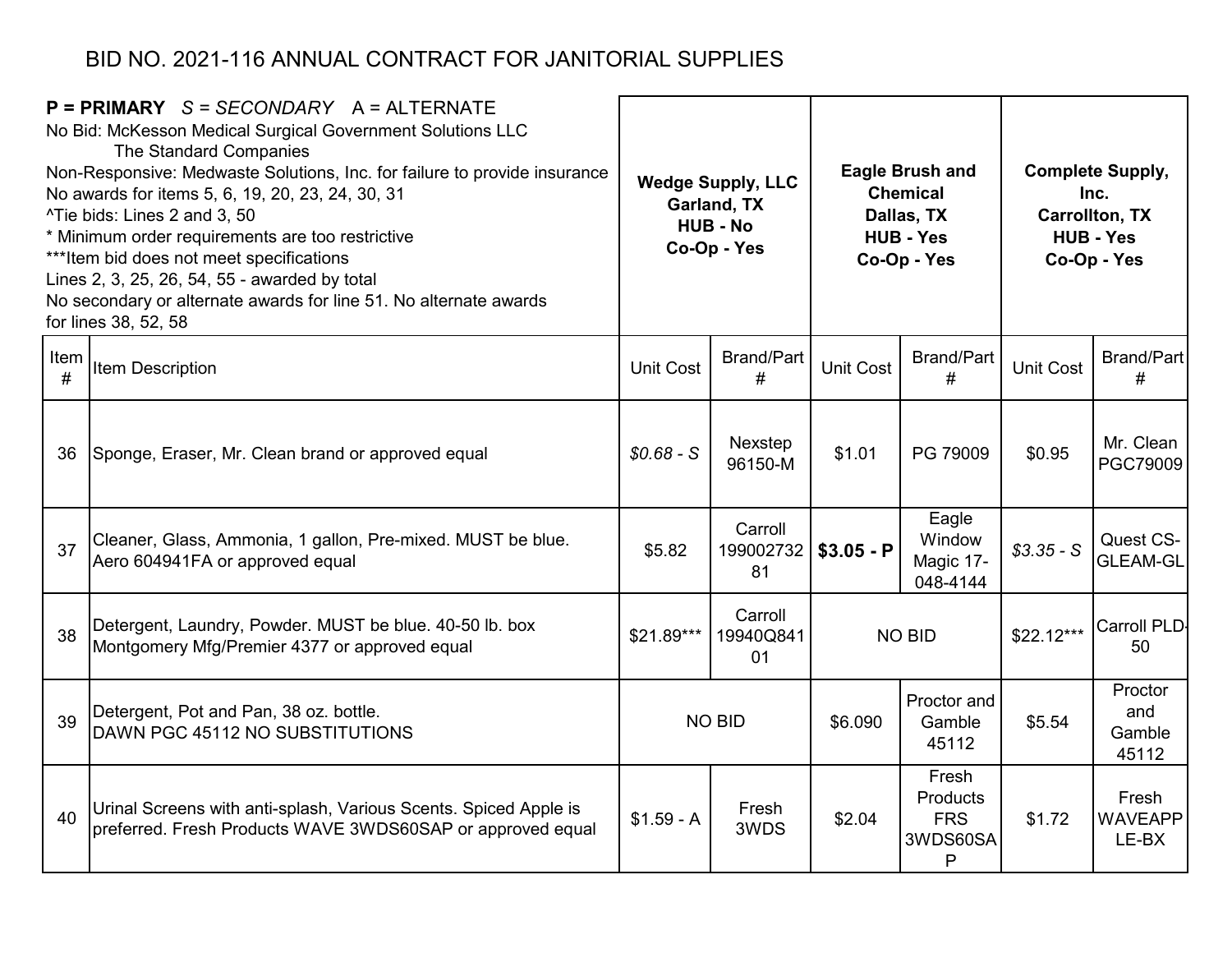|              | $P = PRIMARY$ S = SECONDARY A = ALTERNATE<br>No Bid: McKesson Medical Surgical Government Solutions LLC<br>The Standard Companies<br>Non-Responsive: Medwaste Solutions, Inc. for failure to provide insurance<br>No awards for items 5, 6, 19, 20, 23, 24, 30, 31<br>^Tie bids: Lines 2 and 3, 50<br>* Minimum order requirements are too restrictive<br>*** Item bid does not meet specifications<br>Lines 2, 3, 25, 26, 54, 55 - awarded by total<br>No secondary or alternate awards for line 51. No alternate awards<br>for lines 38, 52, 58 |                       |                  | <b>Country Maid Services,</b><br><b>LLC</b><br>Arlington, TX<br><b>HUB - Yes</b><br>Co-Op - Yes |             | <b>M.A.N.S. Distributors,</b><br>Inc.<br><b>Carrollton, TX</b><br><b>HUB - Yes</b><br>Co-Op - Yes |
|--------------|---------------------------------------------------------------------------------------------------------------------------------------------------------------------------------------------------------------------------------------------------------------------------------------------------------------------------------------------------------------------------------------------------------------------------------------------------------------------------------------------------------------------------------------------------|-----------------------|------------------|-------------------------------------------------------------------------------------------------|-------------|---------------------------------------------------------------------------------------------------|
| Item<br>$\#$ | Item Description                                                                                                                                                                                                                                                                                                                                                                                                                                                                                                                                  | Est. Qty              | <b>Unit Cost</b> | Brand/Part #                                                                                    | Unit Cost   | Brand/Part #                                                                                      |
| 41           | Clip Block, Toilet Bowl, Apple Spice Scent<br>Fresh Products EBC-F-0121072M-01 or approved equal                                                                                                                                                                                                                                                                                                                                                                                                                                                  | 2000<br>Each          | \$1.74           | Hospeco<br>HSP-<br>AWBC230                                                                      | $$1.65 - A$ | <b>Boardwalk</b><br><b>BWKCLIPSA</b><br>P                                                         |
| 42           | Cleaner, All-Purpose, 1 gal bottle<br>Bunzl/Primesource 75004001 or approved equal                                                                                                                                                                                                                                                                                                                                                                                                                                                                | 200<br><b>Bottles</b> | \$6.60           | Ralph Bros.<br>RAL-76004                                                                        | $$5.01 - S$ | <b>Boardwalk</b><br>4724                                                                          |
| 43           | Cleaner, Spray, Multi-purpose, 16 oz, Non-Aerosol<br>Pledge 644973 or approved equal                                                                                                                                                                                                                                                                                                                                                                                                                                                              | 100<br><b>Bottles</b> | \$4.15           | Pledge<br>SJN644973                                                                             | $$3.65 - P$ | Pledge<br>SJN644973                                                                               |
| 44           | Disinfectant, Toilet Bowl, Liquid, 20.3% hypochloric acid, 1 gallon<br>Carroll PC763-1 or approved equal                                                                                                                                                                                                                                                                                                                                                                                                                                          | 250<br>Gallons        | $$7.20 - S$      | Ralph Bros.<br>RAL-183004                                                                       |             | <b>NO BID</b>                                                                                     |
| 45           | Wipes, Disinfectant, Bleach Free, Kills 99.9% viruses/bacteria, 7" x<br>8", 35 ct. Clorox 01594 or approved equal                                                                                                                                                                                                                                                                                                                                                                                                                                 | 300<br>Canisters      | $$2.68 - A$      | Clorox<br><b>CLO01594CT</b>                                                                     | $$2.39 - P$ | <b>Clorox 10594</b>                                                                               |
| 46           | Wipes, Disinfectant, Bleach Free, Kills 99.9% viruses/bacteria, 7" x<br>8", 75 ct<br>Clorox 15948 or approved equal                                                                                                                                                                                                                                                                                                                                                                                                                               | 300<br>Canisters      | $$3.60 - A$      | Lysol<br>RAC99716                                                                               | \$4.53      | Clorox 15948                                                                                      |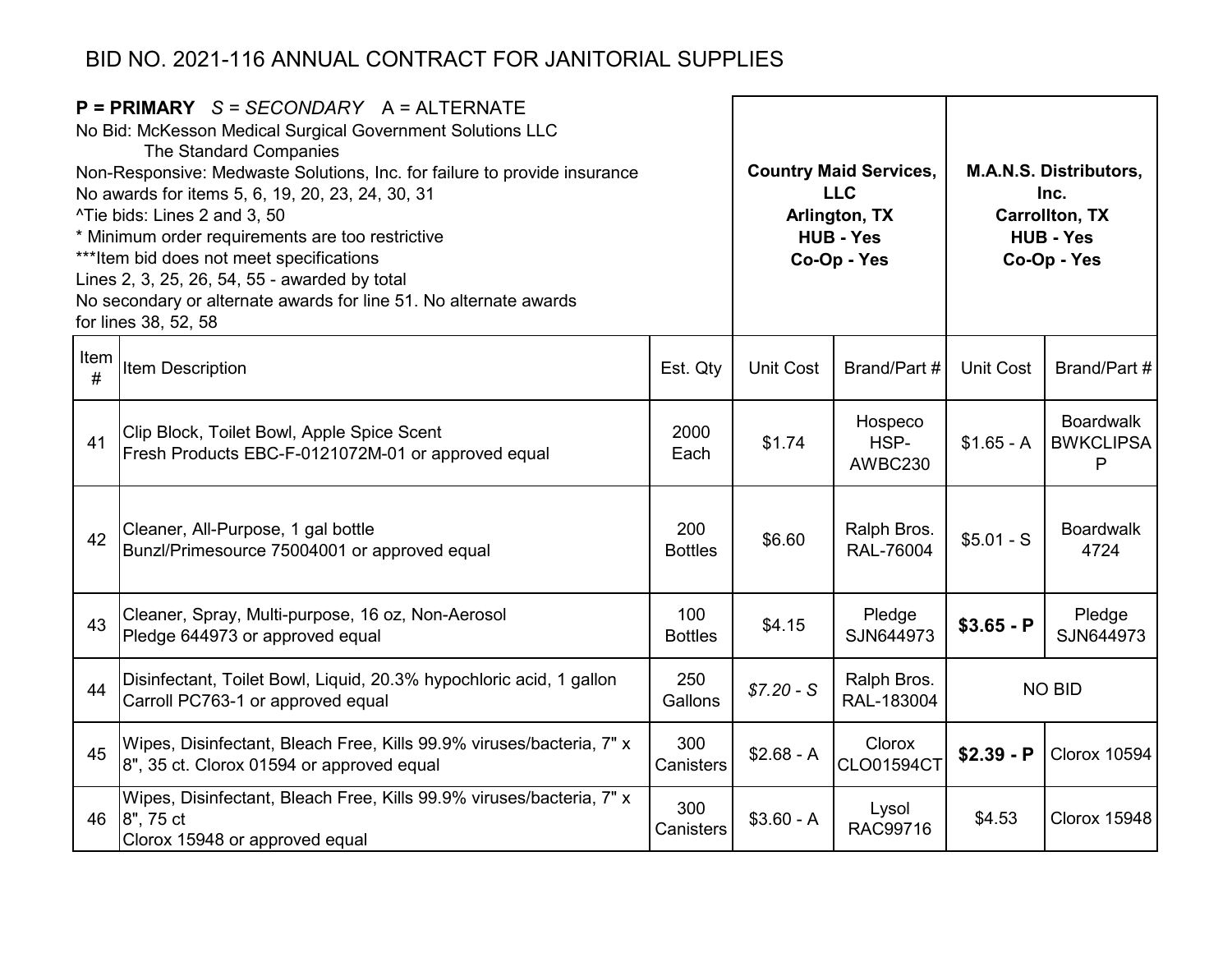|           | $P = PRIMARY$ S = SECONDARY A = ALTERNATE<br>No Bid: McKesson Medical Surgical Government Solutions LLC<br>The Standard Companies<br>Non-Responsive: Medwaste Solutions, Inc. for failure to provide insurance<br>No awards for items 5, 6, 19, 20, 23, 24, 30, 31<br>^Tie bids: Lines 2 and 3, 50<br>* Minimum order requirements are too restrictive<br>*** Item bid does not meet specifications<br>Lines 2, 3, 25, 26, 54, 55 - awarded by total<br>No secondary or alternate awards for line 51. No alternate awards<br>for lines 38, 52, 58 |                  | Kershman Holdings,<br><b>LLC dba Brocktree</b><br>Solutions<br>Cedar Hill, TX<br>HUB - Yes | <b>The Bargain Source</b><br>Garland, TX<br><b>HUB - Yes</b><br>Co-Op - Yes |                          | <b>Fikes Services</b><br>Grapevine, TX<br>HUB - No |                    |  |
|-----------|---------------------------------------------------------------------------------------------------------------------------------------------------------------------------------------------------------------------------------------------------------------------------------------------------------------------------------------------------------------------------------------------------------------------------------------------------------------------------------------------------------------------------------------------------|------------------|--------------------------------------------------------------------------------------------|-----------------------------------------------------------------------------|--------------------------|----------------------------------------------------|--------------------|--|
| Item<br># | <b>Item Description</b>                                                                                                                                                                                                                                                                                                                                                                                                                                                                                                                           | <b>Unit Cost</b> | <b>Brand/Part</b><br>#                                                                     | Unit Cost                                                                   | Brand/Part #             |                                                    | Brand/Part<br>#    |  |
| 41        | Clip Block, Toilet Bowl, Apple Spice Scent<br>Fresh Products EBC-F-0121072M-01 or approved equal                                                                                                                                                                                                                                                                                                                                                                                                                                                  |                  | <b>NO BID</b>                                                                              |                                                                             | <b>NO BID</b>            |                                                    | <b>NO BID</b>      |  |
| 42        | Cleaner, All-Purpose, 1 gal bottle<br>Bunzl/Primesource 75004001 or approved equal                                                                                                                                                                                                                                                                                                                                                                                                                                                                | \$27.25          | Zguard/Cle<br>aner Lives<br>PC9005-<br>G01                                                 | \$7.82                                                                      | <b>Bunzl</b><br>75004001 | \$6.46                                             | Clean Pak<br>P101B |  |
| 43        | Cleaner, Spray, Multi-purpose, 16 oz, Non-Aerosol<br>Pledge 644973 or approved equal                                                                                                                                                                                                                                                                                                                                                                                                                                                              |                  | NO BID                                                                                     |                                                                             | <b>NO BID</b>            | <b>NO BID</b>                                      |                    |  |
| 44        | Disinfectant, Toilet Bowl, Liquid, 20.3% hypochloric acid, 1 gallon<br>Carroll PC763-1 or approved equal                                                                                                                                                                                                                                                                                                                                                                                                                                          |                  | <b>NO BID</b>                                                                              | $$7.25 - A$                                                                 | Carroll 763-1            | \$10.38                                            | Carroll<br>PC763-1 |  |
| 45        | Wipes, Disinfectant, Bleach Free, Kills 99.9% viruses/bacteria, 7" x<br>8", 35 ct. Clorox 01594 or approved equal                                                                                                                                                                                                                                                                                                                                                                                                                                 | <b>NO BID</b>    |                                                                                            | <b>NO BID</b>                                                               |                          | <b>NO BID</b>                                      |                    |  |
| 46        | Wipes, Disinfectant, Bleach Free, Kills 99.9% viruses/bacteria, 7" x<br>8", 75 ct<br>Clorox 15948 or approved equal                                                                                                                                                                                                                                                                                                                                                                                                                               |                  | <b>NO BID</b>                                                                              | <b>NO BID</b>                                                               |                          | <b>NO BID</b>                                      |                    |  |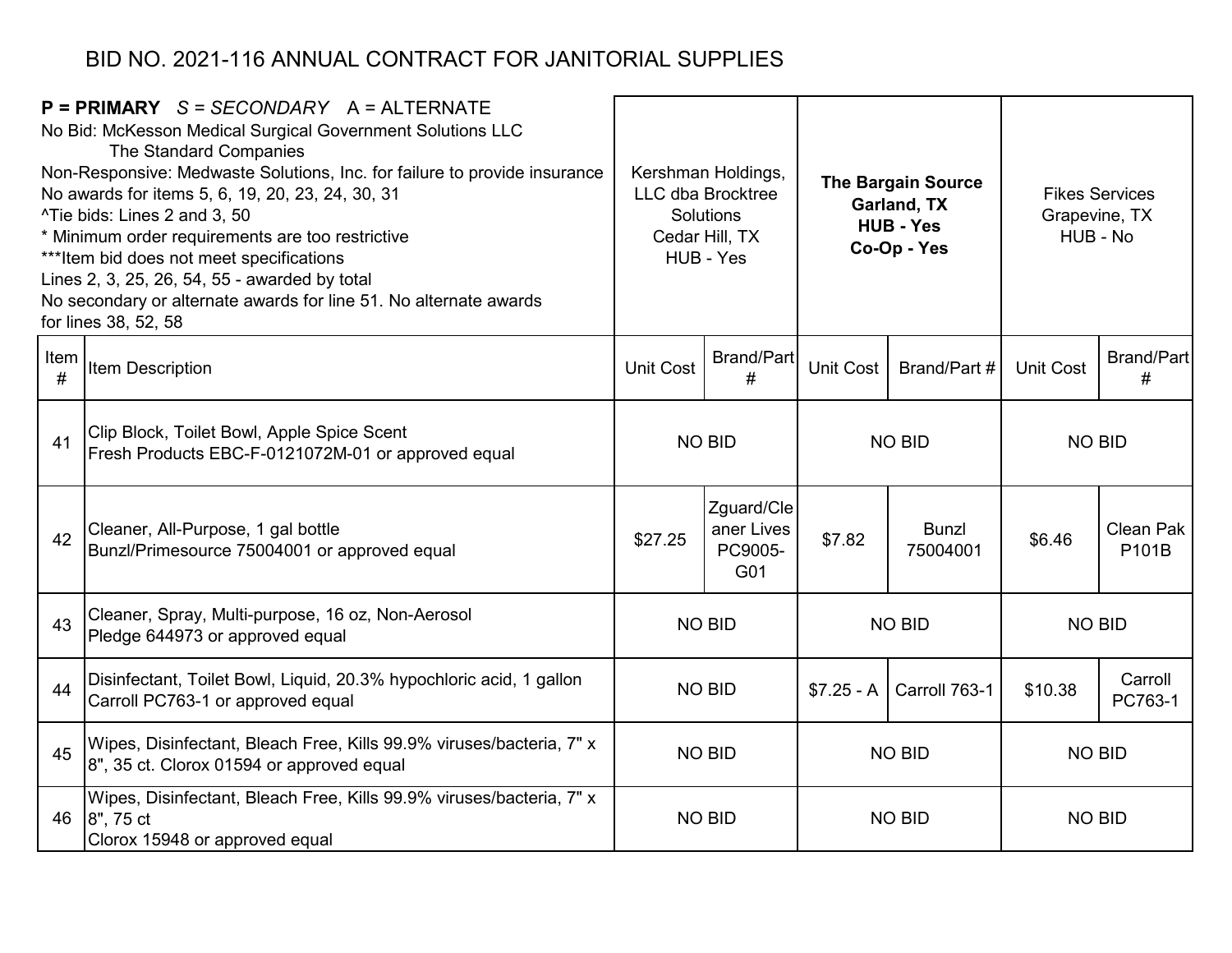|           | $P = PRIMARY$ S = SECONDARY A = ALTERNATE<br>No Bid: McKesson Medical Surgical Government Solutions LLC<br>The Standard Companies<br>Non-Responsive: Medwaste Solutions, Inc. for failure to provide insurance<br>No awards for items 5, 6, 19, 20, 23, 24, 30, 31<br>^Tie bids: Lines 2 and 3, 50<br>* Minimum order requirements are too restrictive<br>*** Item bid does not meet specifications<br>Lines 2, 3, 25, 26, 54, 55 - awarded by total<br>No secondary or alternate awards for line 51. No alternate awards<br>for lines 38, 52, 58 |                                                                    | ICS Jail Supplies, Inc.<br>Waco, TX<br>HUB - No |                           | <b>Empire Paper</b><br><b>Wichita Falls, TX</b><br><b>HUB - No</b><br>Co-Op - No |              | <b>Digital Dolphin</b><br><b>Products, LLC</b><br>Redondo Beach, CA<br><b>HUB - No</b><br>Co-Op - Yes |
|-----------|---------------------------------------------------------------------------------------------------------------------------------------------------------------------------------------------------------------------------------------------------------------------------------------------------------------------------------------------------------------------------------------------------------------------------------------------------------------------------------------------------------------------------------------------------|--------------------------------------------------------------------|-------------------------------------------------|---------------------------|----------------------------------------------------------------------------------|--------------|-------------------------------------------------------------------------------------------------------|
| Item<br># | <b>Item Description</b>                                                                                                                                                                                                                                                                                                                                                                                                                                                                                                                           | Unit Cost                                                          | <b>Brand/Part</b><br>#                          | Brand/Part #<br>Unit Cost |                                                                                  | Unit<br>Cost | Brand/Part #                                                                                          |
| 41        | Clip Block, Toilet Bowl, Apple Spice Scent<br>Fresh Products EBC-F-0121072M-01 or approved equal                                                                                                                                                                                                                                                                                                                                                                                                                                                  |                                                                    | <b>NO BID</b>                                   | \$2.12                    | <b>Boardwalk</b><br><b>BWKCLIPSA</b><br>P                                        |              | <b>NO BID</b>                                                                                         |
| 42        | Cleaner, All-Purpose, 1 gal bottle<br>Bunzl/Primesource 75004001 or approved equal                                                                                                                                                                                                                                                                                                                                                                                                                                                                |                                                                    | <b>NO BID</b>                                   | \$7.20                    | Spartan<br>001904                                                                |              | <b>NO BID</b>                                                                                         |
| 43        | Cleaner, Spray, Multi-purpose, 16 oz, Non-Aerosol<br>Pledge 644973 or approved equal                                                                                                                                                                                                                                                                                                                                                                                                                                                              |                                                                    | <b>NO BID</b>                                   |                           | <b>NO BID</b>                                                                    |              | <b>NO BID</b>                                                                                         |
| 44        | Disinfectant, Toilet Bowl, Liquid, 20.3% hypochloric acid, 1 gallon<br>Carroll PC763-1 or approved equal                                                                                                                                                                                                                                                                                                                                                                                                                                          |                                                                    | <b>NO BID</b>                                   | \$9.46                    | Carroll 76328                                                                    |              | <b>NO BID</b>                                                                                         |
| 45        | Wipes, Disinfectant, Bleach Free, Kills 99.9% viruses/bacteria, 7" x<br>8", 35 ct. Clorox 01594 or approved equal                                                                                                                                                                                                                                                                                                                                                                                                                                 | <b>Clorox</b><br><b>NO BID</b><br>\$11.40<br>CLO01593<br><b>CT</b> |                                                 | $ $2.53-S$                | Clorox<br>01594CT                                                                |              |                                                                                                       |
|           | Wipes, Disinfectant, Bleach Free, Kills 99.9% viruses/bacteria, 7" x<br>46   8", 75 ct<br>Clorox 15948 or approved equal                                                                                                                                                                                                                                                                                                                                                                                                                          | \$16.44                                                            | <b>Clorox</b><br>15949                          | \$4.98                    |                                                                                  |              | <b>Boardwalk</b><br>Clorox 15949 \$3.59 - S BWK454W75<br>3CT                                          |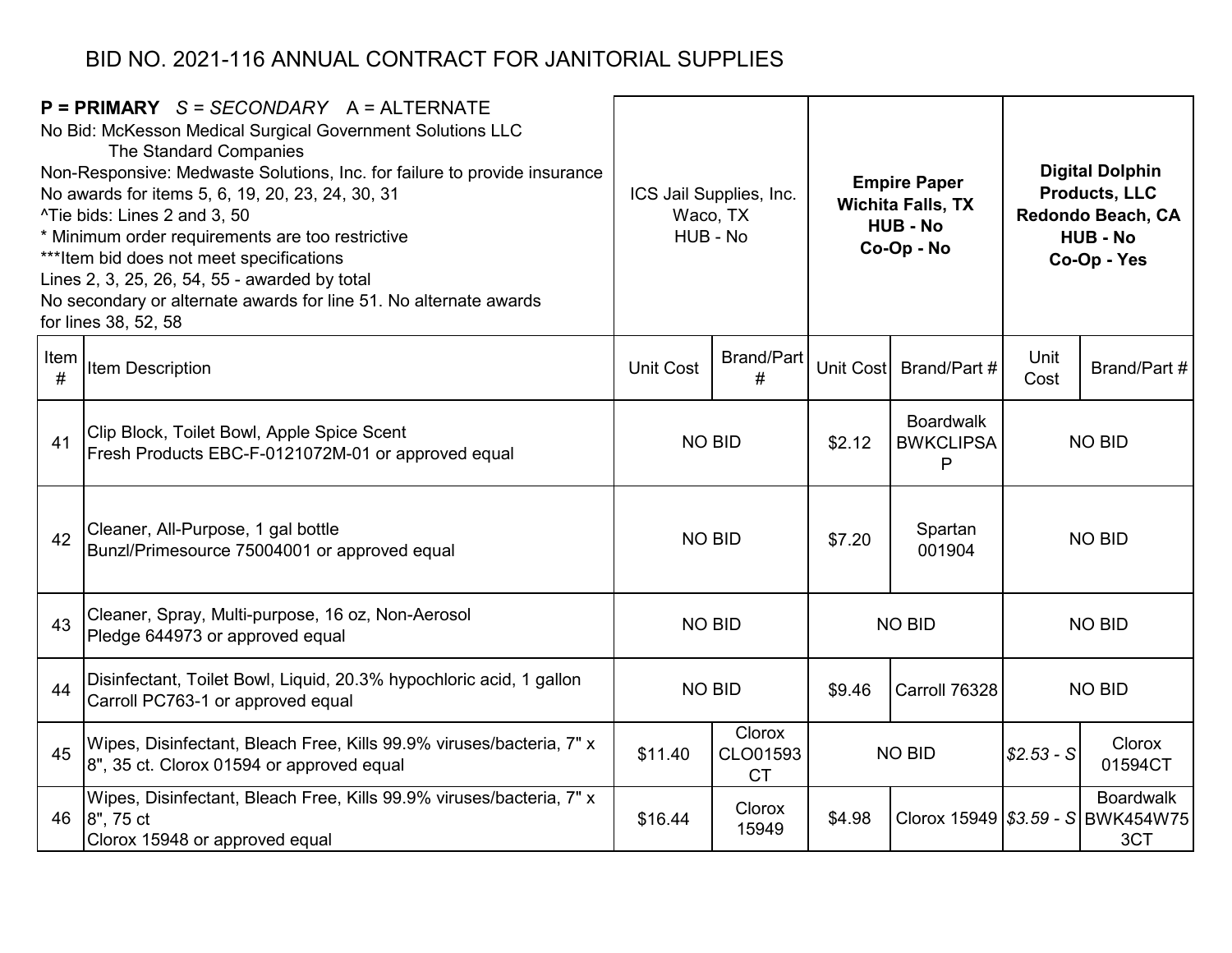| $P = PRIMARY$ S = SECONDARY A = ALTERNATE<br>No Bid: McKesson Medical Surgical Government Solutions LLC<br>The Standard Companies<br>Non-Responsive: Medwaste Solutions, Inc. for failure to provide insurance<br>No awards for items 5, 6, 19, 20, 23, 24, 30, 31<br>^Tie bids: Lines 2 and 3, 50<br>* Minimum order requirements are too restrictive<br>*** Item bid does not meet specifications<br>Lines 2, 3, 25, 26, 54, 55 - awarded by total<br>No secondary or alternate awards for line 51. No alternate awards<br>for lines 38, 52, 58 |                                                                                                                        | The Home Depot Pro<br>Jacksonville, FL<br><b>HUB - No</b><br>Co-Op: Yes |                                  |              | R.S. Hughes<br>Company, Inc.<br><b>DFW Airport, TX</b><br><b>HUB - No</b><br>Co-Op: Yes | <b>Pyramid School</b><br><b>Products</b><br>Tampa, FL<br><b>HUB - No</b><br>Co-Op - Yes |                                        |  |
|---------------------------------------------------------------------------------------------------------------------------------------------------------------------------------------------------------------------------------------------------------------------------------------------------------------------------------------------------------------------------------------------------------------------------------------------------------------------------------------------------------------------------------------------------|------------------------------------------------------------------------------------------------------------------------|-------------------------------------------------------------------------|----------------------------------|--------------|-----------------------------------------------------------------------------------------|-----------------------------------------------------------------------------------------|----------------------------------------|--|
| Item<br>#                                                                                                                                                                                                                                                                                                                                                                                                                                                                                                                                         | Item Description                                                                                                       | Unit Cost                                                               | Brand/Part #                     | Unit<br>Cost | Brand/Part #                                                                            | <b>Unit Cost</b>                                                                        | Brand/Part<br>#                        |  |
| 41                                                                                                                                                                                                                                                                                                                                                                                                                                                                                                                                                | Clip Block, Toilet Bowl, Apple Spice Scent<br>Fresh Products EBC-F-0121072M-01 or approved equal                       | $$0.66***$                                                              | Renown<br>REN03003-<br><b>FR</b> | \$2.12       | <b>Boardwalk</b><br><b>BWKCLIPSA</b><br>$\mathsf{P}$                                    | \$1.81                                                                                  | FRS EBC-<br>Spiced<br>Apple            |  |
| 42                                                                                                                                                                                                                                                                                                                                                                                                                                                                                                                                                | Cleaner, All-Purpose, 1 gal bottle<br>Bunzl/Primesource 75004001 or approved equal                                     | \$6.61                                                                  | Renown<br>REN02831-<br><b>MS</b> | \$12.14      | <b>CPC</b><br>05253EA                                                                   |                                                                                         | <b>NO BID</b>                          |  |
| 43                                                                                                                                                                                                                                                                                                                                                                                                                                                                                                                                                | Cleaner, Spray, Multi-purpose, 16 oz, Non-Aerosol<br>Pledge 644973 or approved equal                                   | \$5.88                                                                  | Pledge<br>644973                 | \$4.60       | <b>SJN</b><br>644973EA                                                                  | \$4.59                                                                                  | Pledge<br>644973                       |  |
| 44                                                                                                                                                                                                                                                                                                                                                                                                                                                                                                                                                | Disinfectant, Toilet Bowl, Liquid, 20.3% hypochloric acid, 1 gallon<br>Carroll PC763-1 or approved equal               |                                                                         | <b>NO BID</b>                    |              | <b>NO BID</b>                                                                           |                                                                                         | <b>NO BID</b>                          |  |
| 45                                                                                                                                                                                                                                                                                                                                                                                                                                                                                                                                                | Wipes, Disinfectant, Bleach Free, Kills 99.9% viruses/bacteria, 7" x<br>8", 35 ct. Clorox 01594 or approved equal      | Clorox<br><b>NO BID</b><br>\$3.33<br>01594EA                            |                                  | \$3.29       | Clorox<br>01594CT                                                                       |                                                                                         |                                        |  |
|                                                                                                                                                                                                                                                                                                                                                                                                                                                                                                                                                   | Wipes, Disinfectant, Bleach Free, Kills 99.9% viruses/bacteria, 7" x<br>46 8", 75 ct<br>Clorox 15948 or approved equal | \$5.90                                                                  | Lysol<br>31449914                | \$3.58 - P   | <b>Boardwalk</b><br><b>BWK</b><br>455W75                                                | \$5.39                                                                                  | <b>Clorox</b><br>CLO15949<br><b>CT</b> |  |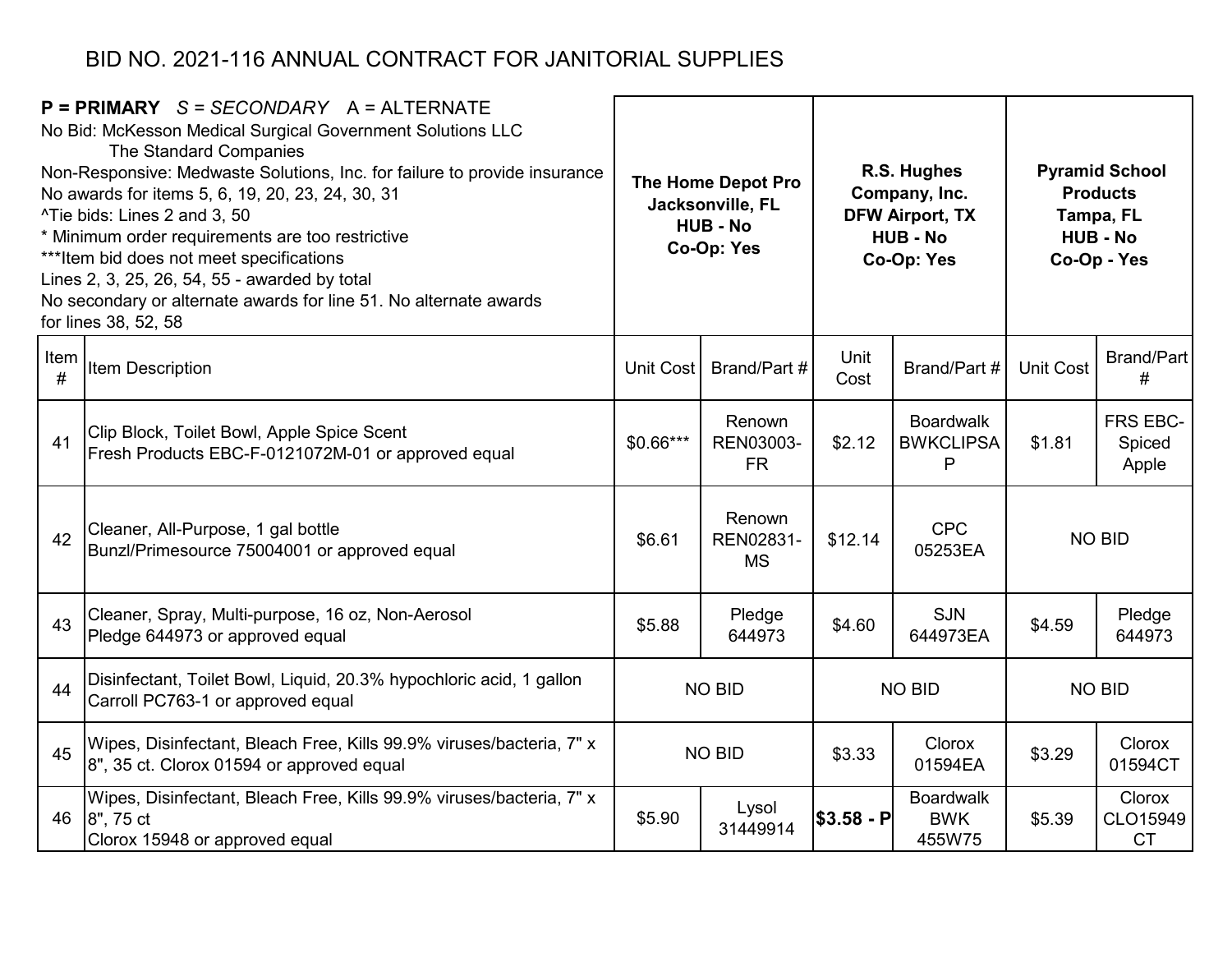|           | $P = PRIMARY$ S = SECONDARY A = ALTERNATE<br>No Bid: McKesson Medical Surgical Government Solutions LLC<br>The Standard Companies<br>Non-Responsive: Medwaste Solutions, Inc. for failure to provide insurance<br>No awards for items 5, 6, 19, 20, 23, 24, 30, 31<br>^Tie bids: Lines 2 and 3, 50<br>* Minimum order requirements are too restrictive<br>*** Item bid does not meet specifications<br>Lines 2, 3, 25, 26, 54, 55 - awarded by total<br>No secondary or alternate awards for line 51. No alternate awards<br>for lines 38, 52, 58 | <b>Emami Enterprises,</b><br>Quill, LLC<br>Inc.<br>Lincolnshire, IL<br>Irving, TX<br><b>HUB - No</b><br><b>HUB - Yes</b><br>Co-Op - Yes<br>Co-Op - Yes |                                          |               | Penntax, Inc.<br>Euless, TX<br>HUB - No |               |                         |  |
|-----------|---------------------------------------------------------------------------------------------------------------------------------------------------------------------------------------------------------------------------------------------------------------------------------------------------------------------------------------------------------------------------------------------------------------------------------------------------------------------------------------------------------------------------------------------------|--------------------------------------------------------------------------------------------------------------------------------------------------------|------------------------------------------|---------------|-----------------------------------------|---------------|-------------------------|--|
| Item<br># | <b>Item Description</b>                                                                                                                                                                                                                                                                                                                                                                                                                                                                                                                           | Unit Cost                                                                                                                                              | Brand/Part #                             | Unit Cost     | Brand/Part # Unit Cost                  |               | <b>Brand/Part</b><br>#  |  |
| 41        | Clip Block, Toilet Bowl, Apple Spice Scent<br>Fresh Products EBC-F-0121072M-01 or approved equal                                                                                                                                                                                                                                                                                                                                                                                                                                                  | $$0.90***$                                                                                                                                             | <b>Boardwalk</b><br>BWKB04CT             | <b>NO BID</b> |                                         | <b>NO BID</b> |                         |  |
| 42        | Cleaner, All-Purpose, 1 gal bottle<br>Bunzl/Primesource 75004001 or approved equal                                                                                                                                                                                                                                                                                                                                                                                                                                                                | \$7.44                                                                                                                                                 | <b>Boardwalk</b><br><b>BWK 4724</b>      | \$9.98        | Mr. Clean<br>23124                      | \$12.50       | Penntex<br><b>Plus</b>  |  |
| 43        | Cleaner, Spray, Multi-purpose, 16 oz, Non-Aerosol<br>Pledge 644973 or approved equal                                                                                                                                                                                                                                                                                                                                                                                                                                                              | \$4.76                                                                                                                                                 | SJN 644973                               | \$5.95        | Pledge<br>CB703123                      |               | <b>NO BID</b>           |  |
| 44        | Disinfectant, Toilet Bowl, Liquid, 20.3% hypochloric acid, 1 gallon<br>Carroll PC763-1 or approved equal                                                                                                                                                                                                                                                                                                                                                                                                                                          | $$2.75***$                                                                                                                                             | <b>Reckitt 96085</b>                     |               | <b>NO BID</b>                           | \$63.50       | Penntex<br>664004       |  |
| 45        | Wipes, Disinfectant, Bleach Free, Kills 99.9% viruses/bacteria, 7" x<br>8", 35 ct. Clorox 01594 or approved equal                                                                                                                                                                                                                                                                                                                                                                                                                                 | \$3.17                                                                                                                                                 | Clorox<br>01594EA                        | <b>NO BID</b> |                                         | \$21.08       | Quest 644-<br>1         |  |
| 46        | Wipes, Disinfectant, Bleach Free, Kills 99.9% viruses/bacteria, 7" x<br>8", 75 ct<br>Clorox 15948 or approved equal                                                                                                                                                                                                                                                                                                                                                                                                                               | \$4.03                                                                                                                                                 | <b>Boardwalk</b><br><b>BWK</b><br>455W75 |               | <b>NO BID</b>                           | \$8.50        | DRU-<br>506008030<br>01 |  |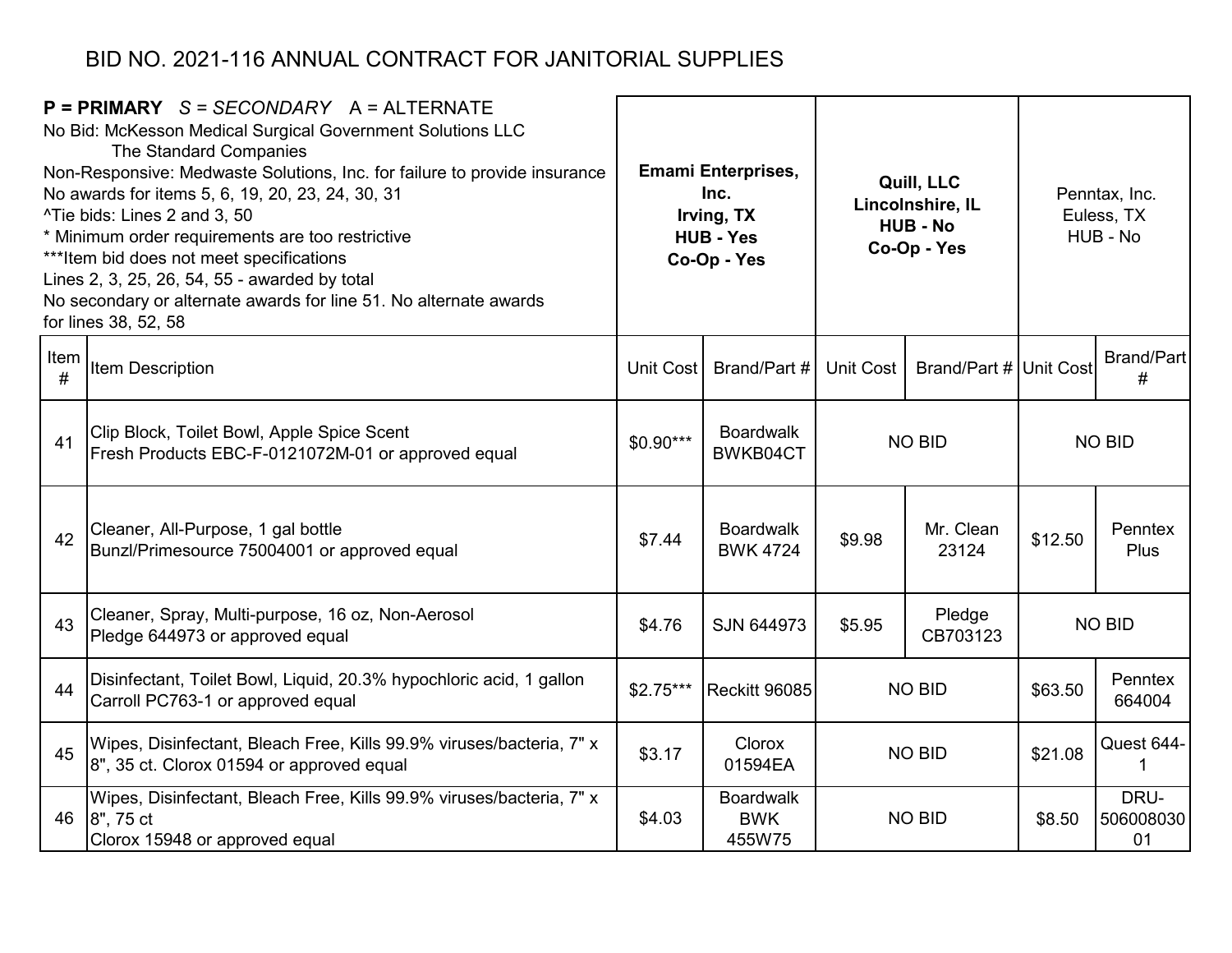| $P = PRIMARY$ S = SECONDARY A = ALTERNATE<br>No Bid: McKesson Medical Surgical Government Solutions LLC<br>The Standard Companies<br>Non-Responsive: Medwaste Solutions, Inc. for failure to provide insurance<br>No awards for items 5, 6, 19, 20, 23, 24, 30, 31<br>^Tie bids: Lines 2 and 3, 50<br>* Minimum order requirements are too restrictive<br>*** Item bid does not meet specifications<br>Lines 2, 3, 25, 26, 54, 55 - awarded by total<br>No secondary or alternate awards for line 51. No alternate awards<br>for lines 38, 52, 58 |                                                                                                                     | <b>Pollock Investments,</b><br>Inc. dba Pollock Orora<br><b>Grand Prairie, TX</b><br><b>HUB - No</b><br>Co-Op - Yes |                           | <b>Sysco North Texas</b><br>Lewisville, TX<br><b>HUB - No</b><br>Co-Op - Yes |                                   | Hand Safety, LLC<br>Wichita Falls, TX<br>HUB - Yes |                        |
|---------------------------------------------------------------------------------------------------------------------------------------------------------------------------------------------------------------------------------------------------------------------------------------------------------------------------------------------------------------------------------------------------------------------------------------------------------------------------------------------------------------------------------------------------|---------------------------------------------------------------------------------------------------------------------|---------------------------------------------------------------------------------------------------------------------|---------------------------|------------------------------------------------------------------------------|-----------------------------------|----------------------------------------------------|------------------------|
| Item<br>#                                                                                                                                                                                                                                                                                                                                                                                                                                                                                                                                         | <b>Item Description</b>                                                                                             | <b>Unit Cost</b>                                                                                                    | Brand/Part #              | <b>Unit Cost</b>                                                             | <b>Brand/Part</b><br>#            | <b>Unit Cost</b>                                   | <b>Brand/Part</b><br># |
| 41                                                                                                                                                                                                                                                                                                                                                                                                                                                                                                                                                | Clip Block, Toilet Bowl, Apple Spice Scent<br>Fresh Products EBC-F-0121072M-01 or approved equal                    | $$1.54-S$                                                                                                           | FRS EBC-F-<br>0121072M-01 | \$1.92                                                                       | Fresh<br><b>Products</b><br>46826 | <b>NO BID</b>                                      |                        |
| 42                                                                                                                                                                                                                                                                                                                                                                                                                                                                                                                                                | Cleaner, All-Purpose, 1 gal bottle<br>Bunzl/Primesource 75004001 or approved equal                                  | \$8.35                                                                                                              | Pinesol<br>97301          | \$11.26                                                                      | Colgate<br>58449                  |                                                    | <b>NO BID</b>          |
| 43                                                                                                                                                                                                                                                                                                                                                                                                                                                                                                                                                | Cleaner, Spray, Multi-purpose, 16 oz, Non-Aerosol<br>Pledge 644973 or approved equal                                | $$4.09 - A$                                                                                                         | Pledge<br>644973          | $$3.96-S$                                                                    | <b>SC Johnson</b><br>53099        |                                                    | <b>NO BID</b>          |
| 44                                                                                                                                                                                                                                                                                                                                                                                                                                                                                                                                                | Disinfectant, Toilet Bowl, Liquid, 20.3% hypochloric acid, 1 gallon<br>Carroll PC763-1 or approved equal            | $$1.66***$                                                                                                          | Radiance<br>10079728      | \$20.58                                                                      | PG 1158                           | <b>NO BID</b>                                      |                        |
| 45                                                                                                                                                                                                                                                                                                                                                                                                                                                                                                                                                | Wipes, Disinfectant, Bleach Free, Kills 99.9% viruses/bacteria, 7" x<br>8", 35 ct. Clorox 01594 or approved equal   | \$4.43                                                                                                              | <b>Clorox 01594</b>       | \$2.74                                                                       | Clorox<br>13559                   | <b>NO BID</b>                                      |                        |
| 46                                                                                                                                                                                                                                                                                                                                                                                                                                                                                                                                                | Wipes, Disinfectant, Bleach Free, Kills 99.9% viruses/bacteria, 7" x<br>8", 75 ct<br>Clorox 15948 or approved equal |                                                                                                                     | <b>NO BID</b>             | \$5.02                                                                       | Clorox<br>17892                   | \$4.50                                             | <b>Aktiv Health</b>    |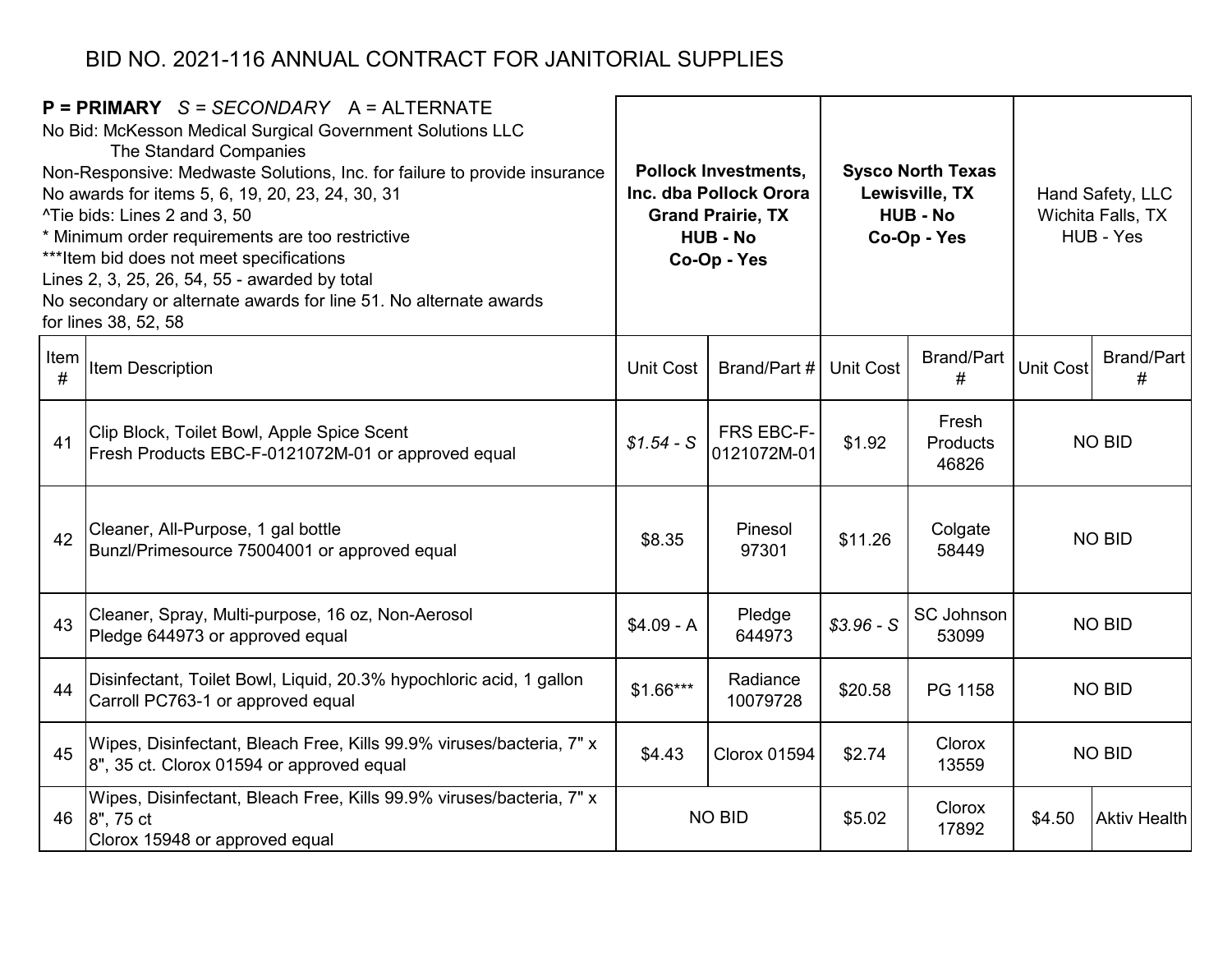| $P = PRIMARY$ S = SECONDARY A = ALTERNATE<br>No Bid: McKesson Medical Surgical Government Solutions LLC<br>The Standard Companies<br>Non-Responsive: Medwaste Solutions, Inc. for failure to provide insurance<br>No awards for items 5, 6, 19, 20, 23, 24, 30, 31<br>^Tie bids: Lines 2 and 3, 50<br>* Minimum order requirements are too restrictive<br>*** Item bid does not meet specifications<br>Lines 2, 3, 25, 26, 54, 55 - awarded by total<br>No secondary or alternate awards for line 51. No alternate awards<br>for lines 38, 52, 58 |                                                                                                                        | <b>Wedge Supply, LLC</b><br>Garland, TX<br><b>HUB - No</b><br>Co-Op - Yes |                                 | <b>Eagle Brush and</b><br><b>Chemical</b><br>Dallas, TX<br><b>HUB - Yes</b><br>Co-Op - Yes |                                           | <b>Complete Supply,</b><br>Inc.<br><b>Carrollton, TX</b><br><b>HUB - Yes</b><br>Co-Op - Yes |                                     |
|---------------------------------------------------------------------------------------------------------------------------------------------------------------------------------------------------------------------------------------------------------------------------------------------------------------------------------------------------------------------------------------------------------------------------------------------------------------------------------------------------------------------------------------------------|------------------------------------------------------------------------------------------------------------------------|---------------------------------------------------------------------------|---------------------------------|--------------------------------------------------------------------------------------------|-------------------------------------------|---------------------------------------------------------------------------------------------|-------------------------------------|
| Item<br>#                                                                                                                                                                                                                                                                                                                                                                                                                                                                                                                                         | <b>Item Description</b>                                                                                                | <b>Unit Cost</b>                                                          | <b>Brand/Part</b><br>#          | <b>Unit Cost</b>                                                                           | <b>Brand/Part</b><br>#                    | <b>Unit Cost</b>                                                                            | Brand/Part<br>#                     |
| 41                                                                                                                                                                                                                                                                                                                                                                                                                                                                                                                                                | Clip Block, Toilet Bowl, Apple Spice Scent<br>Fresh Products EBC-F-0121072M-01 or approved equal                       | $$1.53 - P$                                                               | Fresh<br>Products<br><b>EBC</b> | \$2.08                                                                                     | <b>Boardwalk</b><br><b>BWKCLIPS</b><br>AP | \$1.66                                                                                      | Fresh<br><b>ECOCLIPH</b><br>ONEY-BX |
| 42                                                                                                                                                                                                                                                                                                                                                                                                                                                                                                                                                | Cleaner, All-Purpose, 1 gal bottle<br>Bunzl/Primesource 75004001 or approved equal                                     | $$4.12 - P$                                                               | Carroll<br>199001892<br>81      | $$4.73 - S$                                                                                | Eagle 12-<br>196                          | \$9.67                                                                                      | <b>Buckeye</b><br>50011000          |
| 43                                                                                                                                                                                                                                                                                                                                                                                                                                                                                                                                                | Cleaner, Spray, Multi-purpose, 16 oz, Non-Aerosol<br>Pledge 644973 or approved equal                                   |                                                                           | <b>NO BID</b>                   | \$4.50                                                                                     | Pledge<br>644973                          | \$4.57                                                                                      | Pledge<br>SJN64497<br>3             |
| 44                                                                                                                                                                                                                                                                                                                                                                                                                                                                                                                                                | Disinfectant, Toilet Bowl, Liquid, 20.3% hypochloric acid, 1 gallon<br>Carroll PC763-1 or approved equal               | \$9.25                                                                    | Carroll<br>199007632<br>81      | $$4.68 - P$                                                                                | Eagle Hy-22<br>10-050-<br>4144            | $$1.91***$                                                                                  | Wepak<br>NABD-Qt-<br>EA             |
| 45                                                                                                                                                                                                                                                                                                                                                                                                                                                                                                                                                | Wipes, Disinfectant, Bleach Free, Kills 99.9% viruses/bacteria, 7" x<br>8", 35 ct. Clorox 01594 or approved equal      | <b>NO BID</b>                                                             |                                 | \$2.93                                                                                     | <b>Clorox</b><br>01594                    | \$3.01                                                                                      | Clorox<br>01594                     |
|                                                                                                                                                                                                                                                                                                                                                                                                                                                                                                                                                   | Wipes, Disinfectant, Bleach Free, Kills 99.9% viruses/bacteria, 7" x<br>46 8", 75 ct<br>Clorox 15948 or approved equal | \$3.92                                                                    | National<br>Towlette<br>20075   | \$5.41                                                                                     | Clorox<br>15949                           | \$5.74                                                                                      | Clorox<br>15948                     |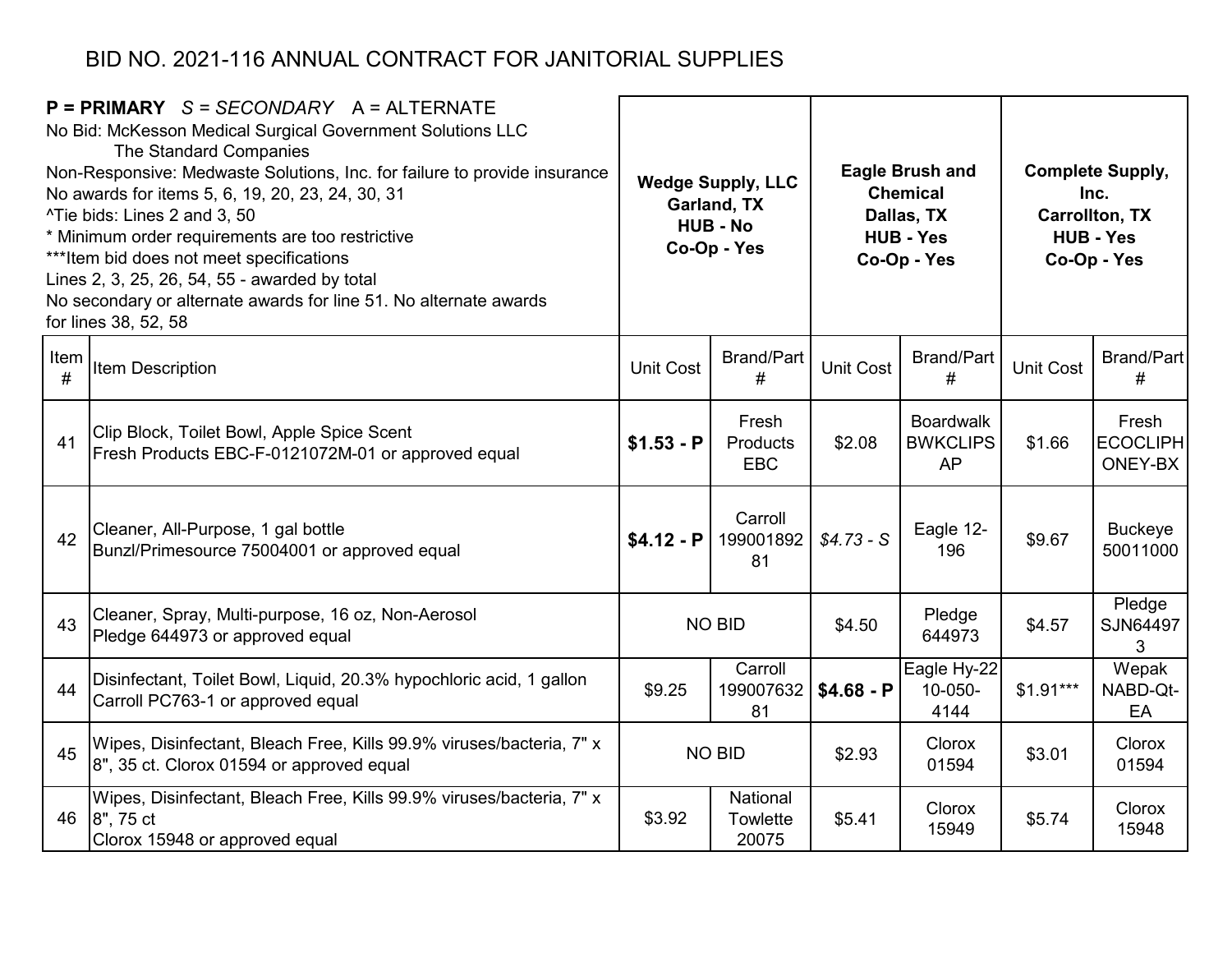| $P = PRIMARY$ S = SECONDARY A = ALTERNATE<br>No Bid: McKesson Medical Surgical Government Solutions LLC<br>The Standard Companies<br>Non-Responsive: Medwaste Solutions, Inc. for failure to provide insurance<br>No awards for items 5, 6, 19, 20, 23, 24, 30, 31<br>^Tie bids: Lines 2 and 3, 50<br>* Minimum order requirements are too restrictive<br>*** Item bid does not meet specifications<br>Lines 2, 3, 25, 26, 54, 55 - awarded by total<br>No secondary or alternate awards for line 51. No alternate awards<br>for lines 38, 52, 58 |                                                                                         |                      |                                                       | <b>Country Maid Services,</b><br><b>LLC</b><br>Arlington, TX<br><b>HUB - Yes</b><br>Co-Op - Yes | <b>M.A.N.S. Distributors,</b><br>Inc.<br><b>Carrollton, TX</b><br><b>HUB - Yes</b><br>Co-Op - Yes |                                   |           |                                 |
|---------------------------------------------------------------------------------------------------------------------------------------------------------------------------------------------------------------------------------------------------------------------------------------------------------------------------------------------------------------------------------------------------------------------------------------------------------------------------------------------------------------------------------------------------|-----------------------------------------------------------------------------------------|----------------------|-------------------------------------------------------|-------------------------------------------------------------------------------------------------|---------------------------------------------------------------------------------------------------|-----------------------------------|-----------|---------------------------------|
| Item<br>#                                                                                                                                                                                                                                                                                                                                                                                                                                                                                                                                         | Item Description                                                                        | Est. Qty             | <b>Unit Cost</b>                                      | Brand/Part #                                                                                    | <b>Unit Cost</b>                                                                                  | Brand/Part #                      |           |                                 |
| 47                                                                                                                                                                                                                                                                                                                                                                                                                                                                                                                                                | Wipes, Hand Sanitizer, 85 ct. canister<br>Scrubs DYM90985 or approved equal             | 20<br>Canisters      | <b>NO BID</b>                                         |                                                                                                 |                                                                                                   |                                   | \$3.66*** | Dreumex/Mo<br>nk<br>50600803002 |
| 48                                                                                                                                                                                                                                                                                                                                                                                                                                                                                                                                                | Cleaner, Desk, Aerosol, 15 oz., Unscented<br>3M 573 or approved equal                   | 30 Each              | \$6.25                                                | 3M 573                                                                                          | \$5.01                                                                                            | 3M 573                            |           |                                 |
| 49                                                                                                                                                                                                                                                                                                                                                                                                                                                                                                                                                | Jug, Utility, Gallon, White with Cap. Cap size 38/400                                   | 500 Jugs             | \$1.72                                                | Byrne Bros.                                                                                     | $$1.57 - S$                                                                                       | Uline S-<br>10747B                |           |                                 |
| 50                                                                                                                                                                                                                                                                                                                                                                                                                                                                                                                                                | Cap, Polypropylene, 38/400, white                                                       | 2000<br>Caps         | $$0.14 - A$                                           | Byrne Bros.<br><b>CAP400</b>                                                                    |                                                                                                   | <b>NO BID</b>                     |           |                                 |
| 51                                                                                                                                                                                                                                                                                                                                                                                                                                                                                                                                                | Jug, Utility, Gallon, CHILD-RESISTANT, White with Cap. Cap size<br>38/400               | 300 Jugs             | \$8.52                                                | <b>Utility Jug</b><br>20548B                                                                    |                                                                                                   | <b>NO BID</b>                     |           |                                 |
| 52 <sub>2</sub>                                                                                                                                                                                                                                                                                                                                                                                                                                                                                                                                   | Funnel, Utility, 64 oz. total capacity, 8" length, 1 1/8" spout diameter                | 50<br><b>Funnels</b> | \$4.69                                                | Westward<br>F1EKE8                                                                              | $$1.20 - P$                                                                                       | <b>Midwest</b><br>785149          |           |                                 |
| 53                                                                                                                                                                                                                                                                                                                                                                                                                                                                                                                                                | Wastebasket, 7 gal., Rectangular, Open-Top, Black. 15 1/4" H x 14<br>1/2" W x 10 1/2" D | 50 Each              | <b>Boardwalk</b><br>BWK28QTW<br>\$3.95<br><b>BBLA</b> |                                                                                                 | $$3.85 - A$                                                                                       | <b>Boardwalk</b><br>28QTWBBLA     |           |                                 |
| 54                                                                                                                                                                                                                                                                                                                                                                                                                                                                                                                                                | Trash Can, 32 Gal., Utility, Round-Top with built-in handles, 27 1/4"<br>H x 22" D      | 50 Each              | \$21.01                                               | <b>Boardwalk</b><br>BWK32GLW<br><b>RGRA</b>                                                     | $$21.17 - A$                                                                                      | <b>Boardwalk</b><br>32GLWRGR<br>A |           |                                 |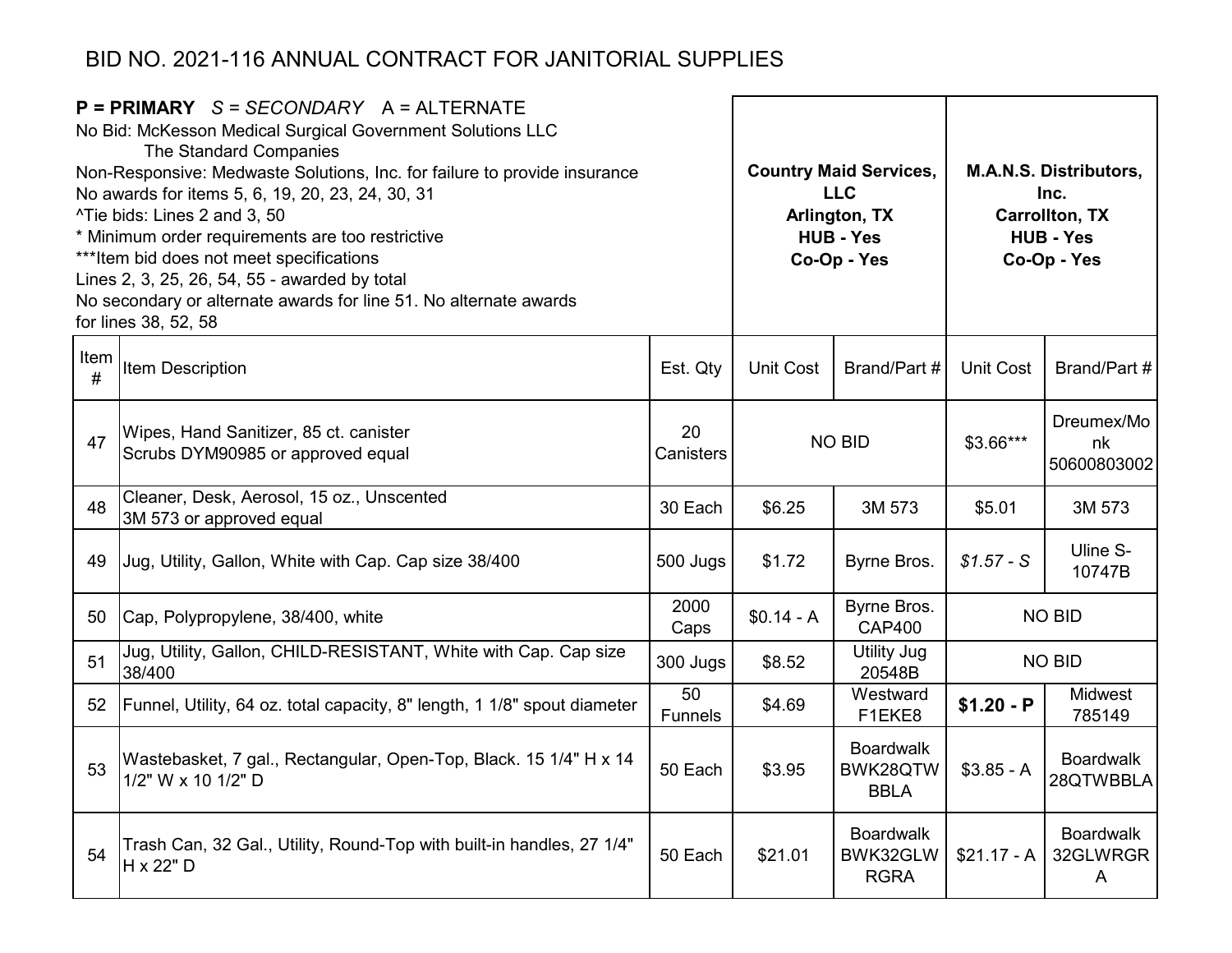|           | $P = PRIMARY$ S = SECONDARY A = ALTERNATE<br>No Bid: McKesson Medical Surgical Government Solutions LLC<br>The Standard Companies<br>Non-Responsive: Medwaste Solutions, Inc. for failure to provide insurance<br>Kershman Holdings,<br><b>LLC dba Brocktree</b><br>No awards for items 5, 6, 19, 20, 23, 24, 30, 31<br><b>Solutions</b><br>^Tie bids: Lines 2 and 3, 50<br>* Minimum order requirements are too restrictive<br>Cedar Hill, TX<br>*** Item bid does not meet specifications<br>HUB - Yes<br>Lines 2, 3, 25, 26, 54, 55 - awarded by total<br>No secondary or alternate awards for line 51. No alternate awards<br>for lines 38, 52, 58 |                  | <b>The Bargain Source</b><br><b>Garland, TX</b><br><b>HUB - Yes</b><br>Co-Op - Yes |               | Grapevine, TX<br>HUB - No | <b>Fikes Services</b> |                        |               |  |
|-----------|--------------------------------------------------------------------------------------------------------------------------------------------------------------------------------------------------------------------------------------------------------------------------------------------------------------------------------------------------------------------------------------------------------------------------------------------------------------------------------------------------------------------------------------------------------------------------------------------------------------------------------------------------------|------------------|------------------------------------------------------------------------------------|---------------|---------------------------|-----------------------|------------------------|---------------|--|
| Item<br># | Item Description                                                                                                                                                                                                                                                                                                                                                                                                                                                                                                                                                                                                                                       | <b>Unit Cost</b> | <b>Brand/Part</b><br>#                                                             | Unit Cost     | Brand/Part #              | <b>Unit Cost</b>      | <b>Brand/Part</b><br># |               |  |
| 47        | Wipes, Hand Sanitizer, 85 ct. canister<br>Scrubs DYM90985 or approved equal                                                                                                                                                                                                                                                                                                                                                                                                                                                                                                                                                                            |                  | <b>NO BID</b>                                                                      | <b>NO BID</b> |                           |                       |                        | <b>NO BID</b> |  |
| 48        | Cleaner, Desk, Aerosol, 15 oz., Unscented<br>3M 573 or approved equal                                                                                                                                                                                                                                                                                                                                                                                                                                                                                                                                                                                  |                  | <b>NO BID</b>                                                                      | <b>NO BID</b> |                           | <b>NO BID</b>         |                        |               |  |
| 49        | Jug, Utility, Gallon, White with Cap. Cap size 38/400                                                                                                                                                                                                                                                                                                                                                                                                                                                                                                                                                                                                  |                  | <b>NO BID</b>                                                                      | <b>NO BID</b> |                           | <b>NO BID</b>         |                        |               |  |
| 50        | Cap, Polypropylene, 38/400, white                                                                                                                                                                                                                                                                                                                                                                                                                                                                                                                                                                                                                      |                  | <b>NO BID</b>                                                                      |               | <b>NO BID</b>             | <b>NO BID</b>         |                        |               |  |
| 51        | Jug, Utility, Gallon, CHILD-RESISTANT, White with Cap. Cap size<br>38/400                                                                                                                                                                                                                                                                                                                                                                                                                                                                                                                                                                              |                  | <b>NO BID</b>                                                                      |               | <b>NO BID</b>             | <b>NO BID</b>         |                        |               |  |
| 52        | Funnel, Utility, 64 oz. total capacity, 8" length, 1 1/8" spout diameter                                                                                                                                                                                                                                                                                                                                                                                                                                                                                                                                                                               |                  | <b>NO BID</b>                                                                      |               | <b>NO BID</b>             | <b>NO BID</b>         |                        |               |  |
| 53        | Wastebasket, 7 gal., Rectangular, Open-Top, Black. 15 1/4" H x 14<br>1/2" W x 10 1/2" D                                                                                                                                                                                                                                                                                                                                                                                                                                                                                                                                                                | <b>NO BID</b>    |                                                                                    | <b>NO BID</b> |                           | <b>NO BID</b>         |                        |               |  |
| 54        | Trash Can, 32 Gal., Utility, Round-Top with built-in handles, 27 1/4"<br>H x 22" D                                                                                                                                                                                                                                                                                                                                                                                                                                                                                                                                                                     |                  | <b>NO BID</b>                                                                      |               | <b>NO BID</b>             | <b>NO BID</b>         |                        |               |  |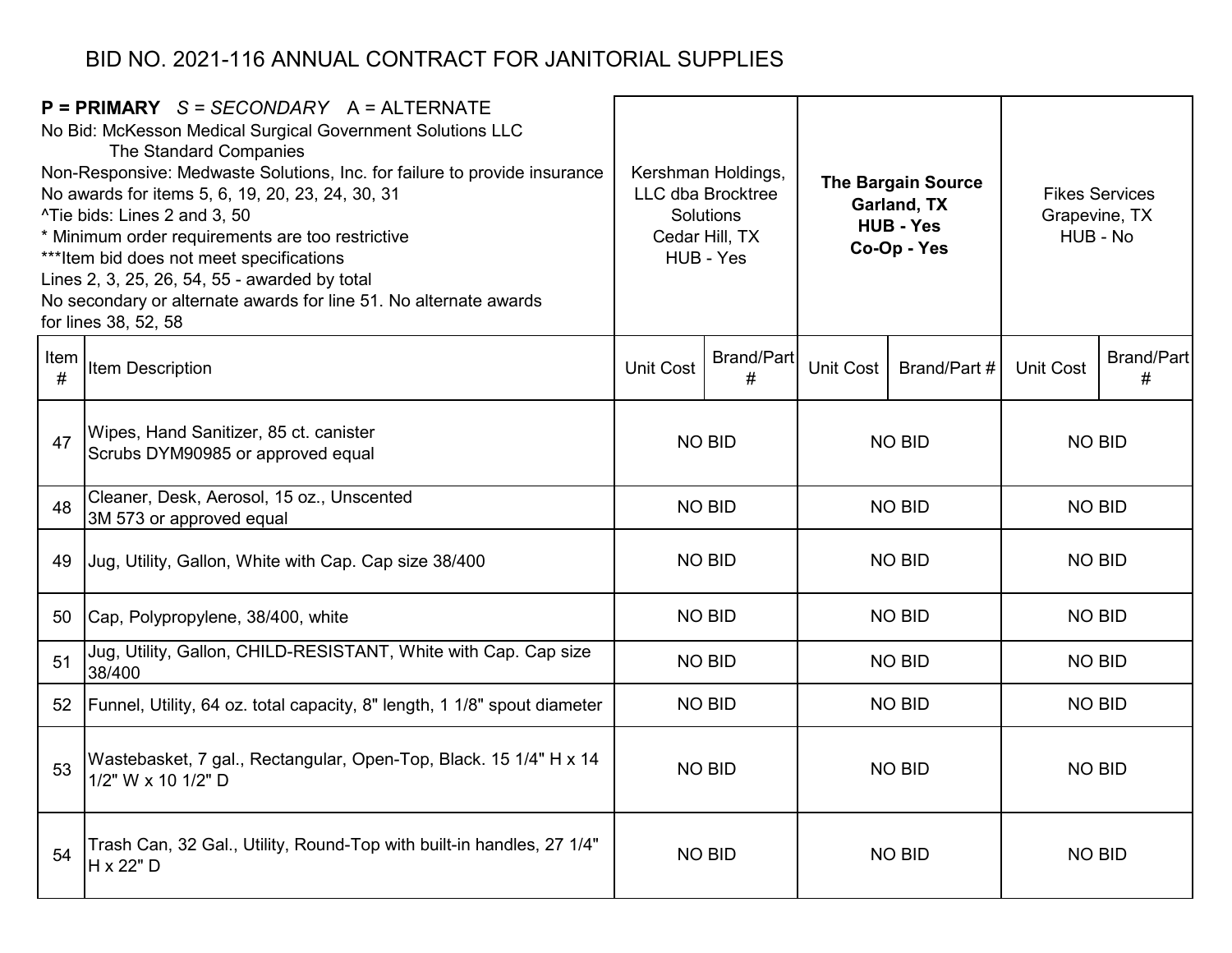|           | $P = PRIMARY$ S = SECONDARY A = ALTERNATE<br>No Bid: McKesson Medical Surgical Government Solutions LLC<br>The Standard Companies<br>Non-Responsive: Medwaste Solutions, Inc. for failure to provide insurance<br>No awards for items 5, 6, 19, 20, 23, 24, 30, 31<br>^Tie bids: Lines 2 and 3, 50<br>* Minimum order requirements are too restrictive<br>*** Item bid does not meet specifications<br>Lines 2, 3, 25, 26, 54, 55 - awarded by total<br>No secondary or alternate awards for line 51. No alternate awards<br>for lines 38, 52, 58 |                  | ICS Jail Supplies, Inc.<br>Waco, TX<br>HUB - No |                                         | <b>Empire Paper</b><br><b>Wichita Falls, TX</b><br><b>HUB - No</b><br>Co-Op - No | <b>Digital Dolphin</b><br><b>Products, LLC</b><br>Redondo Beach, CA<br><b>HUB - No</b><br>Co-Op - Yes |                                             |  |
|-----------|---------------------------------------------------------------------------------------------------------------------------------------------------------------------------------------------------------------------------------------------------------------------------------------------------------------------------------------------------------------------------------------------------------------------------------------------------------------------------------------------------------------------------------------------------|------------------|-------------------------------------------------|-----------------------------------------|----------------------------------------------------------------------------------|-------------------------------------------------------------------------------------------------------|---------------------------------------------|--|
| Item<br># | Item Description                                                                                                                                                                                                                                                                                                                                                                                                                                                                                                                                  | <b>Unit Cost</b> | <b>Brand/Part</b><br>#                          | Unit Cost<br>Brand/Part #               |                                                                                  | Unit<br>Cost                                                                                          | Brand/Part #                                |  |
| 47        | Wipes, Hand Sanitizer, 85 ct. canister<br>Scrubs DYM90985 or approved equal                                                                                                                                                                                                                                                                                                                                                                                                                                                                       | \$17.65          | 2XL Corp.<br>2XL470                             | \$8.74                                  | Dymon 90985 <b>\$7.71 - P</b>                                                    |                                                                                                       | <b>Scrubs</b><br><b>ITW90985</b>            |  |
| 48        | Cleaner, Desk, Aerosol, 15 oz., Unscented<br>3M 573 or approved equal                                                                                                                                                                                                                                                                                                                                                                                                                                                                             | <b>NO BID</b>    |                                                 |                                         | <b>NO BID</b>                                                                    | $$4.19 - A$                                                                                           | 3M 573                                      |  |
| 49        | Jug, Utility, Gallon, White with Cap. Cap size 38/400                                                                                                                                                                                                                                                                                                                                                                                                                                                                                             |                  | <b>NO BID</b>                                   |                                         | <b>NO BID</b>                                                                    | <b>NO BID</b>                                                                                         |                                             |  |
| 50        | Cap, Polypropylene, 38/400, white                                                                                                                                                                                                                                                                                                                                                                                                                                                                                                                 | <b>NO BID</b>    |                                                 |                                         | <b>NO BID</b>                                                                    |                                                                                                       | <b>NO BID</b>                               |  |
| 51        | Jug, Utility, Gallon, CHILD-RESISTANT, White with Cap. Cap size<br>38/400                                                                                                                                                                                                                                                                                                                                                                                                                                                                         | <b>NO BID</b>    |                                                 |                                         | <b>NO BID</b>                                                                    |                                                                                                       | <b>NO BID</b>                               |  |
| 52        | Funnel, Utility, 64 oz. total capacity, 8" length, 1 1/8" spout diameter                                                                                                                                                                                                                                                                                                                                                                                                                                                                          | <b>NO BID</b>    |                                                 |                                         | <b>NO BID</b>                                                                    | \$4.50                                                                                                | Westward<br>1EKE8                           |  |
| 53        | Wastebasket, 7 gal., Rectangular, Open-Top, Black. 15 1/4" H x 14<br>1/2" W x 10 1/2" D                                                                                                                                                                                                                                                                                                                                                                                                                                                           | <b>NO BID</b>    |                                                 | <b>Boardwalk</b><br>\$4.21<br>28QTWBBLA |                                                                                  | <b>NO BID</b>                                                                                         |                                             |  |
| 54        | Trash Can, 32 Gal., Utility, Round-Top with built-in handles, 27 1/4"<br>H x 22" D                                                                                                                                                                                                                                                                                                                                                                                                                                                                | <b>NO BID</b>    |                                                 | \$36.78                                 | Rubbermaid<br>FG263200GR<br>AY                                                   | \$25.23                                                                                               | <b>Boardwalk</b><br>BWK32GLW<br><b>RGRA</b> |  |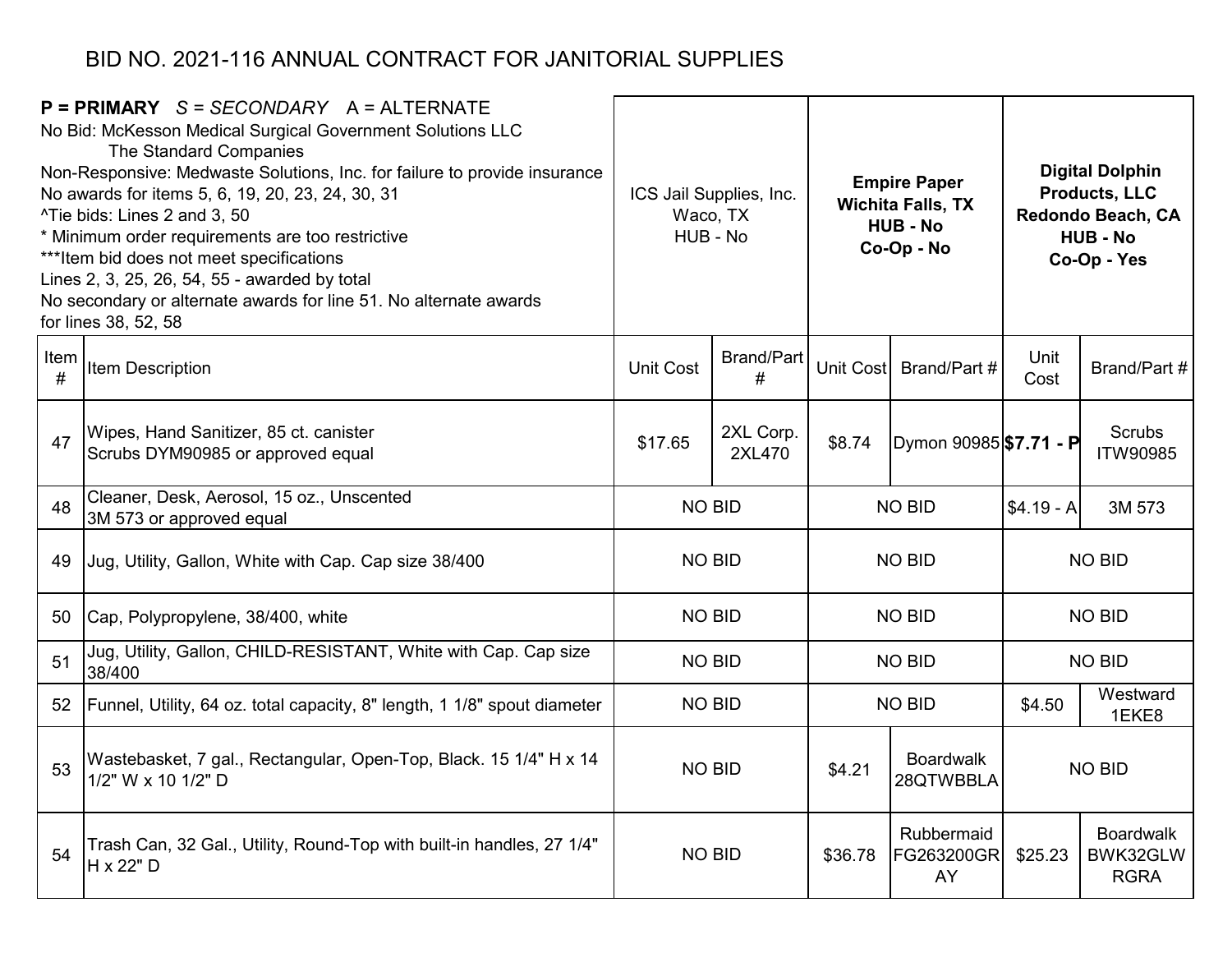| $P = PRIMARY$ S = SECONDARY A = ALTERNATE<br>No Bid: McKesson Medical Surgical Government Solutions LLC<br>The Standard Companies<br>Non-Responsive: Medwaste Solutions, Inc. for failure to provide insurance<br>No awards for items 5, 6, 19, 20, 23, 24, 30, 31<br>^Tie bids: Lines 2 and 3, 50<br>* Minimum order requirements are too restrictive<br>*** Item bid does not meet specifications<br>Lines 2, 3, 25, 26, 54, 55 - awarded by total<br>No secondary or alternate awards for line 51. No alternate awards<br>for lines 38, 52, 58 |                                                                                         | The Home Depot Pro<br>Jacksonville, FL<br><b>HUB - No</b><br>Co-Op: Yes |                        |              | R.S. Hughes<br>Company, Inc.<br><b>DFW Airport, TX</b><br><b>HUB - No</b><br>Co-Op: Yes | <b>Pyramid School</b><br><b>Products</b><br>Tampa, FL<br><b>HUB - No</b><br>Co-Op - Yes |                            |
|---------------------------------------------------------------------------------------------------------------------------------------------------------------------------------------------------------------------------------------------------------------------------------------------------------------------------------------------------------------------------------------------------------------------------------------------------------------------------------------------------------------------------------------------------|-----------------------------------------------------------------------------------------|-------------------------------------------------------------------------|------------------------|--------------|-----------------------------------------------------------------------------------------|-----------------------------------------------------------------------------------------|----------------------------|
| Item<br>#                                                                                                                                                                                                                                                                                                                                                                                                                                                                                                                                         | Item Description                                                                        | Brand/Part #<br>Unit Cost                                               |                        | Unit<br>Cost | Brand/Part #                                                                            | <b>Unit Cost</b>                                                                        | <b>Brand/Part</b><br>#     |
| 47                                                                                                                                                                                                                                                                                                                                                                                                                                                                                                                                                | Wipes, Hand Sanitizer, 85 ct. canister<br>Scrubs DYM90985 or approved equal             | <b>NO BID</b>                                                           |                        | $$5.15***$   | Gojo<br>911112CT                                                                        |                                                                                         | <b>NO BID</b>              |
| 48                                                                                                                                                                                                                                                                                                                                                                                                                                                                                                                                                | Cleaner, Desk, Aerosol, 15 oz., Unscented<br>3M 573 or approved equal                   |                                                                         | <b>NO BID</b>          | \$4.24       | 3M 573                                                                                  | \$5.99                                                                                  | 3M 573                     |
| 49                                                                                                                                                                                                                                                                                                                                                                                                                                                                                                                                                | Jug, Utility, Gallon, White with Cap. Cap size 38/400                                   |                                                                         | <b>NO BID</b>          |              | <b>NO BID</b>                                                                           | <b>NO BID</b>                                                                           |                            |
| 50                                                                                                                                                                                                                                                                                                                                                                                                                                                                                                                                                | Cap, Polypropylene, 38/400, white                                                       |                                                                         | <b>NO BID</b>          |              | <b>NO BID</b>                                                                           |                                                                                         | <b>NO BID</b>              |
| 51                                                                                                                                                                                                                                                                                                                                                                                                                                                                                                                                                | Jug, Utility, Gallon, CHILD-RESISTANT, White with Cap. Cap size<br>38/400               |                                                                         | <b>NO BID</b>          |              | <b>NO BID</b>                                                                           |                                                                                         | <b>NO BID</b>              |
| 52                                                                                                                                                                                                                                                                                                                                                                                                                                                                                                                                                | Funnel, Utility, 64 oz. total capacity, 8" length, 1 1/8" spout diameter                |                                                                         | <b>NO BID</b>          |              | <b>NO BID</b>                                                                           |                                                                                         | <b>NO BID</b>              |
| 53                                                                                                                                                                                                                                                                                                                                                                                                                                                                                                                                                | Wastebasket, 7 gal., Rectangular, Open-Top, Black. 15 1/4" H x 14<br>1/2" W x 10 1/2" D | Rubbermaid<br>\$4.65<br>295600BK                                        |                        | \$4.72       | <b>CWZ 124867</b>                                                                       | \$4.59                                                                                  | Continental<br>2818BK      |
| 54                                                                                                                                                                                                                                                                                                                                                                                                                                                                                                                                                | Trash Can, 32 Gal., Utility, Round-Top with built-in handles, 27 1/4"<br>H x 22" D      | \$20.99                                                                 | Rubbermaid<br>26320004 | \$23.90      | <b>Boardwalk</b><br>BWK32GLW<br><b>RGRA</b>                                             | \$26.98                                                                                 | Rubbermai<br>d<br>FG2632GY |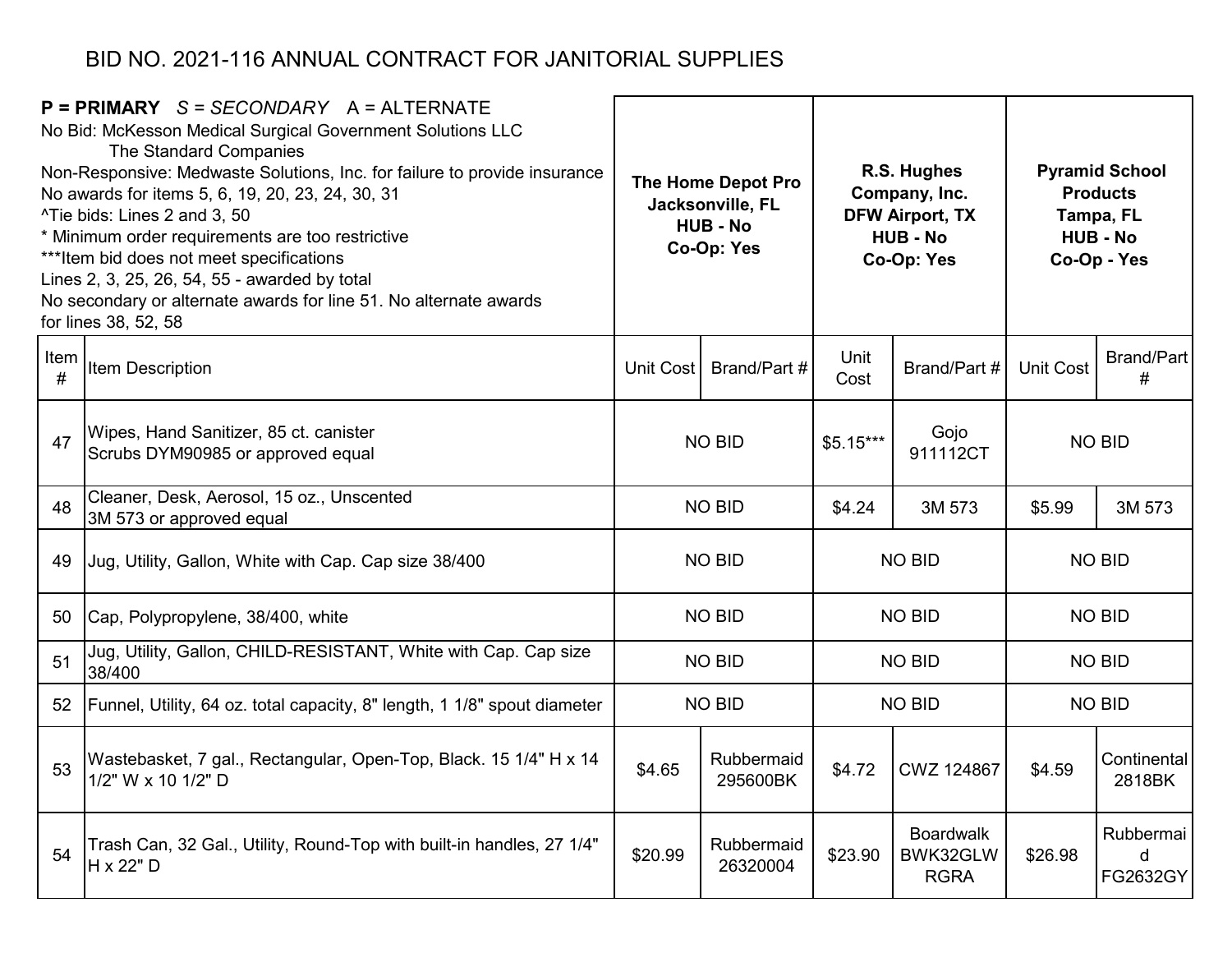| $P = PRIMARY$ S = SECONDARY A = ALTERNATE<br>No Bid: McKesson Medical Surgical Government Solutions LLC<br>The Standard Companies<br>Non-Responsive: Medwaste Solutions, Inc. for failure to provide insurance<br>No awards for items 5, 6, 19, 20, 23, 24, 30, 31<br>^Tie bids: Lines 2 and 3, 50<br>* Minimum order requirements are too restrictive<br>*** Item bid does not meet specifications<br>Lines 2, 3, 25, 26, 54, 55 - awarded by total<br>No secondary or alternate awards for line 51. No alternate awards<br>for lines 38, 52, 58 |                                                                                         | <b>Emami Enterprises,</b><br>Inc.<br>Irving, TX<br><b>HUB - Yes</b><br>Co-Op - Yes |                                                                            |                  | Quill, LLC<br>Lincolnshire, IL<br><b>HUB - No</b><br>Co-Op - Yes | Penntax, Inc.<br>Euless, TX<br>HUB - No |                                |
|---------------------------------------------------------------------------------------------------------------------------------------------------------------------------------------------------------------------------------------------------------------------------------------------------------------------------------------------------------------------------------------------------------------------------------------------------------------------------------------------------------------------------------------------------|-----------------------------------------------------------------------------------------|------------------------------------------------------------------------------------|----------------------------------------------------------------------------|------------------|------------------------------------------------------------------|-----------------------------------------|--------------------------------|
| Item<br>#                                                                                                                                                                                                                                                                                                                                                                                                                                                                                                                                         | <b>Item Description</b>                                                                 | <b>Unit Cost</b>                                                                   | Brand/Part #                                                               | <b>Unit Cost</b> | Brand/Part # Unit Cost                                           |                                         | Brand/Part<br>#                |
| 47                                                                                                                                                                                                                                                                                                                                                                                                                                                                                                                                                | Wipes, Hand Sanitizer, 85 ct. canister<br>Scrubs DYM90985 or approved equal             | $$8.72 - A$                                                                        | Scrubs<br><b>ITW90985</b>                                                  | <b>NO BID</b>    |                                                                  | \$18.33                                 | <b>QUE-645</b>                 |
| 48                                                                                                                                                                                                                                                                                                                                                                                                                                                                                                                                                | Cleaner, Desk, Aerosol, 15 oz., Unscented<br>3M 573 or approved equal                   | \$6.75                                                                             | 3M 573                                                                     | \$4.67           | 3M 573                                                           | \$10.79                                 | Penntex<br>Foam                |
| 49                                                                                                                                                                                                                                                                                                                                                                                                                                                                                                                                                | Jug, Utility, Gallon, White with Cap. Cap size 38/400                                   | $$1.66 - A$                                                                        | <b>Uline 10747</b>                                                         |                  | <b>NO BID</b>                                                    | <b>NO BID</b>                           |                                |
| 50                                                                                                                                                                                                                                                                                                                                                                                                                                                                                                                                                | Cap, Polypropylene, 38/400, white                                                       | $$0.10^{\circ} - S$                                                                | <b>Uline 18061</b>                                                         |                  | <b>NO BID</b>                                                    |                                         | <b>NO BID</b>                  |
| 51                                                                                                                                                                                                                                                                                                                                                                                                                                                                                                                                                | Jug, Utility, Gallon, CHILD-RESISTANT, White with Cap. Cap size<br>38/400               | $$1.78 - P$                                                                        | Uline S-<br>20548B                                                         |                  | <b>NO BID</b>                                                    |                                         | <b>NO BID</b>                  |
| 52                                                                                                                                                                                                                                                                                                                                                                                                                                                                                                                                                | Funnel, Utility, 64 oz. total capacity, 8" length, 1 1/8" spout diameter                | $$2.06-S$                                                                          | <b>Uline H-5215</b>                                                        |                  | <b>NO BID</b>                                                    | \$25.00                                 | Lubrimatic                     |
| 53                                                                                                                                                                                                                                                                                                                                                                                                                                                                                                                                                | Wastebasket, 7 gal., Rectangular, Open-Top, Black. 15 1/4" H x 14<br>1/2" W x 10 1/2" D | \$4.27                                                                             | <b>Boardwalk</b><br>Coastwide<br>$$3.21 - P$<br><b>BWK 28QT</b><br>CW56429 |                  |                                                                  |                                         | <b>NO BID</b>                  |
| 54                                                                                                                                                                                                                                                                                                                                                                                                                                                                                                                                                | Trash Can, 32 Gal., Utility, Round-Top with built-in handles, 27 1/4"<br>H x 22" D      | \$23.14                                                                            | <b>Boardwalk</b><br>BWK32GLW                                               | \$35.58          | Rubbermaid<br><b>Brute</b><br>FG262300GY                         | \$70.00                                 | Continental<br>CON-3200-<br>GY |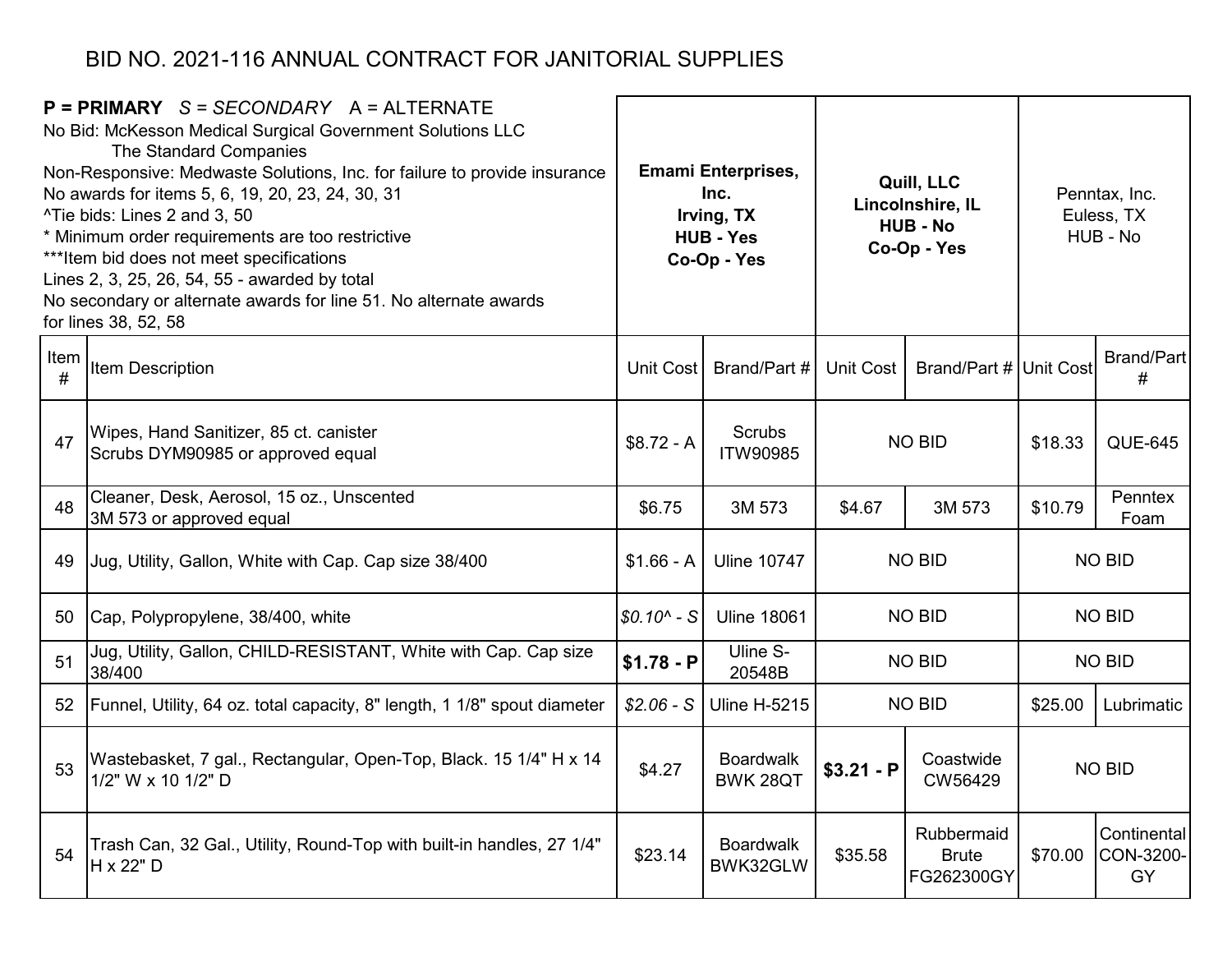| $P = PRIMARY$ S = SECONDARY A = ALTERNATE<br>No Bid: McKesson Medical Surgical Government Solutions LLC<br>The Standard Companies<br>Non-Responsive: Medwaste Solutions, Inc. for failure to provide insurance<br>No awards for items 5, 6, 19, 20, 23, 24, 30, 31<br>^Tie bids: Lines 2 and 3, 50<br>* Minimum order requirements are too restrictive<br>*** Item bid does not meet specifications<br>Lines 2, 3, 25, 26, 54, 55 - awarded by total<br>No secondary or alternate awards for line 51. No alternate awards<br>for lines 38, 52, 58 |                                                                                         | <b>Pollock Investments,</b><br>Inc. dba Pollock Orora<br><b>Grand Prairie, TX</b><br><b>HUB - No</b><br>Co-Op - Yes |                        |                  | <b>Sysco North Texas</b><br>Lewisville, TX<br><b>HUB - No</b><br>Co-Op - Yes | Hand Safety, LLC<br>Wichita Falls, TX<br>HUB - Yes |                        |
|---------------------------------------------------------------------------------------------------------------------------------------------------------------------------------------------------------------------------------------------------------------------------------------------------------------------------------------------------------------------------------------------------------------------------------------------------------------------------------------------------------------------------------------------------|-----------------------------------------------------------------------------------------|---------------------------------------------------------------------------------------------------------------------|------------------------|------------------|------------------------------------------------------------------------------|----------------------------------------------------|------------------------|
| Item<br>#                                                                                                                                                                                                                                                                                                                                                                                                                                                                                                                                         | Item Description                                                                        | <b>Unit Cost</b>                                                                                                    | Brand/Part #           | <b>Unit Cost</b> | <b>Brand/Part</b><br><b>Unit Cost</b><br>#                                   |                                                    | <b>Brand/Part</b><br># |
| 47                                                                                                                                                                                                                                                                                                                                                                                                                                                                                                                                                | Wipes, Hand Sanitizer, 85 ct. canister<br>Scrubs DYM90985 or approved equal             | \$10.09                                                                                                             | 4599516                | $$7.81 - S$      | <b>ITW Dymon</b><br>15427                                                    |                                                    | <b>NO BID</b>          |
| 48                                                                                                                                                                                                                                                                                                                                                                                                                                                                                                                                                | Cleaner, Desk, Aerosol, 15 oz., Unscented<br>3M 573 or approved equal                   | $$3.74-S$                                                                                                           | 3M 573                 |                  | <b>NO BID</b>                                                                | <b>NO BID</b>                                      |                        |
| 49                                                                                                                                                                                                                                                                                                                                                                                                                                                                                                                                                | Jug, Utility, Gallon, White with Cap. Cap size 38/400                                   |                                                                                                                     | <b>NO BID</b>          | <b>NO BID</b>    |                                                                              | <b>NO BID</b>                                      |                        |
| 50                                                                                                                                                                                                                                                                                                                                                                                                                                                                                                                                                | Cap, Polypropylene, 38/400, white                                                       |                                                                                                                     | <b>NO BID</b>          |                  | <b>NO BID</b>                                                                |                                                    | <b>NO BID</b>          |
| 51                                                                                                                                                                                                                                                                                                                                                                                                                                                                                                                                                | Jug, Utility, Gallon, CHILD-RESISTANT, White with Cap. Cap size<br>38/400               |                                                                                                                     | <b>NO BID</b>          |                  | <b>NO BID</b>                                                                |                                                    | <b>NO BID</b>          |
| 52                                                                                                                                                                                                                                                                                                                                                                                                                                                                                                                                                | Funnel, Utility, 64 oz. total capacity, 8" length, 1 1/8" spout diameter                |                                                                                                                     | <b>NO BID</b>          | \$6.25           | Royal Fun P<br>64                                                            |                                                    | <b>NO BID</b>          |
| 53                                                                                                                                                                                                                                                                                                                                                                                                                                                                                                                                                | Wastebasket, 7 gal., Rectangular, Open-Top, Black. 15 1/4" H x 14<br>1/2" W x 10 1/2" D | Radiance<br>\$5.49<br>7702-5-951                                                                                    |                        | <b>NO BID</b>    |                                                                              | <b>NO BID</b>                                      |                        |
| 54                                                                                                                                                                                                                                                                                                                                                                                                                                                                                                                                                | Trash Can, 32 Gal., Utility, Round-Top with built-in handles, 27 1/4"<br>H x 22" D      | \$25.37                                                                                                             | Radiance<br>7732-3-951 |                  | <b>NO BID</b>                                                                | <b>NO BID</b>                                      |                        |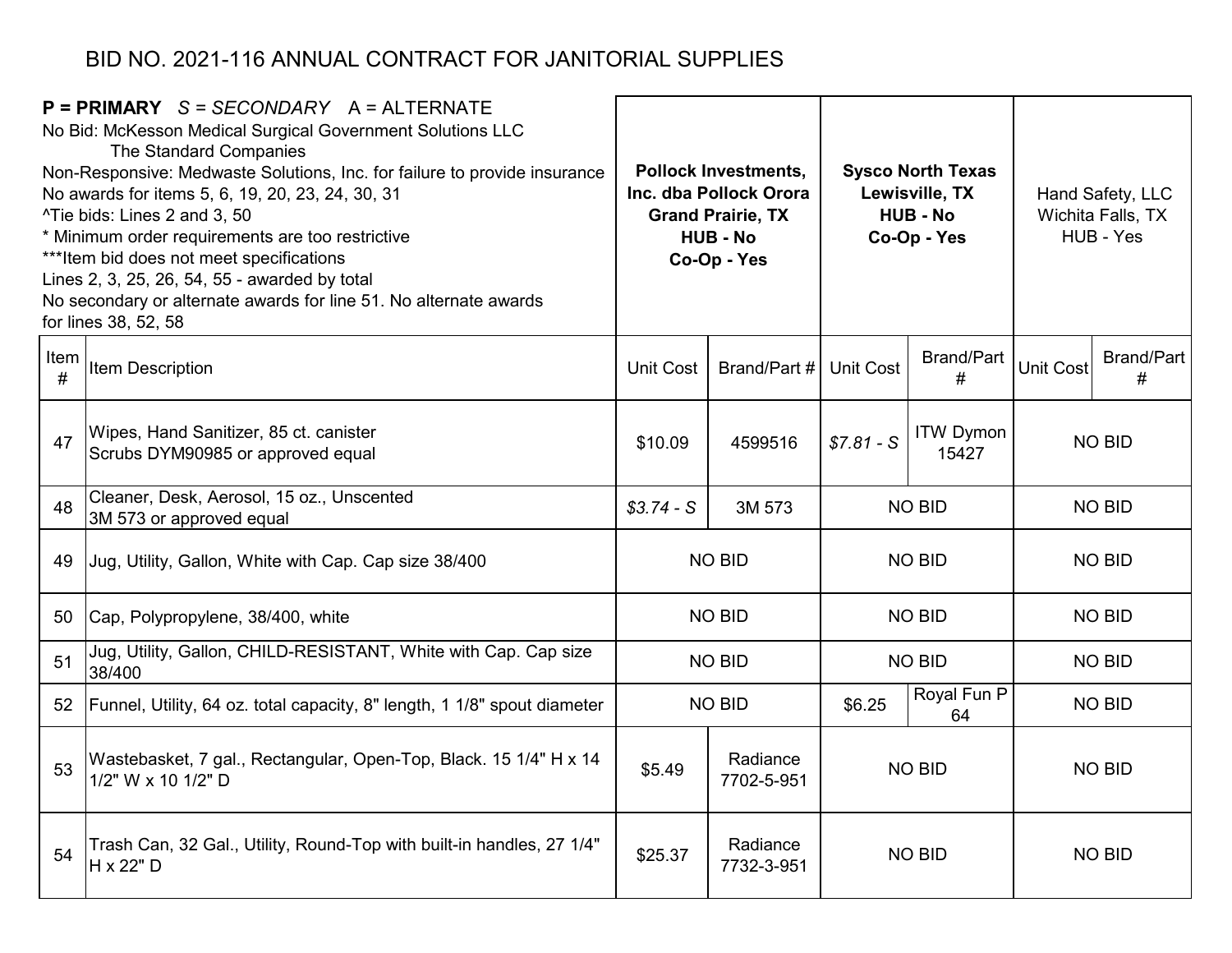| $P = PRIMARY$ S = SECONDARY A = ALTERNATE<br>No Bid: McKesson Medical Surgical Government Solutions LLC<br>The Standard Companies<br>Non-Responsive: Medwaste Solutions, Inc. for failure to provide insurance<br>No awards for items 5, 6, 19, 20, 23, 24, 30, 31<br>^Tie bids: Lines 2 and 3, 50<br>* Minimum order requirements are too restrictive<br>*** Item bid does not meet specifications<br>Lines 2, 3, 25, 26, 54, 55 - awarded by total<br>No secondary or alternate awards for line 51. No alternate awards<br>for lines 38, 52, 58 |                                                                                         | <b>Wedge Supply, LLC</b><br>Garland, TX<br><b>HUB - No</b><br>Co-Op - Yes |                        |                        | <b>Eagle Brush and</b><br><b>Chemical</b><br>Dallas, TX<br><b>HUB - Yes</b><br>Co-Op - Yes | <b>Complete Supply,</b><br>Inc.<br><b>Carrollton, TX</b><br><b>HUB - Yes</b><br>Co-Op - Yes |                                      |
|---------------------------------------------------------------------------------------------------------------------------------------------------------------------------------------------------------------------------------------------------------------------------------------------------------------------------------------------------------------------------------------------------------------------------------------------------------------------------------------------------------------------------------------------------|-----------------------------------------------------------------------------------------|---------------------------------------------------------------------------|------------------------|------------------------|--------------------------------------------------------------------------------------------|---------------------------------------------------------------------------------------------|--------------------------------------|
| Item<br>#                                                                                                                                                                                                                                                                                                                                                                                                                                                                                                                                         | Item Description                                                                        | <b>Unit Cost</b>                                                          | <b>Brand/Part</b><br># | <b>Unit Cost</b>       | <b>Brand/Part</b><br>#                                                                     | <b>Unit Cost</b>                                                                            | Brand/Part<br>#                      |
| 47                                                                                                                                                                                                                                                                                                                                                                                                                                                                                                                                                | Wipes, Hand Sanitizer, 85 ct. canister<br>Scrubs DYM90985 or approved equal             |                                                                           | <b>NO BID</b>          | <b>NO BID</b>          |                                                                                            | $$4.52***$                                                                                  | <b>Tizer</b><br>50700-CS             |
| 48                                                                                                                                                                                                                                                                                                                                                                                                                                                                                                                                                | Cleaner, Desk, Aerosol, 15 oz., Unscented<br>3M 573 or approved equal                   | $$2.75 - P$                                                               | Claire C-<br>031       |                        | <b>NO BID</b>                                                                              | \$5.32                                                                                      | 3M 573                               |
| 49                                                                                                                                                                                                                                                                                                                                                                                                                                                                                                                                                | Jug, Utility, Gallon, White with Cap. Cap size 38/400                                   | \$2.48                                                                    | Impact<br>50128        | $$1.55 - P$            | <b>CKSP</b><br><b>NO BID</b><br>#9950 with<br>cap                                          |                                                                                             |                                      |
| 50                                                                                                                                                                                                                                                                                                                                                                                                                                                                                                                                                | Cap, Polypropylene, 38/400, white                                                       | \$0.60                                                                    | Impact 7538            | $$0.10^{\circ}$ -<br>P | <b>Reike 6090</b>                                                                          |                                                                                             | NO BID                               |
| 51                                                                                                                                                                                                                                                                                                                                                                                                                                                                                                                                                | Jug, Utility, Gallon, CHILD-RESISTANT, White with Cap. Cap size<br>38/400               |                                                                           | <b>NO BID</b>          |                        | <b>NO BID</b>                                                                              |                                                                                             | NO BID                               |
| 52                                                                                                                                                                                                                                                                                                                                                                                                                                                                                                                                                | Funnel, Utility, 64 oz. total capacity, 8" length, 1 1/8" spout diameter                |                                                                           | <b>NO BID</b>          |                        | <b>NO BID</b>                                                                              |                                                                                             | <b>NO BID</b>                        |
| 53                                                                                                                                                                                                                                                                                                                                                                                                                                                                                                                                                | Wastebasket, 7 gal., Rectangular, Open-Top, Black. 15 1/4" H x 14<br>1/2" W x 10 1/2" D | \$4.14                                                                    | Nexstep<br>6810        |                        | <b>NO BID</b>                                                                              |                                                                                             | Continental<br>CON-<br>2818BK-<br>EA |
| 54                                                                                                                                                                                                                                                                                                                                                                                                                                                                                                                                                | Trash Can, 32 Gal., Utility, Round-Top with built-in handles, 27 1/4"<br>H x 22" D      | $$20.27 - S$                                                              | Nexstep<br>6832        |                        | <b>NO BID</b>                                                                              | $$19.38 - P$                                                                                | Continental<br>3200GY                |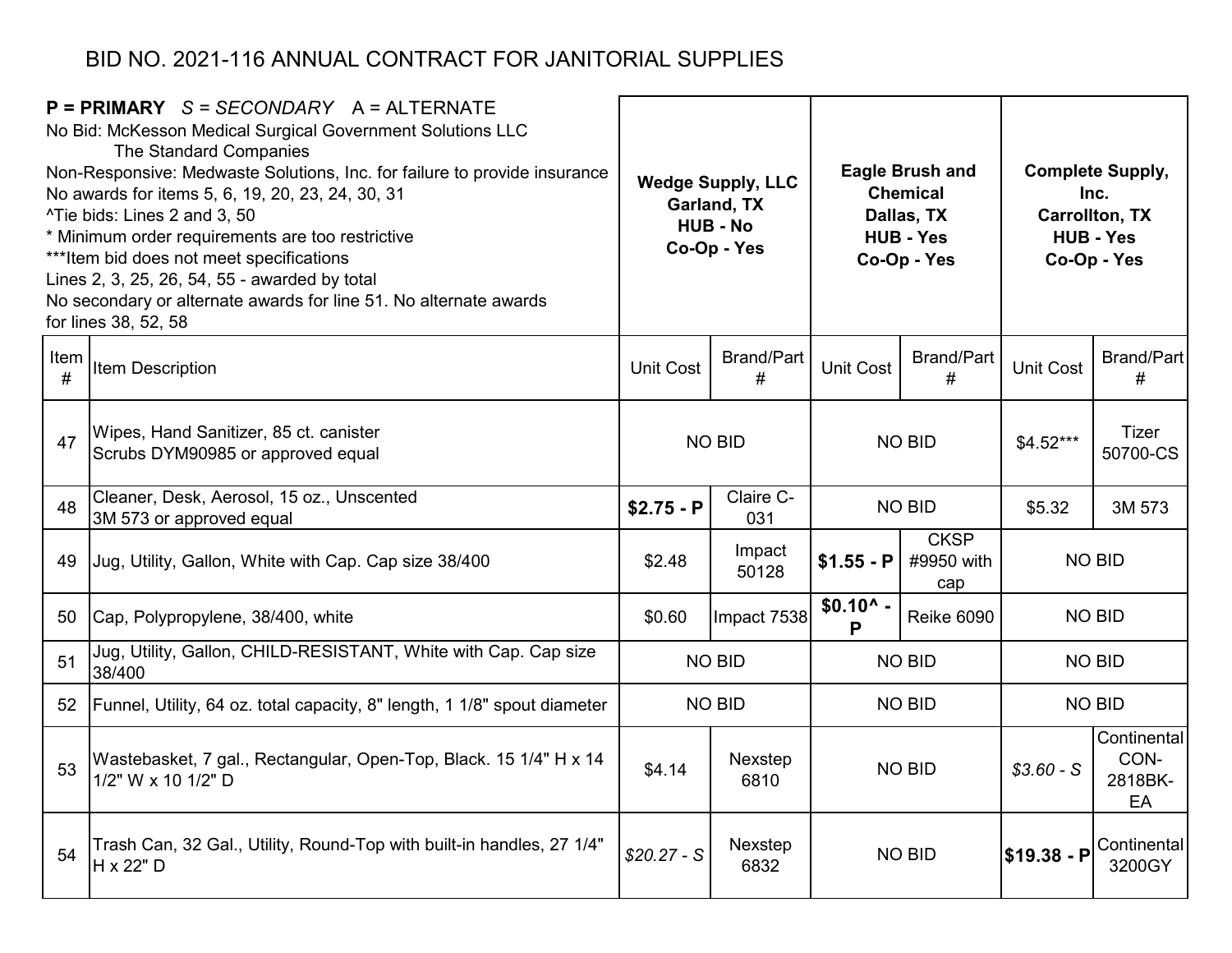| $P = PRIMARY$ S = SECONDARY A = ALTERNATE<br>No Bid: McKesson Medical Surgical Government Solutions LLC<br>The Standard Companies<br>Non-Responsive: Medwaste Solutions, Inc. for failure to provide insurance<br>No awards for items 5, 6, 19, 20, 23, 24, 30, 31<br>^Tie bids: Lines 2 and 3, 50<br>* Minimum order requirements are too restrictive<br>*** Item bid does not meet specifications<br>Lines 2, 3, 25, 26, 54, 55 - awarded by total<br>No secondary or alternate awards for line 51. No alternate awards<br>for lines 38, 52, 58 |                                                                                                                                                |          |              | <b>Country Maid Services,</b><br><b>LLC</b><br>Arlington, TX<br><b>HUB - Yes</b><br>Co-Op - Yes | <b>M.A.N.S. Distributors,</b><br>Inc.<br><b>Carrollton, TX</b><br><b>HUB - Yes</b><br>Co-Op - Yes |                                              |  |
|---------------------------------------------------------------------------------------------------------------------------------------------------------------------------------------------------------------------------------------------------------------------------------------------------------------------------------------------------------------------------------------------------------------------------------------------------------------------------------------------------------------------------------------------------|------------------------------------------------------------------------------------------------------------------------------------------------|----------|--------------|-------------------------------------------------------------------------------------------------|---------------------------------------------------------------------------------------------------|----------------------------------------------|--|
| Item<br>#                                                                                                                                                                                                                                                                                                                                                                                                                                                                                                                                         | Item Description                                                                                                                               | Est. Qty | Unit Cost    | Brand/Part #                                                                                    | <b>Unit Cost</b>                                                                                  | Brand/Part #                                 |  |
| 55                                                                                                                                                                                                                                                                                                                                                                                                                                                                                                                                                | Lid, Trash Can, 32 Gal., Flat, Snap-On. Must fit trash can in line item<br>#58                                                                 | 50 Each  | \$7.92       | <b>Boardwalk</b><br>BWK32GLW<br><b>RLIDG</b>                                                    | $$5.93 - A$                                                                                       | <b>Boardwalk</b><br>BWK32GLW<br><b>RLIDG</b> |  |
| 56                                                                                                                                                                                                                                                                                                                                                                                                                                                                                                                                                | Labels, Permanent Adhesive for Laser Printers, 3 1/2" x 5", White,<br>Water, UV and Chemical Resistant<br>Avery AVE60503 or approved equal     | 20 Boxes | $$38.98 - S$ | Avery<br>AVE60503                                                                               | $$44.19 - A$                                                                                      | <b>Avery 60503</b>                           |  |
| 57                                                                                                                                                                                                                                                                                                                                                                                                                                                                                                                                                | Labels, Permanent Adhesive for Laser Printers, 4 3/4" x 7 3/4",<br>White, Water, UV and Chemical Resistant<br>Avery AVE60502 or approved equal | 20 Boxes | $$38.98 - S$ | Avery<br>AVE60502                                                                               | $$49.82 - A$                                                                                      | <b>Avery 60502</b>                           |  |
| 58                                                                                                                                                                                                                                                                                                                                                                                                                                                                                                                                                | Gloves, Dishwash, Reusable, Latex Free, Various Sizes, 2/pack                                                                                  | 100 Pair | $$0.95***$   | Lavex<br>394PLAL                                                                                |                                                                                                   | <b>NO BID</b>                                |  |
| 59                                                                                                                                                                                                                                                                                                                                                                                                                                                                                                                                                | Wedge, Door, Rubber, No-Slip, 4 3/4" L x 1 1/4" H x 2 1/4" W<br>Master GD002 or approved equal                                                 | 30 Each  | $$2.90-S$    | MAS00985<br>\$4.85                                                                              |                                                                                                   | <b>Master</b><br>GD002                       |  |
|                                                                                                                                                                                                                                                                                                                                                                                                                                                                                                                                                   | <b>DISCOUNT</b>                                                                                                                                |          |              | 30%                                                                                             |                                                                                                   | 20%                                          |  |
|                                                                                                                                                                                                                                                                                                                                                                                                                                                                                                                                                   |                                                                                                                                                |          |              |                                                                                                 |                                                                                                   | $ -  -$                                      |  |

MIN ORDER REQUIREMENTS

NONE NONE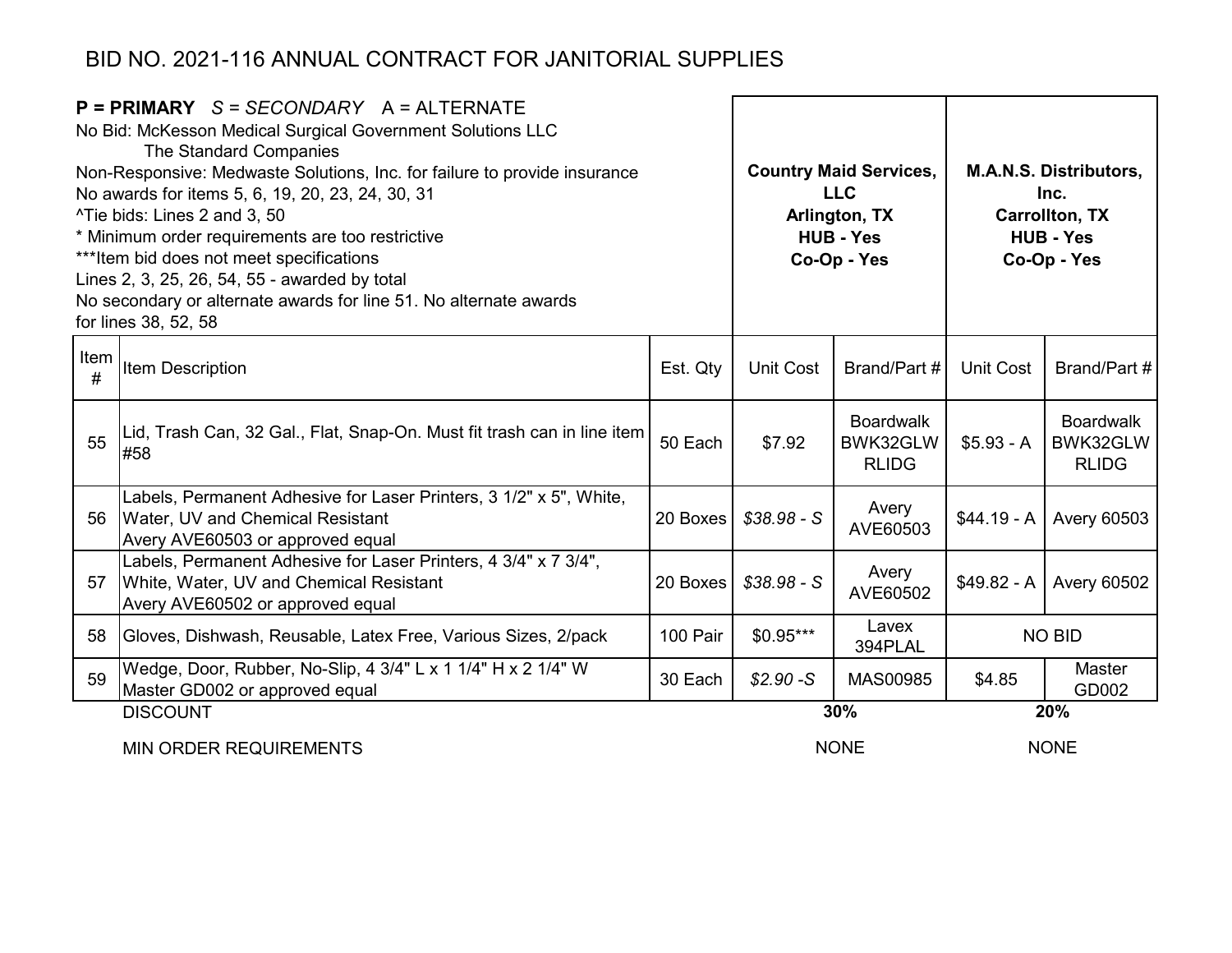|           | $P = PRIMARY$ S = SECONDARY A = ALTERNATE<br>No Bid: McKesson Medical Surgical Government Solutions LLC<br>The Standard Companies<br>Non-Responsive: Medwaste Solutions, Inc. for failure to provide insurance<br>No awards for items 5, 6, 19, 20, 23, 24, 30, 31<br>^Tie bids: Lines 2 and 3, 50<br>* Minimum order requirements are too restrictive<br>*** Item bid does not meet specifications<br>Lines 2, 3, 25, 26, 54, 55 - awarded by total<br>No secondary or alternate awards for line 51. No alternate awards<br>for lines 38, 52, 58 | Kershman Holdings,<br><b>LLC dba Brocktree</b><br><b>Solutions</b><br>Cedar Hill, TX<br>HUB - Yes |                        |                           |               |                  |                        |  |  | <b>The Bargain Source</b><br>Garland, TX<br><b>HUB - Yes</b><br>Co-Op - Yes |  | Grapevine, TX<br>HUB - No | <b>Fikes Services</b> |
|-----------|---------------------------------------------------------------------------------------------------------------------------------------------------------------------------------------------------------------------------------------------------------------------------------------------------------------------------------------------------------------------------------------------------------------------------------------------------------------------------------------------------------------------------------------------------|---------------------------------------------------------------------------------------------------|------------------------|---------------------------|---------------|------------------|------------------------|--|--|-----------------------------------------------------------------------------|--|---------------------------|-----------------------|
| Item<br># | <b>Item Description</b>                                                                                                                                                                                                                                                                                                                                                                                                                                                                                                                           | Unit Cost                                                                                         | <b>Brand/Part</b><br># | Unit Cost<br>Brand/Part # |               | <b>Unit Cost</b> | <b>Brand/Part</b><br># |  |  |                                                                             |  |                           |                       |
| 55        | Lid, Trash Can, 32 Gal., Flat, Snap-On. Must fit trash can in line item<br>#58                                                                                                                                                                                                                                                                                                                                                                                                                                                                    |                                                                                                   | <b>NO BID</b>          | <b>NO BID</b>             |               | <b>NO BID</b>    |                        |  |  |                                                                             |  |                           |                       |
| 56        | Labels, Permanent Adhesive for Laser Printers, 3 1/2" x 5", White,<br>Water, UV and Chemical Resistant<br>Avery AVE60503 or approved equal                                                                                                                                                                                                                                                                                                                                                                                                        |                                                                                                   | <b>NO BID</b>          | <b>NO BID</b>             |               | <b>NO BID</b>    |                        |  |  |                                                                             |  |                           |                       |
| 57        | Labels, Permanent Adhesive for Laser Printers, 4 3/4" x 7 3/4",<br>White, Water, UV and Chemical Resistant<br>Avery AVE60502 or approved equal                                                                                                                                                                                                                                                                                                                                                                                                    | <b>NO BID</b>                                                                                     |                        | <b>NO BID</b>             |               | <b>NO BID</b>    |                        |  |  |                                                                             |  |                           |                       |
| 58        | Gloves, Dishwash, Reusable, Latex Free, Various Sizes, 2/pack                                                                                                                                                                                                                                                                                                                                                                                                                                                                                     | <b>NO BID</b>                                                                                     |                        | <b>NO BID</b>             |               | <b>NO BID</b>    |                        |  |  |                                                                             |  |                           |                       |
| 59        | Wedge, Door, Rubber, No-Slip, 4 3/4" L x 1 1/4" H x 2 1/4" W<br>Master GD002 or approved equal<br><b>DISCOUNT</b>                                                                                                                                                                                                                                                                                                                                                                                                                                 |                                                                                                   | <b>NO BID</b>          |                           | <b>NO BID</b> | <b>NO BID</b>    |                        |  |  |                                                                             |  |                           |                       |

MIN ORDER REQUIREMENTS

\$200 for free freight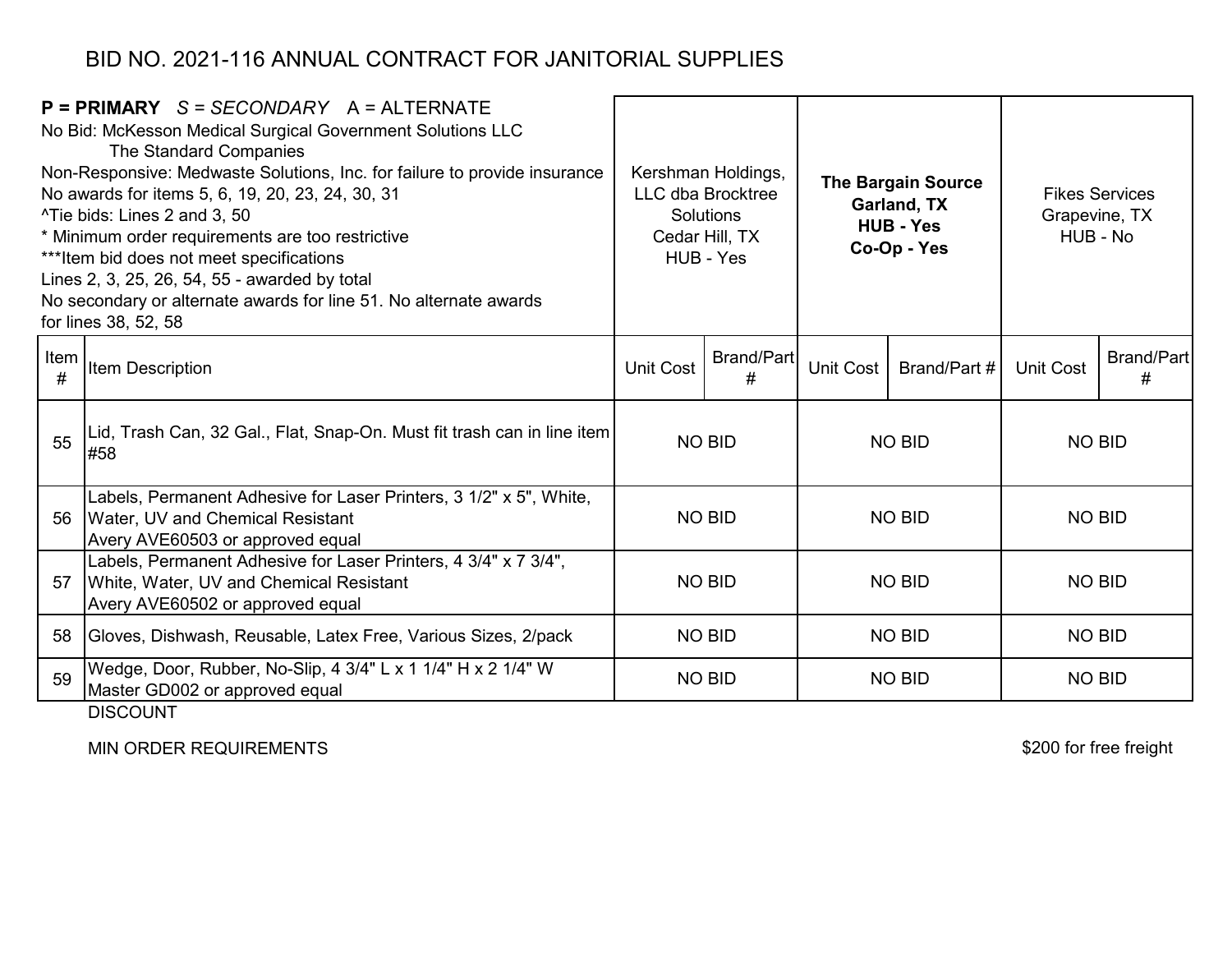|           | $P = PRIMARY$ S = SECONDARY A = ALTERNATE<br>No Bid: McKesson Medical Surgical Government Solutions LLC<br>The Standard Companies<br>Non-Responsive: Medwaste Solutions, Inc. for failure to provide insurance<br>No awards for items 5, 6, 19, 20, 23, 24, 30, 31<br>^Tie bids: Lines 2 and 3, 50<br>* Minimum order requirements are too restrictive<br>*** Item bid does not meet specifications<br>Lines 2, 3, 25, 26, 54, 55 - awarded by total<br>No secondary or alternate awards for line 51. No alternate awards<br>for lines 38, 52, 58 | <b>Empire Paper</b><br>ICS Jail Supplies, Inc.<br><b>Wichita Falls, TX</b><br>Waco, TX<br><b>HUB - No</b><br>HUB - No<br>Co-Op - No |               | <b>Digital Dolphin</b><br><b>Products, LLC</b><br>Redondo Beach, CA<br><b>HUB - No</b><br>Co-Op - Yes |                                       |                  |                                    |
|-----------|---------------------------------------------------------------------------------------------------------------------------------------------------------------------------------------------------------------------------------------------------------------------------------------------------------------------------------------------------------------------------------------------------------------------------------------------------------------------------------------------------------------------------------------------------|-------------------------------------------------------------------------------------------------------------------------------------|---------------|-------------------------------------------------------------------------------------------------------|---------------------------------------|------------------|------------------------------------|
| Item<br># | <b>Item Description</b>                                                                                                                                                                                                                                                                                                                                                                                                                                                                                                                           | Brand/Part<br>Unit Cost<br>#                                                                                                        |               | Unit Cost                                                                                             | Brand/Part #                          | Unit<br>Cost     | Brand/Part #                       |
| 55        | Lid, Trash Can, 32 Gal., Flat, Snap-On. Must fit trash can in line item<br>#58                                                                                                                                                                                                                                                                                                                                                                                                                                                                    | <b>NO BID</b>                                                                                                                       |               | \$11.94                                                                                               | Rubbermaid<br><b>FG263100GR</b><br>AY | \$10.55          | <b>Boardwalk</b><br>32GLWRLID<br>G |
| 56        | Labels, Permanent Adhesive for Laser Printers, 3 1/2" x 5", White,<br>Water, UV and Chemical Resistant<br>Avery AVE60503 or approved equal                                                                                                                                                                                                                                                                                                                                                                                                        |                                                                                                                                     | <b>NO BID</b> | \$67.23                                                                                               | <b>Avery 60503</b>                    | <b>NO BID</b>    |                                    |
| 57        | Labels, Permanent Adhesive for Laser Printers, 4 3/4" x 7 3/4",<br>White, Water, UV and Chemical Resistant<br>Avery AVE60502 or approved equal                                                                                                                                                                                                                                                                                                                                                                                                    |                                                                                                                                     | <b>NO BID</b> | \$67.23<br><b>Avery 60502</b>                                                                         |                                       |                  | <b>NO BID</b>                      |
| 58        | Gloves, Dishwash, Reusable, Latex Free, Various Sizes, 2/pack                                                                                                                                                                                                                                                                                                                                                                                                                                                                                     | Cordova<br>\$4.82<br>4610                                                                                                           |               |                                                                                                       | <b>NO BID</b>                         |                  | <b>NO BID</b>                      |
| 59        | Wedge, Door, Rubber, No-Slip, 4 3/4" L x 1 1/4" H x 2 1/4" W<br>Master GD002 or approved equal                                                                                                                                                                                                                                                                                                                                                                                                                                                    |                                                                                                                                     | <b>NO BID</b> |                                                                                                       | Master<br>MST00920                    | <b>SO.90 - P</b> | Master<br>MAS00972                 |
|           | <b>DISCOUNT</b>                                                                                                                                                                                                                                                                                                                                                                                                                                                                                                                                   |                                                                                                                                     |               |                                                                                                       | 0%                                    | 10%              |                                    |
|           | <b>MIN ORDER REQUIREMENTS</b>                                                                                                                                                                                                                                                                                                                                                                                                                                                                                                                     | \$250                                                                                                                               |               |                                                                                                       | <b>NONE</b>                           | <b>NONE</b>      |                                    |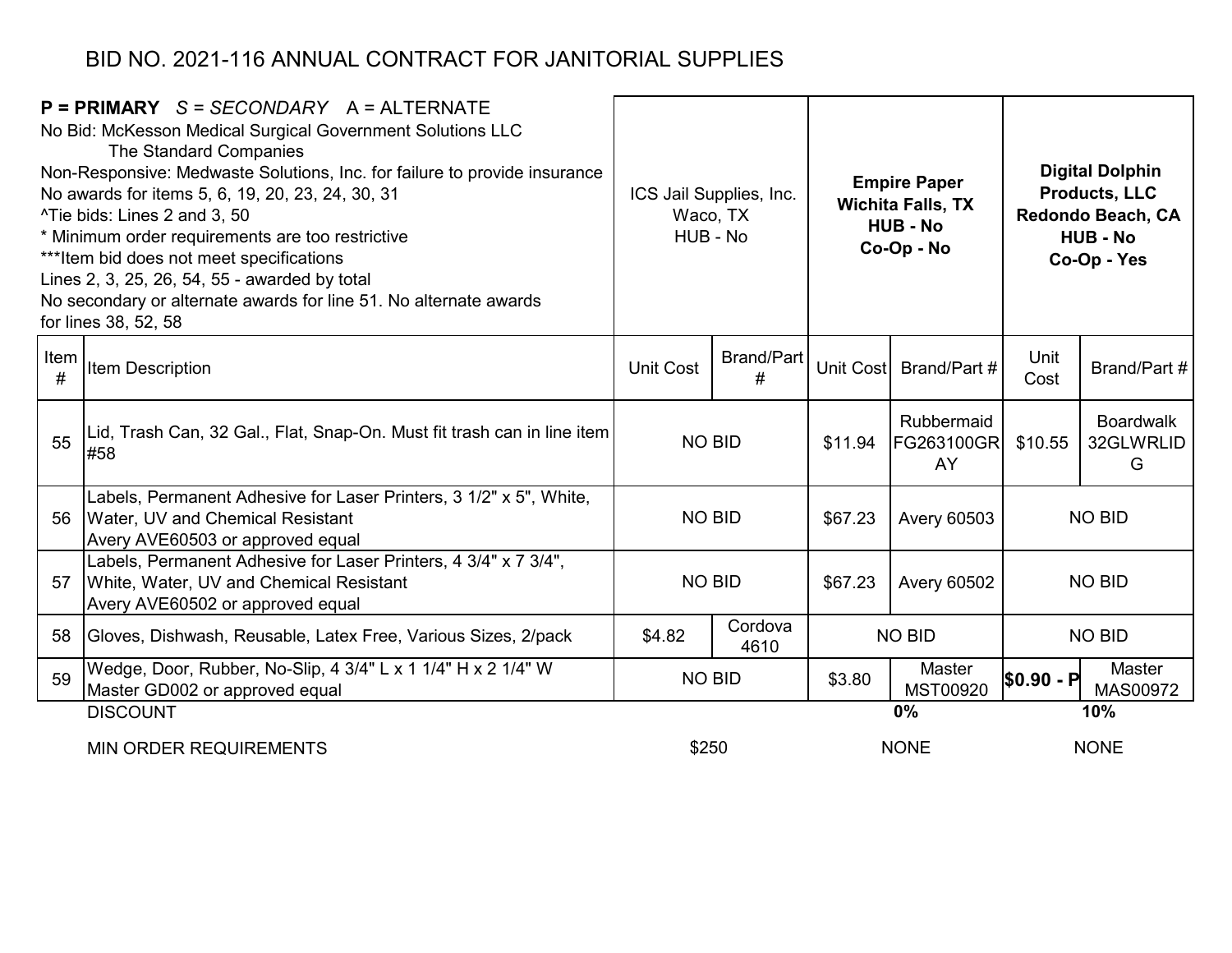|           | $P = PRIMARY$ S = SECONDARY A = ALTERNATE<br>No Bid: McKesson Medical Surgical Government Solutions LLC<br>The Standard Companies<br>Non-Responsive: Medwaste Solutions, Inc. for failure to provide insurance<br>No awards for items 5, 6, 19, 20, 23, 24, 30, 31<br>^Tie bids: Lines 2 and 3, 50<br>* Minimum order requirements are too restrictive<br>*** Item bid does not meet specifications<br>Lines 2, 3, 25, 26, 54, 55 - awarded by total<br>No secondary or alternate awards for line 51. No alternate awards<br>for lines 38, 52, 58 | The Home Depot Pro<br>Jacksonville, FL<br><b>HUB - No</b><br>Co-Op: Yes |                        | R.S. Hughes<br>Company, Inc.<br><b>DFW Airport, TX</b><br><b>HUB - No</b><br>Co-Op: Yes |                                      | <b>Pyramid School</b><br><b>Products</b><br>Tampa, FL<br><b>HUB - No</b><br>Co-Op - Yes |                                  |
|-----------|---------------------------------------------------------------------------------------------------------------------------------------------------------------------------------------------------------------------------------------------------------------------------------------------------------------------------------------------------------------------------------------------------------------------------------------------------------------------------------------------------------------------------------------------------|-------------------------------------------------------------------------|------------------------|-----------------------------------------------------------------------------------------|--------------------------------------|-----------------------------------------------------------------------------------------|----------------------------------|
| Item<br># | <b>Item Description</b>                                                                                                                                                                                                                                                                                                                                                                                                                                                                                                                           | Unit Cost                                                               | Brand/Part #           | Unit<br>Cost                                                                            | Brand/Part #                         | <b>Unit Cost</b>                                                                        | <b>Brand/Part</b><br>#           |
| 55        | Lid, Trash Can, 32 Gal., Flat, Snap-On. Must fit trash can in line item<br>#58                                                                                                                                                                                                                                                                                                                                                                                                                                                                    | \$7.30                                                                  | Rubbermaid<br>263100GY | \$8.97                                                                                  | <b>Boardwalk</b><br>32GLWRLID<br>G   | \$6.29                                                                                  | Rubbermai<br>d<br>FG263100<br>GY |
| 56        | Labels, Permanent Adhesive for Laser Printers, 3 1/2" x 5", White,<br>Water, UV and Chemical Resistant<br>Avery AVE60503 or approved equal                                                                                                                                                                                                                                                                                                                                                                                                        |                                                                         | <b>NO BID</b>          | \$59.73                                                                                 | <b>Avery 60503</b>                   |                                                                                         | <b>NO BID</b>                    |
| 57        | Labels, Permanent Adhesive for Laser Printers, 4 3/4" x 7 3/4",<br>White, Water, UV and Chemical Resistant<br>Avery AVE60502 or approved equal                                                                                                                                                                                                                                                                                                                                                                                                    |                                                                         | <b>NO BID</b>          | \$59.73                                                                                 | <b>Avery 60502</b>                   |                                                                                         | <b>NO BID</b>                    |
| 58        | Gloves, Dishwash, Reusable, Latex Free, Various Sizes, 2/pack                                                                                                                                                                                                                                                                                                                                                                                                                                                                                     |                                                                         | <b>NO BID</b>          | $$1.68 - S$                                                                             | <b>Boardwalk</b><br><b>BWK 183XX</b> |                                                                                         | <b>NO BID</b>                    |
| 59        | Wedge, Door, Rubber, No-Slip, 4 3/4" L x 1 1/4" H x 2 1/4" W<br>Master GD002 or approved equal                                                                                                                                                                                                                                                                                                                                                                                                                                                    | <b>NO BID</b>                                                           |                        | \$3.77                                                                                  | MAS 00920                            | <b>NO BID</b>                                                                           |                                  |
|           | <b>DISCOUNT</b>                                                                                                                                                                                                                                                                                                                                                                                                                                                                                                                                   |                                                                         | <b>Varies</b>          | 15%                                                                                     |                                      |                                                                                         |                                  |
|           | <b>MIN ORDER REQUIREMENTS</b>                                                                                                                                                                                                                                                                                                                                                                                                                                                                                                                     |                                                                         | <b>NONE</b>            | <b>NONE</b>                                                                             |                                      | Varies                                                                                  |                                  |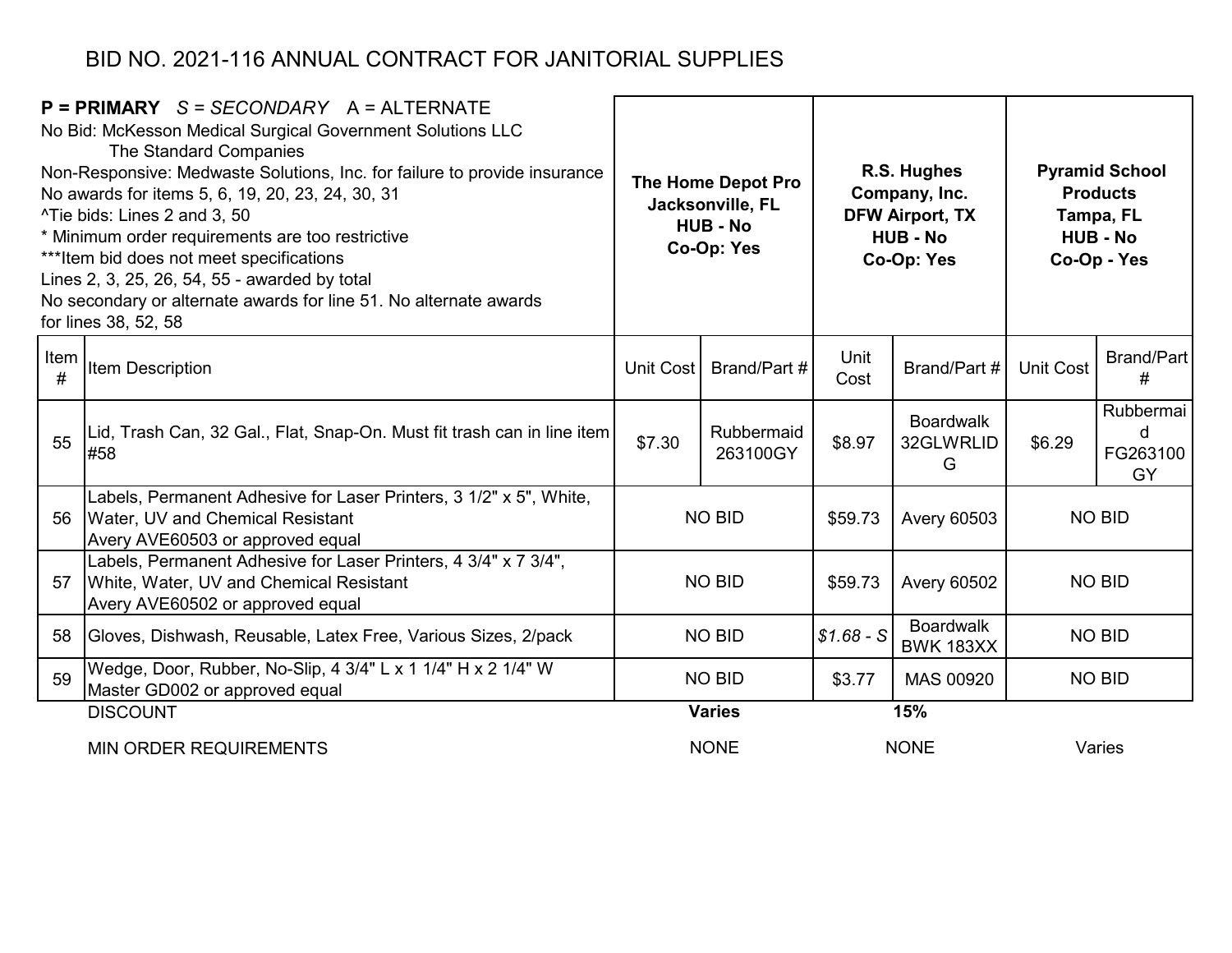| $P = PRIMARY$ S = SECONDARY A = ALTERNATE<br>No Bid: McKesson Medical Surgical Government Solutions LLC<br>The Standard Companies<br>Non-Responsive: Medwaste Solutions, Inc. for failure to provide insurance<br>No awards for items 5, 6, 19, 20, 23, 24, 30, 31<br><sup>^</sup> Tie bids: Lines 2 and 3, 50<br>* Minimum order requirements are too restrictive<br>*** Item bid does not meet specifications<br>Lines 2, 3, 25, 26, 54, 55 - awarded by total<br>No secondary or alternate awards for line 51. No alternate awards<br>for lines 38, 52, 58 |                                                                                                                                                | <b>Emami Enterprises,</b><br>Inc.<br>Irving, TX<br><b>HUB - Yes</b><br>Co-Op - Yes |                                            | Quill, LLC<br>Lincolnshire, IL<br><b>HUB - No</b><br>Co-Op - Yes |                                     | Penntax, Inc.<br>Euless, TX<br>HUB - No |                                |
|---------------------------------------------------------------------------------------------------------------------------------------------------------------------------------------------------------------------------------------------------------------------------------------------------------------------------------------------------------------------------------------------------------------------------------------------------------------------------------------------------------------------------------------------------------------|------------------------------------------------------------------------------------------------------------------------------------------------|------------------------------------------------------------------------------------|--------------------------------------------|------------------------------------------------------------------|-------------------------------------|-----------------------------------------|--------------------------------|
| Item<br>#                                                                                                                                                                                                                                                                                                                                                                                                                                                                                                                                                     | <b>Item Description</b>                                                                                                                        |                                                                                    | Unit Cost   Brand/Part #                   | Unit Cost                                                        | Brand/Part # Unit Cost              |                                         | Brand/Part<br>#                |
| 55                                                                                                                                                                                                                                                                                                                                                                                                                                                                                                                                                            | Lid, Trash Can, 32 Gal., Flat, Snap-On. Must fit trash can in line item<br>#58                                                                 | \$8.17                                                                             | <b>Boardwalk</b><br>BWK32GLW<br><b>LID</b> | \$12.11                                                          | Rubbermaid<br>FG263100GY            | \$37.50                                 | Continental<br>CON-3201-<br>GY |
| 56                                                                                                                                                                                                                                                                                                                                                                                                                                                                                                                                                            | Labels, Permanent Adhesive for Laser Printers, 3 1/2" x 5", White,<br>Water, UV and Chemical Resistant<br>Avery AVE60503 or approved equal     | \$54.00                                                                            | Avery 60503 <b>\$36.71 - P</b> Avery 60503 |                                                                  |                                     | <b>NO BID</b>                           |                                |
| 57                                                                                                                                                                                                                                                                                                                                                                                                                                                                                                                                                            | Labels, Permanent Adhesive for Laser Printers, 4 3/4" x 7 3/4",<br>White, Water, UV and Chemical Resistant<br>Avery AVE60502 or approved equal | \$54.00                                                                            |                                            |                                                                  | Avery 60502 \$36.38 - P Avery 60502 | <b>NO BID</b>                           |                                |
| 58                                                                                                                                                                                                                                                                                                                                                                                                                                                                                                                                                            | Gloves, Dishwash, Reusable, Latex Free, Various Sizes, 2/pack                                                                                  |                                                                                    | $\vert$ \$1.00 - P Ansell 37-310           | <b>NO BID</b>                                                    |                                     | \$3.67                                  | HSP-GL-<br>990800-XL           |
| 59                                                                                                                                                                                                                                                                                                                                                                                                                                                                                                                                                            | Wedge, Door, Rubber, No-Slip, 4 3/4" L x 1 1/4" H x 2 1/4" W<br>Master GD002 or approved equal                                                 |                                                                                    | \$3.16 - A Master 00972                    | \$5.12                                                           | Master 00971                        | \$5.00                                  | Wedge<br>434                   |
|                                                                                                                                                                                                                                                                                                                                                                                                                                                                                                                                                               | <b>DISCOUNT</b>                                                                                                                                | 10-20%                                                                             |                                            | 10%                                                              |                                     |                                         |                                |
|                                                                                                                                                                                                                                                                                                                                                                                                                                                                                                                                                               |                                                                                                                                                |                                                                                    | *^_^_^                                     |                                                                  | 1.011                               |                                         |                                |

MIN ORDER REQUIREMENTS

\$250.00

NONE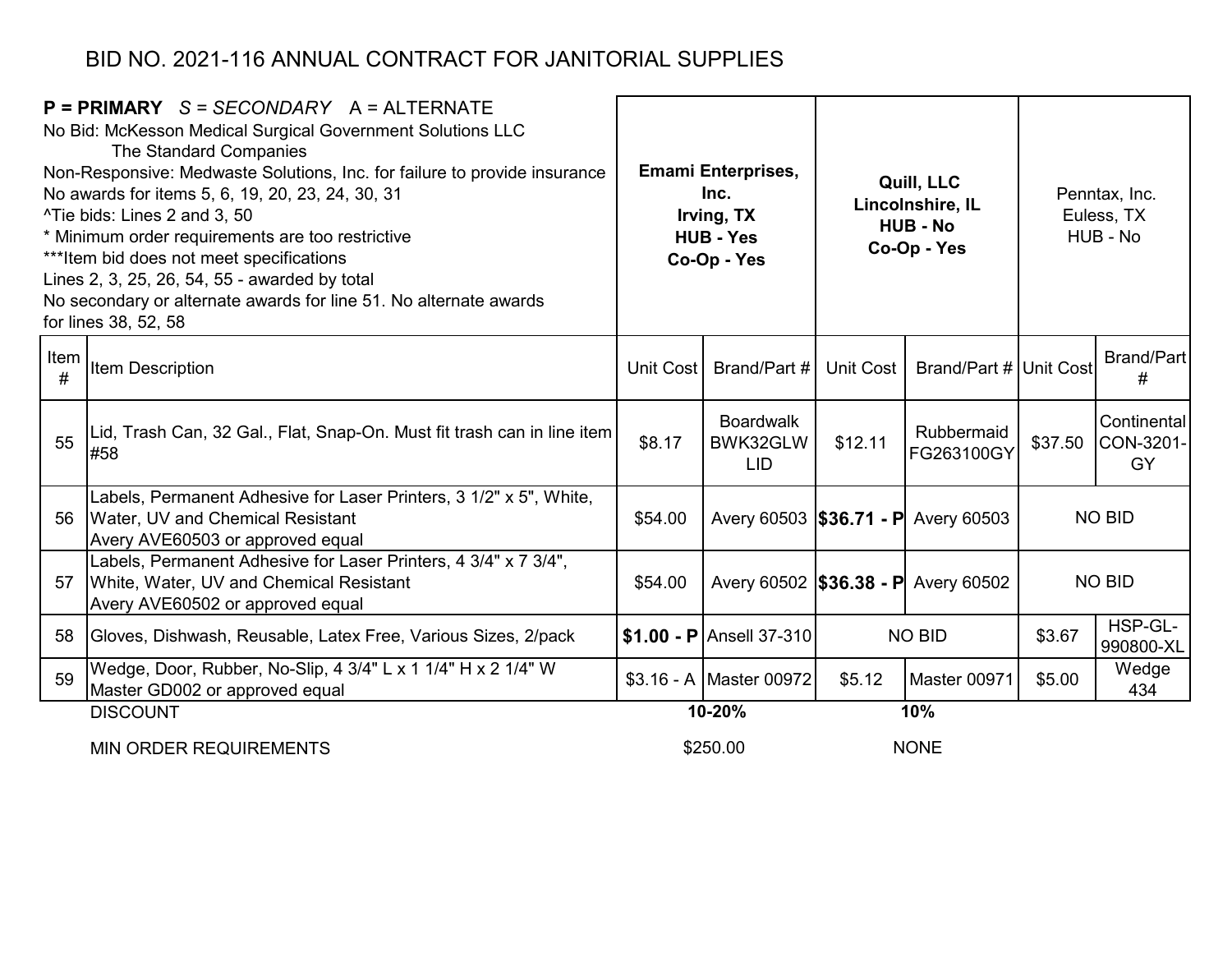|           | $P = PRIMARY$ S = SECONDARY A = ALTERNATE<br>No Bid: McKesson Medical Surgical Government Solutions LLC<br><b>The Standard Companies</b><br>Non-Responsive: Medwaste Solutions, Inc. for failure to provide insurance<br>No awards for items 5, 6, 19, 20, 23, 24, 30, 31<br>^Tie bids: Lines 2 and 3, 50<br>* Minimum order requirements are too restrictive<br>*** Item bid does not meet specifications<br>Lines 2, 3, 25, 26, 54, 55 - awarded by total<br>No secondary or alternate awards for line 51. No alternate awards<br>for lines 38, 52, 58 |                  | <b>Pollock Investments,</b><br>Inc. dba Pollock Orora<br><b>Grand Prairie, TX</b><br><b>HUB - No</b><br>Co-Op - Yes |                  | <b>Sysco North Texas</b><br>Lewisville, TX<br><b>HUB - No</b><br>Co-Op - Yes |                  | Hand Safety, LLC<br>Wichita Falls, TX<br>HUB - Yes |  |
|-----------|----------------------------------------------------------------------------------------------------------------------------------------------------------------------------------------------------------------------------------------------------------------------------------------------------------------------------------------------------------------------------------------------------------------------------------------------------------------------------------------------------------------------------------------------------------|------------------|---------------------------------------------------------------------------------------------------------------------|------------------|------------------------------------------------------------------------------|------------------|----------------------------------------------------|--|
| Item<br># | <b>Item Description</b>                                                                                                                                                                                                                                                                                                                                                                                                                                                                                                                                  | <b>Unit Cost</b> | Brand/Part #                                                                                                        | <b>Unit Cost</b> | <b>Brand/Part</b><br>#                                                       | <b>Unit Cost</b> | Brand/Part<br>#                                    |  |
| 55        | │Lid, Trash Can, 32 Gal., Flat, Snap-On. Must fit trash can in line item│<br>#58                                                                                                                                                                                                                                                                                                                                                                                                                                                                         | \$8.31           | Radiance<br>7733-3-90                                                                                               | <b>NO BID</b>    |                                                                              | <b>NO BID</b>    |                                                    |  |
| 56        | Labels, Permanent Adhesive for Laser Printers, 3 1/2" x 5", White,<br>Water, UV and Chemical Resistant<br>Avery AVE60503 or approved equal                                                                                                                                                                                                                                                                                                                                                                                                               | \$68.51          | <b>Avery 60503</b>                                                                                                  | <b>NO BID</b>    |                                                                              | <b>NO BID</b>    |                                                    |  |
| 57        | Labels, Permanent Adhesive for Laser Printers, 4 3/4" x 7 3/4",<br>White, Water, UV and Chemical Resistant<br>Avery AVE60502 or approved equal                                                                                                                                                                                                                                                                                                                                                                                                           | \$68.51          | <b>Avery 60502</b>                                                                                                  | <b>NO BID</b>    |                                                                              | <b>NO BID</b>    |                                                    |  |
| 58        | Gloves, Dishwash, Reusable, Latex Free, Various Sizes, 2/pack                                                                                                                                                                                                                                                                                                                                                                                                                                                                                            | <b>NO BID</b>    |                                                                                                                     | <b>NO BID</b>    |                                                                              | <b>NO BID</b>    |                                                    |  |
| 59        | Wedge, Door, Rubber, No-Slip, 4 3/4" L x 1 1/4" H x 2 1/4" W<br>Master GD002 or approved equal                                                                                                                                                                                                                                                                                                                                                                                                                                                           | \$3.64           | Motsenbocke<br>rs 941                                                                                               | <b>NO BID</b>    |                                                                              | <b>NO BID</b>    |                                                    |  |
|           | <b>DISCOUNT</b><br>35% - Buyboard                                                                                                                                                                                                                                                                                                                                                                                                                                                                                                                        |                  |                                                                                                                     |                  |                                                                              |                  |                                                    |  |

 $\tilde{\phantom{a}}$ 

MIN ORDER REQUIREMENTS